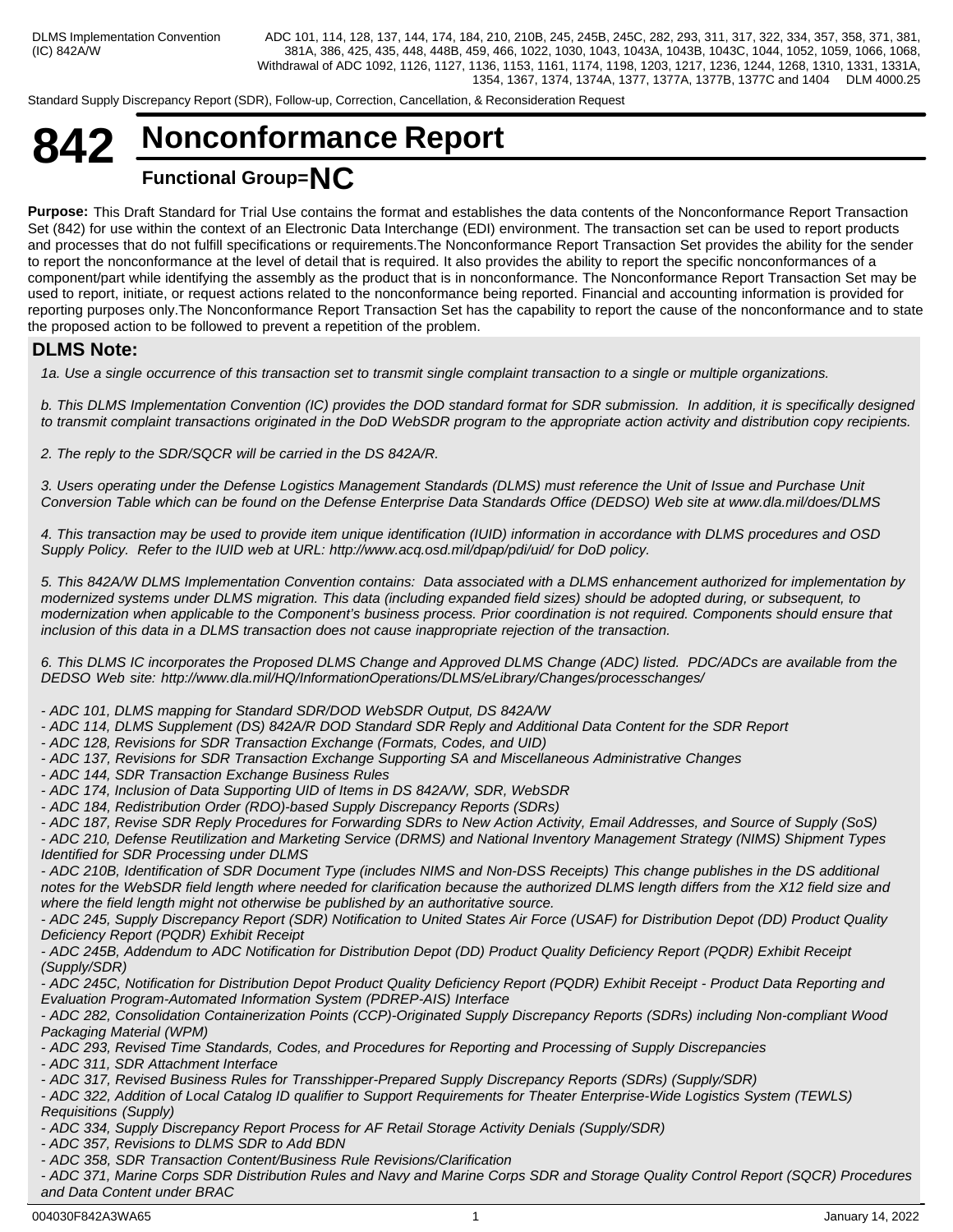Standard Supply Discrepancy Report (SDR), Follow-up, Correction, Cancellation, & Reconsideration Request

*- ADC 381, Procedures and Additional Data Content supporting Requisitions, Requisition Alerts, and Unit of Use Requirements under Navy BRAC SS&D/IMSP*

*- Approved Addendum ADC 381A, Procedures and Additional Data Content supporting Unit of Use Requirements under Marine Corps BRAC Storage and Distribution*

*- ADC 386, Revised Data Content for DLMS Inventory Adjustment and SDR Supporting Mapping Enterprise Business System (MEBS) and NGA Product Code Update*

*- ADC 425, Revised SDR Codes and Procedures including Incorrect Part Number Discrepancy Codes and DoD WebSDR Data Edits and Forwarding Enhancements*

*- ADC 435, DLMS Revisions for SFIS Compliance*

*- ADC 448, Implementation of International Organization for Standardization (ISO) 3166-1 Codes for the Identification of Countries and their Subdivisions*

*- ADC 448B, Delayed implementation for International Organization for Standardization (ISO) 3166-1 Codes for the Identification of Countries and their Subdivisions*

*- ADC 459, DLMS Transactions, Discrepancy Codes, SDR Type/Disposition Services Type Codes, and Associated Procedures to Support Supply Discrepancy Reports (SDRs) under Reutilization Business Integration (RBI)*

*- ADC 466, Revised Procedures to Support Requisitioning and Transaction Exchange associated with DLA Disposition Services under Reutilization Business Integration (RBI)*

*- ADC 1022, Revised Procedures for Processing Depot Returns (including Receipt, SDR, and Proposed Revision to Time Standard for Reclassification of Supply Condition Code J and K Assets)*

*- ADC 1030, Implementation of Item Unique Identification (IUID) in the DLMS Shipment Status Supporting DoD IUID Supply Policy Procedures and Associated Supply Discrepancy Report Procedures*

*- ADC 1043, DLMS Revisions for Department of Defense (DoD) Standard Line of Accounting (SLOA)/Accounting Classification*

*- ADC 1043A, Revised Procedures for Department of Defense (DOD) Standard Line of Accounting (SLOA)/Accounting Classification to Support Transaction Rejection Requirements*

*- ADC 1043B, Revised Procedures for Department of Defense (DOD) Standard Line of Accounting (SLOA)/Accounting Classification to Modify Business Rules for Beginning Period of Availability*

*- ADC 1043C, Administrative Corrections for SLOA Data in the 810L Logistics Bill and other DLMS ICs*

*- ADC 1044, Enhanced Interim SDR Reply Capability, Status Update, and Completion Notification*

*- ADC 1052, DOD WebSDR Processes Enhancement and Interface with Electronic Document Access (EDA) System.* 

*- ADC 1059, Mandatory Use of Four-Character Packaging Discrepancy Codes on SDRs and Storage Quality Control Reports (SQCRs)*

*- ADC 1066, SDR Process Enhancements: Follow-up Time Standards, SDR Forwarding, Missing Quality Assurance Representative (QAR)*

*Signature, use of Unique Item Tracking (UIT) Designator Code for Management Report Selection Criteria, and Administrative Updates - ADC 1068, Enhanced Procedures for Requisitioning via DOD EMALL and GSA Internet Ordering: Component Verification of Funds Availability and Materiel Identification using the Supplier-Assigned Part Number and/or Supplier Commercial and Government Entity (CAGE)*

*Code*

*- ADC 1126, Revised Routing Rules for Non-Manager-Owned Suspended Stock Identified at Time of Receipt at DLA Distribution Centers and Improved Identification of Owner and Manager on SDR Transactions*

*Organizational Name and Other Non-Substantive (Administrative) Updates Completed on August 25, 2014*

*- ADC 1127, Enhanced SDR Guidance for Foreign Military Sales (FMS), SDR Time Standards for Controlled Inventory Items, SDR Forwarding after Logistics Reassignment (LR), Packaging SDRs, and Administrative Updates*

*- ADC 1136, Revise Unique Item Tracking (UIT) Procedures to support DODM 4140.01 UIT Policy and Clarify Requirements (Supply) - ADC 1153, SDR Enhancements for Visibility of Discrepancies in Hazardous Materiel Shipments*

*- ADC 1161, Update uniform Procurement Instrument Identifier (PIID) numbering system in the Federal/DLMS Implementation Conventions*

*and DLMS Manuals (Supply/Contract Administration) - ADC 1174, WebSDR Process Enhancements and Administrative Updates including SDR Reply Screen and Management Report*

*Functionality, New/Revised Reply Codes, and Standardized Identification of the Submitting Customer*

*- ADC 1198, Establishing Visibility of Capital Equipment for Service Owned Assets Stored at DLA Distribution Centers.*

*- Administrative Update to Reflect Realignment to Recognize DLMS Program Office Completed on December 19, 2016*

*- ADC 1203, SDR Procedures for Packaging Discrepancies at FMS Freight Forwarder or Component Retail/Tactical Level Activities including Estimated/Actual Repackaging Cost*

*- ADC 1217, WebSDR Process Enhancement for Source of Supply Disposition Response to Storage Activity on Customer-Initiated SDRs*

*- ADC 1236, Miscellaneous SDR Enhancements Including Reconsideration Requests, Edit Use Of Reply Code 504, And Remove AFSAC Historical Procedures*

*- ADC 1244, Establishing Visibility of Unique Item Tracking (UIT) Program Items for Service-Owned Assets Stored at DLA Distribution Centers and Corresponding Revisions to Inventory Procedures Related to Capital Equipment*

*- ADC 1268, SDR Enhancements for Procurement Instrument Identifier (PIID)-Related Functionality Including Base Contract Number for WebSDR and Contract Number and Secondary Document Number in Prepositioned Materiel Receipt (PMR)/Receipt/SDR for Commercial Returns*

*- ADC 1310, Consolidation Containerization Points (CCP)-Originated Supply Discrepancy Reports (SDRs) including Noncompliant Wood Packaging Materiel (WPM) with Cost Breakdown and New Procedures for Closing WPM and Passive RFID*

*- Administrative Update to Reflect Realignment of DLMS Program Office to Enterprise Business Standards Office (EBSO) - Completed on September 27, 2018*

*Withdrawal of ADC 1092, DLMS Supply Discrepancy Report (SDR) Interface with the Security Cooperation Enterprise Solution (SCES) (Supply/SDR)*

*- ADC 1331, Documenting and Expanding DAAS Rejection Criteria for Supply Discrepancy Reports (SDR)*

*- ADC 1331A, Addendum to ADC 1331 Documenting and Expanding DAAS Rejection Criteria for Supply Discrepancy Reports* 

*- ADC 1354, Update to Allow Both the FedMall Indicator and Document Number Suffix to be Associated with the Document Number in a*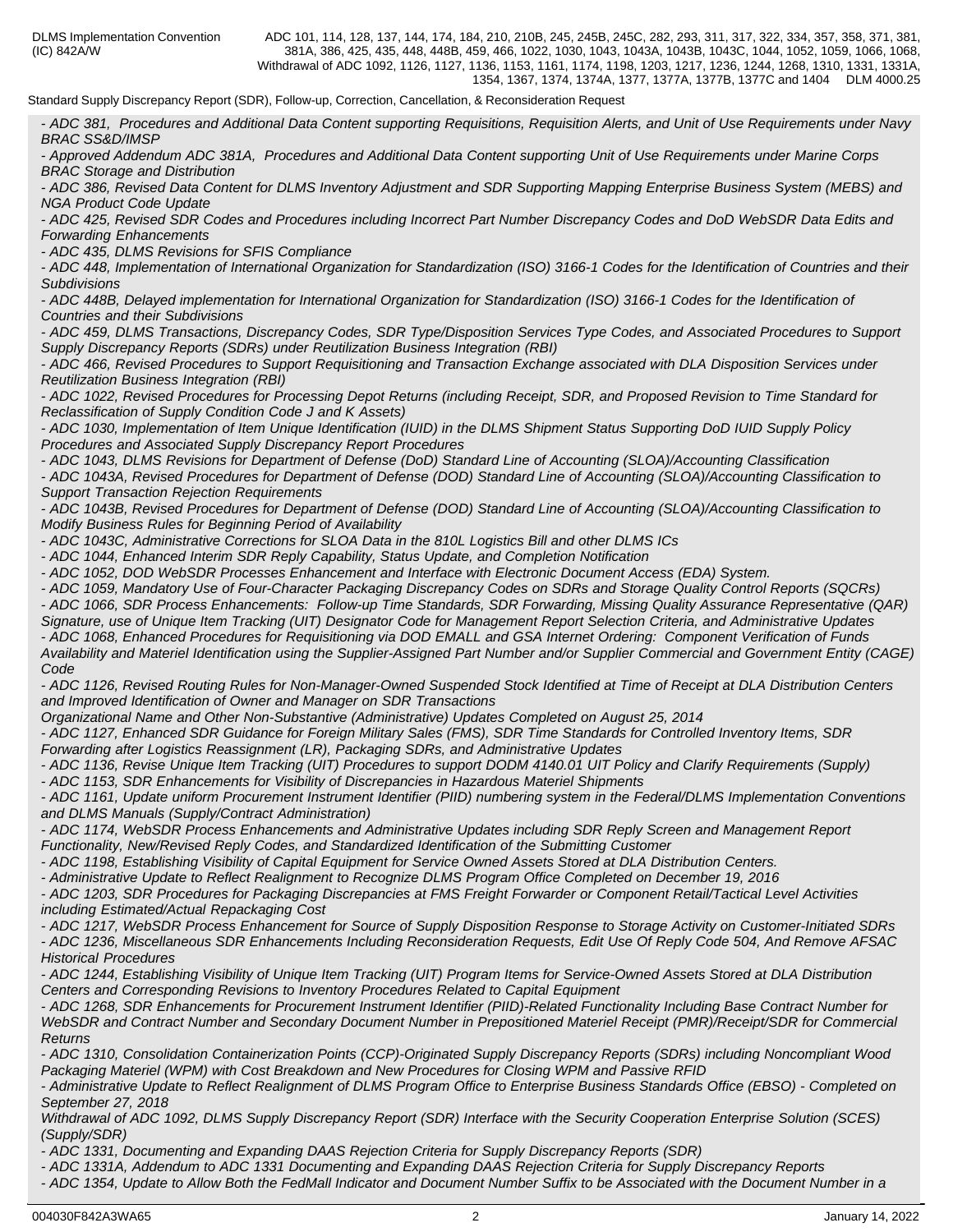Standard Supply Discrepancy Report (SDR), Follow-up, Correction, Cancellation, & Reconsideration Request

*DLMS 842 A/W SDR Report (SDR)*

*- ADC 1367, Administrative Update to Convert Federal Notes to DLMS Notes within DLMS Implementation Conventions* 

*- ADC 1374, Allowable Updates to SDR Corrections*

*- ADC 1374A, Addendum to ADC 1374 Allowable Updates to SDR Corrections and Invalid Action Code Updates*

*- ADC 1377, Transmitting Storage Quality Control Reports (SQCR) Using DLMS 842 A/R and A/W SDR Transmission (SQCR/SDR)*

*- ADC 1377A, Addendum to ADC 1377 Transmitting Storage Quality Control Reports (SQCRs) Using DLMS 842 A/R and A/W Supply Discrepancy Report (SDR) Transmission*

*- ADC 1377B Administrative Addendum to ADC 1377A Transmitting Storage Quality Control Reports (SQCRs) Update to DLMS 842 A/W DLMS Notes Supply Discrepancy Report (SDR) Transmission*

*- ADC 1377C, Administrative Addendum to ADC 1377A Transmitting Storage Quality Control Reports (SQCRs) Update to DLMS 842 A/W DLMS Notes in Supply Discrepancy Report (SDR) Transmission (SQCR/SDR)*

*- Administrative Update to Reflect Realignment of Enterprise Business Standards Office (EBSO) to Defense Enterprise Data Standards Office (DEDSO) - Completed on January 14, 2022*

*- ADC 1404, DLA Disposition Services Recycling Control Point (RCP) Removal*

### **Heading:**

| <u>Pos</u>   | $\underline{\mathsf{Id}}$ | <b>Segment Name</b>                                   | Req | <b>Max Use</b> | Repeat   | <b>Notes</b> | <b>Usage</b> |
|--------------|---------------------------|-------------------------------------------------------|-----|----------------|----------|--------------|--------------|
| 0100         | <b>ST</b>                 | <b>Transaction Set Header</b>                         | М   |                |          |              | Must use     |
| 0200         | <b>BNR</b>                | <b>Beginning Segment For</b><br>Nonconformance Report | Μ   |                |          |              | Must use     |
| $* 0300$     | <b>REF</b>                | Reference Identification                              | O   | >1             |          |              | Not Used     |
| $* 0400$     | <b>DTM</b>                | Date/Time Reference                                   | O   | >1             |          |              | Not Used     |
| 0500         | <b>PID</b>                | Product/Item Description                              | O   | >1             |          |              | Not Used     |
|              | * LOOP ID - MEA           |                                                       |     |                | $\geq 1$ |              |              |
| $* 0600$     | <b>MEA</b>                | Measurements                                          | O   |                |          |              | Not Used     |
| * 0700       | <b>DTM</b>                | Date/Time Reference                                   | O   | >1             |          |              | Not Used     |
| 0800         | <b>REF</b>                | Reference Identification                              | O   | >1             |          |              | Not Used     |
|              | * LOOP ID - PWK           |                                                       |     |                | $\geq 1$ |              |              |
| * 0900       | <b>PWK</b>                | Paperwork                                             | O   |                |          |              | Not Used     |
| $*1000$      | <b>REF</b>                | Reference Identification                              | O   | >1             |          |              | Not Used     |
| 1100         | <b>DTM</b>                | Date/Time Reference                                   | O   | >1             |          |              | Not Used     |
| LOOP ID - N1 |                           |                                                       |     |                | $\geq 1$ |              |              |
| 1200         | N <sub>1</sub>            | Name                                                  | O   |                |          |              | Used         |
| $*1300$      | N <sub>2</sub>            | <b>Additional Name Information</b>                    | O   | 2              |          |              | Not Used     |
| $*1400$      | N3                        | Address Information                                   | O   | $\overline{c}$ |          |              | Not Used     |
| $*1500$      | N <sub>4</sub>            | Geographic Location                                   | O   |                |          |              | Not Used     |
| $*1600$      | <b>REF</b>                | Reference Identification                              | O   | >1             |          |              | Not Used     |
| 1700         | <b>PER</b>                | Administrative Communications<br>Contact              | O   | >1             |          |              | Used         |

### **Detail:**

| $\underline{\mathsf{Pos}}$ | $\underline{\mathsf{Id}}$ | <b>Segment Name</b>                | <b>Req</b> | <b>Max Use</b> | <b>Repeat</b> | <b>Notes</b> | <b>Usage</b> |
|----------------------------|---------------------------|------------------------------------|------------|----------------|---------------|--------------|--------------|
| LOOP ID - HL               |                           |                                    |            |                | $\geq 1$      | N2/0100L     |              |
| 0100                       | <b>HL</b>                 | <b>Hierarchical Level</b>          | M          |                |               | N2/0100      | Used         |
| 0200                       | LIN                       | Item Identification                | O          |                |               |              | Used         |
| $* 0300$                   | <b>PID</b>                | Product/Item Description           | O          | >1             |               |              | Not Used     |
| $* 0400$                   | <b>PRS</b>                | <b>Part Release Status</b>         | O          | >1             |               |              | Not Used     |
| $* 0500$                   | <b>CID</b>                | Characteristic/Class ID            | O          | >1             |               |              | Not Used     |
| 0600                       | <b>DTM</b>                | Date/Time Reference                | O          | >1             |               |              | Used         |
| 0700                       | <b>REF</b>                | Reference Identification           | O          | >1             |               |              | Used         |
| 0750                       | <b>CS</b>                 | <b>Contract Summary</b>            | O          |                |               |              | Used         |
| $* 0800$                   | QTY                       | Quantity                           | O          | >1             |               |              | Not Used     |
| $* 0900$                   | <b>TMD</b>                | <b>Test Method</b>                 | O          |                |               |              | Not Used     |
| $*1000$                    | <b>PSD</b>                | <b>Physical Sample Description</b> | O          |                |               |              | Not Used     |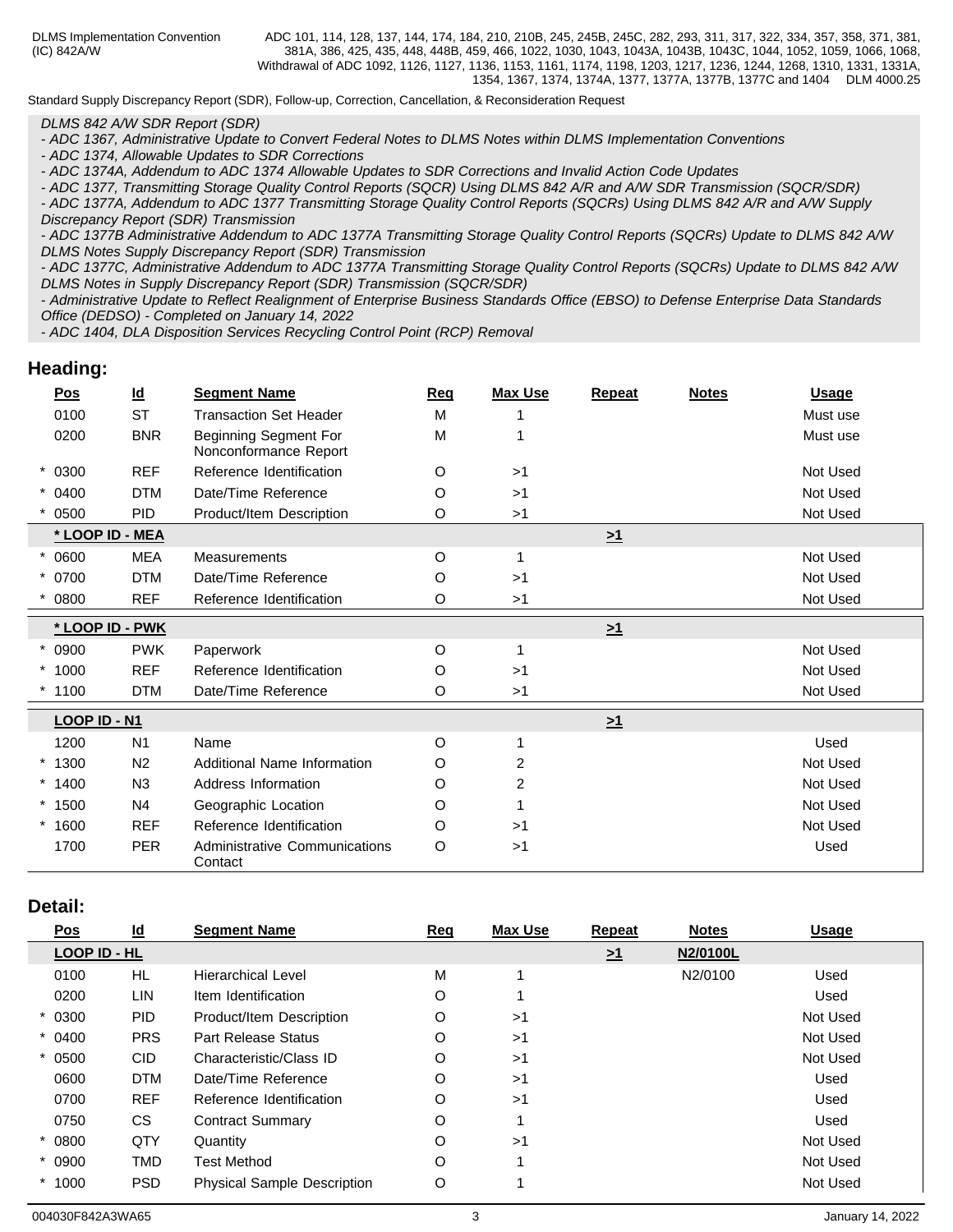Standard Supply Discrepancy Report (SDR), Follow-up, Correction, Cancellation, & Reconsideration Request

| <u>Pos</u>           | $\underline{\mathsf{Id}}$ | <b>Segment Name</b>                                  | <b>Req</b>       | <b>Max Use</b> | <b>Repeat</b> | <b>Notes</b> | <b>Usage</b>     |
|----------------------|---------------------------|------------------------------------------------------|------------------|----------------|---------------|--------------|------------------|
| 1020                 | <b>PWK</b>                | Paperwork                                            | $\circ$          | $>1$           |               |              | Used             |
| <b>LOOP ID - LM</b>  |                           |                                                      |                  |                | $\geq 1$      |              |                  |
| 1040                 | LM                        | Code Source Information                              | O                | 1              |               |              | Used             |
| 1050                 | LQ                        | <b>Industry Code</b>                                 | M                | $>1$           |               |              | Used             |
| * LOOP ID - MEA      |                           |                                                      |                  |                | $\geq 1$      |              |                  |
| $*1100$              | <b>MEA</b>                | Measurements                                         | O                | $\mathbf{1}$   |               |              | Not Used         |
| $*1200$              | <b>DTM</b>                | Date/Time Reference                                  | O                | >1             |               |              | Not Used         |
| $*1300$              | <b>REF</b>                | Reference Identification                             | O                | >1             |               |              | Not Used         |
|                      |                           |                                                      |                  |                |               |              |                  |
| LOOP ID - FA1        |                           |                                                      |                  |                | $\geq 1$      |              |                  |
| 1350                 | FA <sub>1</sub>           | Type of Financial Accounting<br>Data                 | $\mathsf O$      | 1              |               |              | Used             |
| 1360                 | FA <sub>2</sub>           | <b>Accounting Data</b>                               | M                | >1             |               |              | Must use         |
|                      |                           |                                                      |                  |                |               |              |                  |
| * LOOP ID - SPS      |                           |                                                      |                  |                | $\geq 1$      |              |                  |
| $*1400$              | <b>SPS</b>                | Sampling Parameters for<br><b>Summary Statistics</b> | O                | 1              |               |              | Not Used         |
| $*1500$              | <b>REF</b>                | Reference Identification                             | O                | >1             |               |              | Not Used         |
| $*1600$              | <b>PSD</b>                | <b>Physical Sample Description</b>                   | O                | 1              |               |              | Not Used         |
| * LOOP ID - MEA      |                           |                                                      |                  |                | $\geq 1$      |              |                  |
| $*1700$              | <b>MEA</b>                | Measurements                                         | O                | 1              |               |              | Not Used         |
| $*1800$              | <b>DTM</b>                | Date/Time Reference                                  | O                | >1             |               |              | Not Used         |
| $*1900$              | <b>REF</b>                | Reference Identification                             | O                | >1             |               |              | Not Used         |
|                      |                           |                                                      |                  |                |               |              |                  |
| <b>LOOP ID - STA</b> |                           |                                                      |                  |                | $\geq 1$      |              | Not Used         |
| $*2000$<br>$*2100$   | <b>STA</b><br><b>DTM</b>  | <b>Statistics</b><br>Date/Time Reference             | O                | 1              |               |              | Not Used         |
| 2200                 | <b>REF</b>                | Reference Identification                             | O<br>O           | >1<br>$>1$     |               |              | Not Used         |
|                      |                           |                                                      |                  |                |               |              |                  |
| <b>LOOP ID - NCD</b> |                           |                                                      |                  |                | $\geq 1$      |              |                  |
| 2300                 | <b>NCD</b>                | Nonconformance Description                           | O                | 1              |               |              | Used             |
| 2400                 | <b>NTE</b>                | Note/Special Instruction                             | O                | >1             |               |              | Used             |
| 2500                 | <b>DTM</b>                | Date/Time Reference                                  | O                | >1             |               |              | Used             |
| 2600                 | <b>REF</b>                | Reference Identification                             | O                | >1             |               |              | Used             |
| 2700                 | QTY                       | Quantity                                             | O                | >1             |               |              | Used             |
| 2730                 | AMT                       | Monetary Amount                                      | O                | >1             |               |              | Used<br>Not Used |
| $* 2740$<br>2750     | <b>MEA</b><br>RC          | Measurements<br>Root Cause                           | O                | >1<br>$>1$     |               |              | Not Used         |
| * LOOP ID - EFI      |                           |                                                      | O                |                |               |              |                  |
| $* 2760$             |                           | Electronic Format Identification                     |                  |                | $\geq 1$      |              | Not Used         |
| 2770                 | EFI<br><b>BIN</b>         | <b>Binary Data</b>                                   | $\mathsf O$<br>M | 1<br>1         |               |              | Not Used         |
|                      |                           |                                                      |                  |                |               |              |                  |
| LOOP ID - N1         |                           |                                                      |                  |                | $\geq 1$      |              |                  |
| 2800                 | N1                        | Name                                                 | O                | 1              |               |              | Used             |
| $*2900$              | N <sub>2</sub>            | Additional Name Information                          | O                | 2              |               |              | Not Used         |
| $*3000$              | N3                        | Address Information                                  | O                | 2              |               |              | Not Used         |
| $*3100$              | N <sub>4</sub>            | Geographic Location                                  | O                |                |               |              | Not Used         |
| 3200                 | <b>REF</b>                | Reference Identification                             | O                | >1             |               |              | Not Used         |
| 3300                 | PER                       | Administrative Communications<br>Contact             | O                | $>1$           |               |              | Used             |
| <b>LOOP ID - LM</b>  |                           |                                                      |                  |                | $\geq 1$      |              |                  |
| 3330                 | LM                        | Code Source Information                              | O                | 1              |               |              | Used             |
| 3340                 | LQ                        | <b>Industry Code</b>                                 | М                | >1             |               |              | Used             |
|                      |                           |                                                      |                  |                |               |              |                  |

004030F842A3WA65 4 January 14, 2022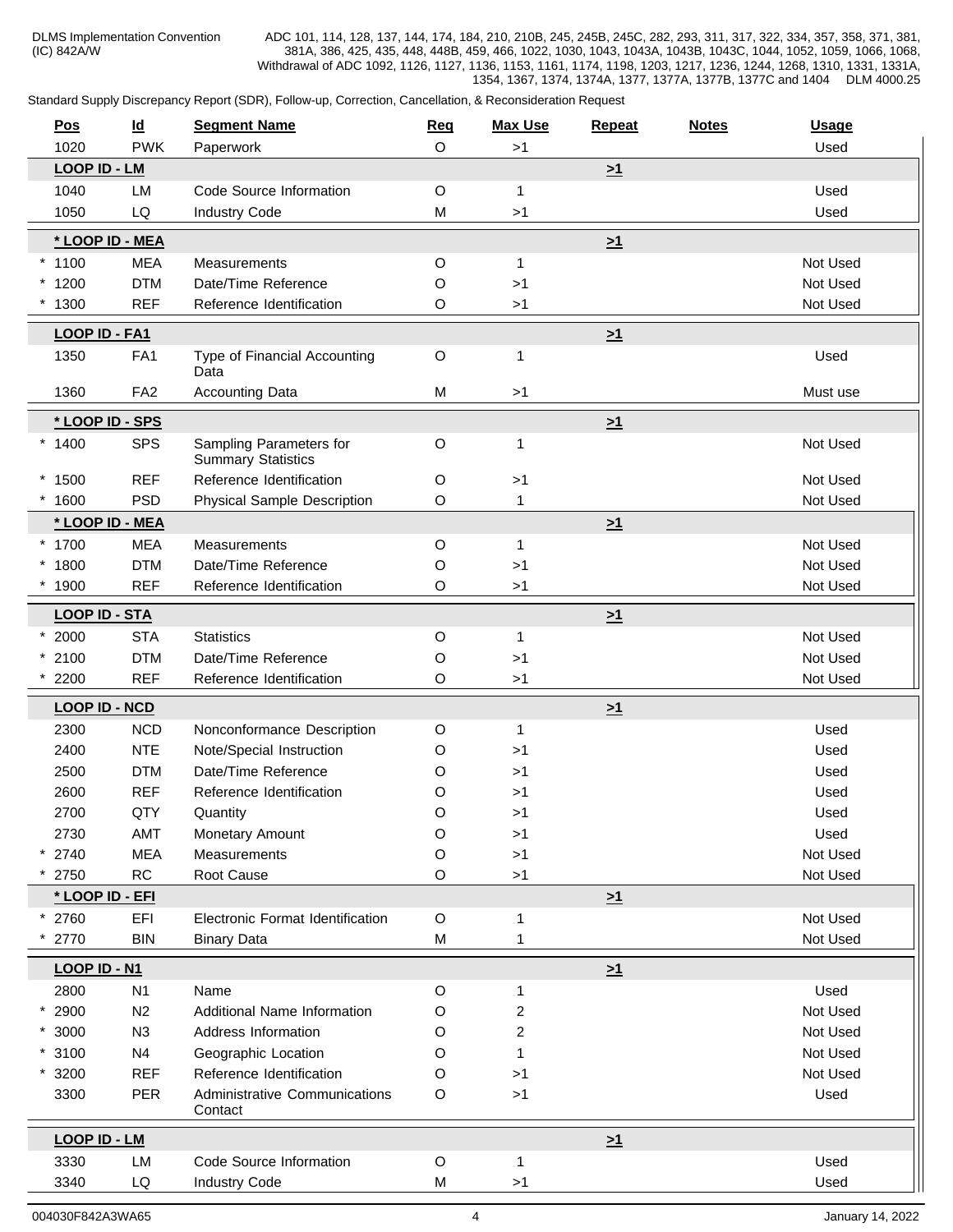### Standard Supply Discrepancy Report (SDR), Follow-up, Correction, Cancellation, & Reconsideration Request

|          | <b>Pos</b>           | $\underline{\mathsf{Id}}$ | <b>Segment Name</b>                             | Req         | <b>Max Use</b>          | Repeat   | <b>Notes</b> | <b>Usage</b> |
|----------|----------------------|---------------------------|-------------------------------------------------|-------------|-------------------------|----------|--------------|--------------|
|          | <b>LOOP ID - NCA</b> |                           |                                                 |             |                         | $\geq 1$ |              |              |
|          | 3400                 | <b>NCA</b>                | Nonconformance Action                           | O           | 1                       |          |              | Used         |
|          | 3500                 | <b>NTE</b>                | Note/Special Instruction                        | O           | >1                      |          |              | Not Used     |
| $*3600$  |                      | <b>DTM</b>                | Date/Time Reference                             | O           | >1                      |          |              | Not Used     |
|          | 3700                 | <b>REF</b>                | Reference Identification                        | O           | >1                      |          |              | Not Used     |
|          |                      | * LOOP ID - PWK           |                                                 |             |                         | $\geq 1$ |              |              |
|          | 3800                 | <b>PWK</b>                | Paperwork                                       | $\circ$     | $\mathbf{1}$            |          |              | Not Used     |
|          | 3900                 | <b>REF</b>                | Reference Identification                        | O           | >1                      |          |              | Not Used     |
|          | 4000                 | <b>DTM</b>                | Date/Time Reference                             | O           | >1                      |          |              | Not Used     |
|          | LOOP ID - N1         |                           |                                                 |             |                         | $\geq 1$ |              |              |
|          | 4100                 | N <sub>1</sub>            | Name                                            | O           | 1                       |          |              | Used         |
| $* 4200$ |                      | N <sub>2</sub>            | Additional Name Information                     | O           | $\overline{c}$          |          |              | Not Used     |
| $* 4300$ |                      | N3                        | Address Information                             | O           | $\overline{\mathbf{c}}$ |          |              | Not Used     |
| $* 4400$ |                      | N <sub>4</sub>            | Geographic Location                             | O           |                         |          |              | Not Used     |
| $* 4500$ |                      | <b>REF</b>                | Reference Identification                        | O           | >1                      |          |              | Not Used     |
| $* 4600$ |                      | <b>PER</b>                | <b>Administrative Communications</b><br>Contact | O           | >1                      |          |              | Not Used     |
|          | * LOOP ID - LM       |                           |                                                 |             |                         | $\geq 1$ |              |              |
|          | 4640                 | LM                        | Code Source Information                         | $\mathsf O$ | 1                       |          |              | Not Used     |
|          | 4650                 | LQ                        | <b>Industry Code</b>                            | M           | >1                      |          |              | Not Used     |
|          |                      | *LOOP ID - FA1            |                                                 |             |                         | $\geq 1$ |              |              |
|          | 4660                 | FA <sub>1</sub>           | Type of Financial Accounting<br>Data            | $\mathsf O$ | 1                       |          |              | Not Used     |
|          | 4670                 | FA <sub>2</sub>           | <b>Accounting Data</b>                          | M           | >1                      |          |              | Not Used     |
|          | 4700                 | <b>SE</b>                 | <b>Transaction Set Trailer</b>                  | M           | $\mathbf{1}$            |          |              | Used         |

### **Notes:**

2/0100L The HL levels are item, component, product characteristic, report, and serial number. Valid HL Parent-Child relationships are 1) item - component, 2) item - product characteristic, 3) component - product characteristic, 4) report - item, 5) item - serial number, and 6) component - serial number.

2/0100 The HL levels are item, component, product characteristic, report, and serial number. Valid HL Parent-Child relationships are 1) item - component, 2) item - product characteristic, 3) component - product characteristic, 4) report - item, 5) item - serial number, and 6) component - serial number.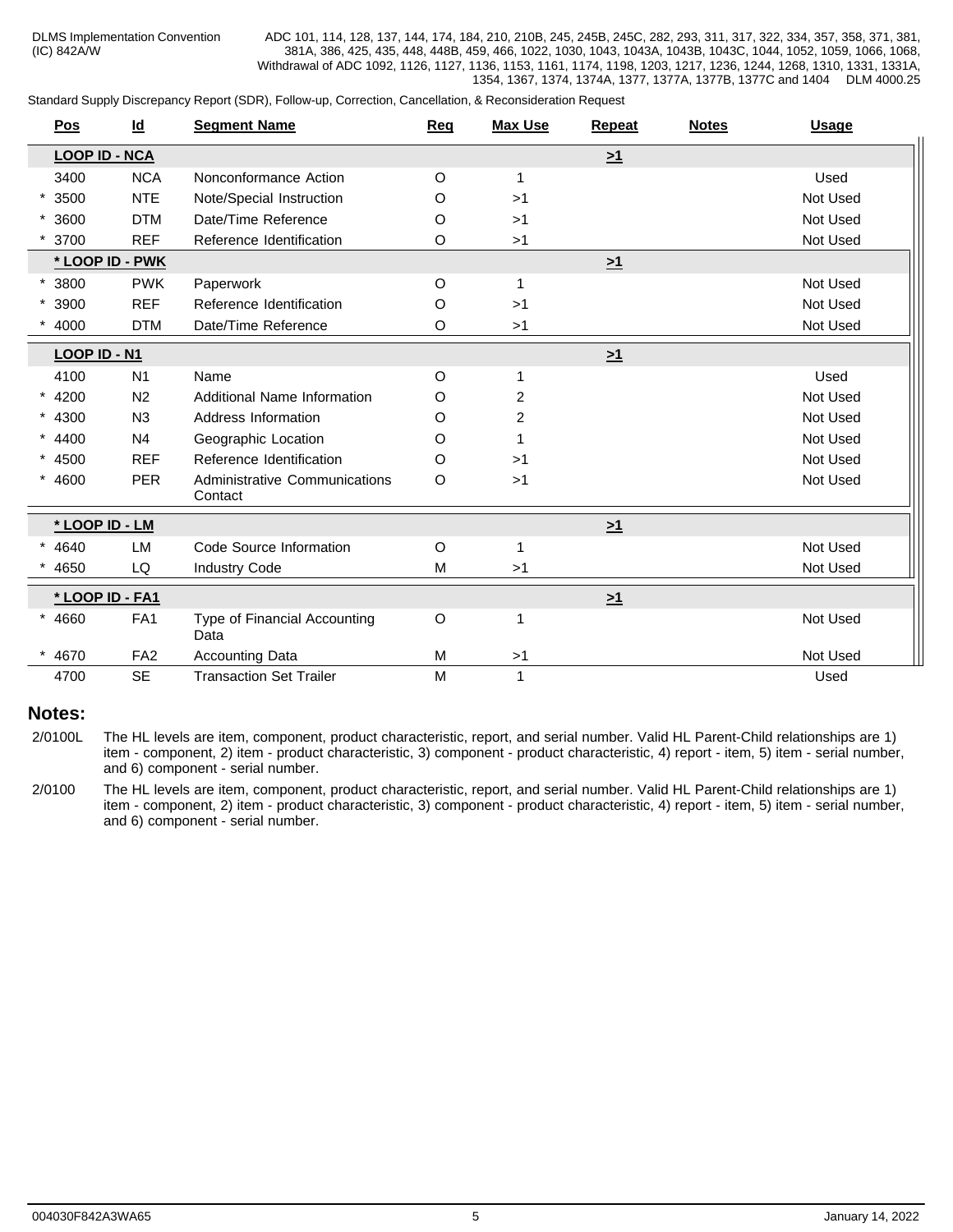Standard Supply Discrepancy Report (SDR), Follow-up, Correction, Cancellation, & Reconsideration Request

# **ST Transaction Set Header**

| <b>IPos: 0100</b>          | Max: 1      |  |
|----------------------------|-------------|--|
| <b>Heading - Mandatory</b> |             |  |
| $\blacksquare$ Loop: N/A   | Elements: 3 |  |

### **User Option (Usage):** Must use

**Purpose:** To indicate the start of a transaction set and to assign a control number

# **Semantics:**

- 1. The transaction set identifier (ST01) is used by the translation routines of the interchange partners to select the appropriate transaction set definition (e.g., 810 selects the Invoice Transaction Set).
- 2. The implementation convention reference (ST03) is used by the translation routines of the interchange partners to select the appropriate implementation convention to match the transaction set definition.

| <b>Ref</b>       | $\underline{\mathsf{Id}}$ | <b>Element Name</b>                                                                                                                                                                                                                                                                                      | Req     | <u>Type</u> | <b>Min/Max</b> | <u>Usage</u> | Rep |
|------------------|---------------------------|----------------------------------------------------------------------------------------------------------------------------------------------------------------------------------------------------------------------------------------------------------------------------------------------------------|---------|-------------|----------------|--------------|-----|
| ST <sub>01</sub> | 143                       | <b>Transaction Set Identifier Code</b>                                                                                                                                                                                                                                                                   | м       | ID          | 3/3            | Must use     |     |
|                  |                           | Description: Code uniquely identifying a<br><b>Transaction Set</b>                                                                                                                                                                                                                                       |         |             |                |              |     |
|                  |                           | Code Name<br>842<br>Nonconformance Report                                                                                                                                                                                                                                                                |         |             |                |              |     |
| ST <sub>02</sub> | 329                       | <b>Transaction Set Control Number</b>                                                                                                                                                                                                                                                                    | M       | AN          | 4/9            | Must use     |     |
|                  |                           | Description: Identifying control number<br>that must be unique within the transaction<br>set functional group assigned by the<br>originator for a transaction set<br><b>DLMS Note:</b> A unique number assigned by<br>the originator of the transaction set, or the<br>originator's application program. |         |             |                |              |     |
| ST <sub>03</sub> | 1705                      | <b>Implementation Convention Reference</b>                                                                                                                                                                                                                                                               | $\circ$ | AN          | 1/35           | Used         |     |
|                  |                           | <b>Description:</b> Reference assigned to<br>identify Implementation Convention                                                                                                                                                                                                                          |         |             |                |              |     |
|                  |                           | <b>DLMS Note:</b> Use to indicate this<br>transmission uses the 842AW DLMS<br>Implementation Convention (IC). Enter the<br>DLMS IC 004030F842A0WA00                                                                                                                                                      |         |             |                |              |     |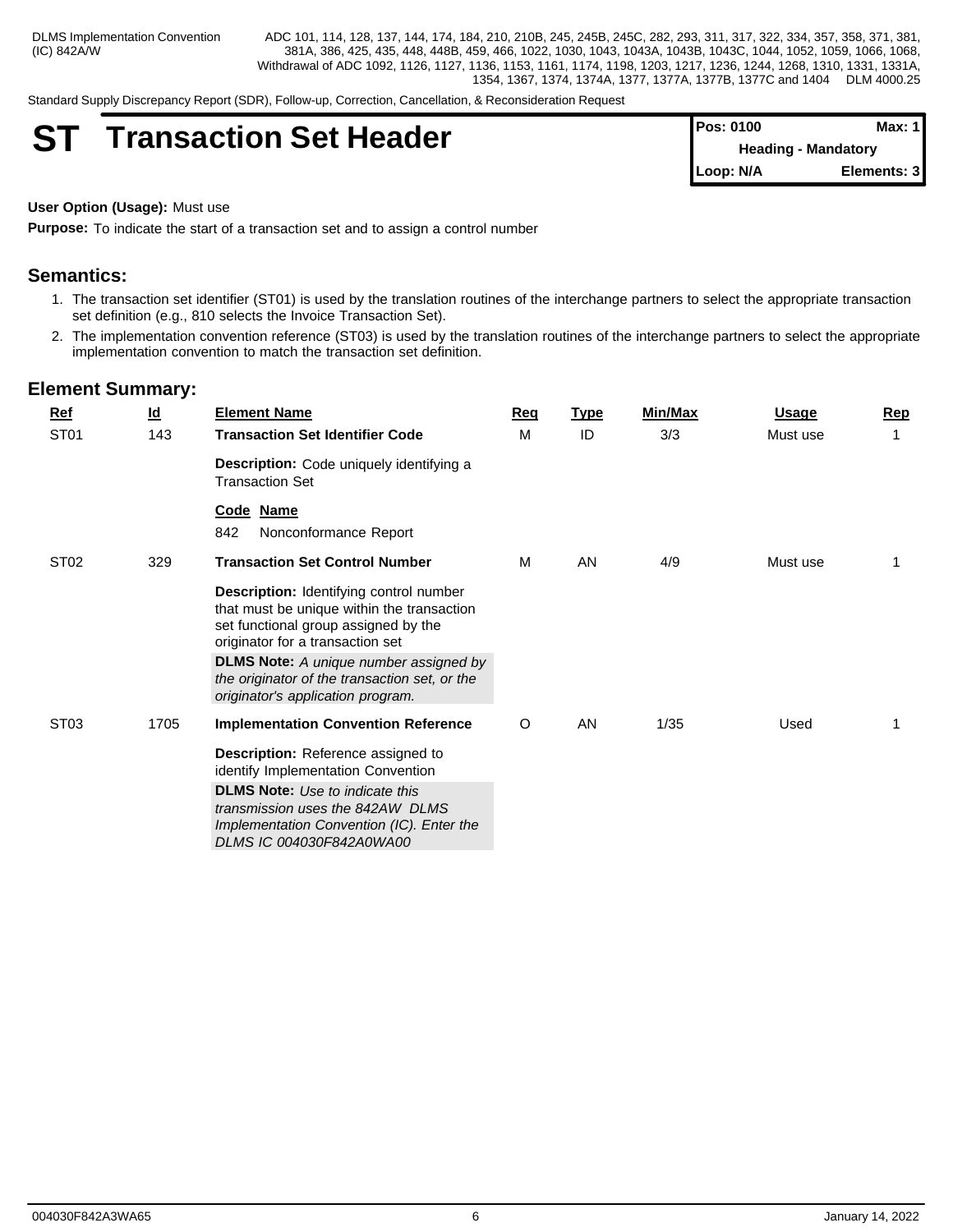(IC) 842A/W 381A, 386, 425, 435, 448, 448B, 459, 466, 1022, 1030, 1043, 1043A, 1043B, 1043C, 1044, 1052, 1059, 1066, 1068, ADC 101, 114, 128, 137, 144, 174, 184, 210, 210B, 245, 245B, 245C, 282, 293, 311, 317, 322, 334, 357, 358, 371, 381, Withdrawal of ADC 1092, 1126, 1127, 1136, 1153, 1161, 1174, 1198, 1203, 1217, 1236, 1244, 1268, 1310, 1331, 1331A, 1354, 1367, 1374, 1374A, 1377, 1377A, 1377B, 1377C and 1404 DLM 4000.25

**Pos: 0200 Max: 1**

**Heading - Mandatory**

**Elements: 5** 

Standard Supply Discrepancy Report (SDR), Follow-up, Correction, Cancellation, & Reconsideration Request

# **BNR** Beginning Segment For **Pos: 0200** Max: 1 **Nonconformance Report**  $\begin{bmatrix} \text{Loop: N/A} \\ \end{bmatrix}$

**User Option (Usage):** Must use

**Purpose:** To indicate the beginning of a Nonconformance Report Transaction Set

### **Semantics:**

- 1. BNR02 is the nonconformance report identifier number.
- 2. BNR03 is the date that the nonconformance report was created.
- 3. BNR04 is the time that the nonconformance report was created.

### **Comments:**

1. BNR05 indicates the status or intention of the nonconformance report.

# **Element Summary:**

| $Ref$ | $\underline{\mathsf{Id}}$ | <b>Element Name</b>                                                                                                                                                                                                                                                                                                                                                                                                                                                                                                                                                                                         | <u>Req</u> | <b>Type</b> | <b>Min/Max</b> | <u>Usage</u> | Rep |
|-------|---------------------------|-------------------------------------------------------------------------------------------------------------------------------------------------------------------------------------------------------------------------------------------------------------------------------------------------------------------------------------------------------------------------------------------------------------------------------------------------------------------------------------------------------------------------------------------------------------------------------------------------------------|------------|-------------|----------------|--------------|-----|
| BNR01 | 353                       | <b>Transaction Set Purpose Code</b>                                                                                                                                                                                                                                                                                                                                                                                                                                                                                                                                                                         | М          | ID          | 2/2            | Must use     |     |
|       |                           | <b>Description:</b> Code identifying purpose of<br>transaction set                                                                                                                                                                                                                                                                                                                                                                                                                                                                                                                                          |            |             |                |              |     |
|       |                           | <b>DLMS Note:</b> 1. The following codes are<br>authorized.                                                                                                                                                                                                                                                                                                                                                                                                                                                                                                                                                 |            |             |                |              |     |
|       |                           | 2. Cancellation, Request for<br>Reconsideration, Follow-Up, 2nd Request<br>for Reconsideration for FMS, and<br>Correction (BNR01 Codes 01, 15, 45, 50,<br>and CO, respectively) require point of<br>contact information, action date, and<br>narrative comments. Cancellation,<br>Correction, Follow-up, and Requests For<br>Reconsideration must perpetuate data from<br>the original SDR with updates as applicable.<br>SDR transactions identified by these<br>transaction types require an original SDR to<br>be recorded in DoD WebSDR and the<br>recipient's SDR system for successful<br>processing. |            |             |                |              |     |
|       |                           | 3. For SQCR, use Codes 00, 01, 15, 45,<br>and CO.                                                                                                                                                                                                                                                                                                                                                                                                                                                                                                                                                           |            |             |                |              |     |

### **Code Name**

00 Original

### **DLMS Note:**

*1. Use to identify a new submission.*

*2. Transaction Set Purpose Code 00 is also used on WebSDR-forwarded SDRs where the original* SDR was directed to the wrong action activity (associated with disposition/status reply code 504). It will *appear as a new SDR to the new action activity, but will include identification of the forwarding activity and date forwarded (Qualifier 514).*

- 01 Cancellation
- 15 Re-Submission

### **DLMS Note:**

*1. Use to request reconsideration on a SDR/SQCR resolution/disposition (SDR must contain additional information/justification). Can be used only after having received a reply from the action activity.*

*2. Use of request for reconsideration is valid for all SDR Document Type Codes.*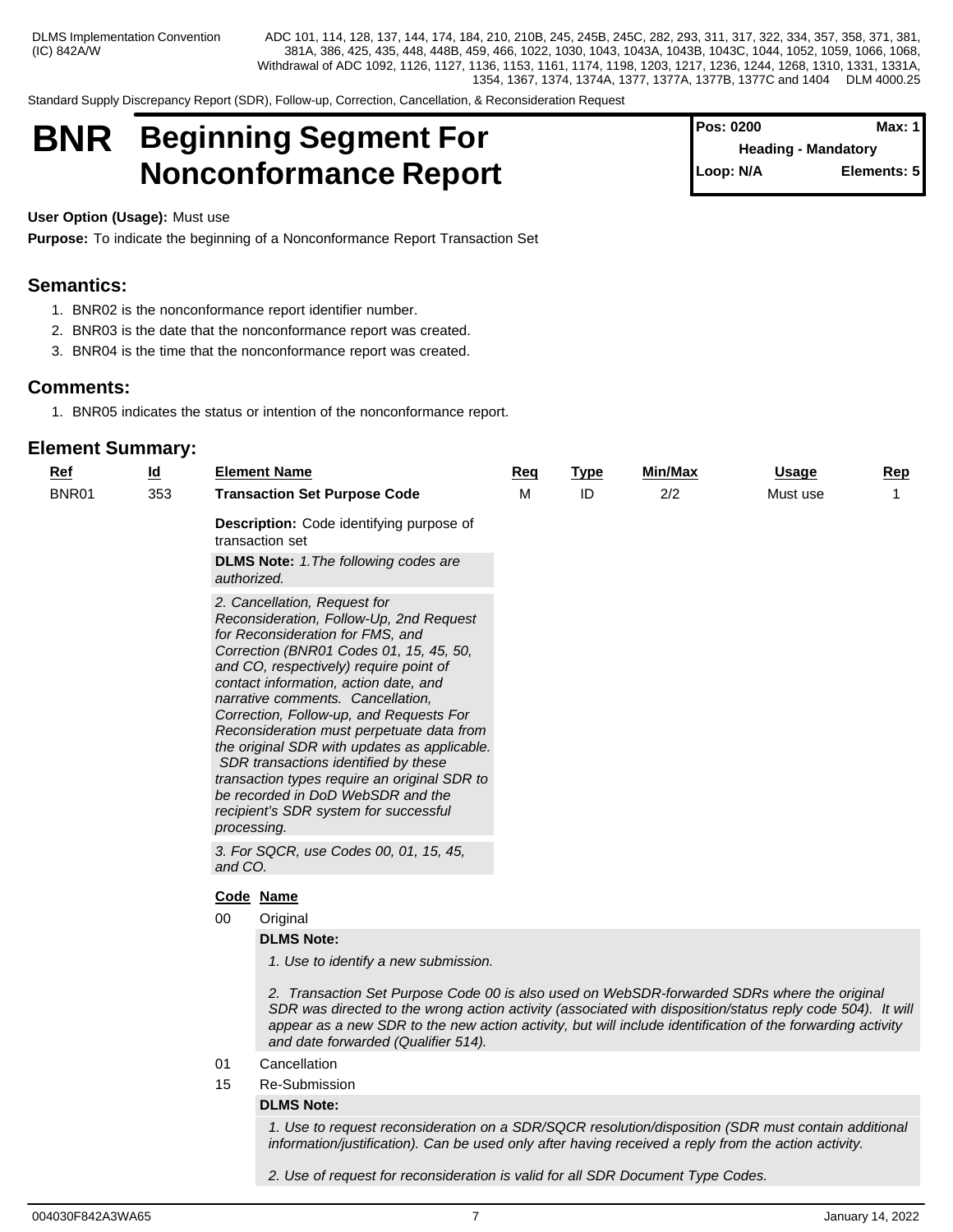Standard Supply Discrepancy Report (SDR), Follow-up, Correction, Cancellation, & Reconsideration Request

### **Code Name**

22 Information Copy

### **DLMS Note:**

*Use to indicate SDR is information copy dissemination to non-action activities. (Use of this code is not comparable to SDR Action Code 1H which informs the action activity that the SDR is provided for information only).*

### 28 Query

### **DLMS Note:**

*1. Use to indicate a follow-up SDR for status on an open SDR. Use only after interim status has been received. Requires point of contact information and action date. Do not perpetuate data contents from previous submission. This type of follow-up may not be treated as an original SDR because original unchanged data content is not perpetuated.*

*2. Reserved - not currently available.*

*3. This is a DLMS enhancement for future implementation and requires coordination prior to use.*

### 45 Follow-up

### **DLMS Note:**

*Submitters use to follow-up on open SDR/SQCR.*

### 47 Transfer

### **DLMS Note:**

*1. Use to indicate SDR is forwarded by action activity to a secondary action activity.* 

- *2. Reserved not currently available.*
- 49 Original No Response Necessary

### **DLMS Note:**

*Reserved - not authorized for use.*

### 50 Register

### **DLMS Note:**

*FMS customers use to contest the U.S. Government decision subsequent to reconsideration request.*

### CO Corrected

### **DLMS Note:**

*1. Document Number and Suffix may not be modified from the original submission. If these were identified in error the SDR must be cancelled and resubmitted.*

*2. Only allowable changes include narrative comments, to include the International Logistics Control Office (ILCO) comments section, update the repackaging corrective action cost, quantity, supply condition code, upload an attachment as evidential matter, and action code for Disposition Service Type D with any subcategory. All other changes must be corrected in a new SDR submission. Invalid data changes will be rejected. Refer to ADC 1374 and 1374A.*

# BNR02 127 **Reference Identification**

M AN 1/50 Must use 1

*applicable to the unit of use. This applies when the materiel identification is by Local Stock Number assigned for unit of use. This is an Authorized DLMS enhancement under DLA industrial activity support agreement. Refer to ADC 371.* 

*2. When not used for Unit of Use Indicator, must enter Z to satisfy ANSI syntax.*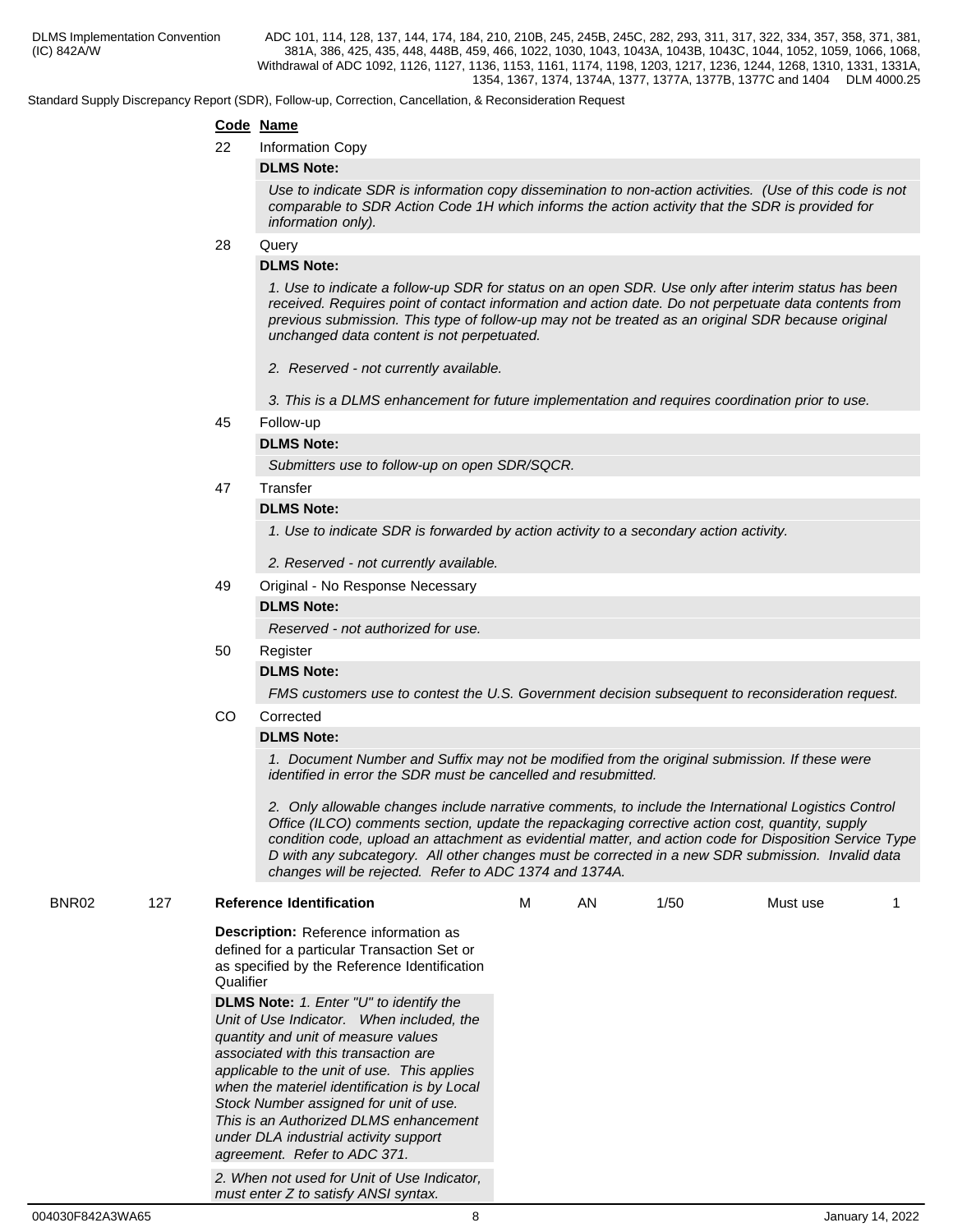| 8/8<br>BNR03<br>373<br>M<br><b>DT</b><br>1<br><b>Date</b><br>Must use<br><b>Description:</b> Date expressed as<br>CCYYMMDD where CC represents the first<br>two digits of the calendar year<br><b>DLMS Note:</b> This date corresponds to the<br>Universal Time Coordinate (UTC).<br>4/8<br>337<br>O<br>BNR04<br>TM<br>Must use<br>Time<br>1<br><b>Description:</b> Time expressed in 24-hour<br>clock time as follows: HHMM, or HHMMSS,<br>or HHMMSSD, or HHMMSSDD, where $H =$<br>hours (00-23), $M =$ minutes (00-59), $S =$<br>integer seconds (00-59) and $DD = decimal$<br>seconds; decimal seconds are expressed<br>as follows: $D = \text{tenths}$ (0-9) and $DD =$<br>hundredths (00-99)<br><b>DLMS Note:</b> 1. Express the originating<br>activity's time in Universal Time Coordinate<br>(UTC).<br>2. Express time in a four-position (HHMM)<br>format.<br>O<br>ID<br>2/2<br>BNR06<br>640<br><b>Transaction Type Code</b><br>Used<br>Description: Code specifying the type of<br>transaction<br>Code Name<br>C <sub>1</sub><br>Claim Information<br><b>DLMS Note:</b> | <b>Ref</b> | $\underline{\mathsf{Id}}$ | <b>Element Name</b> | Req | <b>Type</b> | Min/Max | <b>Usage</b> | <b>Rep</b> |
|-----------------------------------------------------------------------------------------------------------------------------------------------------------------------------------------------------------------------------------------------------------------------------------------------------------------------------------------------------------------------------------------------------------------------------------------------------------------------------------------------------------------------------------------------------------------------------------------------------------------------------------------------------------------------------------------------------------------------------------------------------------------------------------------------------------------------------------------------------------------------------------------------------------------------------------------------------------------------------------------------------------------------------------------------------------------------------------|------------|---------------------------|---------------------|-----|-------------|---------|--------------|------------|
|                                                                                                                                                                                                                                                                                                                                                                                                                                                                                                                                                                                                                                                                                                                                                                                                                                                                                                                                                                                                                                                                                   |            |                           |                     |     |             |         |              |            |
|                                                                                                                                                                                                                                                                                                                                                                                                                                                                                                                                                                                                                                                                                                                                                                                                                                                                                                                                                                                                                                                                                   |            |                           |                     |     |             |         |              |            |
|                                                                                                                                                                                                                                                                                                                                                                                                                                                                                                                                                                                                                                                                                                                                                                                                                                                                                                                                                                                                                                                                                   |            |                           |                     |     |             |         |              |            |
|                                                                                                                                                                                                                                                                                                                                                                                                                                                                                                                                                                                                                                                                                                                                                                                                                                                                                                                                                                                                                                                                                   |            |                           |                     |     |             |         |              |            |
|                                                                                                                                                                                                                                                                                                                                                                                                                                                                                                                                                                                                                                                                                                                                                                                                                                                                                                                                                                                                                                                                                   |            |                           |                     |     |             |         |              |            |
|                                                                                                                                                                                                                                                                                                                                                                                                                                                                                                                                                                                                                                                                                                                                                                                                                                                                                                                                                                                                                                                                                   |            |                           |                     |     |             |         |              |            |
|                                                                                                                                                                                                                                                                                                                                                                                                                                                                                                                                                                                                                                                                                                                                                                                                                                                                                                                                                                                                                                                                                   |            |                           |                     |     |             |         |              |            |
|                                                                                                                                                                                                                                                                                                                                                                                                                                                                                                                                                                                                                                                                                                                                                                                                                                                                                                                                                                                                                                                                                   |            |                           |                     |     |             |         |              |            |
|                                                                                                                                                                                                                                                                                                                                                                                                                                                                                                                                                                                                                                                                                                                                                                                                                                                                                                                                                                                                                                                                                   |            |                           |                     |     |             |         |              |            |
| Use to indicate transaction reflects a DoD WebSDR/SQCR prepared standard SDR transaction.                                                                                                                                                                                                                                                                                                                                                                                                                                                                                                                                                                                                                                                                                                                                                                                                                                                                                                                                                                                         |            |                           |                     |     |             |         |              |            |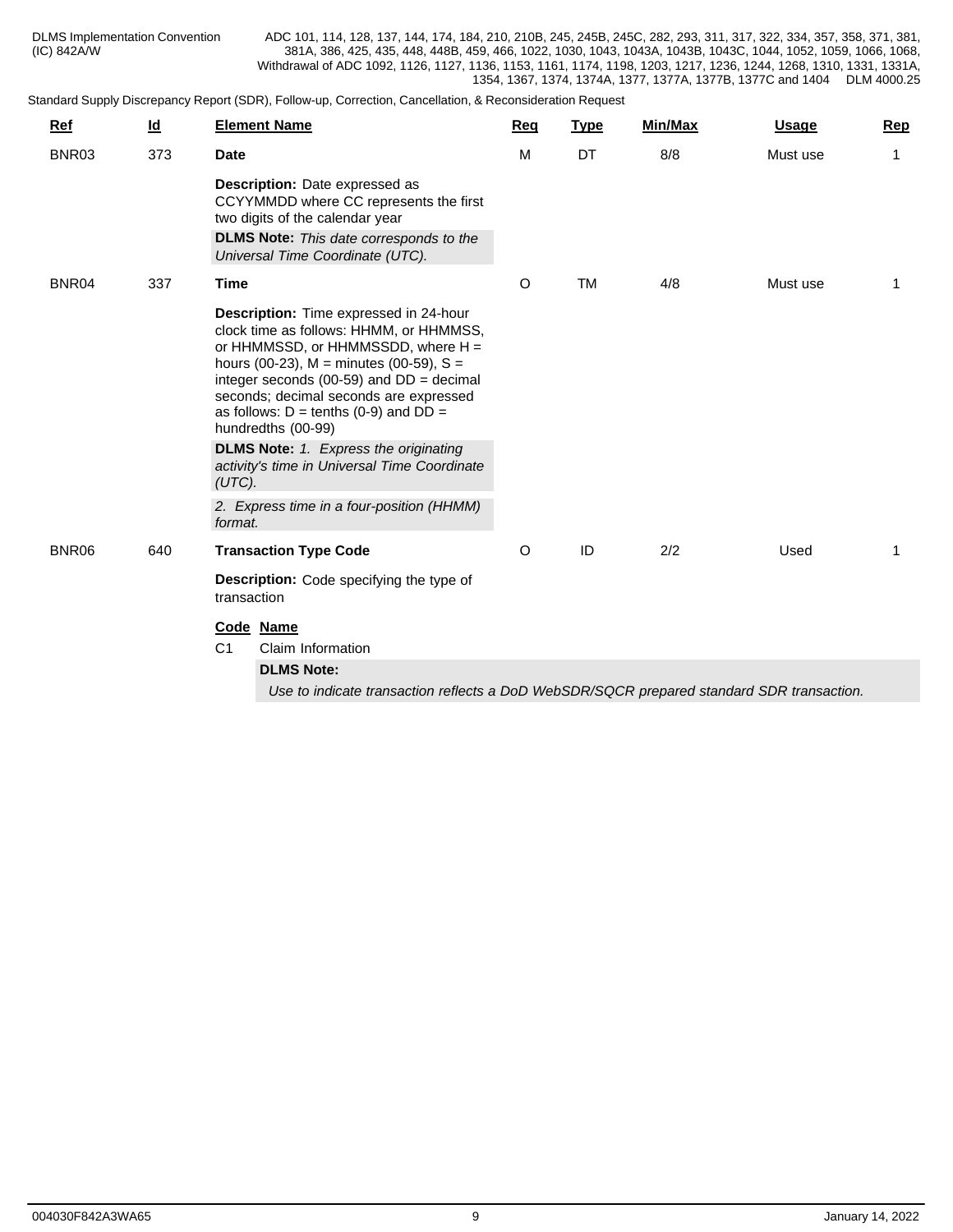Standard Supply Discrepancy Report (SDR), Follow-up, Correction, Cancellation, & Reconsideration Request

| <b>N1</b> | <b>Name</b> | <b>Pos: 1200</b>          | Max: $1$    |  |
|-----------|-------------|---------------------------|-------------|--|
|           |             | <b>Heading - Optional</b> |             |  |
|           |             | Loop: N1                  | Elements: 5 |  |

# **User Option (Usage):** Used

**Purpose:** To identify a party by type of organization, name, and code

# **Syntax Rules:**

- 1. P0304 If either N103 or N104 is present, then the other is required.
- 2. R0203 At least one of N102 or N103 is required.

# **Comments:**

- 1. This segment, used alone, provides the most efficient method of providing organizational identification. To obtain this efficiency the "ID Code" (N104) must provide a key to the table maintained by the transaction processing party.
- 2. N105 and N106 further define the type of entity in N101.

# **DLMS Note:**

*Must use to identify the organizations sending and receiving the transaction set.*

# **Element Summary: Ref Id Element Name Req Type Min/Max Usage Rep** N101 98 **Entity Identifier Code Description:** Code identifying an organizational entity, a physical location, property or an individual **DLMS Note:** *The following codes are authorized.*  M ID 2/3 Must use 1 **Code Name** 41 Submitter **DLMS Note:** *1. Use to identify the DoDAAC of organization submitting the SDR transaction. (The customer will be identified as the submitter unless using N101 Code Z6 or ZS.) 2. For Type 5 SQCRs this signifies the storage activity.* PK Party to Receive Copy **DLMS Note:** *Use to identify the organization to receive a distribution copy of the SDR.* Z6 Transferring Party **DLMS Note:** *Use with BGR01 Code 47 to indicate the routing identifier of the action activity forwarding the SDR. (Identify the customer at 2/N101/2800 Code LW.)* ZD Party to Receive Reports **DLMS Note:** *1. Use to identify the organization to receive action copy of the SDR. 2. For Type 5 SQCRs this signifies the material owner.*  ZS Monitoring Party **DLMS Note:** *Use to identify the (DoDAAC) of the International Logistics Control Office (ILCO). (Identify the customer at 2/N101/2800 Code LW.)* N102 93 **Name Description:** Free-form name X AN 1/60 Used 1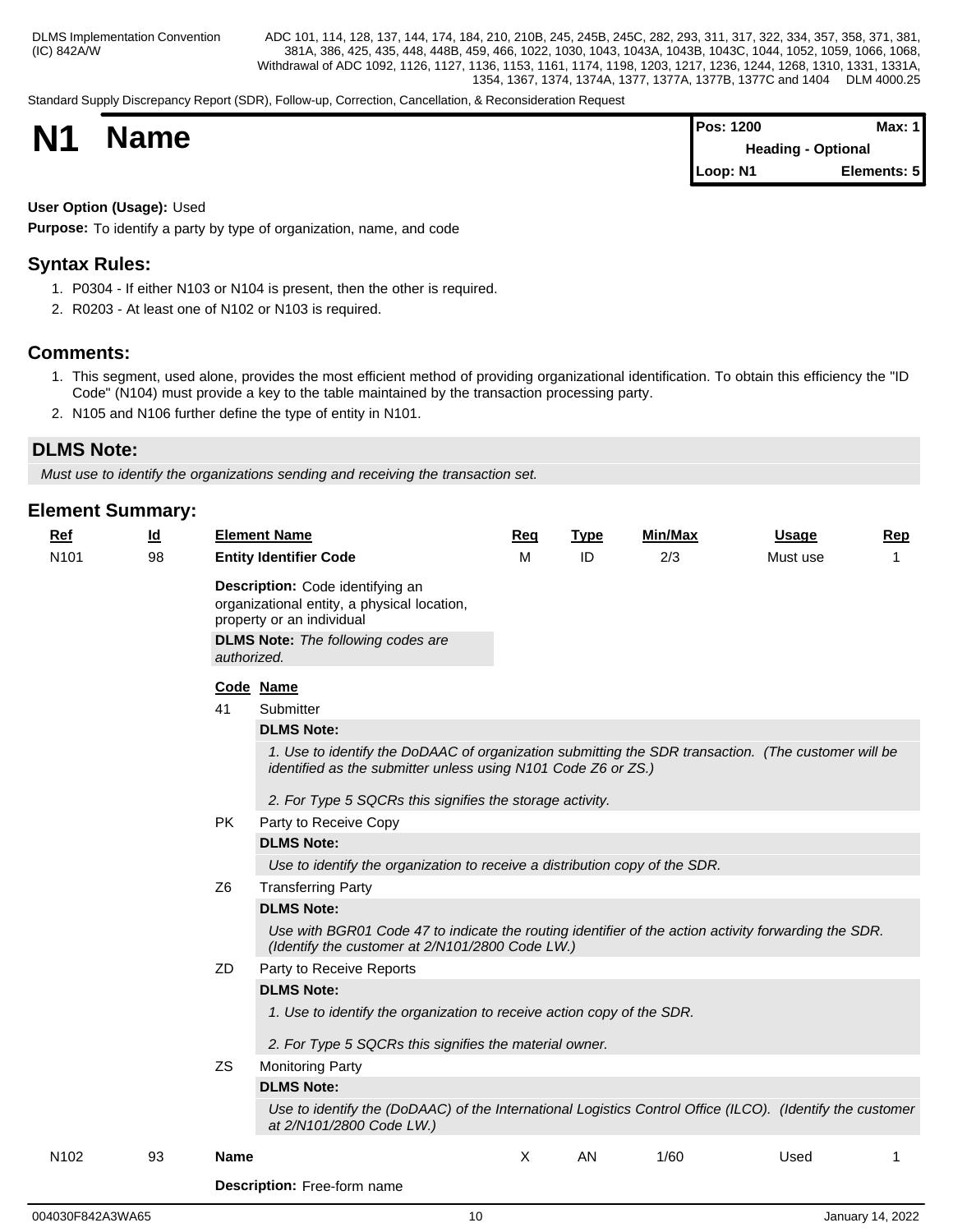| $Ref$            | $\overline{\mathsf{q}}$ | <b>Element Name</b>                                                                                                                       | Req     | <b>Type</b> | <b>Min/Max</b> | <b>Usage</b> | <b>Rep</b>   |
|------------------|-------------------------|-------------------------------------------------------------------------------------------------------------------------------------------|---------|-------------|----------------|--------------|--------------|
| N <sub>103</sub> | 66                      | <b>Identification Code Qualifier</b>                                                                                                      | X       | ID          | 1/2            | Used         | $\mathbf{1}$ |
|                  |                         | Description: Code designating the<br>system/method of code structure used for<br>Identification Code (67)                                 |         |             |                |              |              |
|                  |                         | Code Name                                                                                                                                 |         |             |                |              |              |
|                  |                         | 10<br>Department of Defense Activity Address Code (DODAAC)                                                                                |         |             |                |              |              |
|                  |                         | <b>DLMS Note:</b>                                                                                                                         |         |             |                |              |              |
|                  |                         | 1. Used for the customer DoDAAC.                                                                                                          |         |             |                |              |              |
|                  |                         | 2. May be used for identification of other activities in accordance with Component SDR application<br>rules for the DoD WebSDR interface. |         |             |                |              |              |
|                  |                         | M4<br>Department of Defense Routing Identifier Code (RIC)                                                                                 |         |             |                |              |              |
| N <sub>104</sub> | 67                      | <b>Identification Code</b>                                                                                                                | X       | AN          | 2/80           | Used         |              |
|                  |                         | <b>Description:</b> Code identifying a party or<br>other code                                                                             |         |             |                |              |              |
| N <sub>106</sub> | 98                      | <b>Entity Identifier Code</b>                                                                                                             | $\circ$ | ID          | 2/3            | Used         | 1            |
|                  |                         | Description: Code identifying an<br>organizational entity, a physical location,<br>property or an individual                              |         |             |                |              |              |
|                  |                         | Code Name                                                                                                                                 |         |             |                |              |              |
|                  |                         | <b>FR</b><br>Message From                                                                                                                 |         |             |                |              |              |
|                  |                         | <b>DLMS Note:</b>                                                                                                                         |         |             |                |              |              |
|                  |                         | 1. Use to indicate the organization cited above is originating the transaction set.                                                       |         |             |                |              |              |
|                  |                         | 2. For SDR/SQCR, use with Code 41 to indicate the organization cited above is originating the<br>transaction set.                         |         |             |                |              |              |
|                  |                         | TO<br>Message To                                                                                                                          |         |             |                |              |              |
|                  |                         | <b>DLMS Note:</b>                                                                                                                         |         |             |                |              |              |
|                  |                         | 1. Use to indicate the organization cited above is receiving the transaction set.                                                         |         |             |                |              |              |
|                  |                         | 2. For SDR/SQCR, use the Code ZD to indicate the organization cited above is receiving the<br>transaction set.                            |         |             |                |              |              |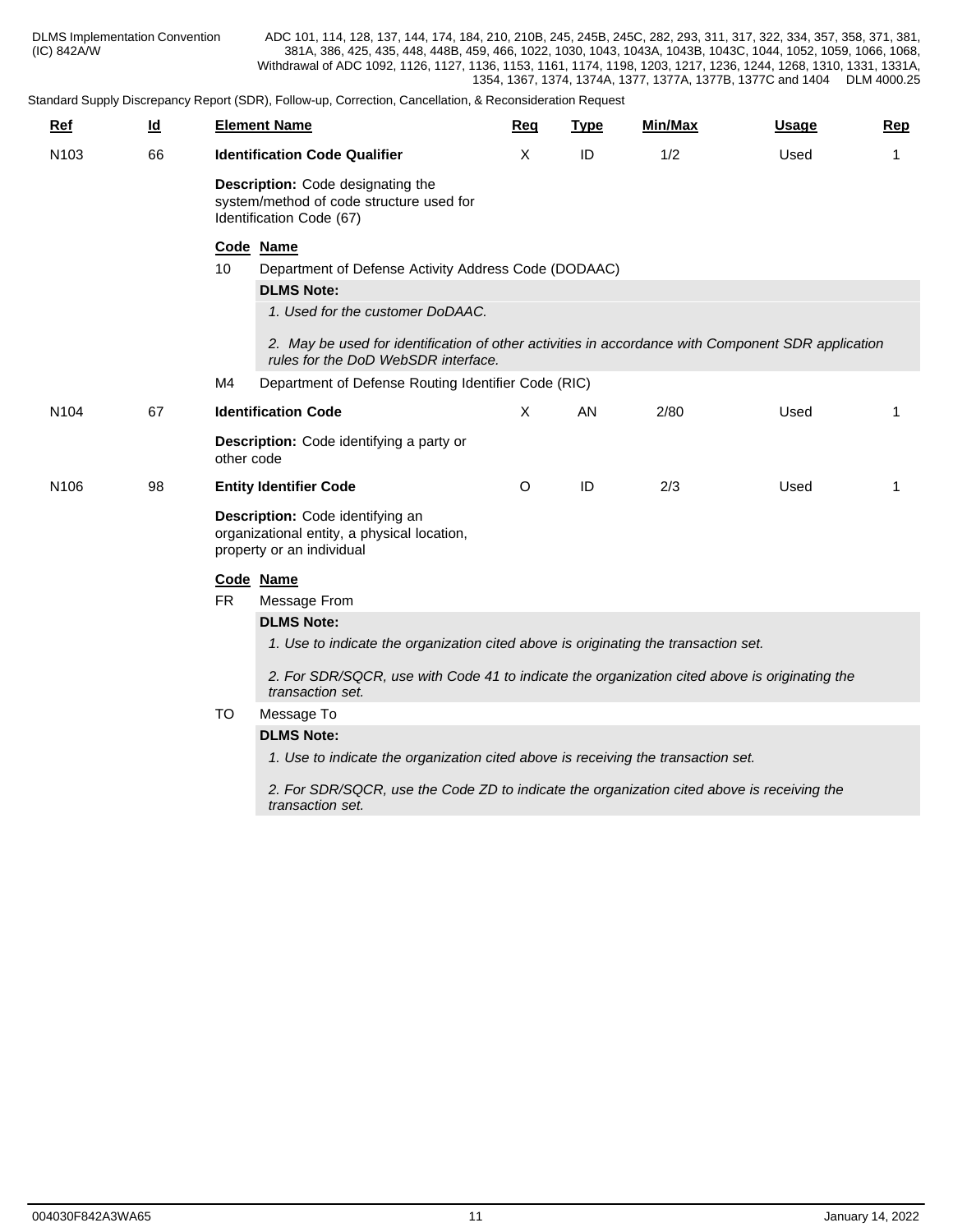Standard Supply Discrepancy Report (SDR), Follow-up, Correction, Cancellation, & Reconsideration Request

# **PER Administrative Communications Contact**

| <b>Pos: 1700</b>          | Max: >1     |
|---------------------------|-------------|
| <b>Heading - Optional</b> |             |
| Loop: N1                  | Elements: 9 |

### **User Option (Usage):** Used

**Purpose:** To identify a person or office to whom administrative communications should be directed

# **Syntax Rules:**

- 1. P0304 If either PER03 or PER04 is present, then the other is required.
- 2. P0506 If either PER05 or PER06 is present, then the other is required.
- 3. P0708 If either PER07 or PER08 is present, then the other is required.

### **DLMS Note:**

*Use a second repetition if needed to identify additional communication numbers. Must provide email address and at least one phone number.*

| $Ref$ | <u>ld</u> |           | <b>Element Name</b>                                                                                                                                                                                                                                                                                                                                                                                                                     | <u>Req</u> | <b>Type</b> | Min/Max | <b>Usage</b> | <b>Rep</b> |  |  |  |  |
|-------|-----------|-----------|-----------------------------------------------------------------------------------------------------------------------------------------------------------------------------------------------------------------------------------------------------------------------------------------------------------------------------------------------------------------------------------------------------------------------------------------|------------|-------------|---------|--------------|------------|--|--|--|--|
| PER01 | 366       |           | <b>Contact Function Code</b>                                                                                                                                                                                                                                                                                                                                                                                                            |            | ID          | 2/2     | Must use     |            |  |  |  |  |
|       |           | named     | Description: Code identifying the major<br>duty or responsibility of the person or group                                                                                                                                                                                                                                                                                                                                                |            |             |         |              |            |  |  |  |  |
|       |           |           | Code Name                                                                                                                                                                                                                                                                                                                                                                                                                               |            |             |         |              |            |  |  |  |  |
|       |           | CB        | Changed By                                                                                                                                                                                                                                                                                                                                                                                                                              |            |             |         |              |            |  |  |  |  |
|       |           |           | <b>DLMS Note:</b>                                                                                                                                                                                                                                                                                                                                                                                                                       |            |             |         |              |            |  |  |  |  |
|       |           |           | Use to identify the preparing official's information as associated with modified SDR.                                                                                                                                                                                                                                                                                                                                                   |            |             |         |              |            |  |  |  |  |
|       |           | CZ        | <b>Claim Recipient</b>                                                                                                                                                                                                                                                                                                                                                                                                                  |            |             |         |              |            |  |  |  |  |
|       |           |           | <b>DLMS Note:</b>                                                                                                                                                                                                                                                                                                                                                                                                                       |            |             |         |              |            |  |  |  |  |
|       |           |           | Use to identify the recipient of the SDR report or follow-on action transmitted by email. WebSDR will<br>make email distribution of the SDR transaction to any party identified as a claim recipient. If both<br>qualifiers CZ and ES are used, CZ will be considered the primary recipient and ES will be considered<br>the alternate/backup recipient. (May be used with any 1/N101 addressee.) Refer to ADC 187 and ADC<br>459.      |            |             |         |              |            |  |  |  |  |
|       |           | <b>ES</b> | <b>Electronic Submission Recipient</b>                                                                                                                                                                                                                                                                                                                                                                                                  |            |             |         |              |            |  |  |  |  |
|       |           |           | <b>DLMS Note:</b>                                                                                                                                                                                                                                                                                                                                                                                                                       |            |             |         |              |            |  |  |  |  |
|       |           |           | Use to identify the recipient of the SDR report or follow-on action transmitted by email. WebSDR will<br>make email distribution of the SDR transaction to any party identified as an electronic submission<br>recipient. If both qualifiers CZ and ES are used, CZ will be considered the primary recipient and ES will<br>be considered the alternate/backup recipient. (May be used with any 1/N101 addressee.) Refer to ADC<br>187. |            |             |         |              |            |  |  |  |  |
|       |           | FC.       | <b>Forwarder Contact</b>                                                                                                                                                                                                                                                                                                                                                                                                                |            |             |         |              |            |  |  |  |  |
|       |           |           | <b>DLMS Note:</b>                                                                                                                                                                                                                                                                                                                                                                                                                       |            |             |         |              |            |  |  |  |  |
|       |           |           | Use to identify a point of contact at the action activity forwarding the SDR.                                                                                                                                                                                                                                                                                                                                                           |            |             |         |              |            |  |  |  |  |
|       |           | PI        | Preparer                                                                                                                                                                                                                                                                                                                                                                                                                                |            |             |         |              |            |  |  |  |  |
|       |           |           | <b>DLMS Note:</b>                                                                                                                                                                                                                                                                                                                                                                                                                       |            |             |         |              |            |  |  |  |  |
|       |           |           | Use to identify the preparing official's information as associated with cancelled SDR/SQCR. An ANSI<br>data maintenance request has been prepared to request a new data element 1270 code qualifier.                                                                                                                                                                                                                                    |            |             |         |              |            |  |  |  |  |
|       |           | PU        | <b>Report Preparer</b>                                                                                                                                                                                                                                                                                                                                                                                                                  |            |             |         |              |            |  |  |  |  |
|       |           |           | <b>DLMS Note:</b>                                                                                                                                                                                                                                                                                                                                                                                                                       |            |             |         |              |            |  |  |  |  |
|       |           |           | Use to identify the preparing official's information as associated with a new SDR/SQCR submission.                                                                                                                                                                                                                                                                                                                                      |            |             |         |              |            |  |  |  |  |
|       |           | RQ        | Requestor                                                                                                                                                                                                                                                                                                                                                                                                                               |            |             |         |              |            |  |  |  |  |
|       |           |           | <b>DLMS Note:</b>                                                                                                                                                                                                                                                                                                                                                                                                                       |            |             |         |              |            |  |  |  |  |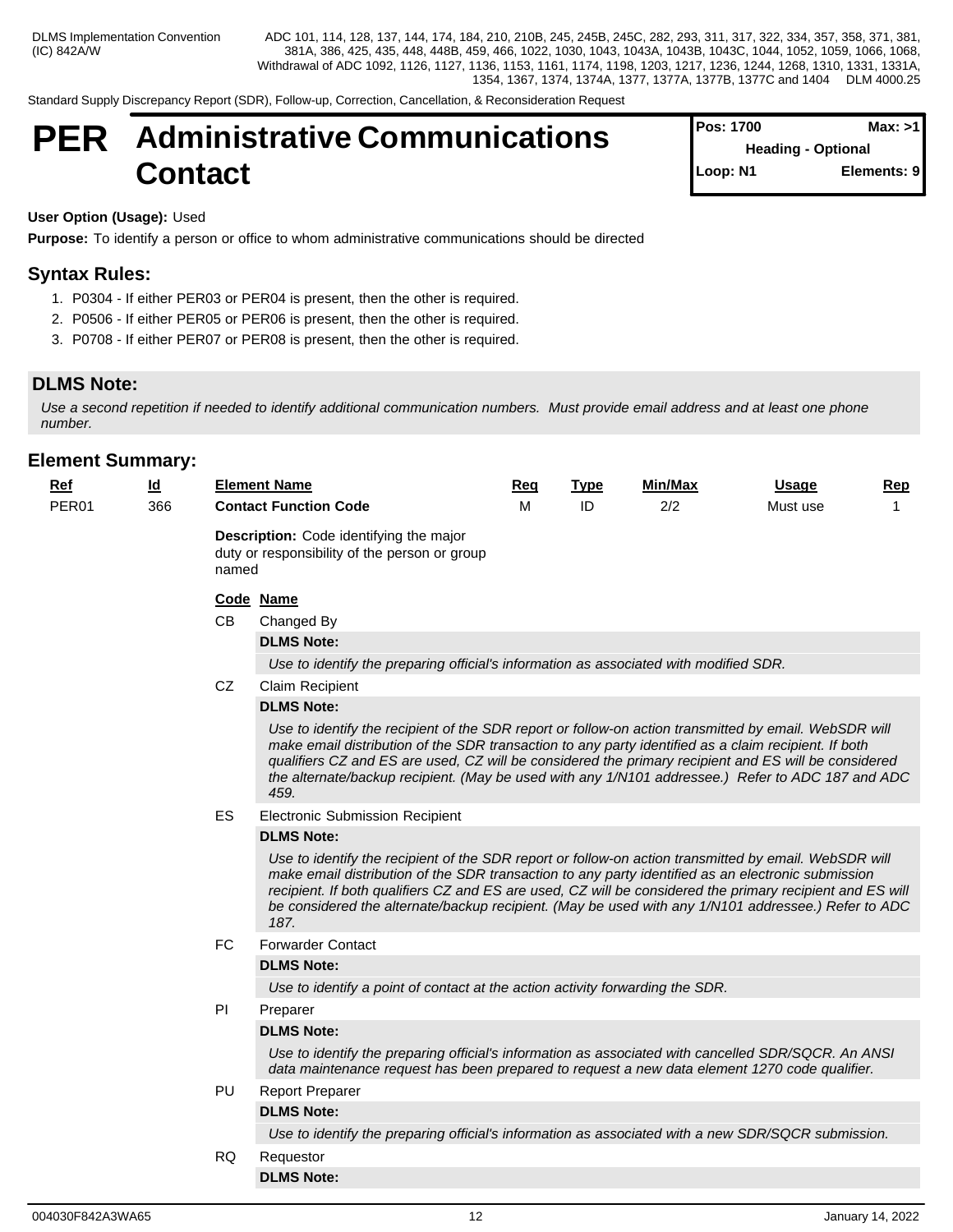|                   |     |             | Code Name                                                                                                                                                                            |              |    |       |      |    |
|-------------------|-----|-------------|--------------------------------------------------------------------------------------------------------------------------------------------------------------------------------------|--------------|----|-------|------|----|
|                   |     |             | Use to identify preparing official's information as associated with a contested SDR (ILCO POC for<br>contested SDR or request for reconsideration is identified using Qualifier SE). |              |    |       |      |    |
|                   |     | <b>SE</b>   | Service Organization                                                                                                                                                                 |              |    |       |      |    |
|                   |     |             | <b>DLMS Note:</b>                                                                                                                                                                    |              |    |       |      |    |
|                   |     |             | Use to identify the ILCO POC.                                                                                                                                                        |              |    |       |      |    |
|                   |     |             | A data maintenance action was approved in version 5030. The approved code/name is "IL -<br>International Logistics Control Office Point of Contact".                                 |              |    |       |      |    |
|                   |     | <b>SM</b>   | <b>Submitting Contact</b>                                                                                                                                                            |              |    |       |      |    |
|                   |     |             | <b>DLMS Note:</b>                                                                                                                                                                    |              |    |       |      |    |
|                   |     |             | Use to identify submitting contract as associated with an SDR followup.                                                                                                              |              |    |       |      |    |
| PER <sub>02</sub> | 93  | <b>Name</b> |                                                                                                                                                                                      | $\circ$      | AN | 1/60  | Used |    |
|                   |     |             | Description: Free-form name                                                                                                                                                          |              |    |       |      |    |
|                   |     |             | <b>DLMS Note:</b> WebSDR field length $= 25$                                                                                                                                         |              |    |       |      |    |
| PER03             | 365 |             | <b>Communication Number Qualifier</b>                                                                                                                                                | $\mathsf{X}$ | ID | 2/2   | Used | -1 |
|                   |     |             | Description: Code identifying the type of<br>communication number                                                                                                                    |              |    |       |      |    |
|                   |     |             | Code Name                                                                                                                                                                            |              |    |       |      |    |
|                   |     | AU          | <b>Defense Switched Network</b>                                                                                                                                                      |              |    |       |      |    |
|                   |     |             | <b>DLMS Note:</b>                                                                                                                                                                    |              |    |       |      |    |
|                   |     | EM          | For AU: WebSDR field length = $8$<br><b>Electronic Mail</b>                                                                                                                          |              |    |       |      |    |
|                   |     |             | <b>DLMS Note:</b>                                                                                                                                                                    |              |    |       |      |    |
|                   |     |             | For EM: WebSDR field length = $50$                                                                                                                                                   |              |    |       |      |    |
|                   |     | <b>FX</b>   | Facsimile                                                                                                                                                                            |              |    |       |      |    |
|                   |     |             | <b>DLMS Note:</b>                                                                                                                                                                    |              |    |       |      |    |
|                   |     |             | 1. Use to identify the commercial FAX number.                                                                                                                                        |              |    |       |      |    |
|                   |     |             | 2. For FX: WebSDR field length = 16                                                                                                                                                  |              |    |       |      |    |
|                   |     | TE          | Telephone                                                                                                                                                                            |              |    |       |      |    |
|                   |     |             | <b>DLMS Note:</b>                                                                                                                                                                    |              |    |       |      |    |
|                   |     |             | 1. Use to identify the commercial number.                                                                                                                                            |              |    |       |      |    |
|                   |     |             | 2. For TE: WebSDR field length = 16                                                                                                                                                  |              |    |       |      |    |
|                   |     | WF          | Work Facsimile Number                                                                                                                                                                |              |    |       |      |    |
|                   |     |             | <b>DLMS Note:</b>                                                                                                                                                                    |              |    |       |      |    |
|                   |     |             | 1. Use to identify the DSN FAX number.                                                                                                                                               |              |    |       |      |    |
|                   |     |             | 2. For WF: WebSDR field length = $8$                                                                                                                                                 |              |    |       |      |    |
| PER <sub>04</sub> | 364 |             | <b>Communication Number</b>                                                                                                                                                          | X            | AN | 1/256 | Used |    |
|                   |     |             | <b>Description:</b> Complete communications<br>number including country or area code<br>when applicable                                                                              |              |    |       |      |    |
| PER05             | 365 |             | <b>Communication Number Qualifier</b>                                                                                                                                                | X            | ID | 2/2   | Used | -1 |
|                   |     |             | Description: Code identifying the type of<br>communication number                                                                                                                    |              |    |       |      |    |
|                   |     | contact.    | <b>DLMS Note:</b> Use to identify an alternate<br>communications number which can be<br>used to contact the specified point of                                                       |              |    |       |      |    |
|                   |     |             |                                                                                                                                                                                      |              |    |       |      |    |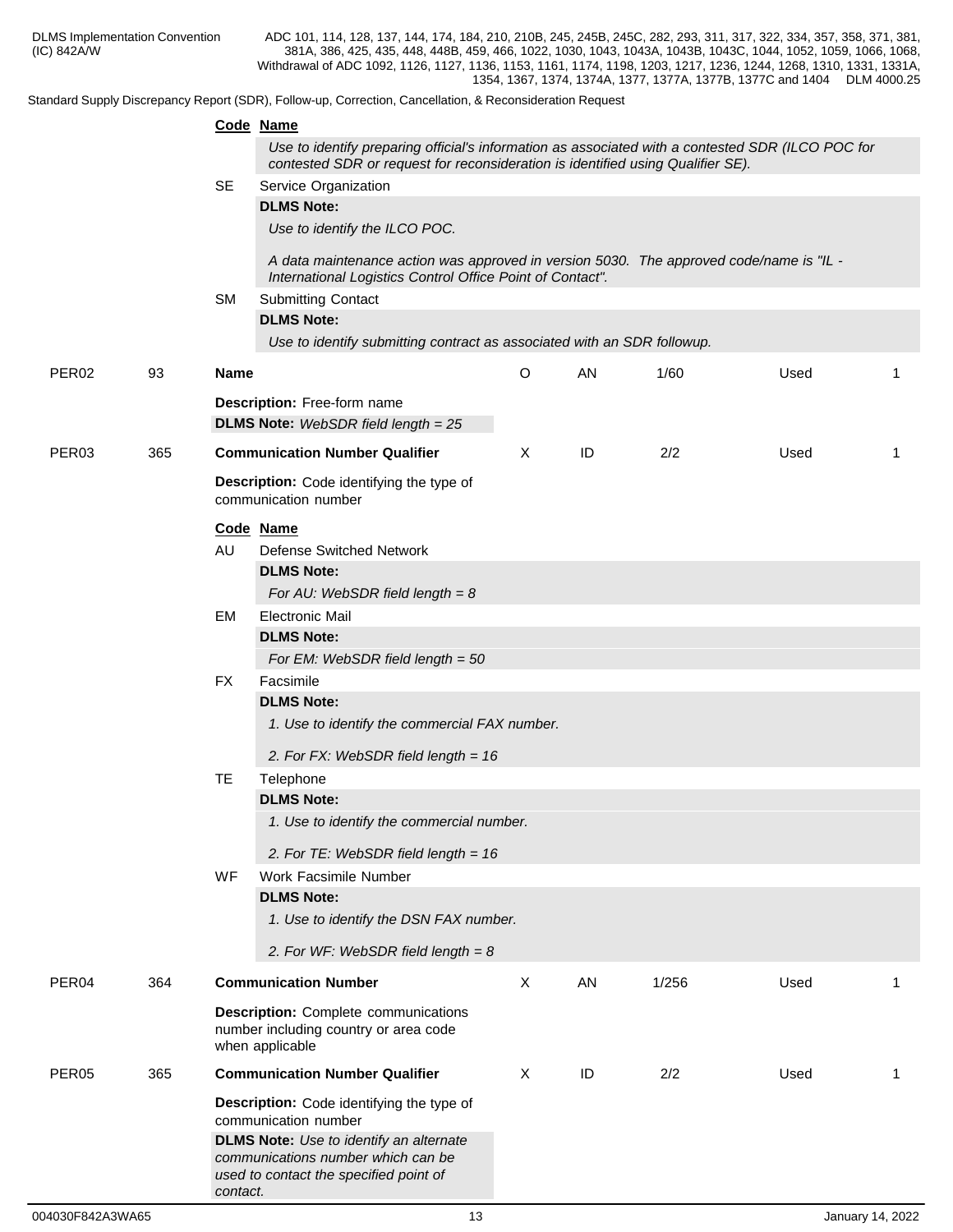| <b>Ref</b> | $\underline{\mathsf{Id}}$ |           | <b>Element Name</b>                                                                                                    | Req     | <b>Type</b> | Min/Max | <b>Usage</b> | <b>Rep</b>  |
|------------|---------------------------|-----------|------------------------------------------------------------------------------------------------------------------------|---------|-------------|---------|--------------|-------------|
|            |                           | AU        | Code Name<br><b>Defense Switched Network</b><br><b>DLMS Note:</b><br>For AU: WebSDR field length = $8$                 |         |             |         |              |             |
|            |                           | EM        | <b>Electronic Mail</b><br><b>DLMS Note:</b>                                                                            |         |             |         |              |             |
|            |                           | FX        | For EM: WebSDR field length = $50$<br>Facsimile<br><b>DLMS Note:</b>                                                   |         |             |         |              |             |
|            |                           |           | 1. Use to identify the commercial FAX number.<br>2. For FX: WebSDR field length = 16                                   |         |             |         |              |             |
|            |                           | TE        | Telephone<br><b>DLMS Note:</b><br>1. Use to identify the commercial number.                                            |         |             |         |              |             |
|            |                           | WF        | 2. For TE: WebSDR field length = 16<br>Work Facsimile Number                                                           |         |             |         |              |             |
|            |                           |           | <b>DLMS Note:</b><br>1. Use to identify the DSN FAX number.                                                            |         |             |         |              |             |
| PER06      | 364                       |           | 2. For WF: WebSDR field length = $8$<br><b>Communication Number</b>                                                    | $\sf X$ | AN          | 1/256   | Used         |             |
|            |                           |           | <b>Description:</b> Complete communications<br>number including country or area code<br>when applicable                |         |             |         |              |             |
| PER07      | 365                       |           | <b>Communication Number Qualifier</b>                                                                                  | $\sf X$ | ID          | 2/2     | Used         | $\mathbf 1$ |
|            |                           |           | Description: Code identifying the type of<br>communication number                                                      |         |             |         |              |             |
|            |                           | AU        | Code Name<br><b>Defense Switched Network</b><br><b>DLMS Note:</b>                                                      |         |             |         |              |             |
|            |                           | EM        | For AU: WebSDR field length = $8$<br><b>Electronic Mail</b><br><b>DLMS Note:</b><br>For EM: WebSDR field length = $50$ |         |             |         |              |             |
|            |                           | <b>FX</b> | Facsimile<br><b>DLMS Note:</b><br>1. Use to identify the commercial FAX number.                                        |         |             |         |              |             |
|            |                           | TE        | 2. For FX: WebSDR field length = 16<br>Telephone                                                                       |         |             |         |              |             |
|            |                           |           | <b>DLMS Note:</b><br>1. Use to identify the commercial number.<br>2. For TE: WebSDR field length = 16                  |         |             |         |              |             |
|            |                           | WF        | Work Facsimile Number<br><b>DLMS Note:</b><br>1. Use to identify the DSN FAX number.                                   |         |             |         |              |             |
|            |                           |           |                                                                                                                        |         |             |         |              |             |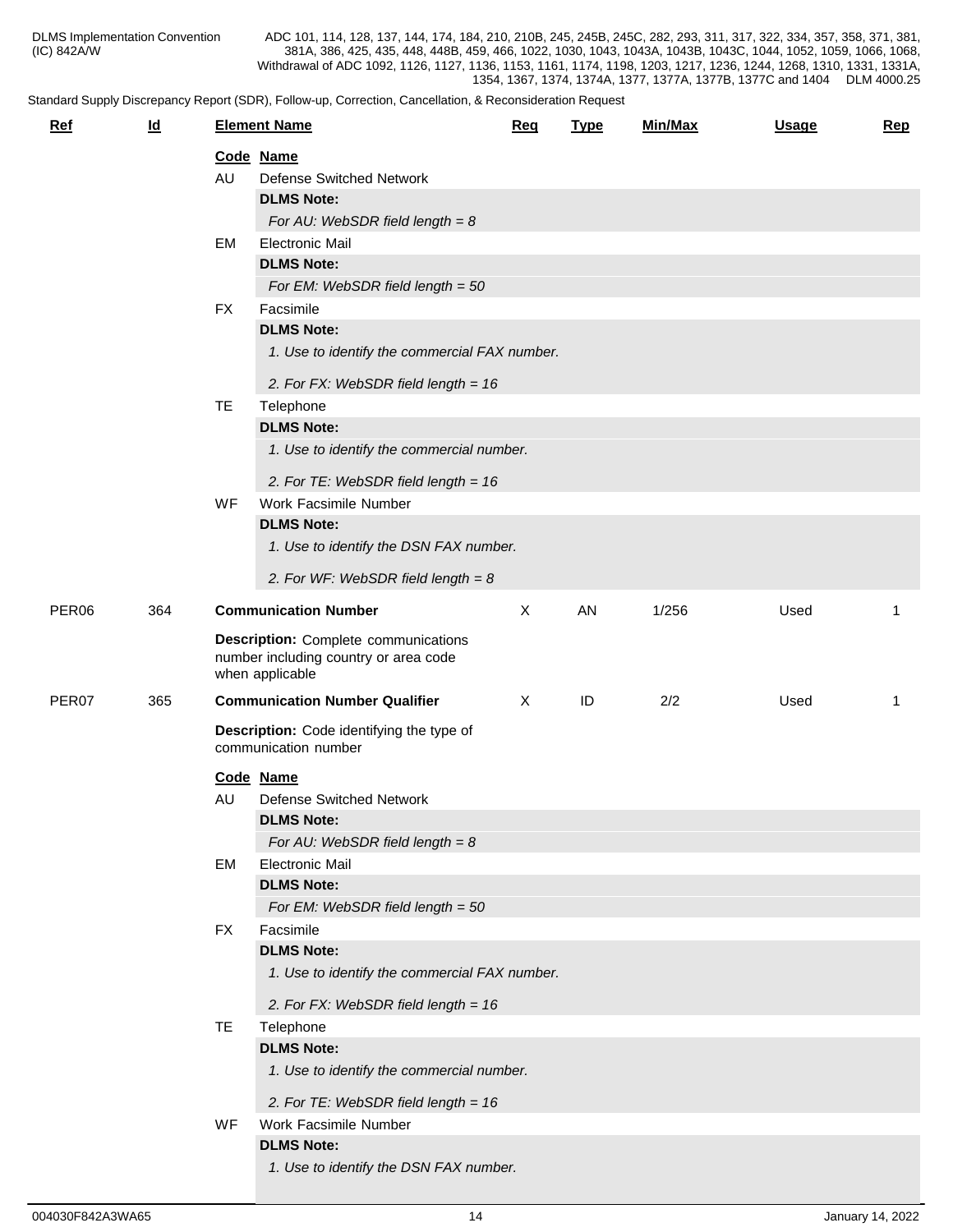| <b>DLMS Implementation Convention</b> | ADC 101, 114, 128, 137, 144, 174, 184, 210, 210B, 245, 245B, 245C, 282, 293, 311, 317, 322, 334, 357, 358, 371, 381, |
|---------------------------------------|----------------------------------------------------------------------------------------------------------------------|
| (IC) 842A/W                           | 381A, 386, 425, 435, 448, 448B, 459, 466, 1022, 1030, 1043, 1043A, 1043B, 1043C, 1044, 1052, 1059, 1066, 1068,       |
|                                       | Withdrawal of ADC 1092, 1126, 1127, 1136, 1153, 1161, 1174, 1198, 1203, 1217, 1236, 1244, 1268, 1310, 1331, 1331A,   |
|                                       | 1354, 1367, 1374, 1374A, 1377, 1377A, 1377B, 1377C and 1404<br>DLM 4000.25                                           |

|                   |     | Code Name<br>2. For WF: WebSDR field length = $8$                                                                 |   |    |       |      |  |
|-------------------|-----|-------------------------------------------------------------------------------------------------------------------|---|----|-------|------|--|
| PER <sub>08</sub> | 364 | <b>Communication Number</b>                                                                                       | X | AN | 1/256 | Used |  |
|                   |     | <b>Description:</b> Complete communications<br>number including country or area code<br>when applicable           |   |    |       |      |  |
| PER <sub>09</sub> | 443 | <b>Contact Inquiry Reference</b>                                                                                  | O | AN | 1/20  | Used |  |
|                   |     | <b>Description:</b> Additional reference number<br>or description to clarify a contact number                     |   |    |       |      |  |
|                   |     | <b>DLMS Note:</b> 1. Use as needed to identify<br>the office symbol or activity code for the<br>party identified. |   |    |       |      |  |
|                   |     | 2. Also may reflect position title of the point<br>of contact.                                                    |   |    |       |      |  |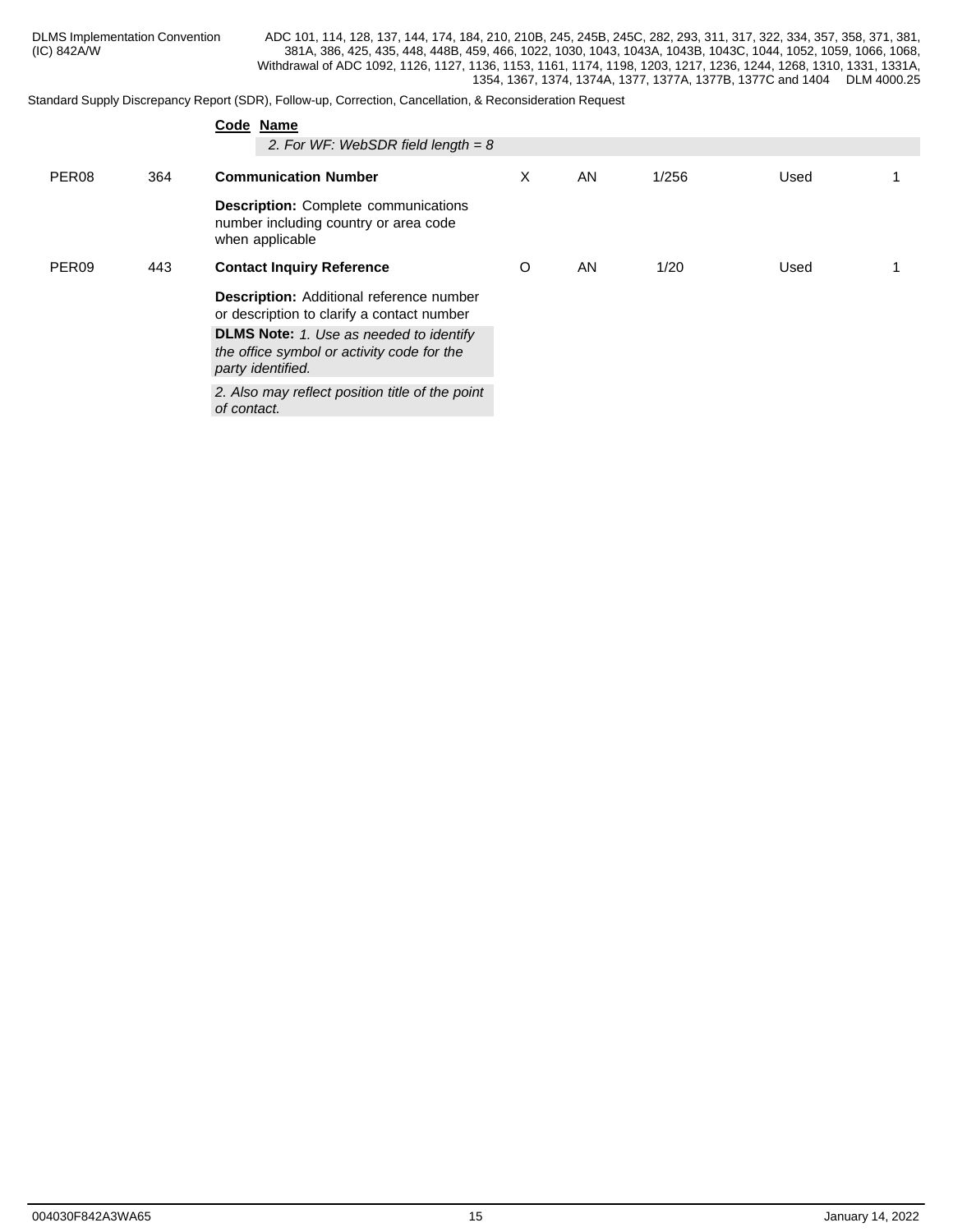Standard Supply Discrepancy Report (SDR), Follow-up, Correction, Cancellation, & Reconsideration Request

# **HI Hierarchical Level**

| <b>Pos: 0100</b>   | Max: 1      |  |
|--------------------|-------------|--|
| Detail - Mandatory |             |  |
| Loop: HL           | Elements: 2 |  |

### **User Option (Usage):** Used

**Purpose:** To identify dependencies among and the content of hierarchically related groups of data segments

### **Comments:**

- 1. The HL segment is used to identify levels of detail information using a hierarchical structure, such as relating line-item data to shipment data, and packaging data to line-item data.
- 2. The HL segment defines a top-down/left-right ordered structure.
- 3. HL01 shall contain a unique alphanumeric number for each occurrence of the HL segment in the transaction set. For example, HL01 could be used to indicate the number of occurrences of the HL segment, in which case the value of HL01 would be "1" for the initial HL segment and would be incremented by one in each subsequent HL segment within the transaction.
- 4. HL02 identifies the hierarchical ID number of the HL segment to which the current HL segment is subordinate.
- 5. HL03 indicates the context of the series of segments following the current HL segment up to the next occurrence of an HL segment in the transaction. For example, HL03 is used to indicate that subsequent segments in the HL loop form a logical grouping of data referring to shipment, order, or item-level information.
- 6. HL04 indicates whether or not there are subordinate (or child) HL segments related to the current HL segment.

### **Element Summary:**

| <b>Ref</b>       | $\underline{\mathsf{Id}}$ | <b>Element Name</b>                                                                                                                                                                                                                                                              | <u>Req</u> | <u>Type</u> | Min/Max | Usage    | <b>Rep</b> |
|------------------|---------------------------|----------------------------------------------------------------------------------------------------------------------------------------------------------------------------------------------------------------------------------------------------------------------------------|------------|-------------|---------|----------|------------|
| HL01             | 628                       | <b>Hierarchical ID Number</b>                                                                                                                                                                                                                                                    | м          | AN          | 1/12    | Must use |            |
|                  |                           | <b>Description:</b> A unique number assigned by<br>the sender to identify a particular data<br>segment in a hierarchical structure<br>DLMS Note: In the first 2/HL/0100 loop<br>iteration, cite numeric 1. In each<br>subsequent loop iteration, increase<br>incrementally by 1. |            |             |         |          |            |
| HL <sub>03</sub> | 735                       | <b>Hierarchical Level Code</b>                                                                                                                                                                                                                                                   | м          | ID          | 1/2     | Must use |            |
|                  |                           | <b>Description:</b> Code defining the<br>characteristic of a level in a hierarchical<br>structure                                                                                                                                                                                |            |             |         |          |            |
|                  |                           | Code Name                                                                                                                                                                                                                                                                        |            |             |         |          |            |

I item the state of the state of the state of the state of the state of the state of the state of the state of the state of the state of the state of the state of the state of the state of the state of the state of the sta

### **DLMS Note:**

*For SDR/SQCR, Use to identify IUID data consistent with IUID data requirements or materiel identification by batch/lot number. The IUID data is carried in the REF segment (UII and Serial Number). When providing batch/lot number (sz0, the storage location may also be provided. The NCD segment is required by ANSI syntax and is used to indicate if an item is received or not received. Must use a separate IUID loop for each item or each batch/lot number. Skip this level when not applicable. IUID data is a DLMS enhancements; these data elements may or may not be received or understood by the recipient's automated processing system. Use only the REF, N1, and NCA Segments in this loop. Skip this level when not applicable.*

RP Report

### **DLMS Note:**

*Use in SDR/SQCR transactions to satisfy ANSI syntax requirement.*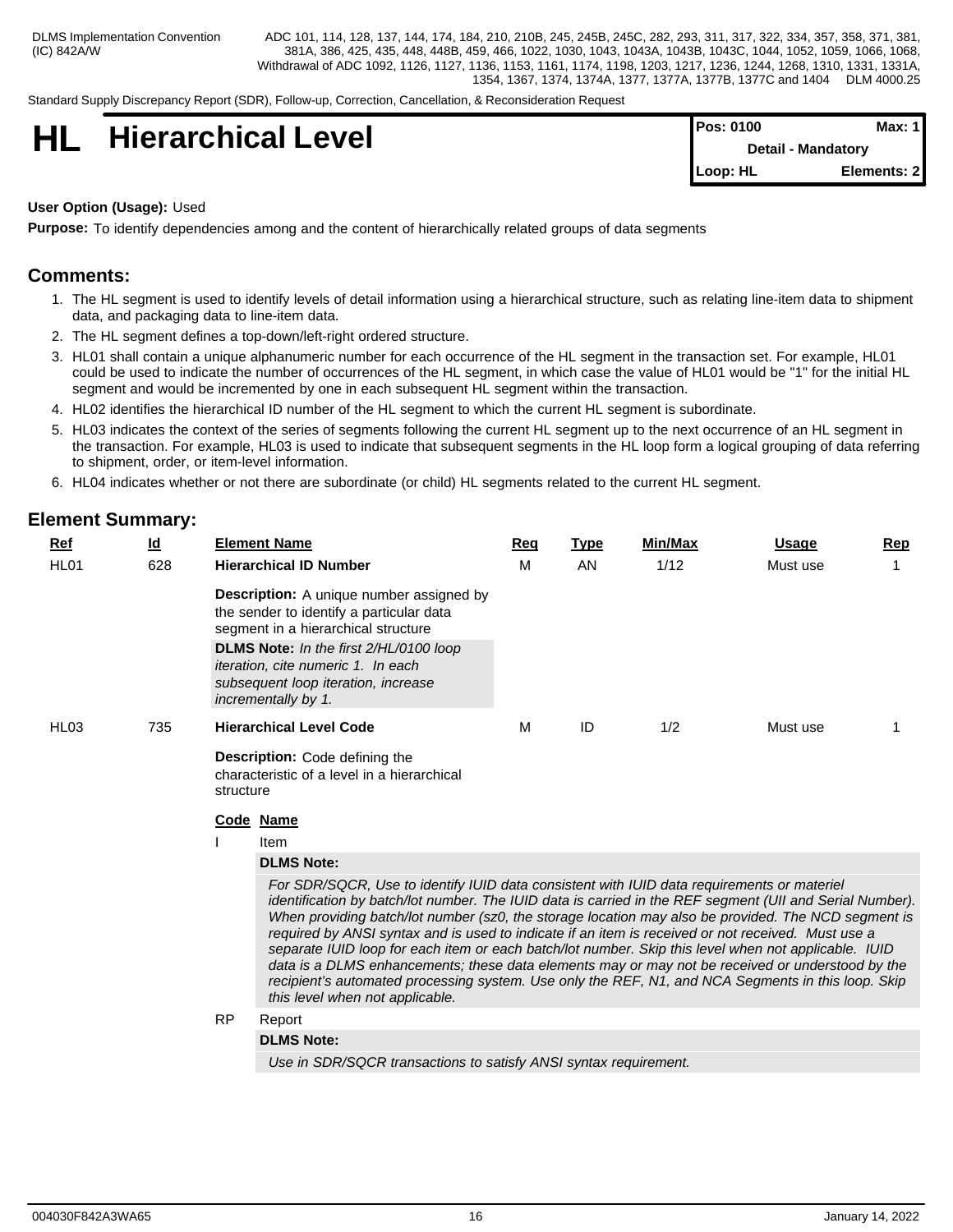Standard Supply Discrepancy Report (SDR), Follow-up, Correction, Cancellation, & Reconsideration Request

# **LIN Item Identification**

| <b>Pos: 0200</b> | Max: 1                   |
|------------------|--------------------------|
|                  | <b>Detail - Optional</b> |
| Loop: HL         | Elements: 10             |

**User Option (Usage):** Used **Purpose:** To specify basic item identification data

# **Syntax Rules:**

- 1. P0405 If either LIN04 or LIN05 is present, then the other is required.
- 2. P0607 If either LIN06 or LIN07 is present, then the other is required.
- 3. P0809 If either LIN08 or LIN09 is present, then the other is required.
- 4. P1011 If either LIN10 or LIN11 is present, then the other is required.
- 5. P1213 If either LIN12 or LIN13 is present, then the other is required.
- 6. P1415 If either LIN14 or LIN15 is present, then the other is required.
- 7. P1617 If either LIN16 or LIN17 is present, then the other is required.
- 8. P1819 If either LIN18 or LIN19 is present, then the other is required.
- 9. P2021 If either LIN20 or LIN21 is present, then the other is required.
- 10. P2223 If either LIN22 or LIN23 is present, then the other is required.
- 11. P2425 If either LIN24 or LIN25 is present, then the other is required.
- 12. P2627 If either LIN26 or LIN27 is present, then the other is required.
- 13. P2829 If either LIN28 or LIN29 is present, then the other is required.
- 14. P3031 If either LIN30 or LIN31 is present, then the other is required.

# **Semantics:**

1. LIN01 is the line item identification

### **Comments:**

- 1. See the Data Dictionary for a complete list of IDs.
- 2. LIN02 through LIN31 provide for fifteen different product/service IDs for each item. For example: Case, Color, Drawing No., U.P.C. No., ISBN No., Model No., or SKU.

# **DLMS Note:**

- *1. For SQCR, use this segment to cite the National Stock Number, when available, or other primary materiel identification.*
- *2. Use remaining LIN segment to further identify an item.*

| <u>Ref</u>        | $\underline{\mathsf{Id}}$ |                | <b>Element Name</b>                                                                                                                                                         | Req | <b>Type</b> | <u>Min/Max</u> | <u>Usage</u> | <u>Rep</u> |  |  |  |
|-------------------|---------------------------|----------------|-----------------------------------------------------------------------------------------------------------------------------------------------------------------------------|-----|-------------|----------------|--------------|------------|--|--|--|
| LIN <sub>02</sub> | 235                       |                | <b>Product/Service ID Qualifier</b>                                                                                                                                         | м   | ID          | 2/2            | Must use     |            |  |  |  |
|                   |                           |                | <b>Description:</b> Code identifying the<br>type/source of the descriptive number used<br>in Product/Service ID (234)<br><b>DLMS Note:</b> Use for materiel identification. |     |             |                |              |            |  |  |  |
|                   |                           |                | Code Name                                                                                                                                                                   |     |             |                |              |            |  |  |  |
|                   |                           | A <sub>3</sub> | <b>Locally Assigned Control Number</b>                                                                                                                                      |     |             |                |              |            |  |  |  |
|                   |                           |                | <b>DLMS Note:</b>                                                                                                                                                           |     |             |                |              |            |  |  |  |
|                   |                           |                | 1. Defense Medical Logistics Standard Support (DMLSS)/Theater Enterprise-Wide Logistics System<br>(TEWLS) use to cite the Local Catalog Identification.                     |     |             |                |              |            |  |  |  |
|                   |                           |                | 2. DLMS enhancement; see introductory DLMS Note 3a. Refer to ADC 322.                                                                                                       |     |             |                |              |            |  |  |  |
|                   |                           |                | 3. Under DLMS, field length is restricted to a maximum of 30 positions.                                                                                                     |     |             |                |              |            |  |  |  |
|                   |                           | FS.            | <b>National Stock Number</b>                                                                                                                                                |     |             |                |              |            |  |  |  |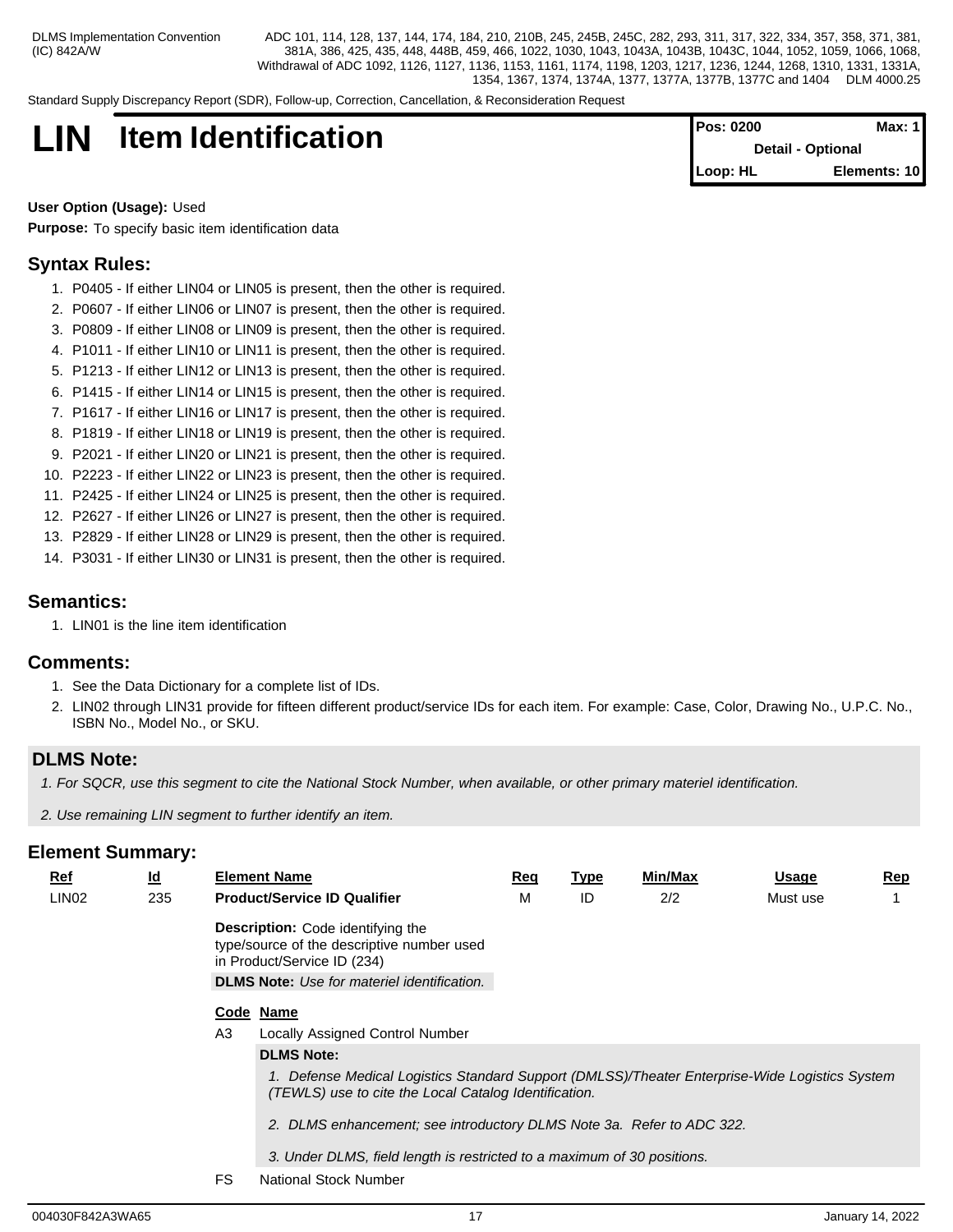Standard Supply Discrepancy Report (SDR), Follow-up, Correction, Cancellation, & Reconsideration Request

### **Code Name**

### **DLMS Note:**

*1. Use to identify the NSN for the materiel.*

- *2. For FS: WebSDR field length = 13.*
- MG Manufacturer's Part Number

### **DLMS Note:**

*1. Use to identify the part number for the item.*

*2. May be used to identify the supplier-assigned part number when applicable to a DoD EMALL or GSA Advantage/Global internet order from a vendor catalog. When used for supplier part number, identify the associated CAGE at 2/LIN04. Refer to ADC 1068.*

*3. For MG: WebSDR field length = 32.*

### SW Stock Number

### **DLMS Note:**

*1. Use to identify the local stock number (LSN).*

*2. When used for a unit of use LSN applicable to NSN materiel, the applicable NSN will be included for cross-reference.*

*3. When used for a unit of use LSN applicable to part numbered items, the original part-numbered item LSN will also be included for cross-reference.*

*4. Authorized DLMS enhancement under DLA industrial activity support agreement. Refer to ADC 381/Approved Addendum 381A.*

### ZZ Mutually Defined

### **DLMS Note:**

*1. Use to identify materiel by other than NSN or part number (includes management control number or locally assigned materiel identification control numbers).*

*2. Discrepancies reported by transshippers may use "UNKNOWN" or "MIXED" when specific materiel identification is not available or the shipment level SDR applies to mixed content.*

*3. For ZZ: WebSDR field length = 15.*

| <b>Description:</b> Identifying number for a<br>product or service<br>X<br>ID<br>2/2<br>LIN <sub>04</sub><br>235<br><b>Product/Service ID Qualifier</b><br>Used<br><b>Description:</b> Code identifying the<br>type/source of the descriptive number used<br>in Product/Service ID (234)<br><b>DLMS Note:</b> Use for materiel identification.<br>Use multiple Product/Service ID pairs as<br>needed. The sequence of data content for<br>secondary materiel identification is<br>dependent upon the applicable primary<br>materiel identification. The preferred<br>sequence of secondary information is:<br>manufacturer's (or supplier's) part number;<br>manufacturer's (or supplier's) CAGE;<br>nomenclature. However, part number,<br>manufacturer's CAGE, and nomenclature<br>may be cited in any order without causing<br>transaction failure.<br>Code Name | LIN <sub>03</sub> | 234 | <b>Product/Service ID</b>          | M | <b>AN</b> | 1/48 | Must use |  |
|---------------------------------------------------------------------------------------------------------------------------------------------------------------------------------------------------------------------------------------------------------------------------------------------------------------------------------------------------------------------------------------------------------------------------------------------------------------------------------------------------------------------------------------------------------------------------------------------------------------------------------------------------------------------------------------------------------------------------------------------------------------------------------------------------------------------------------------------------------------------|-------------------|-----|------------------------------------|---|-----------|------|----------|--|
|                                                                                                                                                                                                                                                                                                                                                                                                                                                                                                                                                                                                                                                                                                                                                                                                                                                                     |                   |     |                                    |   |           |      |          |  |
|                                                                                                                                                                                                                                                                                                                                                                                                                                                                                                                                                                                                                                                                                                                                                                                                                                                                     |                   |     |                                    |   |           |      |          |  |
|                                                                                                                                                                                                                                                                                                                                                                                                                                                                                                                                                                                                                                                                                                                                                                                                                                                                     |                   |     |                                    |   |           |      |          |  |
|                                                                                                                                                                                                                                                                                                                                                                                                                                                                                                                                                                                                                                                                                                                                                                                                                                                                     |                   |     |                                    |   |           |      |          |  |
|                                                                                                                                                                                                                                                                                                                                                                                                                                                                                                                                                                                                                                                                                                                                                                                                                                                                     |                   |     | <b>CN</b><br><b>Commodity Name</b> |   |           |      |          |  |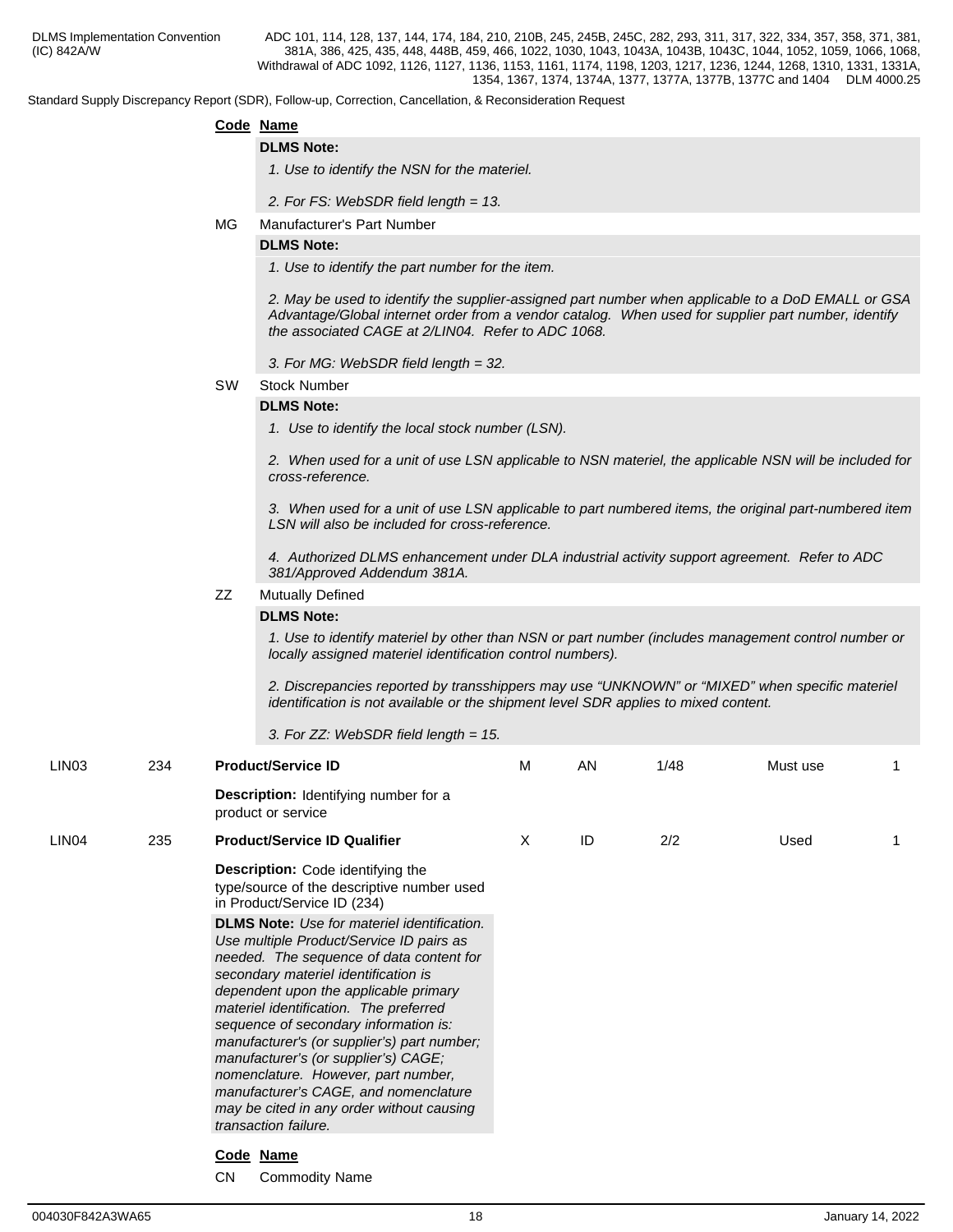Standard Supply Discrepancy Report (SDR), Follow-up, Correction, Cancellation, & Reconsideration Request

### **Code Name**

### **DLMS Note:**

*1. Use to identify the nomenclature associated with the item identified.*

- *2. For CN: WebSDR field length = 25.*
- F7 End-Item Description

### **DLMS Note:**

*1. Use to identify the end item associated with the Security Assistance (SA) product quality deficient materiel.* 

- *2. For F7: WebSDR field length = 32*
- *3. Not applicable for SQCRs*
- F8 Next Higher Used Assembly

### **DLMS Note:**

*1. Use to identify the next higher assembly associated with the Security Assistance (SA) product quality deficient materiel.*

- *2. For F8: WebSDR field length = 50*
- *3. Not applicable for SQCRs.*
- FS National Stock Number

### **DLMS Note:**

*1. Use to identify the NSN.* 

*2. The NSN is provided as a cross-reference when unit of use indicator is included and the Local Stock Number (LSN) is identified as the primary materiel identification. Authorized DLMS enhancement under DLA industrial activity support agreement.* 

MG Manufacturer's Part Number

### **DLMS Note:**

*1. For SDR/SQCR, use to identify the manufacturer's part number when the primary materiel identification is provided by NSN or LSN.*

*2. For MG: WebSDR field length = 32.*

SW Stock Number

### **DLMS Note:**

*1. Use to identify the local stock number (LSN).*

*2. The LSN is provided as a cross-reference when unit of use indicator is included and the unit of use LSN is identified as the primary materiel identification. Authorized DLMS enhancement under DLA industrial activity support agreement.*

ZB Commercial and Government Entity (CAGE) Code

### **DLMS Note:**

*1. Use to identify manufacturer (or supplier) associated with a previously identified part number.*

*2. May be used to identify the supplier CAGE when applicable to a DoD EMALL or GSA Advantage/Global internet order from a vendor catalog.* 

ZZ Mutually Defined

### **DLMS Note:**

*Use to identify materiel by an unspecified stock number. This field is used administratively by DoD WebSDR when the originating system or original order contained materiel identification that does not meet standard edits for a valid NSN.*

| LIN05 | 234 | <b>Product/Service ID</b>                                          | ΑN | 1/48 | Used |  |
|-------|-----|--------------------------------------------------------------------|----|------|------|--|
|       |     | <b>Description:</b> Identifying number for a<br>product or service |    |      |      |  |
| LIN06 | 235 | <b>Product/Service ID Qualifier</b>                                | ID | 2/2  | Used |  |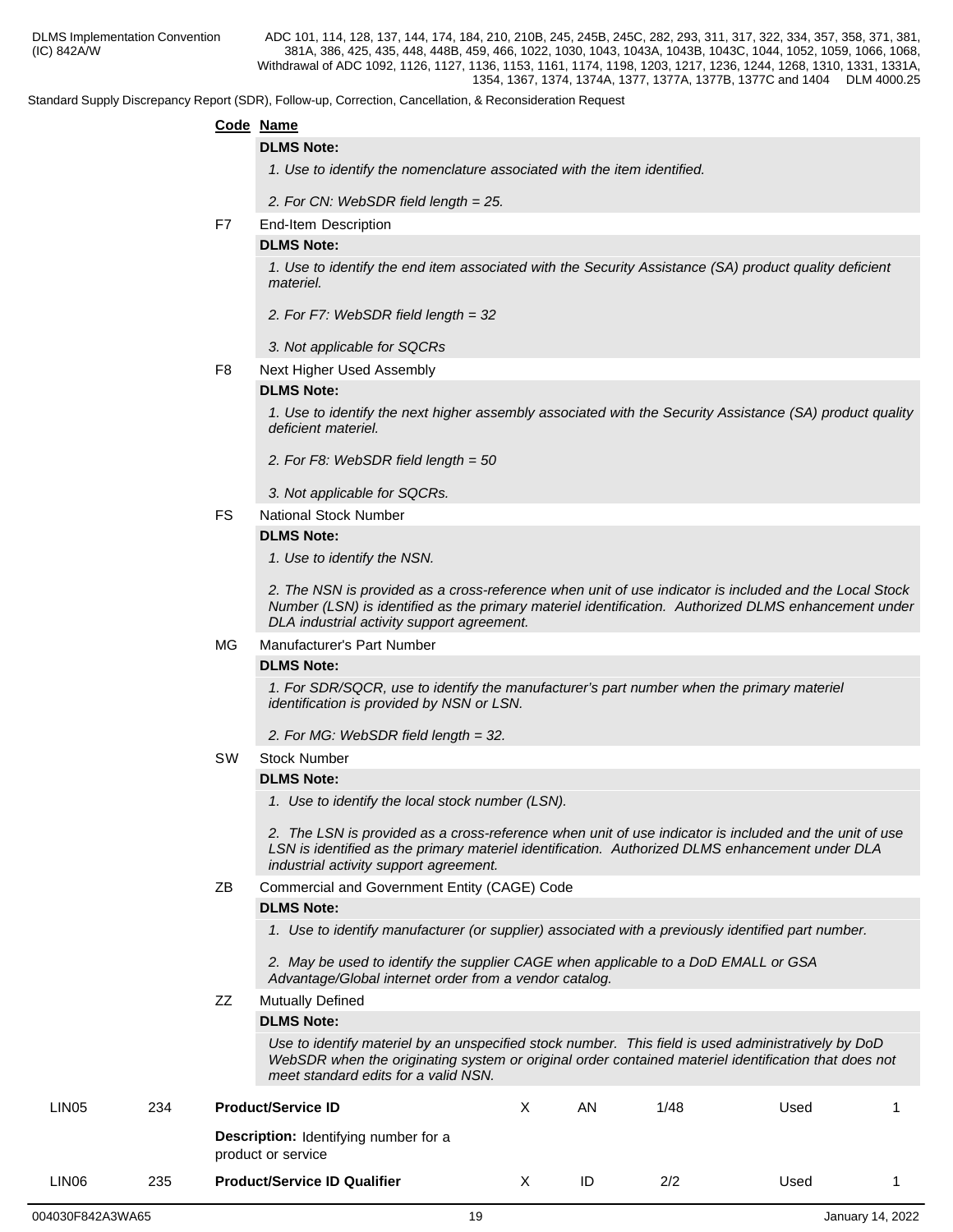| <b>Ref</b>        | $\underline{\mathsf{Id}}$ |           | <b>Element Name</b>                                                                                                                                                                                                         | Req                       | <b>Type</b> | Min/Max | <b>Usage</b> | Rep          |
|-------------------|---------------------------|-----------|-----------------------------------------------------------------------------------------------------------------------------------------------------------------------------------------------------------------------------|---------------------------|-------------|---------|--------------|--------------|
|                   |                           |           | Description: Code identifying the<br>type/source of the descriptive number used<br>in Product/Service ID (234)<br><b>DLMS Note:</b> Use to further identify an item.<br>Use multiple Product/Service ID pairs as<br>needed. |                           |             |         |              |              |
|                   |                           |           | Code Name                                                                                                                                                                                                                   |                           |             |         |              |              |
|                   |                           | <b>CN</b> | <b>Commodity Name</b>                                                                                                                                                                                                       |                           |             |         |              |              |
|                   |                           |           | <b>DLMS Note:</b>                                                                                                                                                                                                           |                           |             |         |              |              |
|                   |                           |           | 1. Use to identify the nomenclature associated with the item identified.                                                                                                                                                    |                           |             |         |              |              |
|                   |                           |           | 2. For CN: WebSDR field length = 25.                                                                                                                                                                                        |                           |             |         |              |              |
|                   |                           | МG        | Manufacturer's Part Number                                                                                                                                                                                                  |                           |             |         |              |              |
|                   |                           |           | <b>DLMS Note:</b>                                                                                                                                                                                                           |                           |             |         |              |              |
|                   |                           |           | 1. For SDR/SQCR, use to identify the part number when primary materiel identification is provided by<br>NSN or LSN.                                                                                                         |                           |             |         |              |              |
|                   |                           |           | 2. For MG: WebSDR field length = 32.                                                                                                                                                                                        |                           |             |         |              |              |
|                   |                           | ΖB        | Commercial and Government Entity (CAGE) Code                                                                                                                                                                                |                           |             |         |              |              |
|                   |                           |           | <b>DLMS Note:</b>                                                                                                                                                                                                           |                           |             |         |              |              |
|                   |                           |           | Use to identify manufacturer associated with a previously identified part number.                                                                                                                                           |                           |             |         |              |              |
| LIN07             | 234                       |           | <b>Product/Service ID</b>                                                                                                                                                                                                   | $\mathsf{X}$              | AN          | 1/48    | Used         | 1            |
|                   |                           |           | Description: Identifying number for a<br>product or service                                                                                                                                                                 |                           |             |         |              |              |
| LIN <sub>08</sub> | 235                       |           | <b>Product/Service ID Qualifier</b>                                                                                                                                                                                         | $\boldsymbol{\mathsf{X}}$ | ID          | 2/2     | Used         | $\mathbf{1}$ |
|                   |                           |           | Description: Code identifying the<br>type/source of the descriptive number used<br>in Product/Service ID (234)                                                                                                              |                           |             |         |              |              |
|                   |                           | needed.   | <b>DLMS Note:</b> Use to further identify an item.<br>Use multiple Product/Service ID pairs as                                                                                                                              |                           |             |         |              |              |
|                   |                           |           | Code Name                                                                                                                                                                                                                   |                           |             |         |              |              |
|                   |                           | <b>CN</b> | <b>Commodity Name</b>                                                                                                                                                                                                       |                           |             |         |              |              |
|                   |                           |           | <b>DLMS Note:</b>                                                                                                                                                                                                           |                           |             |         |              |              |
|                   |                           |           | 1. Use to identify the nomenclature associated with the item identified.                                                                                                                                                    |                           |             |         |              |              |
|                   |                           |           | 2. For CN: WebSDR field length = 25.                                                                                                                                                                                        |                           |             |         |              |              |
|                   |                           | MG        | Manufacturer's Part Number                                                                                                                                                                                                  |                           |             |         |              |              |
|                   |                           |           | <b>DLMS Note:</b>                                                                                                                                                                                                           |                           |             |         |              |              |
|                   |                           |           | 1. Use to identify the part number when primary materiel identification is previously identified.                                                                                                                           |                           |             |         |              |              |
|                   |                           |           | 2. For MG: WebSDR field length = 32.                                                                                                                                                                                        |                           |             |         |              |              |
|                   |                           | ΖB        | Commercial and Government Entity (CAGE) Code                                                                                                                                                                                |                           |             |         |              |              |
|                   |                           |           | <b>DLMS Note:</b>                                                                                                                                                                                                           |                           |             |         |              |              |
|                   |                           |           | Use to identify manufacturer associated with a previously identified part number.                                                                                                                                           |                           |             |         |              |              |
| LIN09             | 234                       |           | <b>Product/Service ID</b>                                                                                                                                                                                                   | $\mathsf{X}$              | AN          | 1/48    | Used         |              |
|                   |                           |           | Description: Identifying number for a<br>product or service                                                                                                                                                                 |                           |             |         |              |              |
| <b>LIN10</b>      | 235                       |           | <b>Product/Service ID Qualifier</b>                                                                                                                                                                                         | $\circ$                   | ID          | 2/2     | Used         | 1            |
|                   |                           |           |                                                                                                                                                                                                                             |                           |             |         |              |              |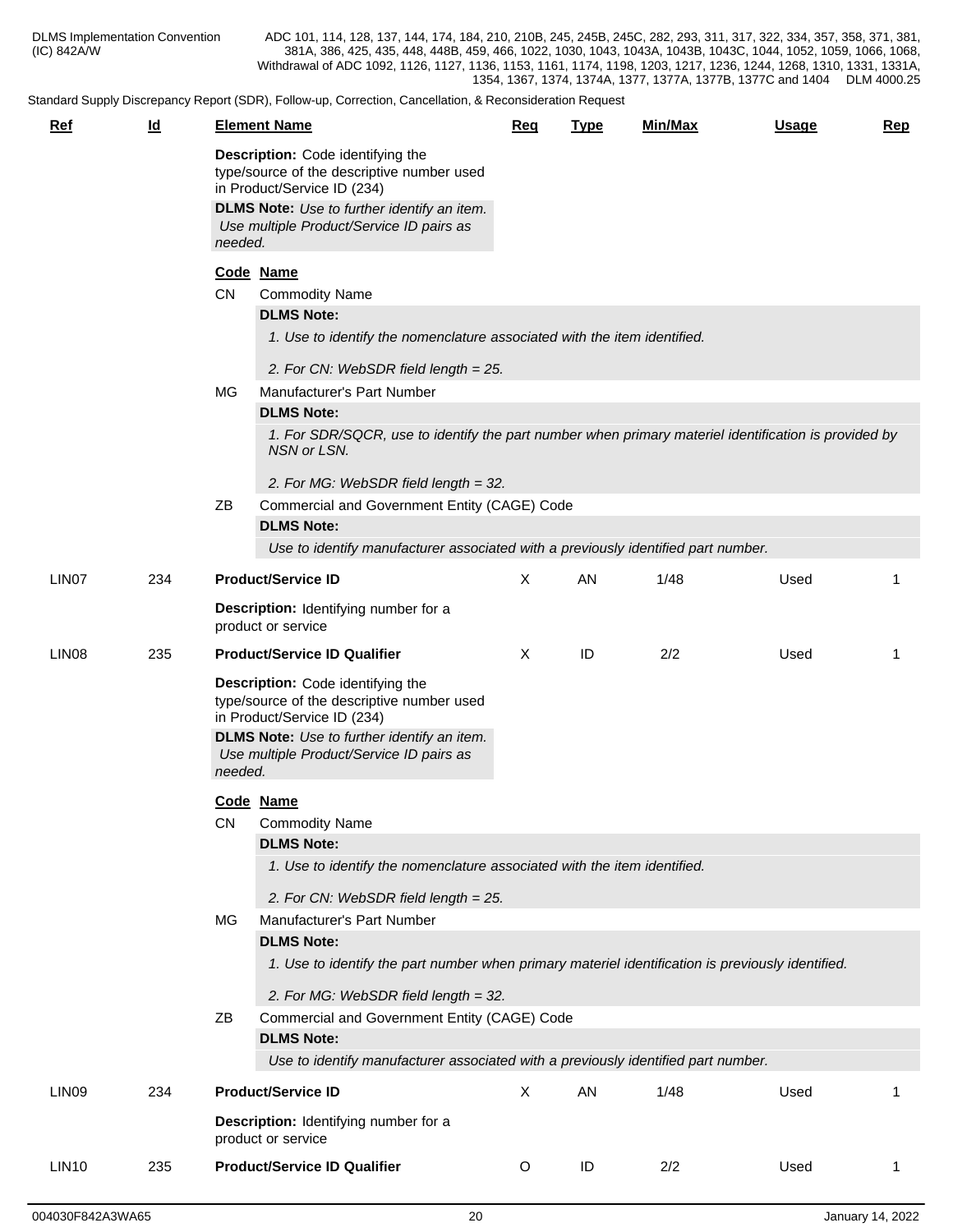| <b>DLMS Implementation Convention</b> | ADC 101, 114, 128, 137, 144, 174, 184, 210, 210B, 245, 245B, 245C, 282, 293, 311, 317, 322, 334, 357, 358, 371, 381, |
|---------------------------------------|----------------------------------------------------------------------------------------------------------------------|
| (IC) 842A/W                           | 381A, 386, 425, 435, 448, 448B, 459, 466, 1022, 1030, 1043, 1043A, 1043B, 1043C, 1044, 1052, 1059, 1066, 1068,       |
|                                       | Withdrawal of ADC 1092, 1126, 1127, 1136, 1153, 1161, 1174, 1198, 1203, 1217, 1236, 1244, 1268, 1310, 1331, 1331A,   |
|                                       | 1354, 1367, 1374, 1374A, 1377, 1377A, 1377B, 1377C and 1404<br>DLM 4000.25                                           |

| <u>Ref</u>   | $\underline{\mathsf{Id}}$ | <b>Element Name</b>                                                                                                                                         | <u>Req</u> | <u>Type</u> | <b>Min/Max</b> | <b>Usage</b> | <b>Rep</b> |
|--------------|---------------------------|-------------------------------------------------------------------------------------------------------------------------------------------------------------|------------|-------------|----------------|--------------|------------|
|              |                           | <b>Description:</b> Code identifying the<br>type/source of the descriptive number used<br>in Product/Service ID (234)<br>All valid standard codes are used. |            |             |                |              |            |
| <b>LIN11</b> | 234                       | <b>Product/Service ID</b>                                                                                                                                   |            | AN          | 1/48           | Used         |            |
|              |                           | <b>Description:</b> Identifying number for a<br>product or service                                                                                          |            |             |                |              |            |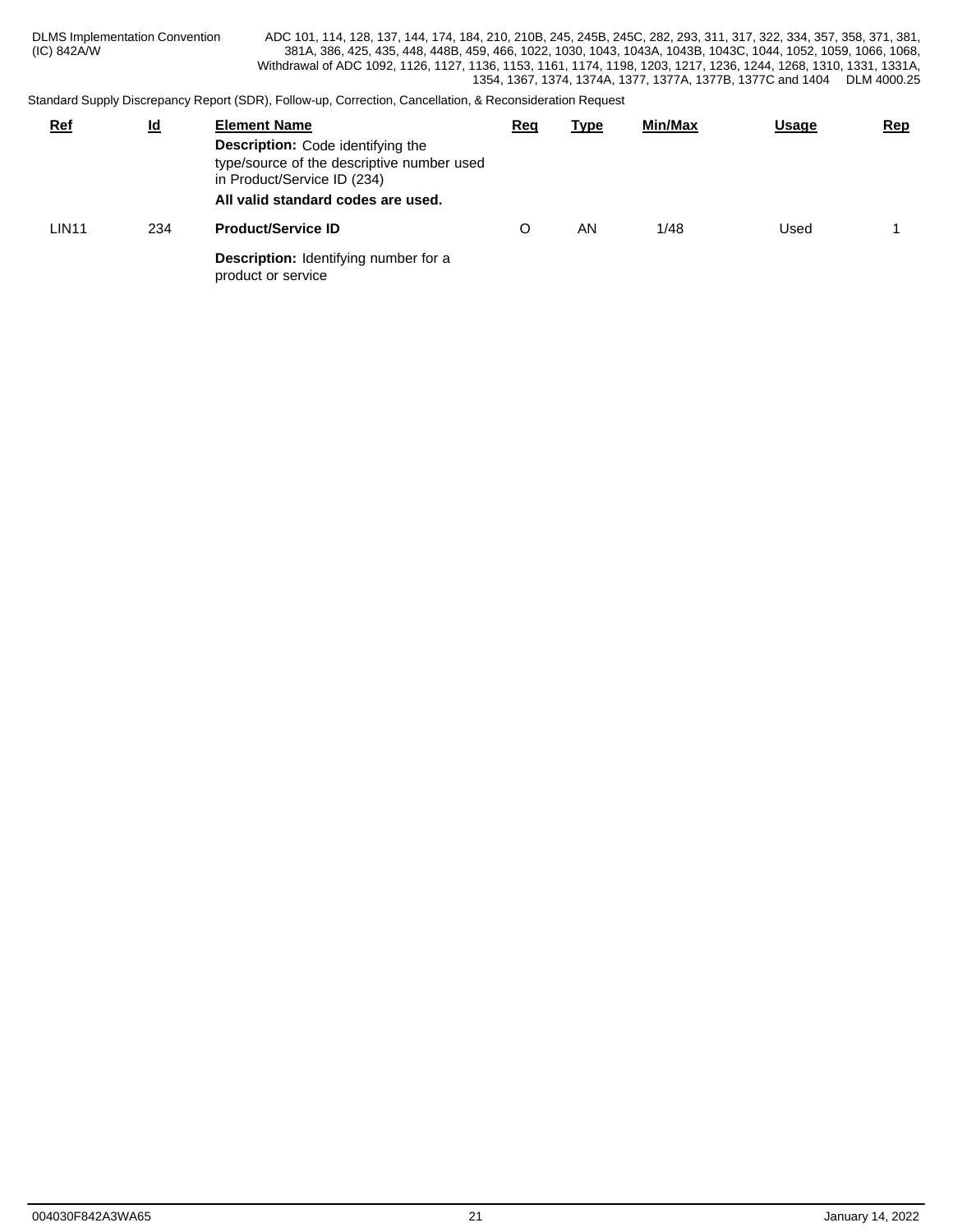Standard Supply Discrepancy Report (SDR), Follow-up, Correction, Cancellation, & Reconsideration Request

# **DTM** Date/Time Reference

| <b>IPos: 0600</b>        | Max: >11    |  |
|--------------------------|-------------|--|
| <b>Detail - Optional</b> |             |  |
| Loop: HL                 | Elements: 2 |  |

# **User Option (Usage):** Used

**Purpose:** To specify pertinent dates and times

# **Syntax Rules:**

- 1. C0403 If DTM04 is present, then DTM03 is required.
- 2. P0506 If either DTM05 or DTM06 is present, then the other is required.
- 3. R020305 At least one of DTM02, DTM03 or DTM05 is required.

# **DLMS Note:**

*Use multiple repetitions as needed to identify dates associated with the complaint.* 

| <u>Ref</u> | $\underline{\mathsf{Id}}$ |             | <b>Element Name</b>                                                                                  | Req                                                                          | <b>Type</b> | <b>Min/Max</b> | <b>Usage</b> | <b>Rep</b> |  |  |  |  |
|------------|---------------------------|-------------|------------------------------------------------------------------------------------------------------|------------------------------------------------------------------------------|-------------|----------------|--------------|------------|--|--|--|--|
| DTM01      | 374                       |             | <b>Date/Time Qualifier</b>                                                                           | M                                                                            | ID          | 3/3            | Must use     |            |  |  |  |  |
|            |                           |             | Description: Code specifying type of date                                                            |                                                                              |             |                |              |            |  |  |  |  |
|            |                           |             | or time, or both date and time                                                                       |                                                                              |             |                |              |            |  |  |  |  |
|            |                           | authorized. | <b>DLMS Note:</b> The following codes are                                                            |                                                                              |             |                |              |            |  |  |  |  |
|            |                           |             |                                                                                                      |                                                                              |             |                |              |            |  |  |  |  |
|            |                           |             | Code Name                                                                                            |                                                                              |             |                |              |            |  |  |  |  |
|            |                           | 003         | Invoice                                                                                              |                                                                              |             |                |              |            |  |  |  |  |
|            |                           |             | <b>DLMS Note:</b>                                                                                    |                                                                              |             |                |              |            |  |  |  |  |
|            |                           |             |                                                                                                      | Use to identify the date of the invoice for billing/financial discrepancies. |             |                |              |            |  |  |  |  |
|            |                           | 007         | Effective                                                                                            |                                                                              |             |                |              |            |  |  |  |  |
|            |                           |             | <b>DLMS Note:</b>                                                                                    |                                                                              |             |                |              |            |  |  |  |  |
|            |                           |             | Use for receipt of mapping products to identify the map effective date. Authorized DLMS enhancement. |                                                                              |             |                |              |            |  |  |  |  |
|            |                           | 043         | Publication                                                                                          |                                                                              |             |                |              |            |  |  |  |  |
|            |                           |             | <b>DLMS Note:</b>                                                                                    |                                                                              |             |                |              |            |  |  |  |  |
|            |                           |             | Use for receipt of mapping products to identify the map edition date. Authorized DLMS enhancement.   |                                                                              |             |                |              |            |  |  |  |  |
|            |                           | 094         | Manufacture                                                                                          |                                                                              |             |                |              |            |  |  |  |  |
|            |                           |             | <b>DLMS Note:</b>                                                                                    |                                                                              |             |                |              |            |  |  |  |  |
|            |                           |             | For SDR/SQCR, use to identify the date of manufacture for expired shelf-life discrepancies.          |                                                                              |             |                |              |            |  |  |  |  |
|            |                           | 119         | <b>Test Performed</b>                                                                                |                                                                              |             |                |              |            |  |  |  |  |
|            |                           |             | <b>DLMS Note:</b>                                                                                    |                                                                              |             |                |              |            |  |  |  |  |
|            |                           |             | Use to identify the test date for Type II (extendible) expired shelf-life discrepancies.             |                                                                              |             |                |              |            |  |  |  |  |
|            |                           | 177         | Cancellation                                                                                         |                                                                              |             |                |              |            |  |  |  |  |
|            |                           |             | <b>DLMS Note:</b>                                                                                    |                                                                              |             |                |              |            |  |  |  |  |
|            |                           |             | Use to identify the date of the customer's request to cancel a previously submitted SDR.             |                                                                              |             |                |              |            |  |  |  |  |
|            |                           | 328         | Changed                                                                                              |                                                                              |             |                |              |            |  |  |  |  |
|            |                           |             | <b>DLMS Note:</b>                                                                                    |                                                                              |             |                |              |            |  |  |  |  |
|            |                           |             | Use to identify the date of the customer's request to change a previously submitted SDR.             |                                                                              |             |                |              |            |  |  |  |  |
|            |                           | 510         | Date Packed                                                                                          |                                                                              |             |                |              |            |  |  |  |  |
|            |                           |             | <b>DLMS Note:</b>                                                                                    |                                                                              |             |                |              |            |  |  |  |  |
|            |                           |             | For SDR/SQCR, use to identify the date the materiel was packed for expired shelf-life discrepancies. |                                                                              |             |                |              |            |  |  |  |  |
|            |                           | 511         | Shelf Life Expiration                                                                                |                                                                              |             |                |              |            |  |  |  |  |
|            |                           |             | <b>DLMS Note:</b>                                                                                    |                                                                              |             |                |              |            |  |  |  |  |
|            |                           |             | For SDR/SQCR, use to identify the expiration date for Type 1 (non-extendible) expired shelf-life     |                                                                              |             |                |              |            |  |  |  |  |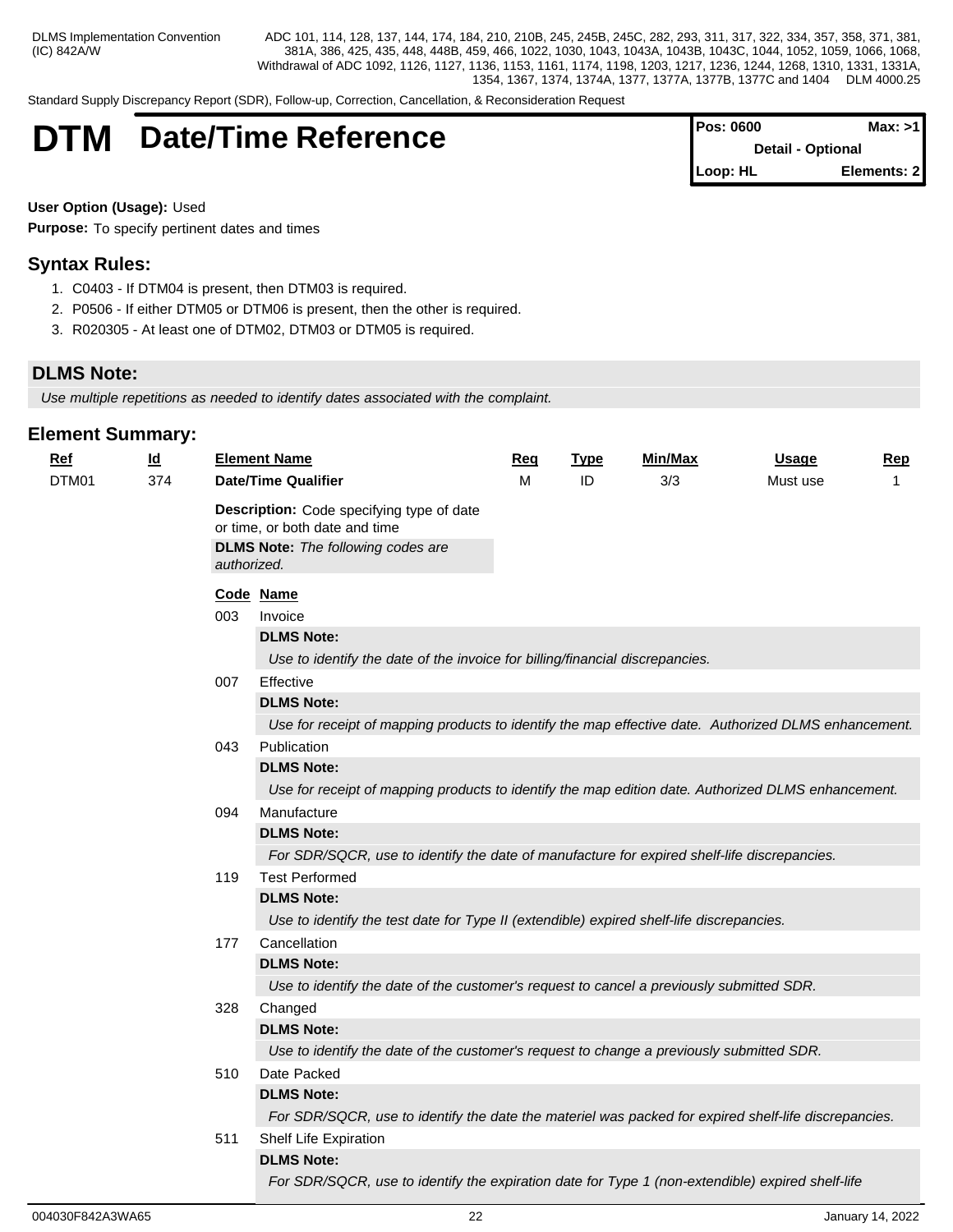Standard Supply Discrepancy Report (SDR), Follow-up, Correction, Cancellation, & Reconsideration Request

|       |     |      | Code Name                                                                                                                                            |  |  |  |  |  |  |  |  |  |  |  |
|-------|-----|------|------------------------------------------------------------------------------------------------------------------------------------------------------|--|--|--|--|--|--|--|--|--|--|--|
|       |     |      | discrepancies.                                                                                                                                       |  |  |  |  |  |  |  |  |  |  |  |
|       |     | 513  | Overhauled                                                                                                                                           |  |  |  |  |  |  |  |  |  |  |  |
|       |     |      | <b>DLMS Note:</b>                                                                                                                                    |  |  |  |  |  |  |  |  |  |  |  |
|       |     |      | Use to identify the overhaul/rebuilt date for product quality deficiencies.                                                                          |  |  |  |  |  |  |  |  |  |  |  |
|       |     | 514  | Transferred                                                                                                                                          |  |  |  |  |  |  |  |  |  |  |  |
|       |     |      | <b>DLMS Note:</b>                                                                                                                                    |  |  |  |  |  |  |  |  |  |  |  |
|       |     |      | Use on forwarded SDRs to identify the date the SDR was forwarded to a new action party by the action<br>party designated on the original submission. |  |  |  |  |  |  |  |  |  |  |  |
|       |     | 516  | Discovered                                                                                                                                           |  |  |  |  |  |  |  |  |  |  |  |
|       |     |      | <b>DLMS Note:</b>                                                                                                                                    |  |  |  |  |  |  |  |  |  |  |  |
|       |     |      | Use to identify the date a product quality deficiency was discovered.<br>Inspected<br><b>DLMS Note:</b>                                              |  |  |  |  |  |  |  |  |  |  |  |
|       |     | 517  |                                                                                                                                                      |  |  |  |  |  |  |  |  |  |  |  |
|       |     |      |                                                                                                                                                      |  |  |  |  |  |  |  |  |  |  |  |
|       |     |      | Use to identify the date inspected for Type II (extendible) expired shelf-life discrepancies.                                                        |  |  |  |  |  |  |  |  |  |  |  |
|       |     | 565  | Date of Property Inspection                                                                                                                          |  |  |  |  |  |  |  |  |  |  |  |
|       |     |      | <b>DLMS Note:</b>                                                                                                                                    |  |  |  |  |  |  |  |  |  |  |  |
|       |     |      | Use to indicate date Inspection was completed.                                                                                                       |  |  |  |  |  |  |  |  |  |  |  |
|       |     | 868  | Last Follow-up                                                                                                                                       |  |  |  |  |  |  |  |  |  |  |  |
|       |     |      | <b>DLMS Note:</b>                                                                                                                                    |  |  |  |  |  |  |  |  |  |  |  |
|       |     |      | Use to identify the date of the customer's follow-up for status of a previously submitted SDR.                                                       |  |  |  |  |  |  |  |  |  |  |  |
|       |     | 881  | Request                                                                                                                                              |  |  |  |  |  |  |  |  |  |  |  |
|       |     |      | <b>DLMS Note:</b>                                                                                                                                    |  |  |  |  |  |  |  |  |  |  |  |
|       |     |      | 1. Use to identify the date of the submitter's request for reconsideration.                                                                          |  |  |  |  |  |  |  |  |  |  |  |
|       |     | 909  | Contestability                                                                                                                                       |  |  |  |  |  |  |  |  |  |  |  |
|       |     |      | <b>DLMS Note:</b>                                                                                                                                    |  |  |  |  |  |  |  |  |  |  |  |
|       |     |      | Use to identify the date on which the FMS customer contested the action activities response to an SDR<br>subsequent to a reconsideration request.    |  |  |  |  |  |  |  |  |  |  |  |
|       |     | 947  | Preparation                                                                                                                                          |  |  |  |  |  |  |  |  |  |  |  |
|       |     |      | <b>DLMS Note:</b>                                                                                                                                    |  |  |  |  |  |  |  |  |  |  |  |
|       |     |      | 1. For SDR/SQCR, use to identify the customer's preparation date of the SDR.                                                                         |  |  |  |  |  |  |  |  |  |  |  |
|       |     |      | 2. This date must be the same or later than the date of the inspection (identified by Qualifier 565).                                                |  |  |  |  |  |  |  |  |  |  |  |
| DTM02 | 373 | Date | X<br>DT<br>8/8<br>Used<br>-1                                                                                                                         |  |  |  |  |  |  |  |  |  |  |  |
|       |     |      | <b>Description:</b> Date expressed as<br>CCYYMMDD where CC represents the first                                                                      |  |  |  |  |  |  |  |  |  |  |  |

two digits of the calendar year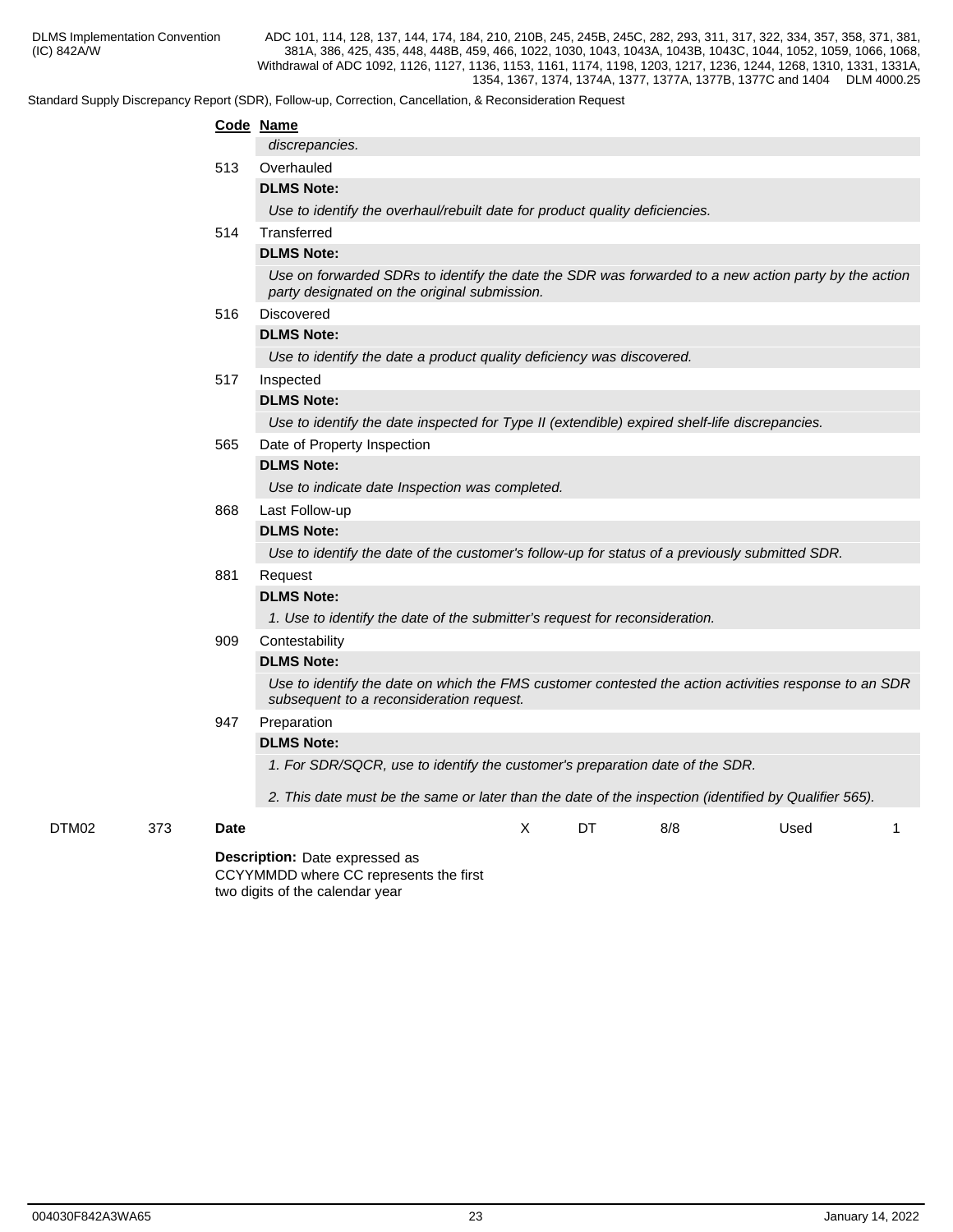Standard Supply Discrepancy Report (SDR), Follow-up, Correction, Cancellation, & Reconsideration Request

# **REF** Reference Identification

| <b>Pos: 0700</b>         | Max: >11    |
|--------------------------|-------------|
| <b>Detail - Optional</b> |             |
| Loop: HL                 | Elements: 4 |

### **User Option (Usage):** Used

**Purpose:** To specify identifying information

# **Syntax Rules:**

1. R0203 - At least one of REF02 or REF03 is required.

# **Semantics:**

1. REF04 contains data relating to the value cited in REF02.

# **DLMS Note:**

*Must use to identify the requisition document number. Use multiple repetitions as needed to identify additional reference numbers associated with a discrepancy.*

| $Ref$ | $\underline{\mathsf{Id}}$ |             | <b>Element Name</b>                                                                                                                                                                                                       | <b>Req</b> | <b>Type</b> | Min/Max | <b>Usage</b> | Rep |
|-------|---------------------------|-------------|---------------------------------------------------------------------------------------------------------------------------------------------------------------------------------------------------------------------------|------------|-------------|---------|--------------|-----|
| REF01 | 128                       |             | <b>Reference Identification Qualifier</b>                                                                                                                                                                                 | M          | ID          | 2/3     | Must use     |     |
|       |                           |             | Description: Code qualifying the<br>Reference Identification                                                                                                                                                              |            |             |         |              |     |
|       |                           | authorized. | <b>DLMS Note:</b> The following codes are                                                                                                                                                                                 |            |             |         |              |     |
|       |                           |             | Code Name                                                                                                                                                                                                                 |            |             |         |              |     |
|       |                           | 08          | Carrier Assigned Package Identification Number                                                                                                                                                                            |            |             |         |              |     |
|       |                           |             | <b>DLMS Note:</b>                                                                                                                                                                                                         |            |             |         |              |     |
|       |                           |             | For 08: WebSDR field length = $17$                                                                                                                                                                                        |            |             |         |              |     |
|       |                           | 17          | <b>Client Reporting Category</b>                                                                                                                                                                                          |            |             |         |              |     |
|       |                           |             | <b>DLMS Note:</b>                                                                                                                                                                                                         |            |             |         |              |     |
|       |                           |             | 1. Use to identify SA product quality deficiencies as either Category I or II.                                                                                                                                            |            |             |         |              |     |
|       |                           |             | 2. Enter value as "I" or "II" when applicable.                                                                                                                                                                            |            |             |         |              |     |
|       |                           | 6E          | Map Reference                                                                                                                                                                                                             |            |             |         |              |     |
|       |                           |             | <b>DLMS Note:</b><br>1. Use for receipt of mapping products to identify the National Geospatial-Intelligence Agency (NGA)<br>Reference Number (NRN). Authorized DLMS enhancement.<br>2. For 6E: WebSDR field length = 15. |            |             |         |              |     |
|       |                           | 6G          | Map Number                                                                                                                                                                                                                |            |             |         |              |     |
|       |                           |             | <b>DLMS Note:</b>                                                                                                                                                                                                         |            |             |         |              |     |
|       |                           |             | 1. Use for receipt of mapping products to identify the map edition number. Authorized DLMS<br>enhancement.                                                                                                                |            |             |         |              |     |
|       |                           |             | 2. For 6G: WebSDR field length = 3.                                                                                                                                                                                       |            |             |         |              |     |
|       |                           | 86          | <b>Operation Number</b>                                                                                                                                                                                                   |            |             |         |              |     |
|       |                           |             | <b>DLMS Note:</b>                                                                                                                                                                                                         |            |             |         |              |     |
|       |                           |             | 1. Use to identify the Key Operation (KO) Number associated with the JO.                                                                                                                                                  |            |             |         |              |     |
|       |                           |             | 2. Authorized DLMS enhancement for industrial activity support. Refer to ADC 371.                                                                                                                                         |            |             |         |              |     |
|       |                           | 87          | <b>Functional Category</b>                                                                                                                                                                                                |            |             |         |              |     |
|       |                           |             | <b>DLMS Note:</b>                                                                                                                                                                                                         |            |             |         |              |     |
|       |                           |             | Use to identify the type of SDR. Select one of the following: S (Shipping/Item), P (Packaging), or D<br>(Dual Action).                                                                                                    |            |             |         |              |     |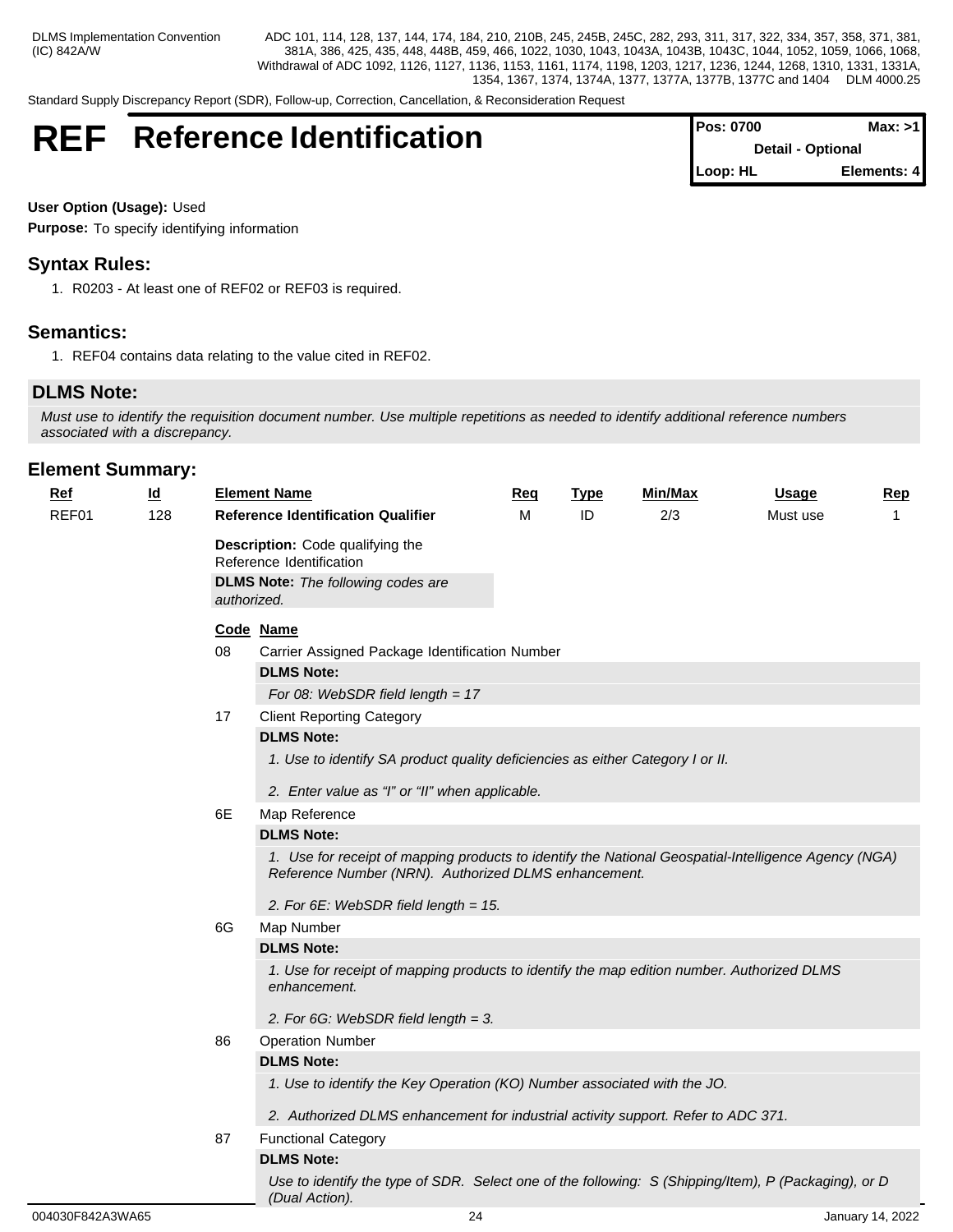Standard Supply Discrepancy Report (SDR), Follow-up, Correction, Cancellation, & Reconsideration Request

### **Code Name**

9R Job Order Number

### **DLMS Note:**

*1. For SDR/SQCR, use to identify Job Order (JO) Number.*

*2. Authorized DLMS enhancement for industrial activity support. Refer to ADC 371 and ADC 381.*

*3. For DoD SLOA/Accounting Classification compliance the Job Order Number may be repeated as a Work Order Number (FA201 Qualifier WO). Refer to ADC 1043.*

*4. For 9R: WebSDR field length = 10*

BL Government Bill of Lading

### **DLMS Note:**

*For BL: WebSDR field length = 17*

BM Bill of Lading Number

### **DLMS Note:**

*1. Use to identify the shipment unit commercial bill of lading number.*

*2. For BM: WebSDR field length = 17*

BY Repair Category Number

### **DLMS Note:**

*1. Use to identify SA product quality deficient item as new or repaired/overhauled (N=New, R=Repaired/Overhauled).*

*2. Use for SDRs for discrepant shipments from commercial repair reported on Document Type 9/P to distinguish from new procurement. Enter or perpetuate Code R for commercial returns from repair, non-destructive test/evaluation, assembly, disassembly, reclamation, and conversion/modification. Refer to ADC 1268.*

### F8 Original Reference Number

### **DLMS Note:**

*1. Use to identify the SDR Customer Reference Number when provided separately. Component SDR applications maintain this number and perpetuate to outgoing transactions. Must use alphanumeric characters only with no special characters or DAAS will reject as DAAS Reject upon submission. Refer to ADC 1331A.*

*2. May be used when a manually assigned reference number is to be retained as a cross-reference to a system assigned number.*

*3. Used for FMS SDRs to ensure visibility of the ILCO assigned control number within Component SDR applications.*

*4. Use to identify the Air Force maintenance document number/suffix associated with an SDR resulting from depot denial under DLA/AF industrial activity support agreement. The number is constructed with the M-series maintenance site identifier in the first six positions of the document number. Refer to ADC 334.*

*5. Use to identify the Navy maintenance document number/suffix associated with an SDR resulting from DLA stock positioning/procurement action/requisitioning from another Component source of supply. The Navy document number/suffix (normally applicable to the requisition alert) will be perpetuated from the Prepositioned Materiel Receipt Document (PMRD) provided by DLA under DLA/Navy industrial activity support agreement. Refer to ADC 371.*

*6. For F8: WebSDR maximum field length = 18.*

GO Exhibit Identifier

### **DLMS Note:**

*1. Use to identify the Deficiency Report Unique Identifier (DRUI) assigned to the PQDR exhibit for USAF in conjunction with discrepancy code Q11. Refer to ADC 245C.*

*2. For GO: WebSDR field Length = min 6; max 7*

HN Hazardous Certification Number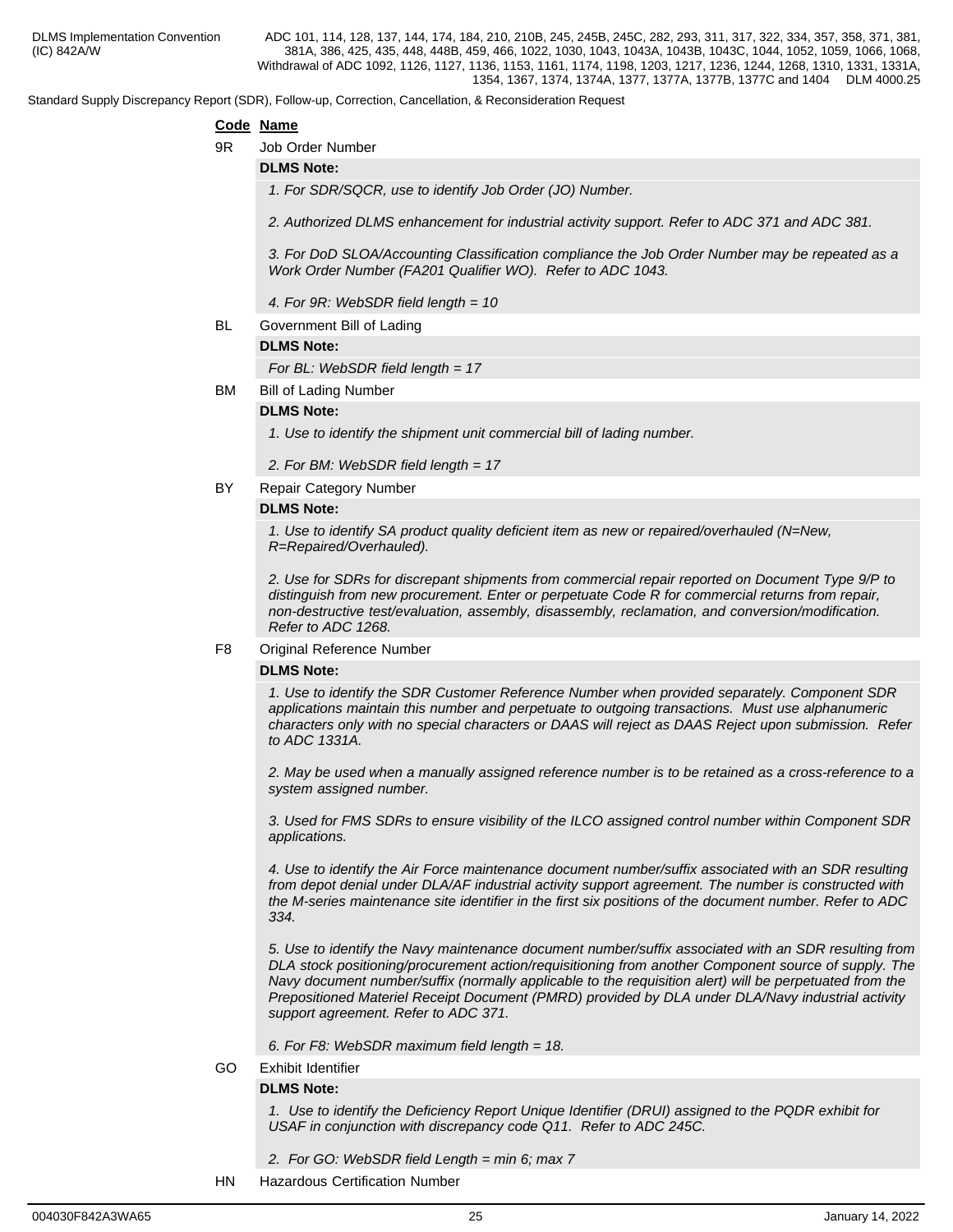Standard Supply Discrepancy Report (SDR), Follow-up, Correction, Cancellation, & Reconsideration Request

|           | Code Name                                                                                                                                                                                                                                                                                                                                               |
|-----------|---------------------------------------------------------------------------------------------------------------------------------------------------------------------------------------------------------------------------------------------------------------------------------------------------------------------------------------------------------|
|           | <b>DLMS Note:</b>                                                                                                                                                                                                                                                                                                                                       |
|           | 1. Use to provide the Hazardous Materiel Indicator specifying if the shipment contains hazardous<br>materiels (including explosives/ ammunition). Indicate "yes" or "no" as applicable in the REF02.                                                                                                                                                    |
|           | 2. This is a mandatory entry for SDRs originated by aerial or water ports.                                                                                                                                                                                                                                                                              |
| IK        | <b>Invoice Number</b>                                                                                                                                                                                                                                                                                                                                   |
|           | <b>DLMS Note:</b>                                                                                                                                                                                                                                                                                                                                       |
|           | For IK: WebSDR field length = $15$                                                                                                                                                                                                                                                                                                                      |
| IL.       | Internal Order Number                                                                                                                                                                                                                                                                                                                                   |
|           | <b>DLMS Note:</b>                                                                                                                                                                                                                                                                                                                                       |
|           | 1. For SQCR, use to identify the internal order number (ION).                                                                                                                                                                                                                                                                                           |
|           | 2. For IL: WebSDR field length is 10.                                                                                                                                                                                                                                                                                                                   |
| IZ.       | <b>Insured Parcel Post Number</b>                                                                                                                                                                                                                                                                                                                       |
|           | <b>DLMS Note:</b>                                                                                                                                                                                                                                                                                                                                       |
|           | For $IZ$ : WebSDR field length = 17                                                                                                                                                                                                                                                                                                                     |
| K2.       | <b>Certified Mail Number</b>                                                                                                                                                                                                                                                                                                                            |
|           | <b>DLMS Note:</b>                                                                                                                                                                                                                                                                                                                                       |
|           | For K2: WebSDR field length = $17$                                                                                                                                                                                                                                                                                                                      |
| K3        | Registered Mail Number                                                                                                                                                                                                                                                                                                                                  |
|           | <b>DLMS Note:</b>                                                                                                                                                                                                                                                                                                                                       |
|           | For K3: WebSDR field length $= 17$                                                                                                                                                                                                                                                                                                                      |
| KL.       | <b>Contract Reference</b>                                                                                                                                                                                                                                                                                                                               |
|           | <b>DLMS Note:</b>                                                                                                                                                                                                                                                                                                                                       |
|           | 1. Storage activities use to provide a Contract Reference when reporting non-procurement materiel<br>receipts in a suspended condition. Cite "NONE" when unavailable.                                                                                                                                                                                   |
|           | 2. Enter the contract number retained on the packaging/labeling from the original shipment of the<br>materiel by the vendor. Do not enter the contract number applicable to the physical shipment. The<br>contract number applicable to new procurement receipts or direct vendor deliveries is carried at<br>2/CS01/0750. Refer to ADC 1022.           |
| <b>NN</b> | Nonconformance Report Number                                                                                                                                                                                                                                                                                                                            |
|           | <b>DLMS Note:</b>                                                                                                                                                                                                                                                                                                                                       |
|           | 1. Use to identify the submitting system's SDR/SQCR report control number. This will be the originator's<br>system assigned number. Identify the originating system in REF03 (see REF03 for values).                                                                                                                                                    |
|           | 2. If the SDR was originated using the DoD WebSDR, this will be the web-generated control number. A<br>WebSDR control number will also be assigned to transactions during processing. WebSDR transaction<br>processing will repeat the REF segment to include each previously identified SDR/SQCR report control<br>number on the outgoing transaction. |
|           | 3. Must use alphanumeric characters only with no special characters or DAAS will reject as DAAS<br>Reject upon submission. Refer to ADC 1331A.                                                                                                                                                                                                          |
|           | 4. For NN: WebSDR maximum field length = 20 (actual length for originating applications will differ)                                                                                                                                                                                                                                                    |
|           | 5. For SQCR, use multiple occurrences as needed to identify applicable report control numbers.                                                                                                                                                                                                                                                          |
| PO.       | Purchase Order Number                                                                                                                                                                                                                                                                                                                                   |
|           | <b>DLMS Note:</b>                                                                                                                                                                                                                                                                                                                                       |
|           | For PO: WebSDR field length = $13$                                                                                                                                                                                                                                                                                                                      |
| QR        | <b>Quality Report Number</b>                                                                                                                                                                                                                                                                                                                            |
|           | <b>DLMS Note:</b>                                                                                                                                                                                                                                                                                                                                       |
|           | 1. For SDR/SQCR, use to identify the PQDR Report Control Number (RCN) for cross reference to the<br>PQDR exhibit when the discrepancy code is Q11. Refer to ADC 245C.                                                                                                                                                                                   |

*2. For QR: WebSDR field length =15*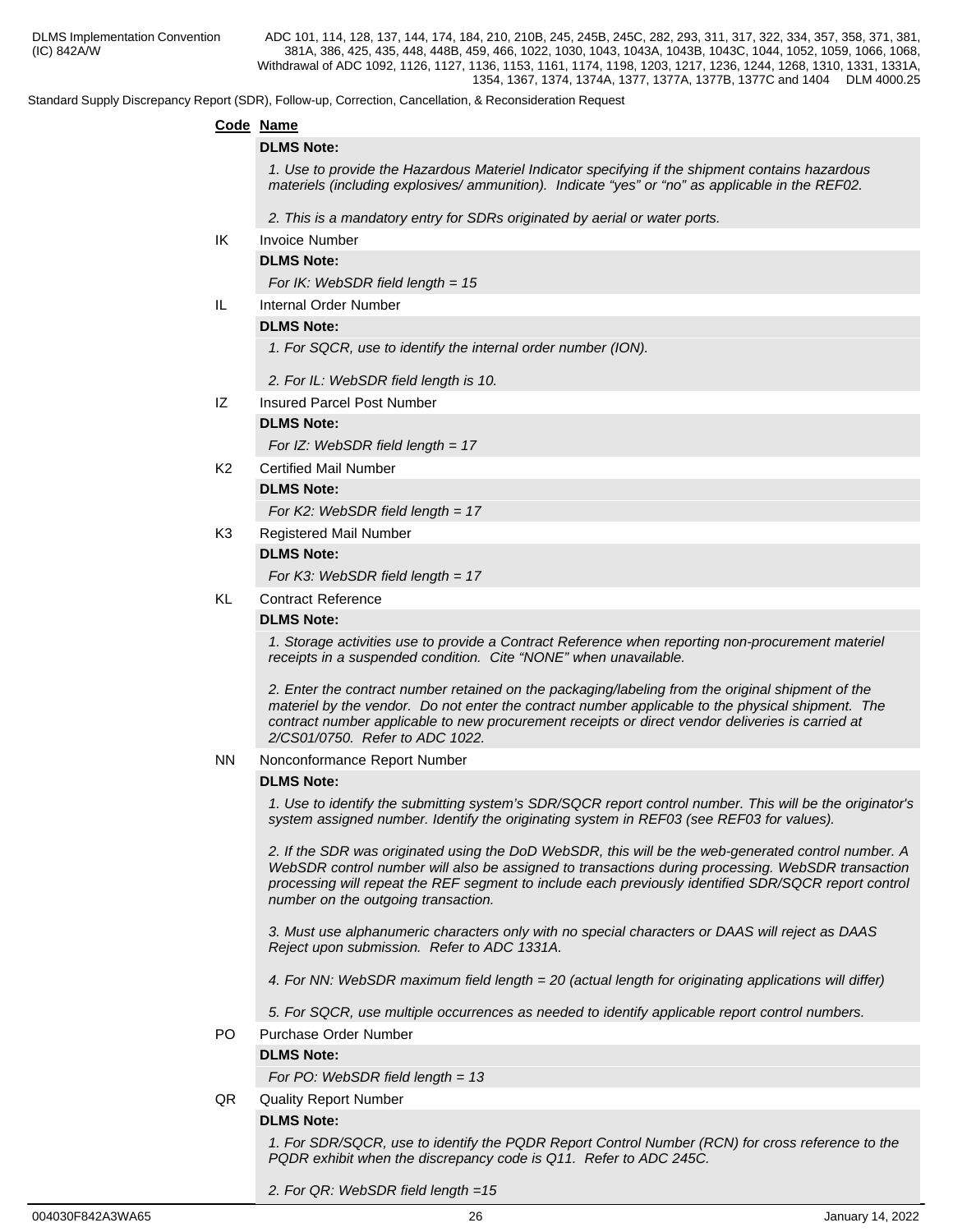Standard Supply Discrepancy Report (SDR), Follow-up, Correction, Cancellation, & Reconsideration Request

### **Code Name**

*3. For SQCR, use to identify the PQDR Report Control Number (RCN) when stock screening resulting in SQCR was associated with a PQDR. Up to 5 PQDR RCNs may be entered.*

S2 Data Source

### **DLMS Note:**

*1. Use on SA SDR to identify Portal Submission Indicator indicating the activity submitting SDRs as authorized by SA customers, e.g., SA Customer Submission, STARR PC Submission, ILCO Submission (mailed copy submissions), Freight Forwarder Submission - as authorized by SA customer or Other Activity as authorized by SA customer. If other, use REF03 to provide an explanation.*

*A data maintenance action was approved in version 5020. The approved code/name is "PSC Portal Submission Code".*

*2. For S2: WebSDR field length = 50*

SI Shipper's Identifying Number for Shipment (SID)

### **DLMS Note:**

*This is the contractor-assigned shipment number, e.g. vendor shipments invoiced via the Mechanization of Contract Administration Services (MOCAS) system are identified by a shipment number formatted as three alpha and four numeric characters (may include 1 position shipment number suffix).*

*For SI: WebSDR maximum field length = 22*

TG Transportation Control Number (TCN)

### **DLMS Note:**

*For TG: WebSDR field length = 17*

TN Transaction Reference Number

#### **DLMS Note:**

*1. Use to indicate the requisition document number. This entry is required in DoD WebSDR.*

*2. The document number cited on SDRs prepared by the Distribution Depot for new procurement receipts (document type 9) and by the CCP (document type W), will be assigned for this purpose based upon the current date and the DoDAAC of the receiving depot or CCP.*

*3. For TN: WebSDR field length = 14*

*4. For SQCR, use to identify the applicable document number. (The SQCR document number can be a system-generated/assigned by the storage activity when a document number is no longer associated with the materiel in storage; field length = 14.*

### W4 Procurement Request Number

#### **DLMS Note:**

*1. Use to identify the purchase request number.*

*2. For W4: WebSDR field length = 13*

WO Work Order Number

### **DLMS Note:**

*1. Use to identify the Build Directive Number (BDN) for medical/surgical or other component assembly/kit.* 

*2. For future consideration, a data maintenance action was approved in X12 version 5010. The approved code/name is "BDN – Build Directive Number."*

### XY Other Unlisted Type of Reference Number

### **DLMS Note:**

*1. Use to identify other unlisted type of transportation number.*

- *2. For XY: WebSDR field length = 17*
- YM Resource Screening Reference

### **DLMS Note:**

*1. Use to perpetuate the reference number (e.g., quality notification number) provided by the originating system to identify the stock screening request which resulted in this SQCR.*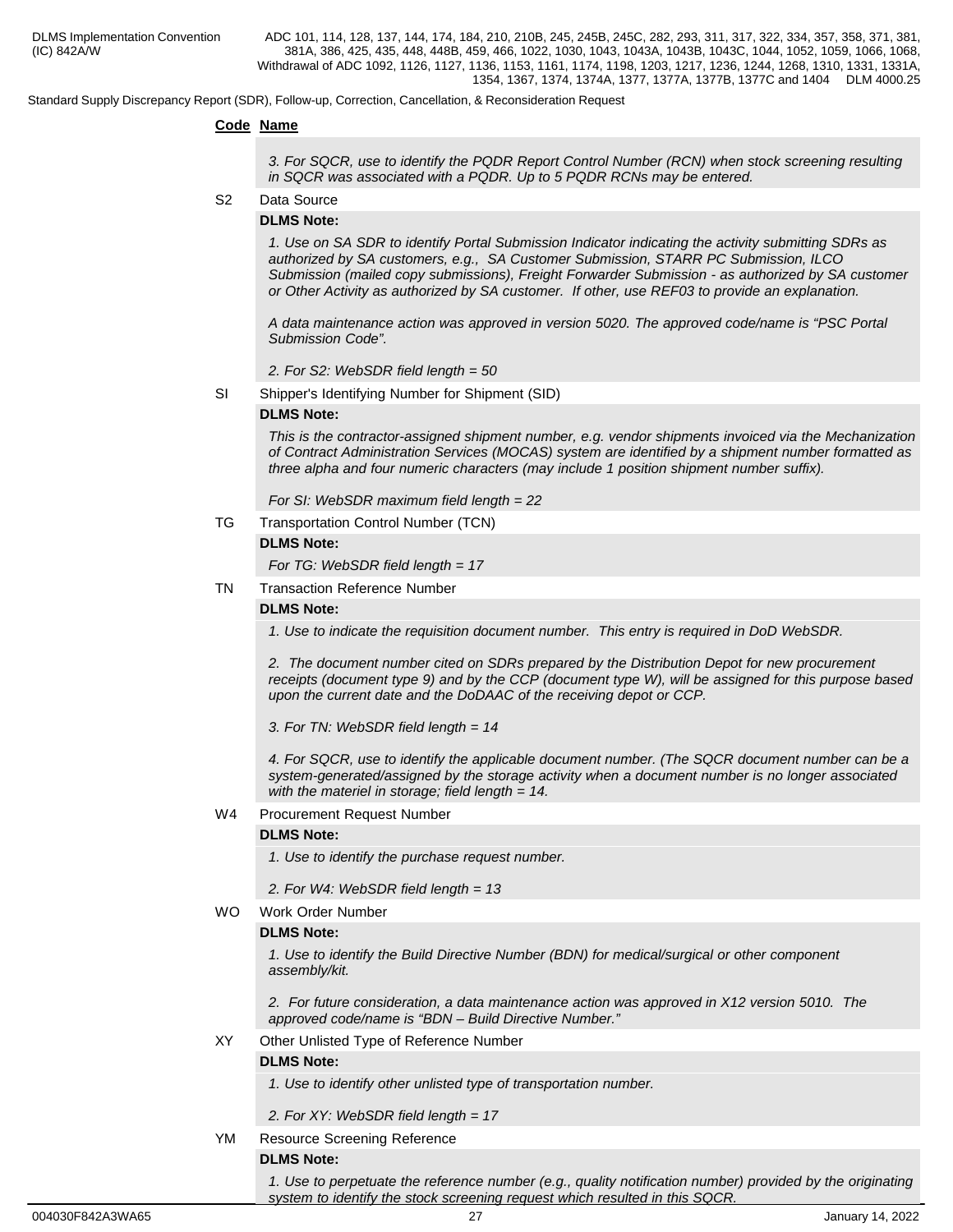|       |     | uard Oupply Discrepancy Report (ODR), Follow-up, Obrication, Oancellation, & Reconsideration Request                                                                                                                                                   |   |    |      |          |    |  |  |  |  |  |  |
|-------|-----|--------------------------------------------------------------------------------------------------------------------------------------------------------------------------------------------------------------------------------------------------------|---|----|------|----------|----|--|--|--|--|--|--|
|       |     | Code Name                                                                                                                                                                                                                                              |   |    |      |          |    |  |  |  |  |  |  |
|       |     | 2. For YM: WebSDR field length = 14                                                                                                                                                                                                                    |   |    |      |          |    |  |  |  |  |  |  |
|       |     | PGC Packing Group Code                                                                                                                                                                                                                                 |   |    |      |          |    |  |  |  |  |  |  |
|       |     | <b>DLMS Note:</b>                                                                                                                                                                                                                                      |   |    |      |          |    |  |  |  |  |  |  |
|       |     | For SQCR, use to indicate Condition of Packaging. Indicate packaging satisfactory with an "S" in<br>REF02. Indicate packaging not satisfactory with a "U".                                                                                             |   |    |      |          |    |  |  |  |  |  |  |
|       |     | PGD<br>Downstream Package Identifier                                                                                                                                                                                                                   |   |    |      |          |    |  |  |  |  |  |  |
|       |     | <b>DLMS Note:</b>                                                                                                                                                                                                                                      |   |    |      |          |    |  |  |  |  |  |  |
|       |     | Storage activities must use to indicate original unopened packaging (yes/no) when reporting<br>non-procurement materiel receipts in a suspended condition. Enter Y or N as applicable. Refer to ADC<br>1022.                                           |   |    |      |          |    |  |  |  |  |  |  |
|       |     | PWC Preliminary Work Candidate Number                                                                                                                                                                                                                  |   |    |      |          |    |  |  |  |  |  |  |
|       |     | <b>DLMS Note:</b><br>1. For SQCR, use to identify a Requisition Alert Document Number to protect materiel for use by<br>authorized local users at industrial work sites.                                                                               |   |    |      |          |    |  |  |  |  |  |  |
|       |     |                                                                                                                                                                                                                                                        |   |    |      |          |    |  |  |  |  |  |  |
|       |     | 2. For SQCR, Authorized DLMS enhancement under DLA industrial activity support agreement. Refer to<br>ADC 381.                                                                                                                                         |   |    |      |          |    |  |  |  |  |  |  |
|       |     | 3. For PWC: WebSDR field length is 15                                                                                                                                                                                                                  |   |    |      |          |    |  |  |  |  |  |  |
| REF02 | 127 | <b>Reference Identification</b>                                                                                                                                                                                                                        | Χ | AN | 1/50 | Must use | 1  |  |  |  |  |  |  |
|       |     | Description: Reference information as<br>defined for a particular Transaction Set or<br>as specified by the Reference Identification<br>Qualifier                                                                                                      |   |    |      |          |    |  |  |  |  |  |  |
| REF03 | 352 | <b>Description</b>                                                                                                                                                                                                                                     | X | AN | 1/80 | Used     | -1 |  |  |  |  |  |  |
|       |     | <b>Description:</b> A free-form description to<br>clarify the related data elements and their<br>content<br><b>DLMS Note:</b> 1. Use to identify the<br>generating-system associated with the SDR<br>report control number identified in the<br>REF01: |   |    |      |          |    |  |  |  |  |  |  |
|       |     | • WEBSDR - The DoD WebSDR control<br>number must be perpetuated to all<br>transactions once assigned                                                                                                                                                   |   |    |      |          |    |  |  |  |  |  |  |
|       |     | • ISDR - Distribution Standard System<br>(DSS) Incoming SDR                                                                                                                                                                                            |   |    |      |          |    |  |  |  |  |  |  |
|       |     | • ADRS - DSS Automated Discrepancy<br><b>Reporting System</b>                                                                                                                                                                                          |   |    |      |          |    |  |  |  |  |  |  |
|       |     | • BSM - DLA Enterprise Business System<br>(EBS) (formerly Business System<br>Modernization)                                                                                                                                                            |   |    |      |          |    |  |  |  |  |  |  |
|       |     | • LMP - Army Logistics Modernization<br>Program)                                                                                                                                                                                                       |   |    |      |          |    |  |  |  |  |  |  |
|       |     | • NAVSEA-PDREP - Product Data<br><b>Reporting and Evaluation Program</b><br>Automated Information System<br>(Navy-sponsored multi-Service use)                                                                                                         |   |    |      |          |    |  |  |  |  |  |  |
|       |     | • D035K - Air Force Stock Control System                                                                                                                                                                                                               |   |    |      |          |    |  |  |  |  |  |  |
|       |     | • ESS - Air Force Enterprise<br>Solution-Supply                                                                                                                                                                                                        |   |    |      |          |    |  |  |  |  |  |  |
|       |     | • ILCO - Air Force Security Assistance and<br>Cooperation Directorate SDR-Automation<br>$(SDR-A)$                                                                                                                                                      |   |    |      |          |    |  |  |  |  |  |  |
|       |     | · GSA - GSA Vision system                                                                                                                                                                                                                              |   |    |      |          |    |  |  |  |  |  |  |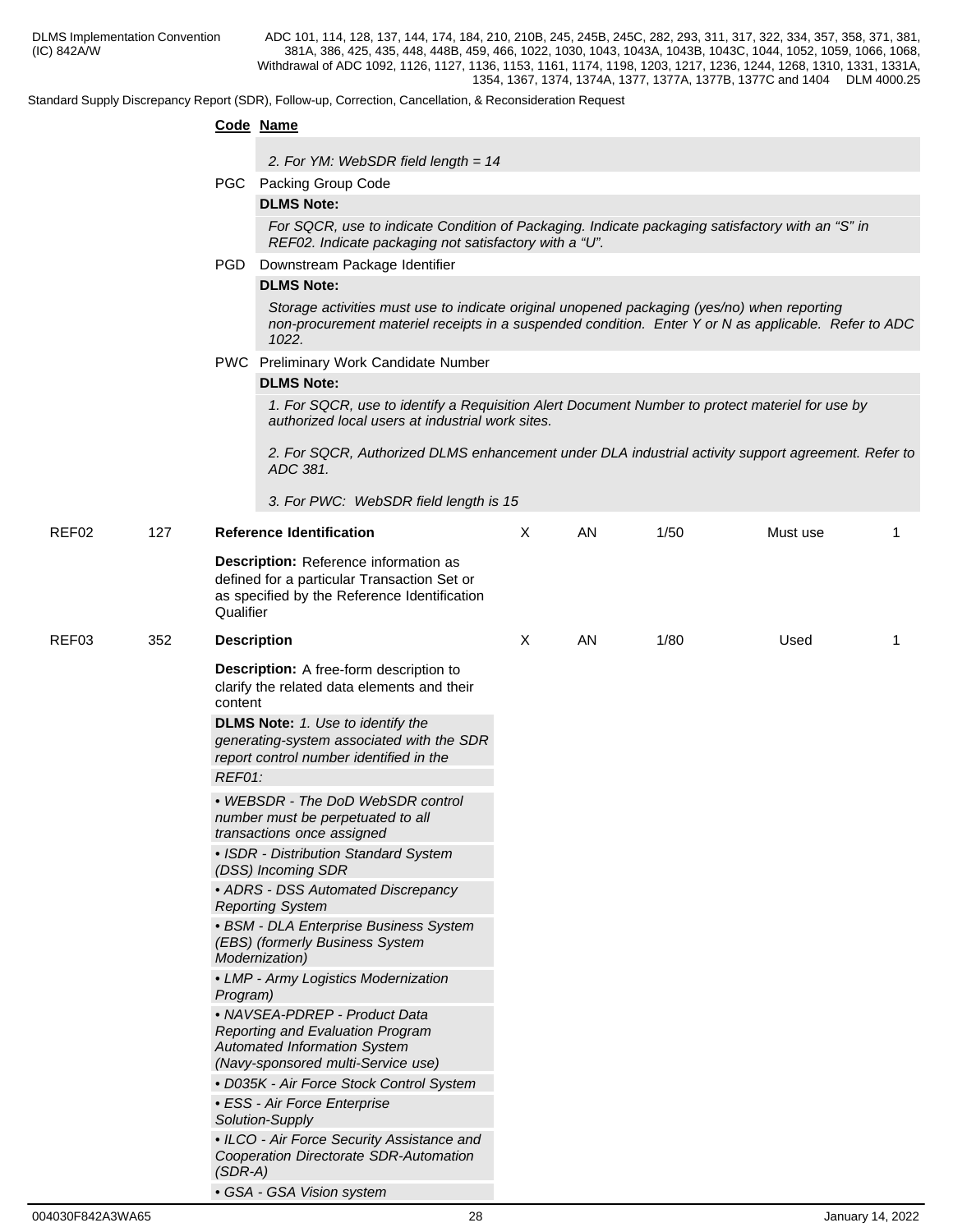Standard Supply Discrepancy Report (SDR), Follow-up, Correction, Cancellation, & Reconsideration Pe

| <u>Ref</u>      | <u>ld</u> |                 | <b>Element Name</b>                                                                                                                                                                                                                                                                                                                                                                                                                                                                                                                                                                                                                                                                                                                                                                                                                                | <u>Req</u> | <b>Type</b> | Min/Max | Usage    | $\mathbf{Rep}$ |
|-----------------|-----------|-----------------|----------------------------------------------------------------------------------------------------------------------------------------------------------------------------------------------------------------------------------------------------------------------------------------------------------------------------------------------------------------------------------------------------------------------------------------------------------------------------------------------------------------------------------------------------------------------------------------------------------------------------------------------------------------------------------------------------------------------------------------------------------------------------------------------------------------------------------------------------|------------|-------------|---------|----------|----------------|
|                 |           |                 | • WMS- Warehouse Management System                                                                                                                                                                                                                                                                                                                                                                                                                                                                                                                                                                                                                                                                                                                                                                                                                 |            |             |         |          |                |
|                 |           |                 | 2. Use with originator's SQCR report control<br>number (REF01=NN) to identify the<br>generating-system.                                                                                                                                                                                                                                                                                                                                                                                                                                                                                                                                                                                                                                                                                                                                            |            |             |         |          |                |
| REF04           | C040      |                 | Reference Identifier                                                                                                                                                                                                                                                                                                                                                                                                                                                                                                                                                                                                                                                                                                                                                                                                                               | O          | Comp        |         | Used     |                |
|                 |           | Qualifier       | Description: To identify one or more<br>reference numbers or identification<br>numbers as specified by the Reference<br><b>DLMS Note:</b> Must use to identify the<br>requisition document number. Use multiple<br>Reference Identification pairs as needed.                                                                                                                                                                                                                                                                                                                                                                                                                                                                                                                                                                                       |            |             |         |          |                |
| <b>REF04-01</b> | 128       |                 | <b>Reference Identification Qualifier</b>                                                                                                                                                                                                                                                                                                                                                                                                                                                                                                                                                                                                                                                                                                                                                                                                          | M          | ID          | 2/3     | Must use |                |
|                 |           |                 | Description: Code qualifying the<br>Reference Identification                                                                                                                                                                                                                                                                                                                                                                                                                                                                                                                                                                                                                                                                                                                                                                                       |            |             |         |          |                |
|                 |           | Code Name<br>W1 | 1. Use in conjunction with the controlling document number for the transaction cited in REF01 code TN.<br>2. The DTID number is used by DLA Disposition Services as a unique number to identify property that<br>was turned into a DLA Disposition Service Field Office. The value of the DTID may be the original<br>turn-in document number or may be a unique control number (UCN) assigned by the Field Office during<br>receipt processing when the original DTID number is not adequate to uniquely identify the property.<br>Applicable on the SDR for intra-DLA use when the controlling document number for the shipment is not<br>3. When there is no Suffix Code (REF04 Code W8), associated with the controlling Document Number,<br>enter the correlating DTID in the REF04-02. If there is a Suffix Code, then enter the DTID in the |            |             |         |          |                |
|                 |           | W8              | REF04-04. DLMS enhancement. see ADC 466.<br>Suffix                                                                                                                                                                                                                                                                                                                                                                                                                                                                                                                                                                                                                                                                                                                                                                                                 |            |             |         |          |                |
|                 |           |                 | <b>DLMS Note:</b>                                                                                                                                                                                                                                                                                                                                                                                                                                                                                                                                                                                                                                                                                                                                                                                                                                  |            |             |         |          |                |
|                 |           |                 | 1. When citing the requisition number (using Transaction Reference Number, Code TN), use to identify<br>the document number suffix if one is provided.<br>2. For W8: WebSDR field length = 1<br>3. For SQCR, when used in association with the Requisition Alert Document Number (Qualifier PWC,<br>above), this will be the requisition alert document suffix. The Requisition Alert Document Number Suffix<br>is an Authorized DLMS enhancement under DLA industrial activity support agreement. Refer to ADC<br>381.                                                                                                                                                                                                                                                                                                                            |            |             |         |          |                |
|                 |           | PSM             | <b>Credit Card</b>                                                                                                                                                                                                                                                                                                                                                                                                                                                                                                                                                                                                                                                                                                                                                                                                                                 |            |             |         |          |                |
|                 |           |                 | <b>DLMS Note:</b>                                                                                                                                                                                                                                                                                                                                                                                                                                                                                                                                                                                                                                                                                                                                                                                                                                  |            |             |         |          |                |
|                 |           |                 | Only send this value when citing the requisition number (using Transaction Reference Number, Code<br>TN) and enter a "Y" indicator to indicate payment by either Government purchase card or commercial<br>credit card.                                                                                                                                                                                                                                                                                                                                                                                                                                                                                                                                                                                                                            |            |             |         |          |                |
|                 |           | URL             | Uniform Resource Locator                                                                                                                                                                                                                                                                                                                                                                                                                                                                                                                                                                                                                                                                                                                                                                                                                           |            |             |         |          |                |
|                 |           |                 | <b>DLMS Note:</b>                                                                                                                                                                                                                                                                                                                                                                                                                                                                                                                                                                                                                                                                                                                                                                                                                                  |            |             |         |          |                |
|                 |           |                 | 1. Only send this value when citing the requisition number (using Transaction Reference Number, Code                                                                                                                                                                                                                                                                                                                                                                                                                                                                                                                                                                                                                                                                                                                                               |            |             |         |          |                |

*TN) and enter a "Y" indicator to indicate payment by either Government purchase card or commercial credit card.*

*2. When a FedMall Indicator is needed following a Document Number Suffix, use W8 at this position and supply the FedMall Indicator in the following 2/REF04-03/0700. Refer to ADC 1354.*

| REF04-02         | 127 | <b>Reference Identification</b> |          | <b>IVI</b> | AN | 1/50 | Must use<br>. |                  |
|------------------|-----|---------------------------------|----------|------------|----|------|---------------|------------------|
| 004030F842A3WA65 |     |                                 | nr<br>∠ສ |            |    |      |               | January 14, 2022 |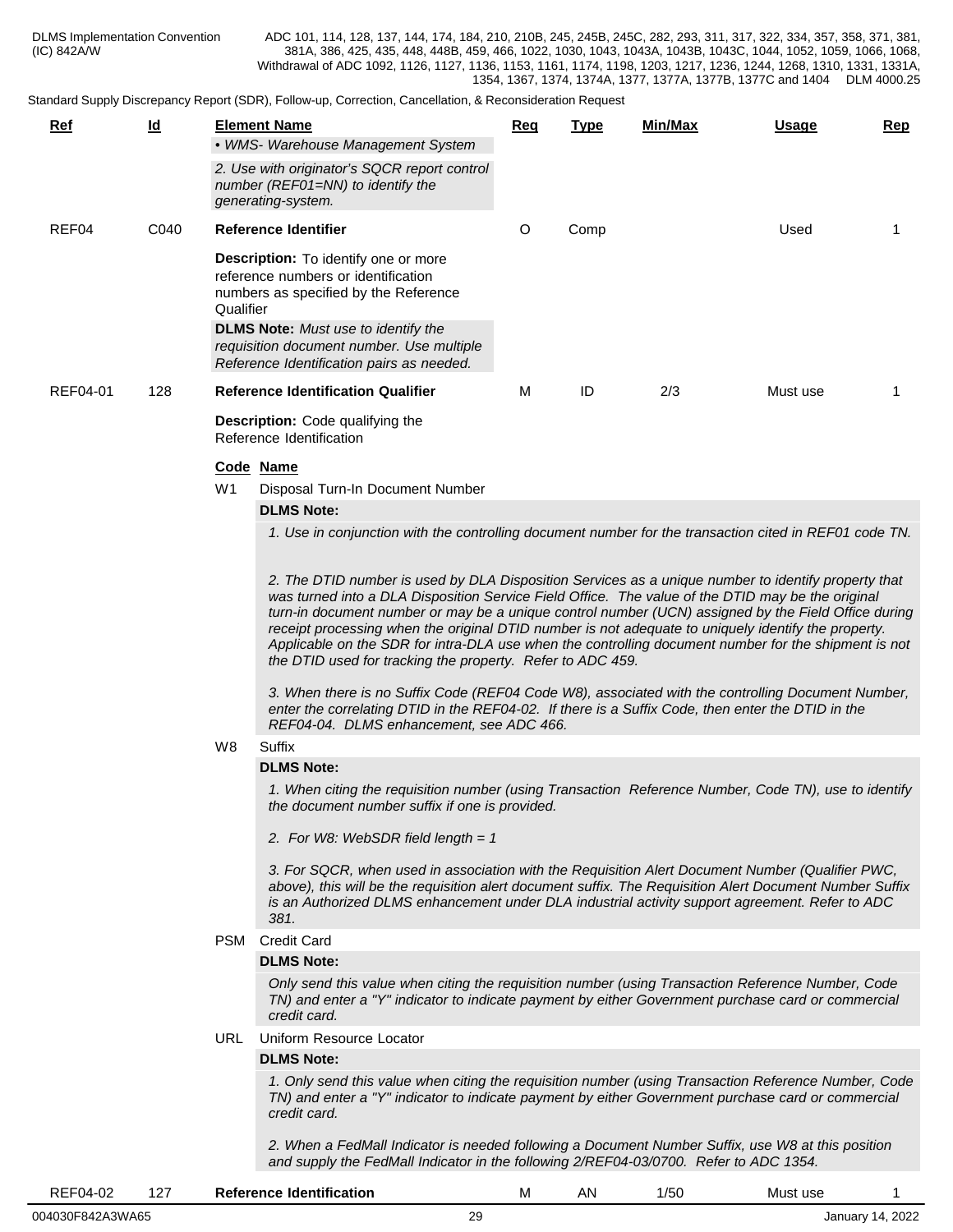| <u>Ref</u>      | $\underline{\mathsf{Id}}$ |                        | <b>Element Name</b>                                                                                                                                                                                                                                                                                                                                                                                                                                                                                                                                                                                                                                                                                                                                                                                                                                                                                                                                                            | Req | Type | Min/Max | Usage | <b>Rep</b> |
|-----------------|---------------------------|------------------------|--------------------------------------------------------------------------------------------------------------------------------------------------------------------------------------------------------------------------------------------------------------------------------------------------------------------------------------------------------------------------------------------------------------------------------------------------------------------------------------------------------------------------------------------------------------------------------------------------------------------------------------------------------------------------------------------------------------------------------------------------------------------------------------------------------------------------------------------------------------------------------------------------------------------------------------------------------------------------------|-----|------|---------|-------|------------|
|                 |                           | Qualifier              | Description: Reference information as<br>defined for a particular Transaction Set or<br>as specified by the Reference Identification                                                                                                                                                                                                                                                                                                                                                                                                                                                                                                                                                                                                                                                                                                                                                                                                                                           |     |      |         |       |            |
| REF04-03        | 128                       |                        | <b>Reference Identification Qualifier</b>                                                                                                                                                                                                                                                                                                                                                                                                                                                                                                                                                                                                                                                                                                                                                                                                                                                                                                                                      | X   | ID   | 2/3     | Used  | 1          |
|                 |                           |                        | Description: Code qualifying the<br>Reference Identification                                                                                                                                                                                                                                                                                                                                                                                                                                                                                                                                                                                                                                                                                                                                                                                                                                                                                                                   |     |      |         |       |            |
|                 |                           | 60<br>W1<br><b>URL</b> | Code Name<br><b>Account Suffix Code</b><br><b>DLMS Note:</b><br>1. Use in conjunction with the DTID Number (REF04 Code W1) to identify the DTID Number Suffix<br>Code, when applicable.<br>2. When the DTID Number is provided in REF04-02, enter the correlating DTID Suffix using this<br>location. DLMS enhancement, see ADC 466.<br>Disposal Turn-In Document Number<br><b>DLMS Note:</b><br>1. Use in conjunction with the controlling document number (REF01 Code TN) to identify the applicable<br>DTID Number. Applicable on the SDR for intra-DLA use when the controlling document number for the<br>shipment is not the DTID used for tracking the property.<br>2. When there is no Suffix Code (REF04 Code W8), associated with the controlling Document Number,<br>enter the correlating DTID in the REF04-02. If there is a Suffix Code, then enter the DTID in the<br>REF04-04. DLMS enhancement, see ADC 466.<br>Uniform Resource Locator<br><b>DLMS Note:</b> |     |      |         |       |            |
|                 |                           |                        | Use to provide the FedMall Indicator when following a Document Number Suffix (qualifier W8 at<br>2/REF04-01/0700). Refer to ADC 1354.                                                                                                                                                                                                                                                                                                                                                                                                                                                                                                                                                                                                                                                                                                                                                                                                                                          |     |      |         |       |            |
| <b>REF04-04</b> | 127                       | Qualifier              | <b>Reference Identification</b><br>Description: Reference information as<br>defined for a particular Transaction Set or<br>as specified by the Reference Identification                                                                                                                                                                                                                                                                                                                                                                                                                                                                                                                                                                                                                                                                                                                                                                                                        | X   | AN   | 1/50    | Used  |            |
| REF04-05        | 128                       |                        | <b>Reference Identification Qualifier</b><br>Description: Code qualifying the<br>Reference Identification<br>Code Name                                                                                                                                                                                                                                                                                                                                                                                                                                                                                                                                                                                                                                                                                                                                                                                                                                                         | X   | ID   | 2/3     | Used  | 1          |
|                 |                           | 60                     | <b>Account Suffix Code</b><br><b>DLMS Note:</b><br>1. Use in conjunction with the DTID Number (REF04 Code W1) to identify the DTID Number Suffix<br>Code, when applicable.<br>2. When the DTID Number is provided in REF04-04, enter the correlating DTID Suffix using this<br>location. DLMS enhancement, see ADC 466.                                                                                                                                                                                                                                                                                                                                                                                                                                                                                                                                                                                                                                                        |     |      |         |       |            |
| REF04-06        | 127                       |                        | <b>Reference Identification</b>                                                                                                                                                                                                                                                                                                                                                                                                                                                                                                                                                                                                                                                                                                                                                                                                                                                                                                                                                | Χ   | AN   | 1/50    | Used  | 1          |
|                 |                           | Qualifier              | Description: Reference information as<br>defined for a particular Transaction Set or<br>as specified by the Reference Identification                                                                                                                                                                                                                                                                                                                                                                                                                                                                                                                                                                                                                                                                                                                                                                                                                                           |     |      |         |       |            |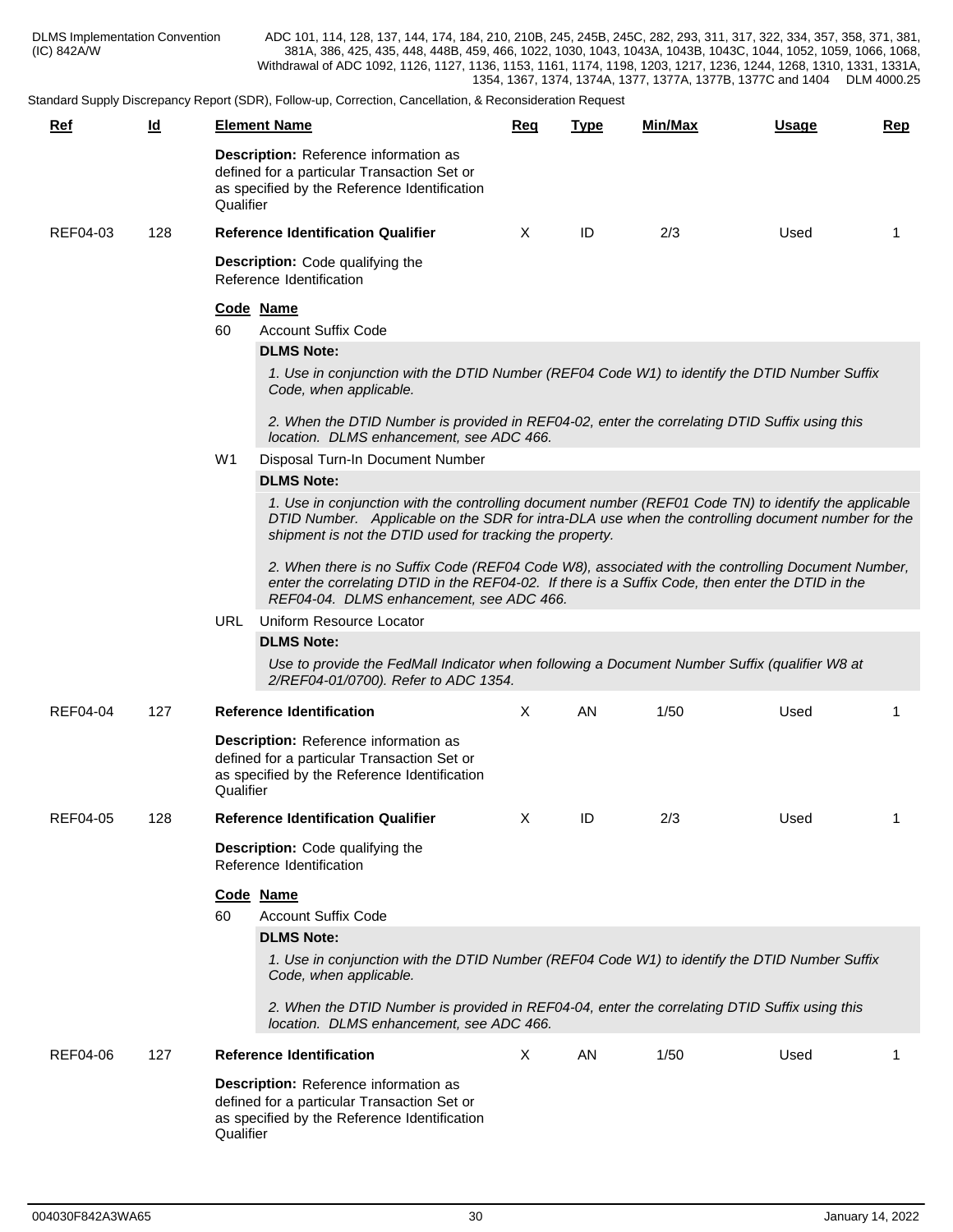Standard Supply Discrepancy Report (SDR), Follow-up, Correction, Cancellation, & Reconsideration Request

# **CS** Contract Summary

| <b>Pos: 0750</b> | Max: 1                   |
|------------------|--------------------------|
|                  | <b>Detail - Optional</b> |
| Loop: HL         | Elements: 4              |

### **User Option (Usage):** Used

**Purpose:** To provide information about a contract

# **Syntax Rules:**

1. P0405 - If either CS04 or CS05 is present, then the other is required.

# **Semantics:**

- 1. CS09 is the permissible overage as a percentage of the total contract line item number (CLIN) quantity.
- 2. CS10 is the permissible shortage as a percentage of the total contract line item number (CLIN) quantity.
- 3. CS11 is the permissible overage dollar value specified by the contract above which discrepancy action is taken.
- 4. CS14 is the Unit of Measure stipulated in the contract.
- 5. CS15 is the contract line item number (CLIN) unit price specified in the contract.
- 6. CS17 conveys the Critical Application Indicator. A "Y" indicates that a Critical Application Indicator is specified in the contract; an "N" indicates that no Critical Application Indicator is specified in the contract.
- 7. CS18 conveys the Special Requirements Indicator. A "Y" indicates that a Special Requirements Indicator (requiring special testing and or evaluation) is specified in the contract; an "N" indicates that no Special Requirements Indicator is specified in the contract.

# **Comments:**

- 1. CS04 may be used to identify the Contract Line Item Number (CLIN) or Extended (or Exhibit) Line Item Number (ELIN).
- 2. CS07 and CS13 can be used to indicate two different types of special services required.

| <b>Element Summary:</b> |  |
|-------------------------|--|
|-------------------------|--|

| Ref              | <u>ld</u> | <b>Element Name</b>                                                                                                                                                                                                                                                                                                             | Req | <b>Type</b> | <b>Min/Max</b> | <b>Usage</b> | Rep |
|------------------|-----------|---------------------------------------------------------------------------------------------------------------------------------------------------------------------------------------------------------------------------------------------------------------------------------------------------------------------------------|-----|-------------|----------------|--------------|-----|
| CS <sub>01</sub> | 367       | <b>Contract Number</b>                                                                                                                                                                                                                                                                                                          | O   | AN          | 1/30           | Used         | -1  |
|                  |           | <b>Description: Contract number</b>                                                                                                                                                                                                                                                                                             |     |             |                |              |     |
|                  |           | <b>DLMS Note:</b> Use to identify the<br>procurement instrument identifier (PIID).<br>Use the legacy procurement instrument<br>identification number (PIIN) pending<br>transition to the PIID. When a contract is<br>issued under a PIID call/order number (F or<br>M in 9th position), provide the value in the<br>PIID field. |     |             |                |              |     |
| CS03             | 328       | <b>Release Number</b>                                                                                                                                                                                                                                                                                                           | O   | AN          | 1/30           | Used         |     |
|                  |           | <b>Description:</b> Number identifying a release<br>against a Purchase Order previously placed<br>by the parties involved in the transaction<br><b>DLMS Note:</b> 1. Use to identify the call or                                                                                                                                |     |             |                |              |     |
|                  |           | order number if applicable.                                                                                                                                                                                                                                                                                                     |     |             |                |              |     |
|                  |           | 2. Use to identify the legacy four-position<br>call/order number associated with the PIIN.                                                                                                                                                                                                                                      |     |             |                |              |     |
|                  |           | 3. Do not use for the PIID call/order<br>number. The PIID call/order number is<br>mapped to CS01. Refer to ADC 1161.                                                                                                                                                                                                            |     |             |                |              |     |
| CS <sub>04</sub> | 128       | <b>Reference Identification Qualifier</b>                                                                                                                                                                                                                                                                                       | X   | ID          | 2/3            | Used         |     |
|                  |           | Description: Code qualifying the<br>Reference Identification                                                                                                                                                                                                                                                                    |     |             |                |              |     |
|                  |           | Code Name                                                                                                                                                                                                                                                                                                                       |     |             |                |              |     |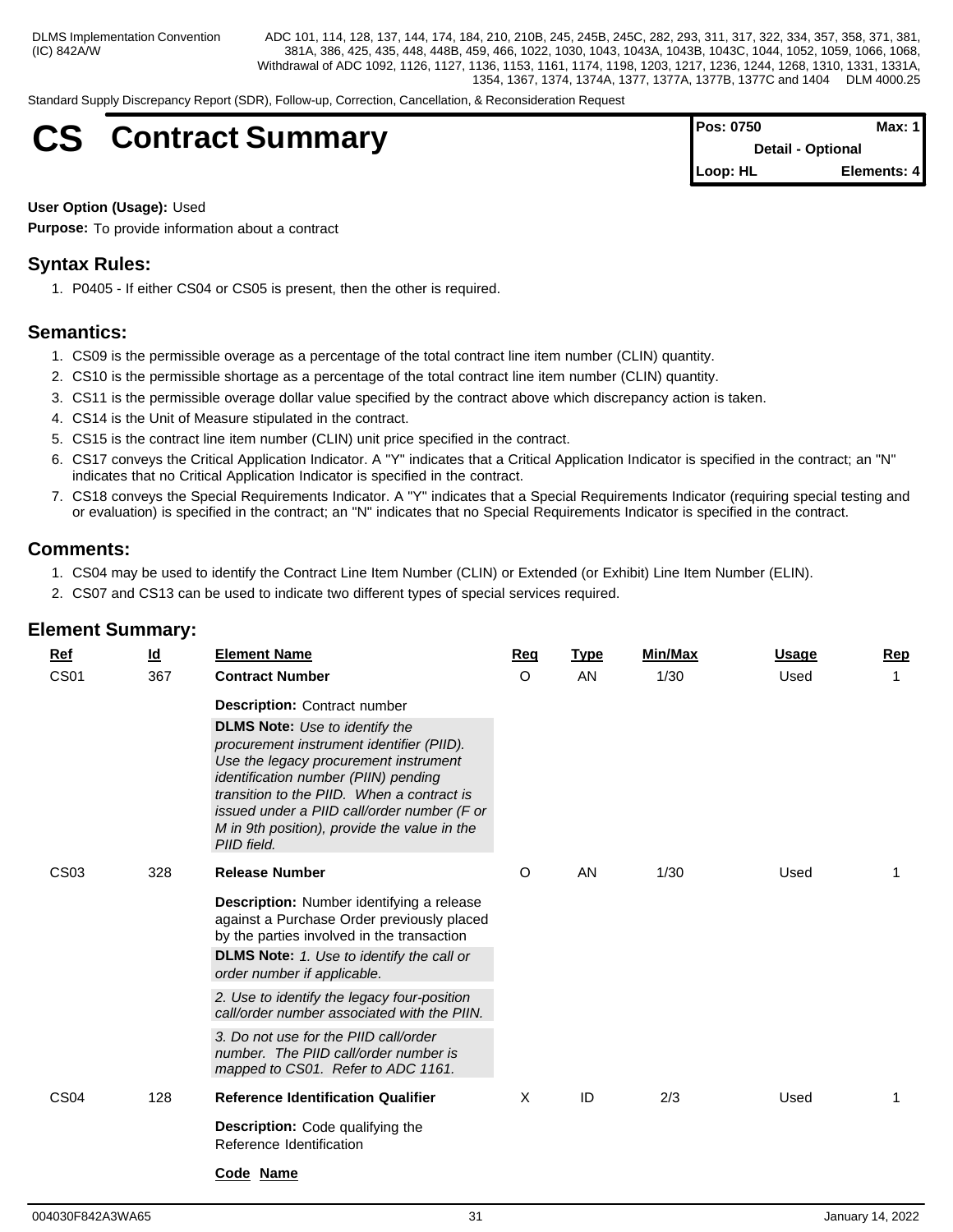| <b>DLMS</b> Implementation Convention |  |
|---------------------------------------|--|
| (IC) 842A/W                           |  |

|                  |     | C7        | Code Name<br><b>Contract Line Item Number</b><br><b>DLMS Note:</b><br>Use as needed to identify the CLIN or the CLIN including the SUBCLIN, as appropriate. |   |    |      |      |  |
|------------------|-----|-----------|-------------------------------------------------------------------------------------------------------------------------------------------------------------|---|----|------|------|--|
| CS <sub>05</sub> | 127 |           | <b>Reference Identification</b><br><b>Description:</b> Reference information as<br>defined for a particular Transaction Set or                              | х | AN | 1/50 | Used |  |
|                  |     | Qualifier | as specified by the Reference Identification                                                                                                                |   |    |      |      |  |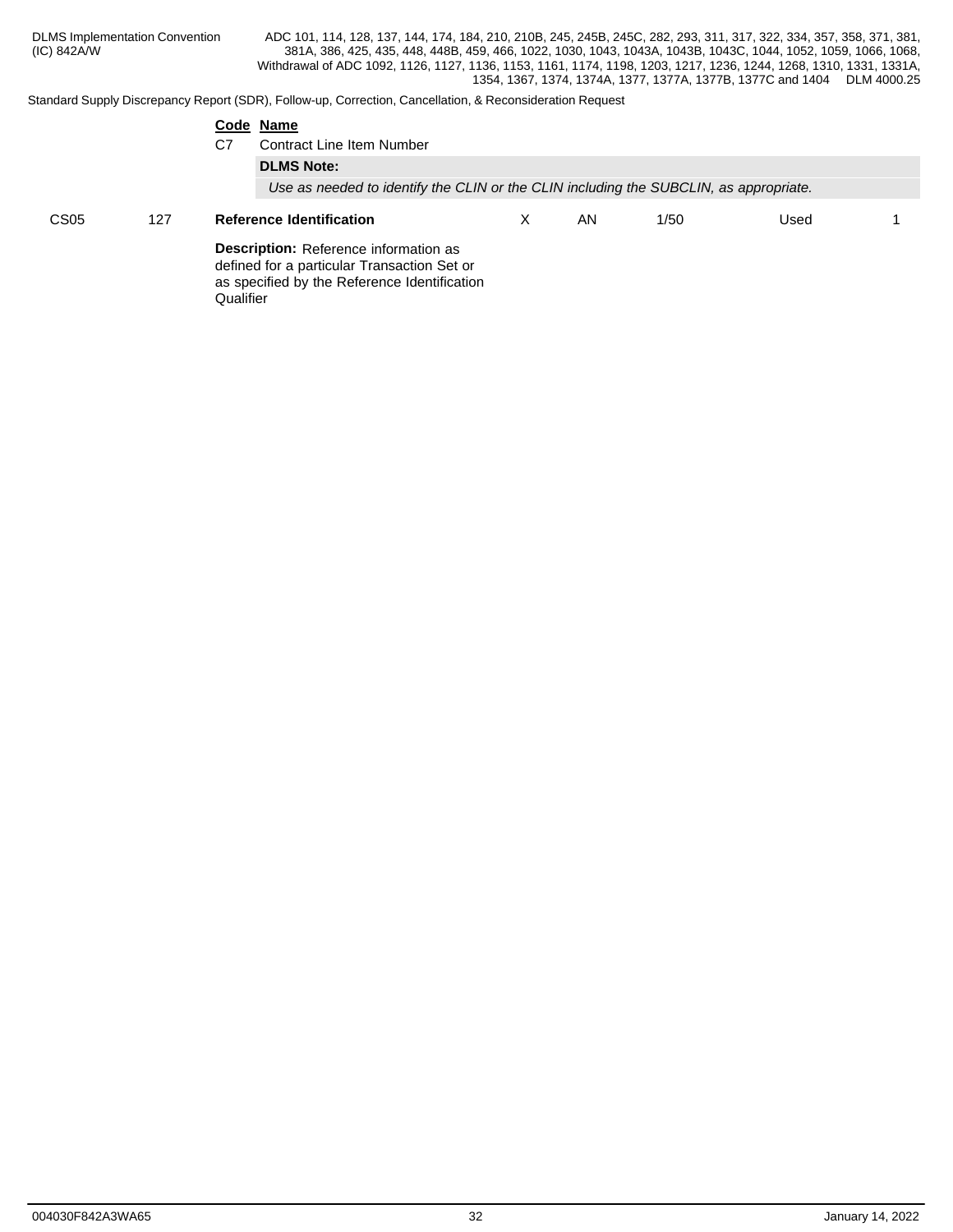Standard Supply Discrepancy Report (SDR), Follow-up, Correction, Cancellation, & Reconsideration Request

# **PWK Paperwork Pos: 1020 Max: >1**

| <b>Pos: 1020</b> | Max: >11                 |  |
|------------------|--------------------------|--|
|                  | <b>Detail - Optional</b> |  |
| <b>ILoop: HL</b> | Elements: 3              |  |

### **User Option (Usage):** Used

**Purpose:** To identify the type or transmission or both of paperwork or supporting information

# **Syntax Rules:**

1. P0506 - If either PWK05 or PWK06 is present, then the other is required.

### **Comments:**

- 1. PWK05 and PWK06 may be used to identify the addressee by a code number.
- 2. PWK07 may be used to indicate special information to be shown on the specified report.
- 3. PWK08 may be used to indicate action pertaining to a report.

### **DLMS Note:**

*Use a separate PWK segment for each attachment identified by filename. Repeat up to five times.*

| Ref   | $\underline{\mathsf{Id}}$ |                | <b>Element Name</b>                                                                                                                                                    | Reg | <b>Type</b> | Min/Max | <b>Usage</b> | Rep |
|-------|---------------------------|----------------|------------------------------------------------------------------------------------------------------------------------------------------------------------------------|-----|-------------|---------|--------------|-----|
| PWK01 | 755                       |                | <b>Report Type Code</b>                                                                                                                                                | M   | ID          | 2/2     | Must use     | 1   |
|       |                           |                | <b>Description:</b> Code indicating the title or<br>contents of a document, report or<br>supporting item<br><b>DLMS Note:</b> The following codes are<br>authorized.   |     |             |         |              |     |
|       |                           |                |                                                                                                                                                                        |     |             |         |              |     |
|       |                           | AE             | Code Name<br>Attachment                                                                                                                                                |     |             |         |              |     |
|       |                           |                | <b>DLMS Note:</b>                                                                                                                                                      |     |             |         |              |     |
|       |                           |                | 1. Use to indicate that supporting documentation has been provided electronically in the form of<br>images or files and is available for download from the DoD WebSDR. |     |             |         |              |     |
|       |                           |                | 2. Use with Code FT (PWK02) when a file is transmitted electronically between the DoD WebSDR and<br>the interfacing application.                                       |     |             |         |              |     |
|       |                           | R <sub>6</sub> | Miscellaneous Information                                                                                                                                              |     |             |         |              |     |
|       |                           |                | <b>DLMS Note:</b>                                                                                                                                                      |     |             |         |              |     |
|       |                           |                | Use to indicate that additional information is being submitted to the action activity off-line.                                                                        |     |             |         |              |     |
| PWK02 | 756                       |                | <b>Report Transmission Code</b>                                                                                                                                        | O   | ID          | 1/2     | Used         |     |
|       |                           |                | Description: Code defining timing,<br>transmission method or format by which<br>reports are to be sent                                                                 |     |             |         |              |     |
|       |                           |                | Code Name                                                                                                                                                              |     |             |         |              |     |
|       |                           | <b>FT</b>      | File Transfer                                                                                                                                                          |     |             |         |              |     |
|       |                           |                | <b>DLMS Note:</b>                                                                                                                                                      |     |             |         |              |     |
|       |                           |                | 1. Use to indicate attachment is being sent electronically in a separate transmission.                                                                                 |     |             |         |              |     |
|       |                           |                | 2. Up to five attachments may be sent per transaction.                                                                                                                 |     |             |         |              |     |
|       |                           |                | 3. Information copies generated by WebSDR/DAAS (BNR01=22) will carry the attachments associated<br>with the original report.                                           |     |             |         |              |     |
| PWK07 | 352                       |                | <b>Description</b>                                                                                                                                                     | O   | AN          | 1/80    | Used         |     |
|       |                           |                |                                                                                                                                                                        |     |             |         |              |     |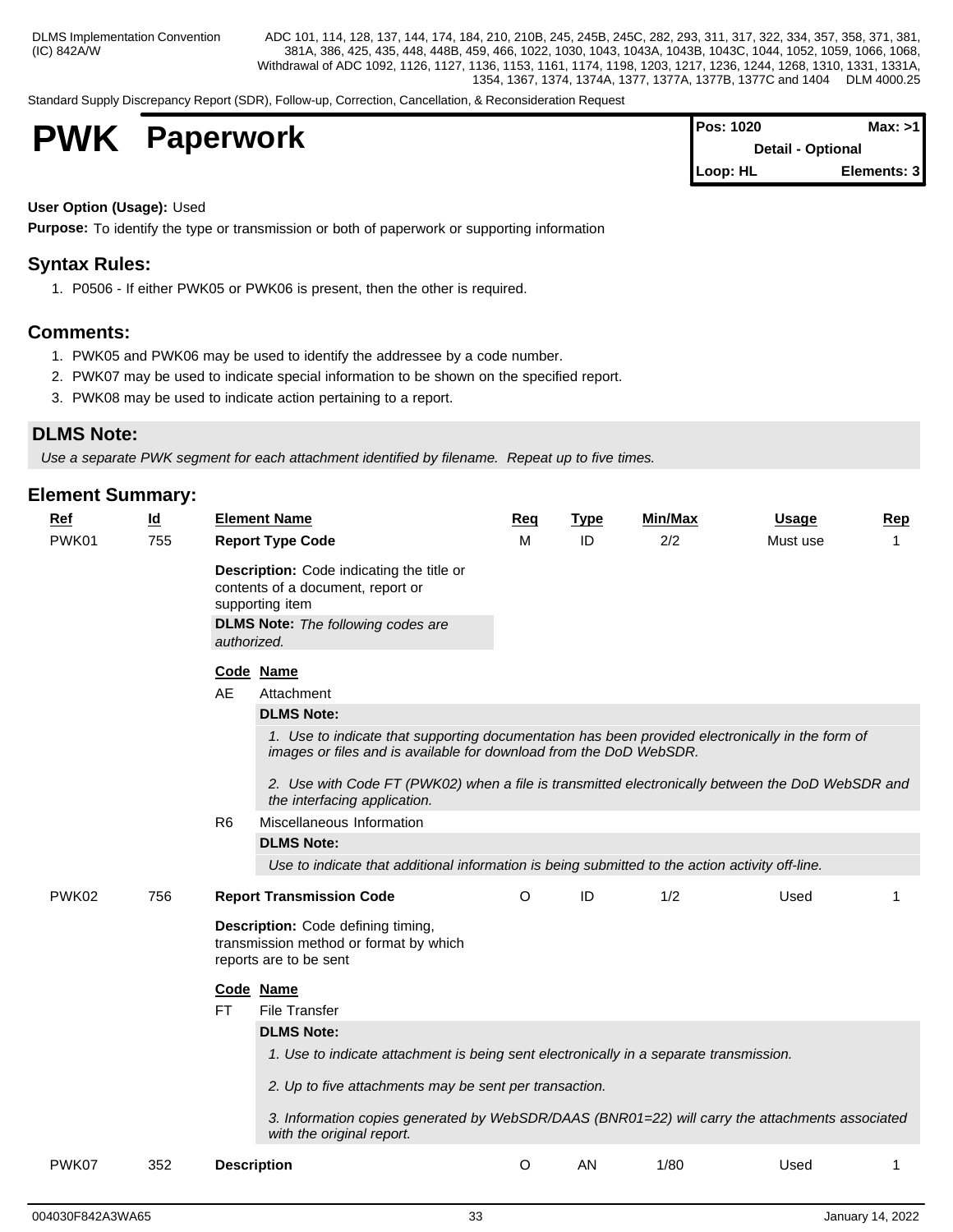| <u>Ref</u> | $\underline{\mathsf{Id}}$ | <b>Element Name</b>                                                                                                                                | <u>Req</u> | <u>Type</u> | Min/Max | <b>Usage</b> | <u>Rep</u> |
|------------|---------------------------|----------------------------------------------------------------------------------------------------------------------------------------------------|------------|-------------|---------|--------------|------------|
|            |                           | <b>Description:</b> A free-form description to<br>clarify the related data elements and their<br>content                                           |            |             |         |              |            |
|            |                           | <b>DLMS Note:</b> 1. Use to indicate the SDR<br>Attachment File Name being sent<br>electronically in a separate transmission.<br>Refer to ADC 311. |            |             |         |              |            |
|            |                           | 2. WebSDR field length $=$ 50.                                                                                                                     |            |             |         |              |            |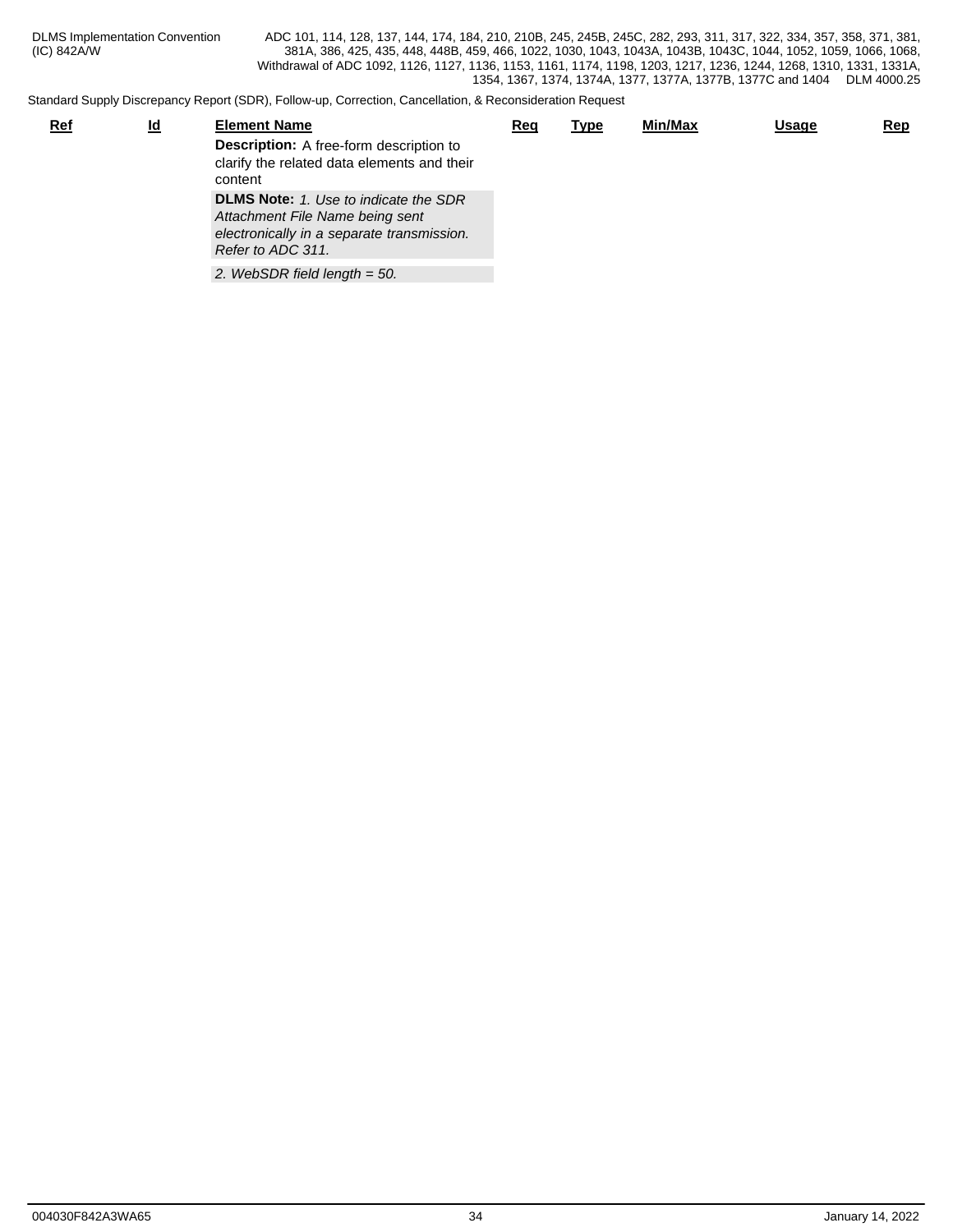Standard Supply Discrepancy Report (SDR), Follow-up, Correction, Cancellation, & Reconsideration Request

# **LM** Code Source Information

| <b>IPos: 1040</b>        | Max: 1      |
|--------------------------|-------------|
| <b>Detail - Optional</b> |             |
| Loop: LM                 | Elements: 1 |

### **User Option (Usage):** Used

**Purpose:** To transmit standard code list identification information

# **Comments:**

1. LM02 identifies the applicable industry code list source information.

# **DLMS Note:**

*Use to identify coded information maintained in department or agency documentation.* 

| <u>Ref</u> | $\underline{\mathsf{Id}}$ | <b>Element Name</b>                                                          | Req | <u>Type</u> | Min/Max | <b>Usage</b> | Rep |
|------------|---------------------------|------------------------------------------------------------------------------|-----|-------------|---------|--------------|-----|
| LM01       | 559                       | <b>Agency Qualifier Code</b>                                                 | M   | ID          | 2/2     | Must use     |     |
|            |                           | <b>Description:</b> Code identifying the agency<br>assigning the code values |     |             |         |              |     |
|            |                           | Code Name<br>Department of Defense (DoD)<br>DF                               |     |             |         |              |     |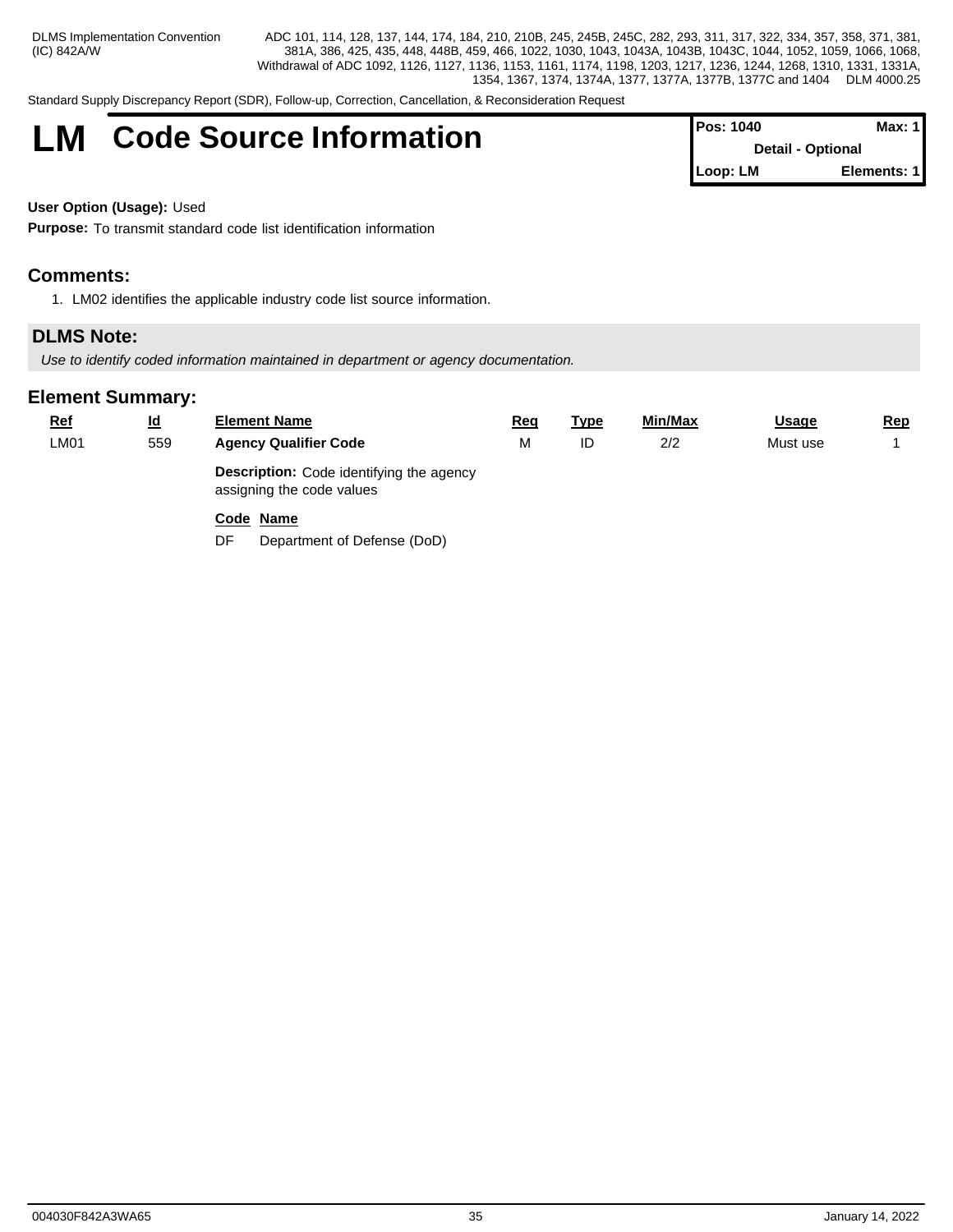Standard Supply Discrepancy Report (SDR), Follow-up, Correction, Cancellation, & Reconsideration Request

# **Code Pos: 1050 Max: >1050 Max: >1050 Max: >1050 Max: >1050 Max: >1050 Max: >1050 Max: >1050 Max: >1050 Max: >1050 Detail . Mandatory Detail - Mandatory Loop: LM Elements: 2**

**User Option (Usage):** Used

**Purpose:** Code to transmit standard industry codes

# **Syntax Rules:**

1. C0102 - If LQ01 is present, then LQ02 is required.

# **Element Summary:**

| <u>Ref</u> | <u>ld</u> | <b>Element Name</b>                                                   | Req | <u>Type</u> | <u>Min/Max</u> | <u>Usage</u> | Rep |
|------------|-----------|-----------------------------------------------------------------------|-----|-------------|----------------|--------------|-----|
| LQ01       | 1270      | <b>Code List Qualifier Code</b>                                       |     | ID          | 1/3            | Must use     |     |
|            |           | <b>Description:</b> Code identifying a specific<br>industry code list |     |             |                |              |     |
|            |           | <b>DLMS Note:</b> The following codes are                             |     |             |                |              |     |
|            |           | authorized.                                                           |     |             |                |              |     |

### **Code Name**

D Court Document Type Code

### **DLMS Note:**

*1. Must use to identify the Discrepancy Report Document Type Code to identify the type of discrepancy report and type of shipment involved. This data element is required for the DoD WebSDR interface.*

*2. Valid entries are for SDR types are:*

*• 5 - Storage Quality Control Report (SQCR)*

*• 6 - Customer originated, direct vendor/contractor delivery. This type is used primarily for shipment of requisitioned materiel sourced by the item manger by contracted vendor shipment rather than from stock.*

*• 7 - Customer originated, depot/lateral shipment/other. This type is used primarily for shipment of requisitioned materiel sourced by the item manager from stock; may be used for other customer SDRs.*

*• V - Customer originated, lateral shipment under TAV. This type is used exclusively for customer reported discrepancies resulting from item manager directed lateral redistribution (initiated via MILSTRIP DIC Code A4\_ with Distribution Code 2 or 3).*

*• 8 - Depot originated, depot receipt from non-procurement source other than RDO.*

*• A - Storage site receipt, customer return/other (Note: Comparable to Type 8, but originated outside DSS; requires authorization prior to use.)*

*• 9 - Depot originated procurement source receipt*

*• D - DLA Distribution Field Office originated (Note: Used in conjunction with Disposition Services SDR Type Code to further distinguish the type of shipment scenario involved.)*

*• P - Storage site receipt procurement source receipt (Note: Comparable to Type 9, but originated outside DSS; requires authorization prior to use.)*

*• R - Depot originated, redistribution order receipt.*

*• N - Storage site receipt, depot shipment (RDO) (Note: Comparable to Type R, but originated outside DSS; requires authorization prior to use.*

*• W - Transshipper originated SDR. This type is used exclusively by ports and CCPs for discrepancies discovered while materiel is in transit. Because this type of SDR may apply to a shipment unit (rather than a single document number), data element requirements differ significantly from other SDR types.*

*3. For future consideration, a data maintenance action was approved in version 5030. The approved code/name is "TDC - Discrepancy Report Type Code".*

40 Type Pack Code

### **DLMS Note:**

*1. Use to identify the DoD Type of Pack Code. May be provided when reporting packaging discrepancies. Required for CCP-originated discrepancies.*

*2. For 40: WebSDR field Length = 2*

83 Supply Condition Code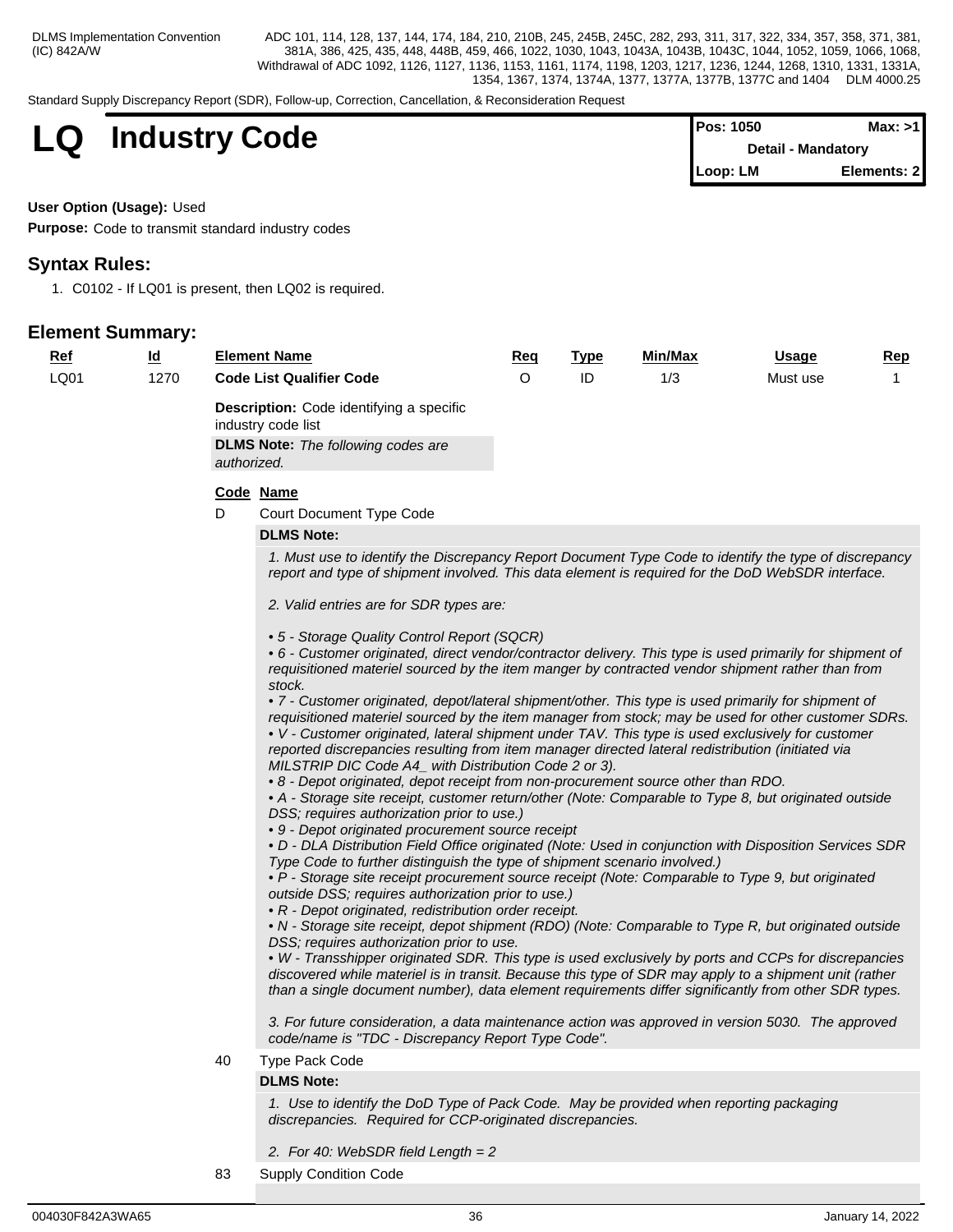Standard Supply Discrepancy Report (SDR), Follow-up, Correction, Cancellation, & Reconsideration Request

### **Code Name**

### **DLMS Note:**

*1. Use to identify the condition of the materiel as intended for shipment. Applicable to condition code discrepancies where the condition upon receipt is later specified.*

*2. For SQCR, reclassification condition code (Condition Code To) is identified using Qualifier BG.*

85 Country and Activity Code

#### **DLMS Note:**

- *1. Use to identify the Security Cooperation Customer Code.*
- *2. For 85: WebSDR field length = 2*
- A4 Case Designator Number

### **DLMS Note:**

*Must use in SA SDRs to identify the FMS case number.*

A9 Supplemental Data

### **DLMS Note:**

*1. Use to identify supplemental address/data.*

*2. During the DLSS/DLMS transition, this field will be used to perpetuate/populate the DLSS Supplemental Address (SUPAAD) field. During this time, field size is restricted to 6 positions.*

- *3. For A9: WebSDR field length = 6*
- BG Condition

### **DLMS Note:**

*For SQCR, use for supply condition code after reclassification (Supply Condition Code-To)*

- DE Signal Code
- DG Fund Code
- EQ Controlled Inventory Item Code
- EZ Type Inspection Code

### **DLMS Note:**

*For SQCR must use to indicate type of inspection.*

*C= Visual (COSIS) Inspection*

- *F=Safety of Flight (SOF) Inspection (includes Aviation Safety Action Message (ASAM)*
- *P=Special Inspection at Single Location*
- *Q=Quality Related Inspection*
- *R=Reimbursement Special Inspection*
- *S=Shelf life Inspection*
- *U=Safety of Use Inspection*
- *X=Critical Safety Item (CSI) Inspection*
- *Z=Suspect Counterfeit Inspection*
- FD Demilitarization Code
- GQ Group Qualifier Code

### **DLMS Note:**

*Use to identify the Material Management Aggregation Code (MMAC) for NSNs to be managed by a specific manager (i.e., System, program, aggregation, selected FSC, technology group). This is an Air Force-unique data element meaningful to the Air Force only. Non-Air Force components perpetuate without action.*

*A data maintenance action was approved in version 5010. The approved code/name is "MAC – Material Management Aggregation Code". The code source is identified as the Air Force Manual (AFMAN) 23-110, Volumes 1 and 2.*

### HB Discrepancy Advice Code

### **DLMS Note:**

*1. Use to identify the SDR Action Code indicating the initiator's requested action.*

*2. For SQCRs only authorized Action Code is 1A.*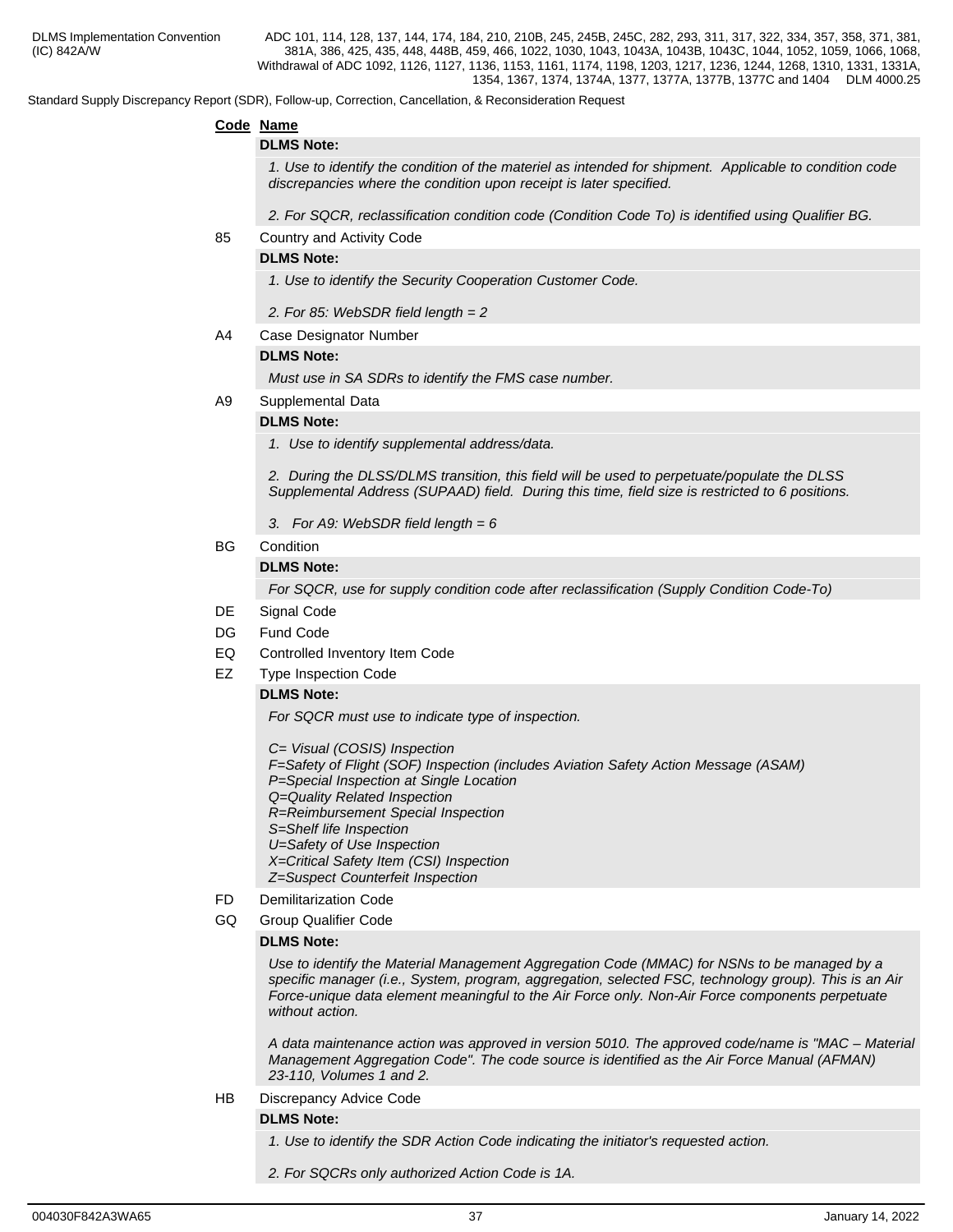Standard Supply Discrepancy Report (SDR), Follow-up, Correction, Cancellation, & Reconsideration Request

### **Code Name**

ST Special Marketing Type Code

### **DLMS Note:**

*1. Use to identify the DLA Disposition Services SDR Type Code to identify the type of discrepant report and type of shipment involved.*

*2. For SDRs prepared via DoD WebSDR for DLA Disposition Services receipts, this data element is used in conjunction with SDR Document Type Code 7:*

- *D DLA Disposition Services Donated Materiel*
- *R DLA Disposition Services Reutilization*
- *F DLA Disposition Services Transferred Materiel*
- *S DLA Disposition Services Sale*
- *O Other DLA Disposition Services Shipment*

*3. For SDRs prepared via Distribution Standard System for DLA Disposition Field Office receipts, this data element is used in conjunction with SDR Document Type Code D.* 

- *T DLA Disposition Services Field Office Turn-in*
- *E DLA Disposition Services Field Office Redistribution*
- *B Distribution Depot shipment to a DLA Disposition Services Field Office*

 *4. Refer to ADC 210 and ADC 459.*

TG Title Document Code List

### **DLMS Note:**

*1. Use on SA SDR to identify the SA Document Number Requirement Type as one of the following: Follow-on Support Requirement (FSR), Government Furnished Equipment/Materiel (GFE), System Sale (SYS), Repair/Replace Requirement (RRP), Repair/Return Requirement (RPT), or World Wide Redistribution System Requirement (WWR). An ANSI data maintenance action will be taken to obtain a more appropriate code for use in a future version/release.*

*2. For TG: WebSDR field length = 3*

### TR Report Code

### **DLMS Note:**

*1. Use for SA SDR to identify the SDR initiating office (SIO).*

*2. For TR: WebSDR field length = 1*

COG Cognizance Symbol

### **DLMS Note:**

*Use to identify the materiel cognizance symbol (COG) of the end item. Applicable to US Navy only.*

LQ02 1271 **Industry Code**

X AN 1/30 Must use 1

**Description:** Code indicating a code from a specific industry code list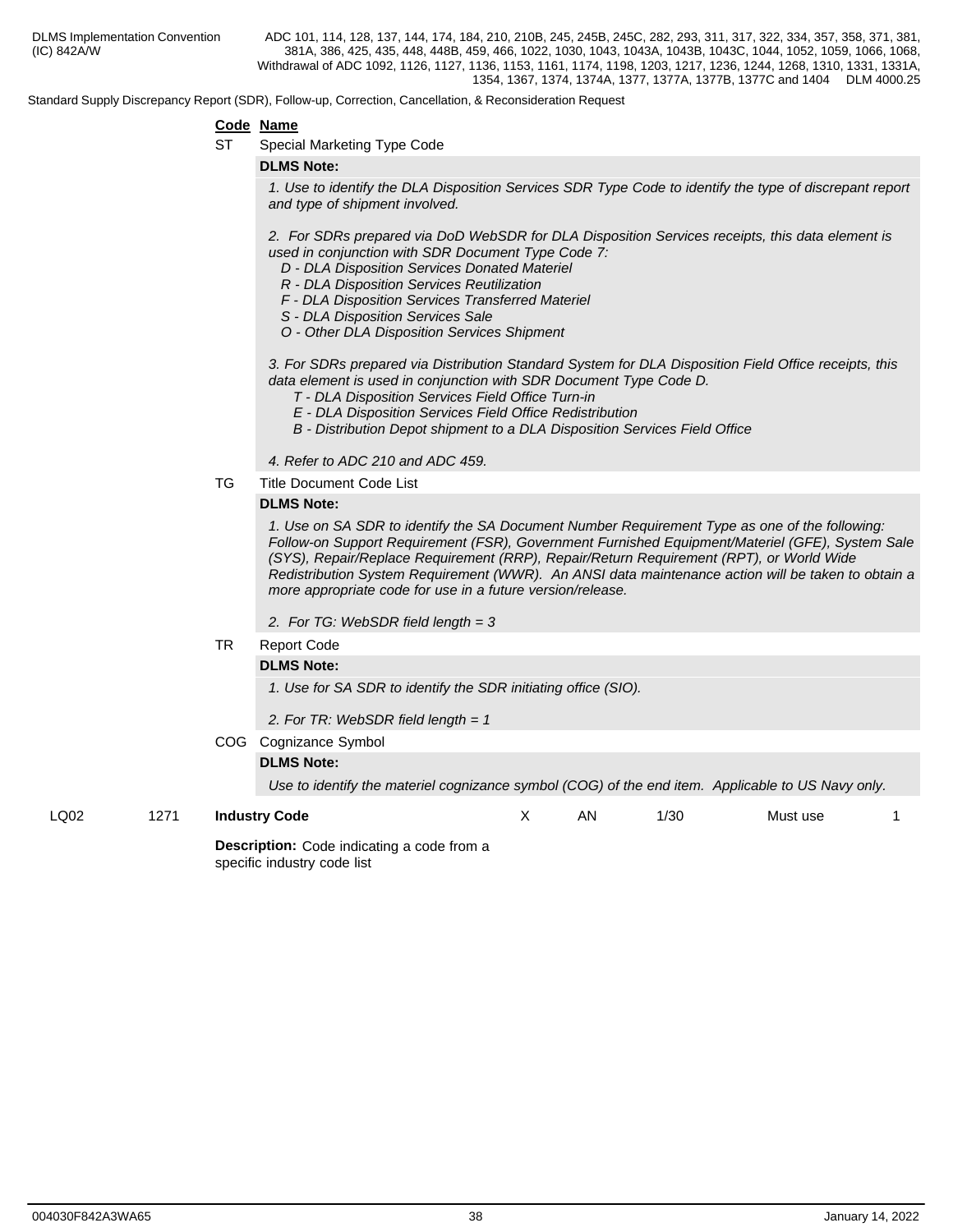Standard Supply Discrepancy Report (SDR), Follow-up, Correction, Cancellation, & Reconsideration Request

# **FA1** Type of Financial Accounting Data

| Pos: 1350 | Max: 1                   |  |
|-----------|--------------------------|--|
|           | <b>Detail - Optional</b> |  |
| Loop: FA1 | Elements: 1              |  |

### **User Option (Usage):** Used

**Purpose:** To specify the organization controlling the content of the accounting citation, and the purpose associated with the accounting citation

# **Semantics:**

- 1. FA101 Identifies the organization controlling the assignment of financial accounting information.
- 2. FA102 Identifies the purpose of the accounting allowance or charge information.

### **DLMS Note:**

*Not Used in SQCR*

| <b>Ref</b> | $\underline{\mathsf{Id}}$ |     | <b>Element Name</b>                                                                                                                                                                                                                                             | Req | <b>Type</b> | Min/Max | Usage | <b>Rep</b> |
|------------|---------------------------|-----|-----------------------------------------------------------------------------------------------------------------------------------------------------------------------------------------------------------------------------------------------------------------|-----|-------------|---------|-------|------------|
| FA101      | 559                       |     | <b>Agency Qualifier Code</b>                                                                                                                                                                                                                                    | м   | ID          | 2/2     | Used  |            |
|            |                           |     | <b>Description:</b> Code identifying the agency<br>assigning the code values                                                                                                                                                                                    |     |             |         |       |            |
|            |                           |     | <b>DLMS Note:</b> This data element is required<br>for X12 syntax. Select the code that<br>corresponds to the organization that is<br>responsible for the assignment of the<br>DoDAAC used to construct the controlling<br>document number for the transaction. |     |             |         |       |            |
|            |                           |     | Code Name                                                                                                                                                                                                                                                       |     |             |         |       |            |
|            |                           | DF  | Department of Defense (DoD)                                                                                                                                                                                                                                     |     |             |         |       |            |
|            |                           |     | <b>DLMS Note:</b>                                                                                                                                                                                                                                               |     |             |         |       |            |
|            |                           |     | Use to indicate that the Component is a Department of Defense agency, including Defense Logistics<br>Agency. Refer to ADC 1043.                                                                                                                                 |     |             |         |       |            |
|            |                           | DN. | Department of the Navy                                                                                                                                                                                                                                          |     |             |         |       |            |
|            |                           |     | <b>DLMS Note:</b>                                                                                                                                                                                                                                               |     |             |         |       |            |
|            |                           |     | Includes the United States Marine Corps.                                                                                                                                                                                                                        |     |             |         |       |            |
|            |                           | DY  | Department of Air Force                                                                                                                                                                                                                                         |     |             |         |       |            |
|            |                           | DZ  | Department of Army                                                                                                                                                                                                                                              |     |             |         |       |            |
|            |                           | FG  | <b>Federal Government</b>                                                                                                                                                                                                                                       |     |             |         |       |            |
|            |                           |     |                                                                                                                                                                                                                                                                 |     |             |         |       |            |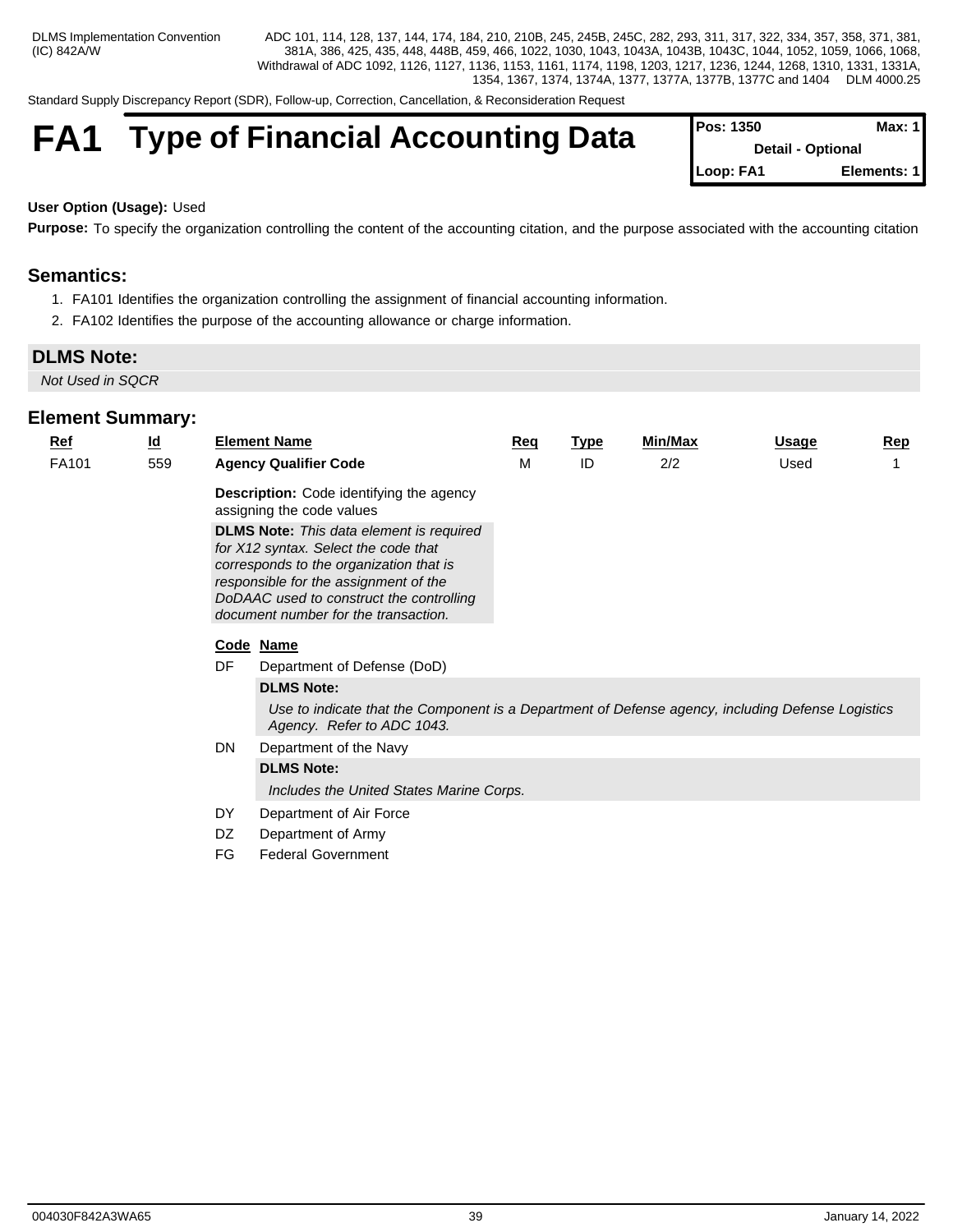Standard Supply Discrepancy Report (SDR), Follow-up, Correction, Cancellation, & Reconsideration Request

# **FA2** Accounting Data

| <b>Pos: 1360</b>          | Max: >1     |  |
|---------------------------|-------------|--|
| <b>Detail - Mandatory</b> |             |  |
| Loop: FA1                 | Elements: 2 |  |

**User Option (Usage):** Must use

**Purpose:** To specify the detailed accounting data

# **DLMS Note:**

*1. Use this segment to comply with the DoD SLOA/Accounting Classification only when submitting an SDR using a constructed document number (not applicable to Security Assistance). Cost object elements Project Identifier, Funding Center Identifier, Functional Area, Cost Element Code, Cost Center Identifier, Activity Identifier, and Work Order Number are used as appropriate for the system.*

*2. Not used in SQCR*

| <b>Element Summary:</b> |           |      |                                                                                                                                             |     |             |                |       |              |
|-------------------------|-----------|------|---------------------------------------------------------------------------------------------------------------------------------------------|-----|-------------|----------------|-------|--------------|
| $Ref$                   | <u>ld</u> |      | <b>Element Name</b>                                                                                                                         | Req | <b>Type</b> | <u>Min/Max</u> | Usage | <u>Rep</u>   |
| FA201                   | 1196      |      | <b>Breakdown Structure Detail Code</b>                                                                                                      | M   | ID          | 2/2            | Used  | $\mathbf{1}$ |
|                         |           | tree | <b>Description:</b> Codes identifying details<br>relating to a reporting breakdown structure                                                |     |             |                |       |              |
|                         |           |      | Code Name                                                                                                                                   |     |             |                |       |              |
|                         |           | 89   | Budget Line Item Identification                                                                                                             |     |             |                |       |              |
|                         |           |      | <b>DLMS Note:</b>                                                                                                                           |     |             |                |       |              |
|                         |           |      | 1. For DoD SLOA/Accounting Classification use to identify "Budget Line Item". Refer to ADC 1043.                                            |     |             |                |       |              |
|                         |           |      | 2. Authorized DLMS enhancement; see introductory DLMS note 5.                                                                               |     |             |                |       |              |
|                         |           | 90   | Project/Task                                                                                                                                |     |             |                |       |              |
|                         |           |      | <b>DLMS Note:</b>                                                                                                                           |     |             |                |       |              |
|                         |           |      | 1. For DoD SLOA/Accounting Classification use to identify "Project Identifier". Refer to ADC 1043.                                          |     |             |                |       |              |
|                         |           |      | 2. Authorized DLMS enhancement; see introductory DLMS note 5.                                                                               |     |             |                |       |              |
|                         |           | A1   | Department Indicator                                                                                                                        |     |             |                |       |              |
|                         |           |      | <b>DLMS Note:</b>                                                                                                                           |     |             |                |       |              |
|                         |           |      | 1. For DoD SLOA/Accounting Classification use to identify "Department Regular". Refer to ADC 1043.                                          |     |             |                |       |              |
|                         |           |      | 2. Authorized DLMS enhancement; see introductory DLMS note 5.                                                                               |     |             |                |       |              |
|                         |           | A2   | <b>Transfer from Department</b>                                                                                                             |     |             |                |       |              |
|                         |           |      | <b>DLMS Note:</b>                                                                                                                           |     |             |                |       |              |
|                         |           |      | 1. For DoD SLOA/Accounting Classification use to identify "Department Transfer". Refer to ADC 1043.                                         |     |             |                |       |              |
|                         |           |      | 2. Authorized DLMS enhancement; see introductory DLMS note 5.                                                                               |     |             |                |       |              |
|                         |           | A4   | <b>Basic Symbol Number</b>                                                                                                                  |     |             |                |       |              |
|                         |           |      | <b>DLMS Note:</b>                                                                                                                           |     |             |                |       |              |
|                         |           |      | 1. For DoD SLOA/Accounting Classification use to identify "Main Account". Refer to ADC 1043.                                                |     |             |                |       |              |
|                         |           |      | 2. Authorized DLMS enhancement; see introductory DLMS note 5.                                                                               |     |             |                |       |              |
|                         |           | A5   | Sub-class                                                                                                                                   |     |             |                |       |              |
|                         |           |      | <b>DLMS Note:</b>                                                                                                                           |     |             |                |       |              |
|                         |           |      | 1. Reserved for DoD SLOA/Accounting Classification use to identify "Sub Class". Refer to ADC 1043.                                          |     |             |                |       |              |
|                         |           |      | 2. Sub Class is a potential future DLMS enhancement. Components must coordinate requirements and<br>business rules with DEDSO prior to use. |     |             |                |       |              |
|                         |           | A6   | Sub-Account Symbol                                                                                                                          |     |             |                |       |              |
|                         |           |      | <b>DLMS Note:</b>                                                                                                                           |     |             |                |       |              |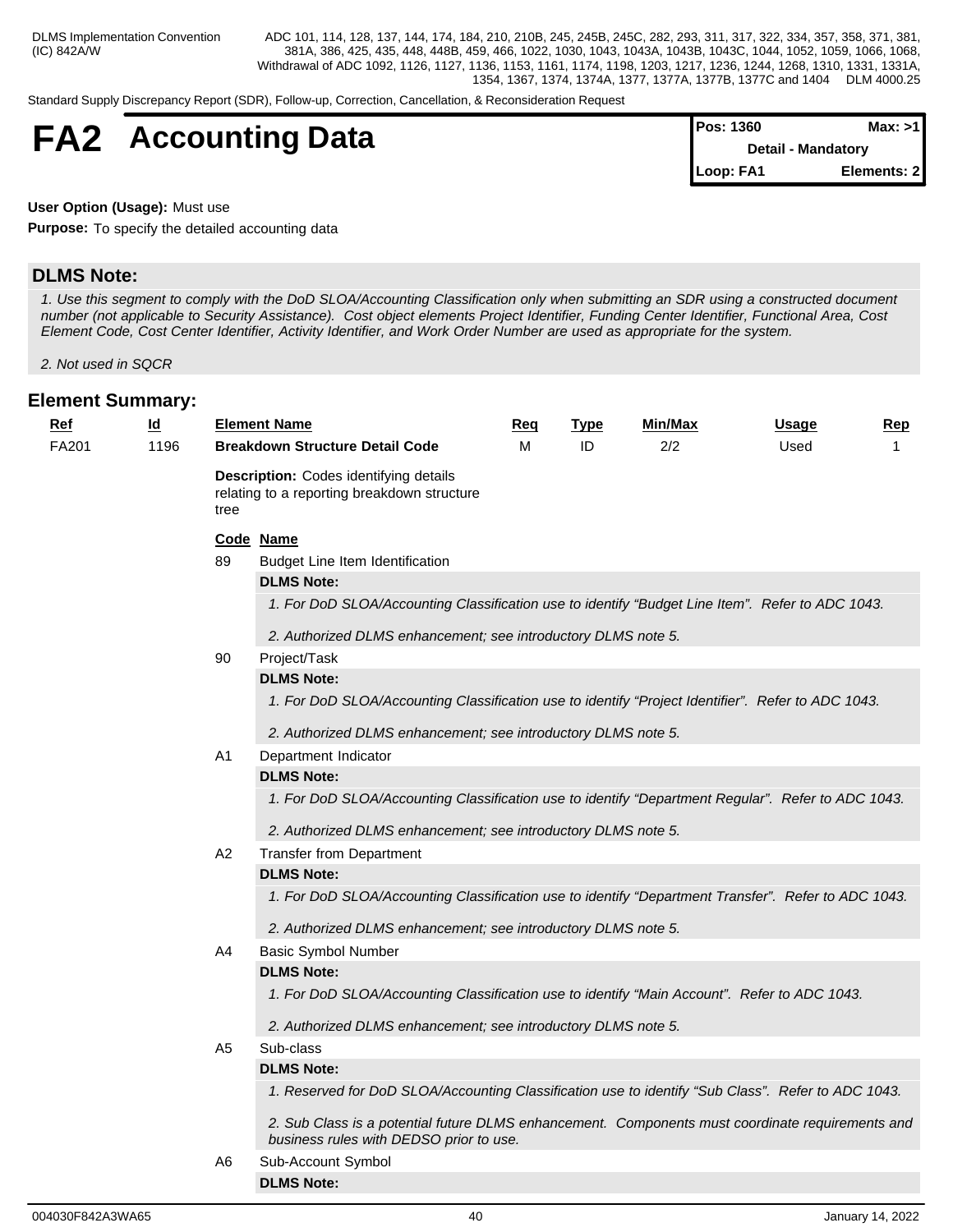Standard Supply Discrepancy Report (SDR), Follow-up, Correction, Cancellation, & Reconsideration Request

# **Code Name**

*1. For DoD SLOA/Accounting Classification use to identify "Sub Account". Refer to ADC 1043.*

*2. Authorized DLMS enhancement; see introductory DLMS note 5.*

# AI Activity Identifier

# **DLMS Note:**

*1. For DoD SLOA/Accounting Classification use to identify "Activity Identifier". Refer to ADC 1043.*

*2. Authorized DLMS enhancement; see introductory DLMS note 5.*

*3. Qualifier AI is a migration code approved for use in X12 version 7020.*

B2 Budget Sub-activity Number

### **DLMS Note:**

*1. For DoD SLOA/Accounting Classification use to identify "Sub-Allocation (formerly known as Limit/Subhead)". Refer to ADC 1043.*

*2. Authorized DLMS enhancement; see introductory DLMS note 5.*

BE Business Event Type Code

### **DLMS Note:**

*1. Reserved for DoD SLOA/Accounting Classification use to identify "Business Event Type Code". Refer to ADC 1043.*

*2. Business Event Type Code is a potential future DLMS enhancement. Components must coordinate requirements and business rules with DEDSO prior to use.*

*3. Qualifier BE is a migration code approved for use in X12 version 7020.*

### C3 Budget Restriction

### **DLMS Note:**

*1. For DoD SLOA/Accounting Classification use to identify "Availability Type". Refer to ADC 1043.*

*2. Authorized DLMS enhancement; see introductory DLMS note 5.*

CC Cost Center Identifier

### **DLMS Note:**

*1. For DoD SLOA/Accounting Classification use to identify "Cost Center Identifier". Refer to ADC 1043.*

*2. Authorized DLMS enhancement; see introductory DLMS note 5.*

*3. Qualifier CC is a migration code approved for use in X12 version 7020.*

### F1 Object Class

### **DLMS Note:**

*1. For DoD SLOA/Accounting Classification use to identify "Object Class". Refer to ADC 1043.*

*2. Authorized DLMS enhancement; see introductory DLMS note 5.*

### FA Functional Area

### **DLMS Note:**

*1. For DoD SLOA/Accounting Classification use to identify "Functional Area". Refer to ADC 1043.*

*2. Authorized DLMS enhancement; see introductory DLMS note 5.*

*3. Qualifier FA is a migration code approved for use in X12 version 7020.*

### FC Funding Center Identifier

### **DLMS Note:**

*1. For DoD SLOA/Accounting Classification use to identify "Funding Center Identifier". Refer to ADC 1043.*

- *2. Authorized DLMS enhancement; see introductory DLMS note 5.*
- *3. Qualifier FC is a migration code approved for use in X12 version 7020.*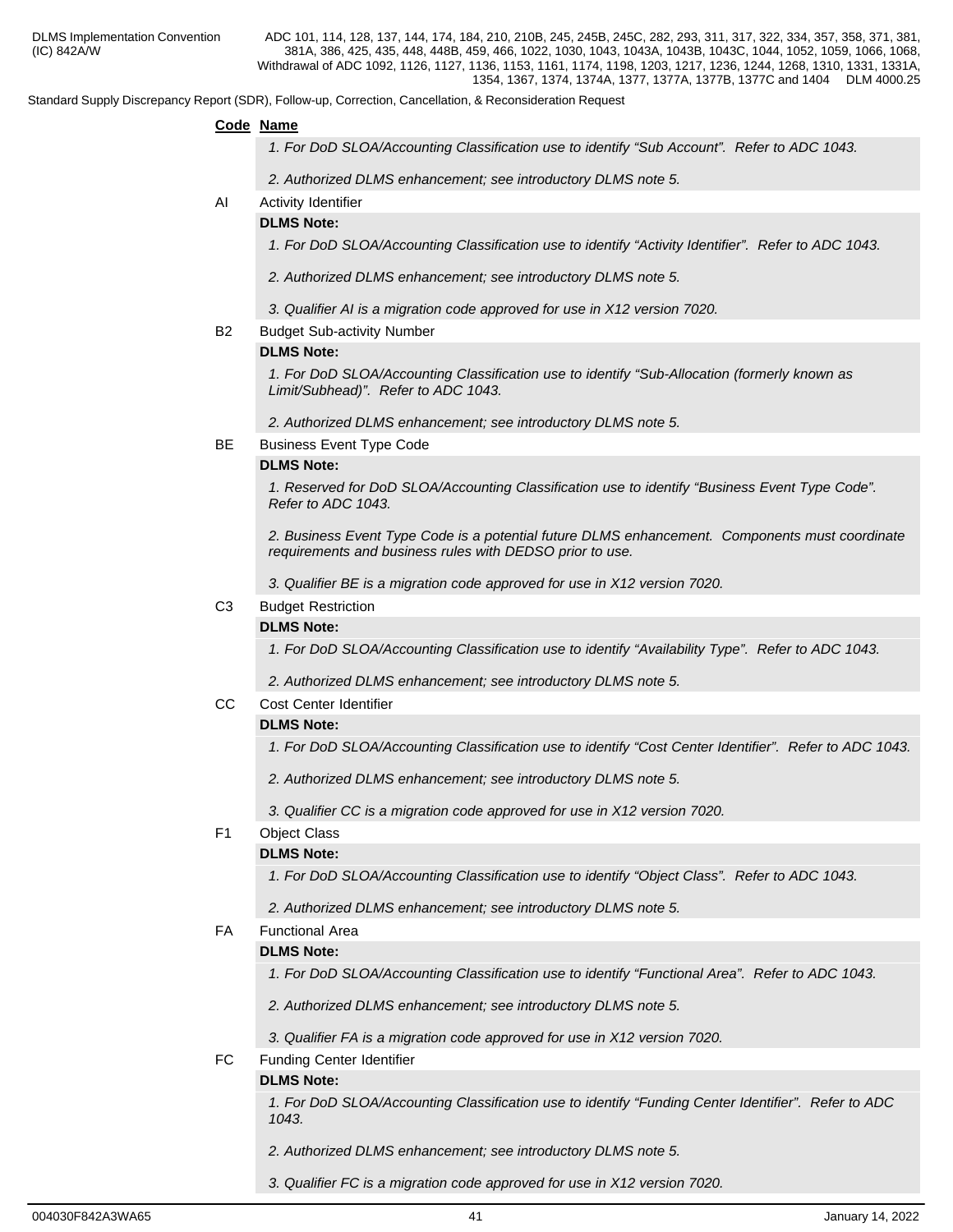Standard Supply Discrepancy Report (SDR), Follow-up, Correction, Cancellation, & Reconsideration Request

### **Code Name**

- FT Funding Type
	- **DLMS Note:**

*1. For DoD SLOA/Accounting Classification use to identify "Reimbursable Flag". Refer to ADC 1043.* 

*2. Authorized DLMS enhancement; see introductory DLMS note 5.*

H1 Cost Code

### **DLMS Note:**

*1. For DoD SLOA/Accounting Classification use to identify "Cost Element Code". Refer to ADC 1043.*

*2. Authorized DLMS enhancement; see introductory DLMS note 5.*

L1 Accounting Installation Number

### **DLMS Note:**

*1. For DoD SLOA/Accounting Classification use to identify "Agency Accounting Identifier". Refer to ADC 1043.* 

*2. Authorized DLMS enhancement; see introductory DLMS note 5.*

P1 Disbursing Station Number

### **DLMS Note:**

*1. For DoD SLOA/Accounting Classification use to identify "Agency Disbursing Identifier Code". Refer to ADC 1043.*

*2. Authorized DLMS enhancement; see introductory DLMS note 5.*

WO Work Order Number

### **DLMS Note:**

*1. For DoD SLOA/Accounting Classification use to identify "Work Order Number". Refer to ADC 1043.*

*2. Authorized DLMS enhancement; see introductory DLMS note 5.*

*3. Qualifier WO is a migration code approved for use in X12 version 7020.*

YB Beginning Period of Availability

### **DLMS Note:**

*1. For DoD SLOA/Accounting Classification use to identify "Beginning Period of Availability Fiscal Year Date". Refer to ADC 1043.*

*2. Use as appropriate to represent Program Year. Availability Type Code must be "X". Refer to ADC 1043B.*

- *3. Authorized DLMS enhancement; see introductory DLMS note 5.*
- *4. Qualifier YB is a migration code approved for use in X12 version 7020.*
- YE Ending Period of Availability

### **DLMS Note:**

*1. For DoD SLOA/Accounting Classification use to identify "Ending Period of Availability Fiscal Year Date". Refer to ADC 1043.* 

*2. Authorized DLMS enhancement; see introductory DLMS note 5.*

*3. Qualifier YE is a migration code approved for use in X12 version 7020.*

| FA202 | 1195 | Financial Information<br>Code | W. | .<br>ΑN | 1/80 | 0.00<br>∪ບບ |  |
|-------|------|-------------------------------|----|---------|------|-------------|--|
|       |      | --                            |    |         |      |             |  |

**Description:** Code representing financial accounting information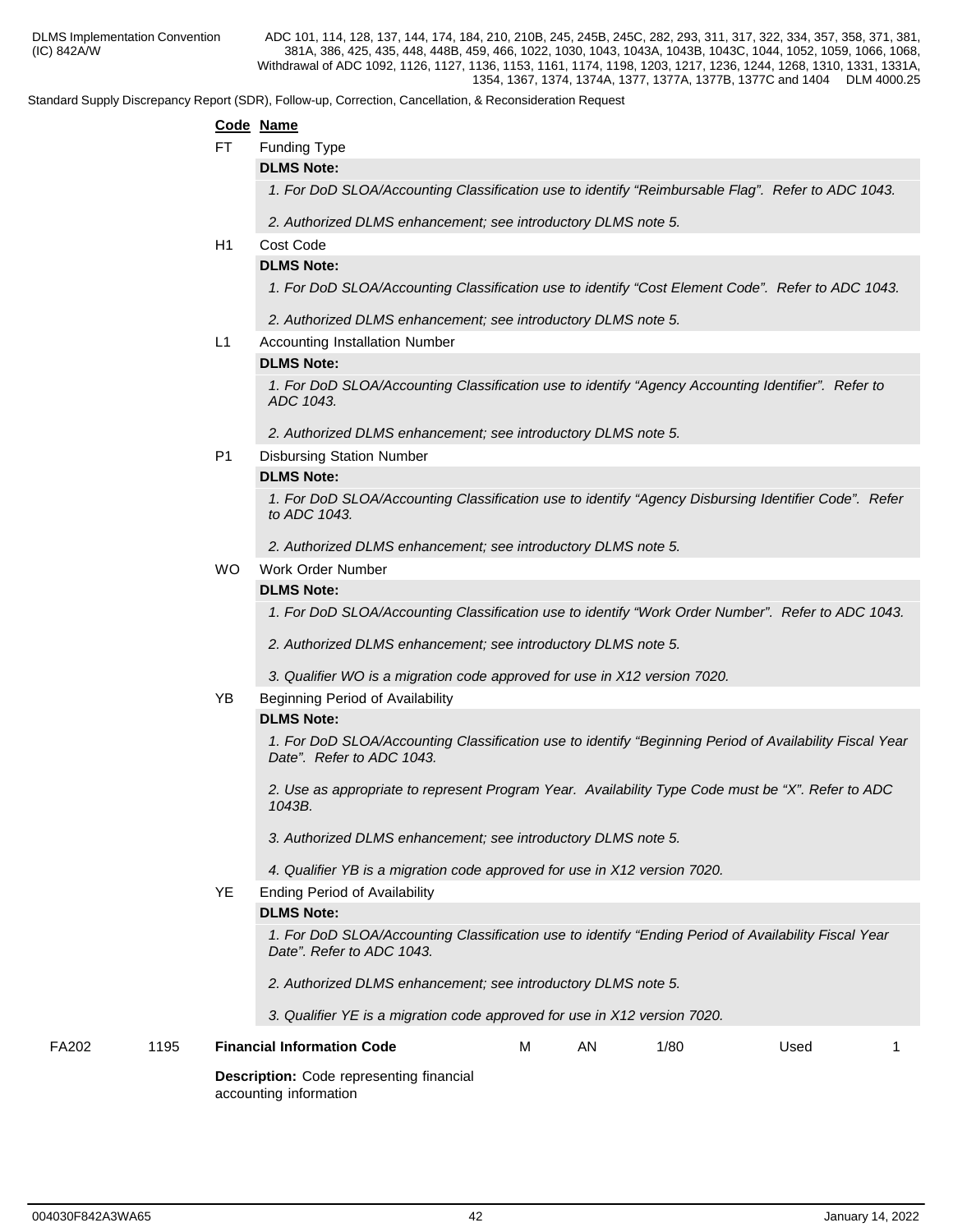Standard Supply Discrepancy Report (SDR), Follow-up, Correction, Cancellation, & Reconsideration Request

# **NCD** Nonconformance Description

| <b>I</b> Pos: 2300       | Max: $1$    |
|--------------------------|-------------|
| <b>Detail - Optional</b> |             |
| Loop: NCD                | Elements: 2 |

### **User Option (Usage):** Used

**Purpose:** To describe the nonconformance condition

# **Syntax Rules:**

1. R0102 - At least one of NCD01 or NCD02 is required.

# **DLMS Note:**

- *1. Use to reflect information related to the nonconformance condition and identify related organizations.*
- *2. Must use one NCD loop for in each IUID loop. Use a new IUID loop for each item.*

*3. The IUID content is an authorized DLMS enhancement; refer to introductory DLMS Note 5 on the IC cover page.* 

| <u>Ref</u>        | <u>ld</u> | <b>Element Name</b>                                                                                                                                                                                                                                                                                                                                                                                                                                           | <u>Req</u>   | <b>Type</b> | Min/Max | <b>Usage</b> | <u>Rep</u> |
|-------------------|-----------|---------------------------------------------------------------------------------------------------------------------------------------------------------------------------------------------------------------------------------------------------------------------------------------------------------------------------------------------------------------------------------------------------------------------------------------------------------------|--------------|-------------|---------|--------------|------------|
| NCD <sub>02</sub> | 888       | <b>Nonconformance Determination Code</b>                                                                                                                                                                                                                                                                                                                                                                                                                      | $\mathsf{x}$ | ID          | 1/1     | Must use     | 1          |
|                   |           | Description: Code indicating whether a<br>nonconforming condition was the reason for<br>submitting or the basis upon which a<br>nonconformance report is initiated                                                                                                                                                                                                                                                                                            |              |             |         |              |            |
|                   |           | Code Name                                                                                                                                                                                                                                                                                                                                                                                                                                                     |              |             |         |              |            |
|                   |           | 5<br>Discrepant                                                                                                                                                                                                                                                                                                                                                                                                                                               |              |             |         |              |            |
|                   |           | <b>DLMS Note:</b>                                                                                                                                                                                                                                                                                                                                                                                                                                             |              |             |         |              |            |
|                   |           | For SDR/SQCR transactions, use to satisfy ANSI requirement.                                                                                                                                                                                                                                                                                                                                                                                                   |              |             |         |              |            |
| NCD <sub>03</sub> | 350       | <b>Assigned Identification</b>                                                                                                                                                                                                                                                                                                                                                                                                                                | O            | AN          | 1/20    | Must use     | 1          |
|                   |           | <b>Description:</b> Alphanumeric characters<br>assigned for differentiation within a<br>transaction set                                                                                                                                                                                                                                                                                                                                                       |              |             |         |              |            |
|                   |           | <b>DLMS Note:</b> 1. Use as a counter to satisfy<br>ANSI syntax. Must cite numeric 1 pending<br>future enhancement to support additional<br>NCD loops for multiple missing component<br>parts or multiple incorrect items received.                                                                                                                                                                                                                           |              |             |         |              |            |
|                   |           | 2. When providing item unique identification<br>due to a mismatch (including<br>shortage/overage) resulting from<br>comparison between shipping notice,<br>due-in, or documentation, and the<br>packaging or item, follow the numeric<br>counter by an indicator to distinguish the<br>item(s) received from the anticipated item(s)<br>not received. Suffix the counter by the letter<br>R for items received and N for items not<br>received. See ADC 1030. |              |             |         |              |            |
|                   |           | 3. Use of this looping structure to describe<br>multiple incorrect items received in<br>association with Discrepancy Code W5,<br>Mixed Stock, is reserved for future<br>implementation.                                                                                                                                                                                                                                                                       |              |             |         |              |            |
|                   |           | 4. Use of this looping structure to describe<br>multiple missing component parts is<br>reserved for future implementation.                                                                                                                                                                                                                                                                                                                                    |              |             |         |              |            |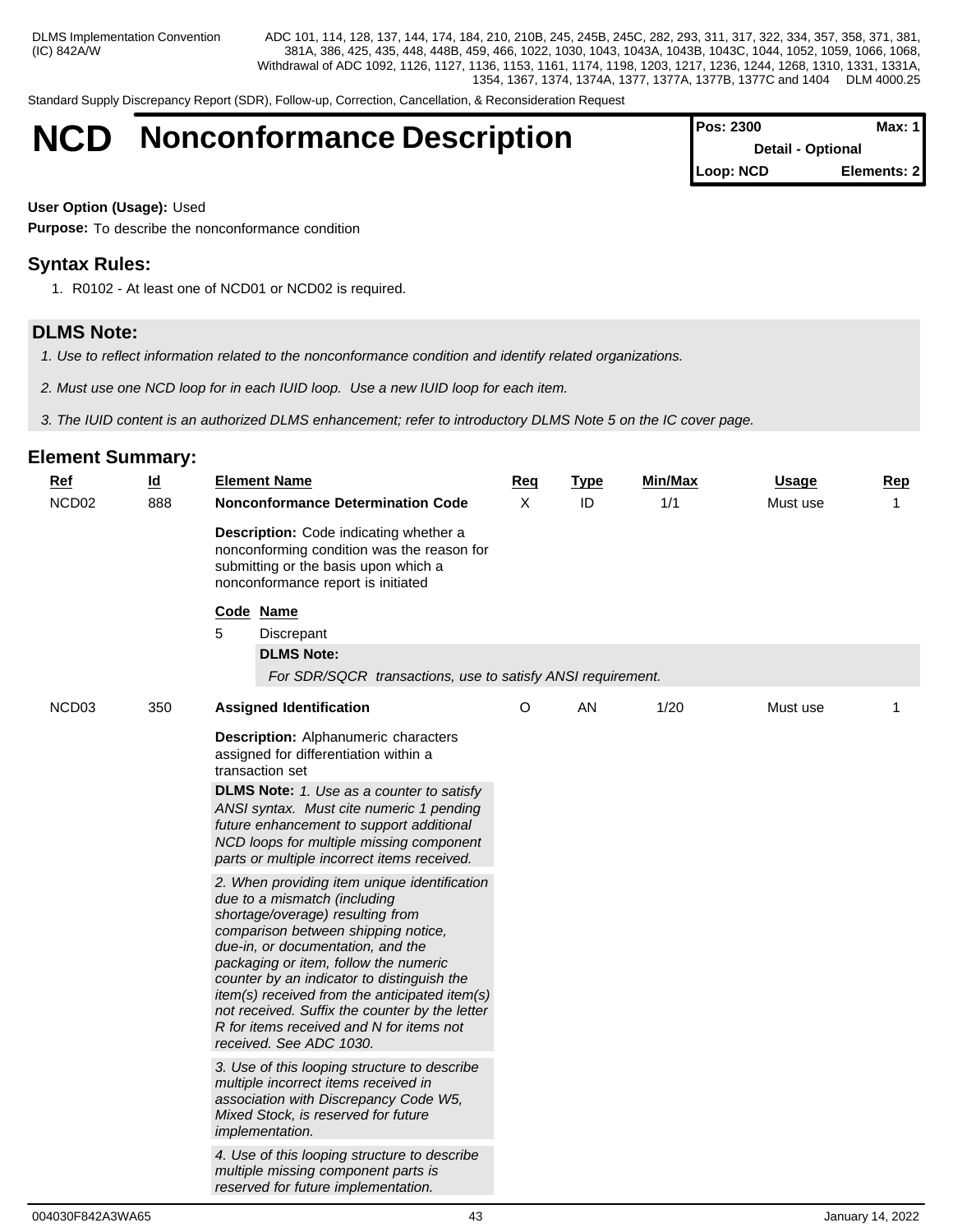| <b>DLMS Implementation Convention</b> | ADC 101, 114, 128, 137, 144, 174, 184, 210, 210B, 245, 245B, 245C, 282, 293, 311, 317, 322, 334, 357, 358, 371, 381, |
|---------------------------------------|----------------------------------------------------------------------------------------------------------------------|
| (IC) 842A/W                           | 381A, 386, 425, 435, 448, 448B, 459, 466, 1022, 1030, 1043, 1043A, 1043B, 1043C, 1044, 1052, 1059, 1066, 1068,       |
|                                       | Withdrawal of ADC 1092, 1126, 1127, 1136, 1153, 1161, 1174, 1198, 1203, 1217, 1236, 1244, 1268, 1310, 1331, 1331A,   |
|                                       | 1354, 1367, 1374, 1374A, 1377, 1377A, 1377B, 1377C and 1404<br>DLM 4000.25                                           |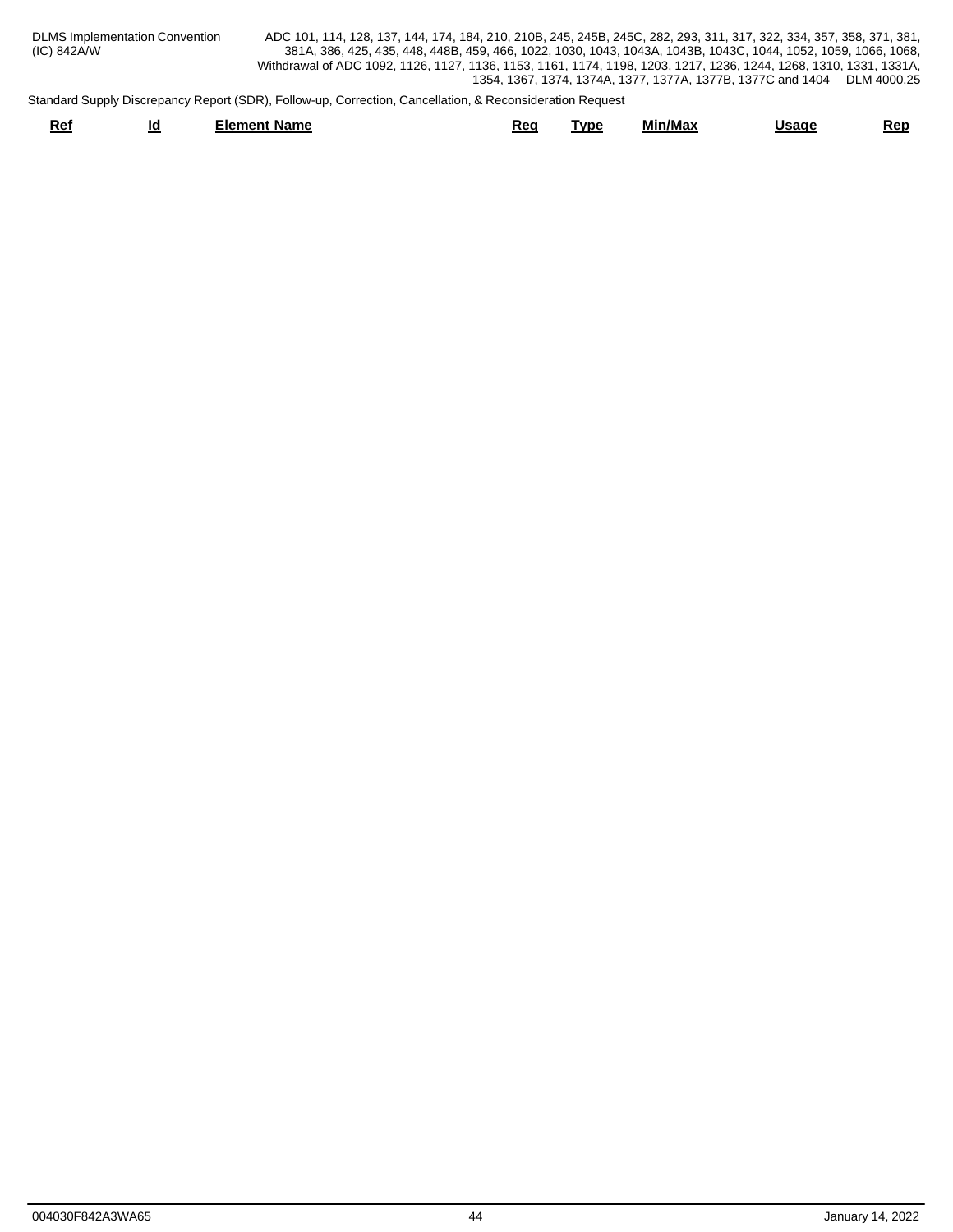Standard Supply Discrepancy Report (SDR), Follow-up, Correction, Cancellation, & Reconsideration Request

# **NTE** Note/Special Instruction

| <b>IPos: 2400</b> | Max: >1      |  |
|-------------------|--------------|--|
| Detail - Optional |              |  |
| Loop: NCD         | Elements: 21 |  |

### **User Option (Usage):** Used

**Purpose:** To transmit information in a free-form format, if necessary, for comment or special instruction

# **Comments:**

1. The NTE segment permits free-form information/data which, under ANSI X12 standard implementations, is not machine processible. The use of the NTE segment should therefore be avoided, if at all possible, in an automated environment.

# **DLMS Note:**

*Use any code listed for SDR. For SQCR, only use Code RPT.*

| $Ref$ | <u>ld</u> |             | <b>Element Name</b>                                                                                                                                     | Req      | <u>Type</u> | Min/Max | <b>Usage</b> | $\mathbf{Rep}$ |
|-------|-----------|-------------|---------------------------------------------------------------------------------------------------------------------------------------------------------|----------|-------------|---------|--------------|----------------|
| NTE01 | 363       |             | <b>Note Reference Code</b>                                                                                                                              | $\Omega$ | ID          | 3/3     | Must use     |                |
|       |           |             | Description: Code identifying the<br>functional area or purpose for which the<br>note applies<br><b>DLMS Note:</b> The following codes are              |          |             |         |              |                |
|       |           | authorized. |                                                                                                                                                         |          |             |         |              |                |
|       |           |             | Code Name                                                                                                                                               |          |             |         |              |                |
|       |           | ACI         | <b>Additional Claim Information</b>                                                                                                                     |          |             |         |              |                |
|       |           |             | <b>DLMS Note:</b>                                                                                                                                       |          |             |         |              |                |
|       |           |             | Use to identify the narrative comments associated with a contested SDR or request for reconsideration.                                                  |          |             |         |              |                |
|       |           |             | <b>ACN</b> Action Taken                                                                                                                                 |          |             |         |              |                |
|       |           |             | <b>DLMS Note:</b>                                                                                                                                       |          |             |         |              |                |
|       |           |             | Use to identify the narrative comments which describe the action taken by the initiator in regard to an<br>SA product quality deficiency.               |          |             |         |              |                |
|       |           | APS.        | <b>Appropriation Specifications</b>                                                                                                                     |          |             |         |              |                |
|       |           |             | <b>DLMS Note:</b>                                                                                                                                       |          |             |         |              |                |
|       |           |             | Use to identify funding and accounting information provided by the submitter.                                                                           |          |             |         |              |                |
|       |           | CIR.        | <b>Circumstances Prior to Difficulty</b>                                                                                                                |          |             |         |              |                |
|       |           |             | <b>DLMS Note:</b>                                                                                                                                       |          |             |         |              |                |
|       |           |             | Use to identify the narrative comments which describe the circumstances prior to difficulty in regard to<br>an SA product quality deficiency.           |          |             |         |              |                |
|       |           |             | COD Corrected Data                                                                                                                                      |          |             |         |              |                |
|       |           |             | <b>DLMS Note:</b>                                                                                                                                       |          |             |         |              |                |
|       |           |             | Use to identify the narrative comments associated with and SDR correction/change.                                                                       |          |             |         |              |                |
|       |           |             | <b>DGN</b> Diagnosis Description                                                                                                                        |          |             |         |              |                |
|       |           |             | <b>DLMS Note:</b>                                                                                                                                       |          |             |         |              |                |
|       |           |             | Use to identify the narrative comments which describe the suspected cause identified by the initiator in<br>regard to an SA product quality deficiency. |          |             |         |              |                |
|       |           |             | EBK Other Reason for Withdrawal                                                                                                                         |          |             |         |              |                |
|       |           |             | <b>DLMS Note:</b>                                                                                                                                       |          |             |         |              |                |
|       |           |             | Use to identify the narrative comments associated with cancellation of an SDR.                                                                          |          |             |         |              |                |
|       |           |             | ODD Originator Deficiency Description                                                                                                                   |          |             |         |              |                |
|       |           |             | <b>DLMS Note:</b>                                                                                                                                       |          |             |         |              |                |
|       |           |             | Use to identify the narrative comments which describe the deficiency by the initiator in regard to an SA<br>product quality deficiency.                 |          |             |         |              |                |
|       |           |             |                                                                                                                                                         |          |             |         |              |                |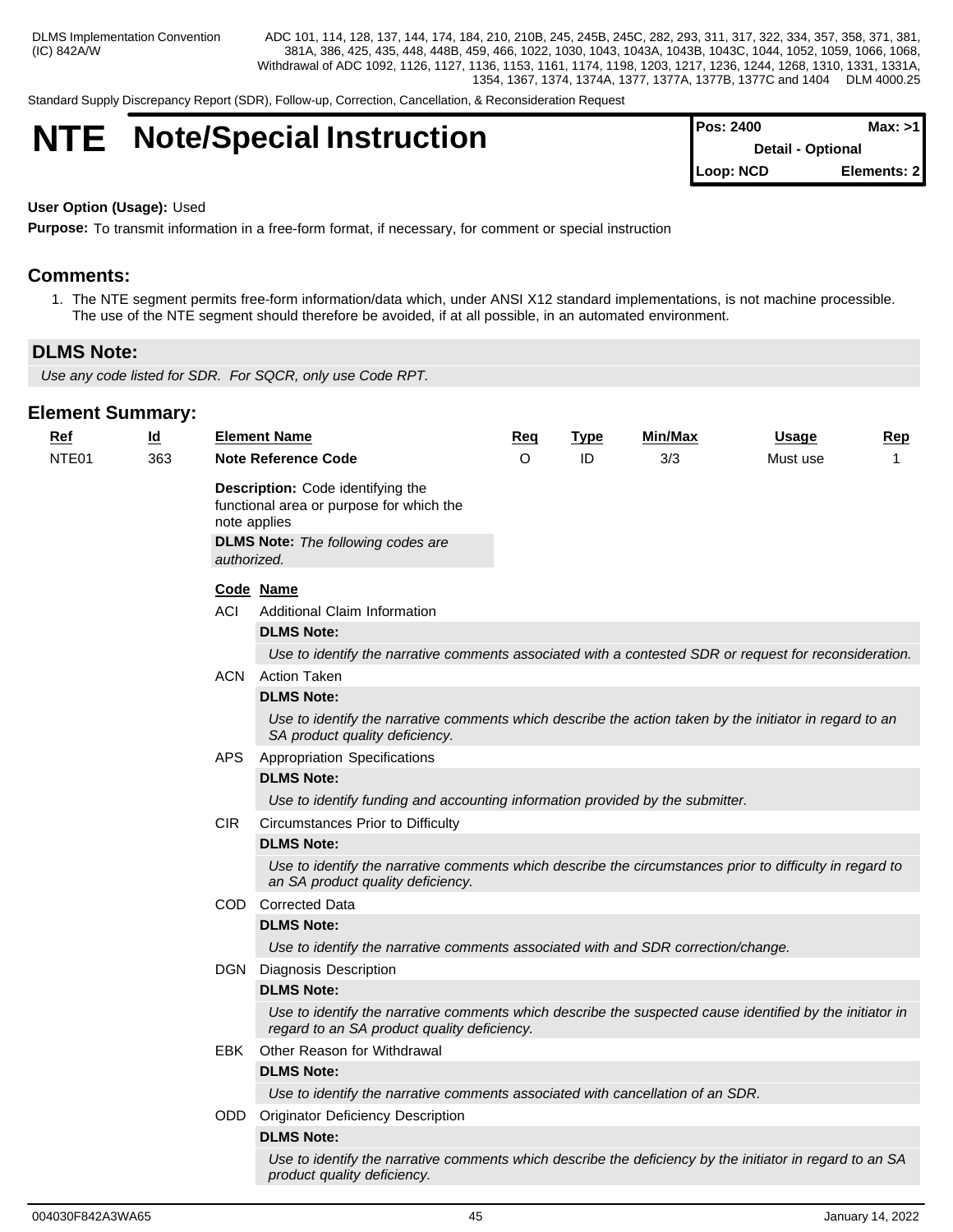Standard Supply Discrepancy Report (SDR), Follow-up, Correction, Cancellation, & Reconsideration Request

### **Code Name**

POL Property Owner Location Information

### **DLMS Note:**

*Use to identify the location of discrepant/deficient materiel.*

### REC Recommendation

### **DLMS Note:**

*Use to identify the narrative comments which describe the initiator's recommendation in regard to an SA product quality deficiency.*

### RPT Report Remarks

### **DLMS Note:**

*1. Use to identify the narrative comments associated with the SDR. Narrative comments are mandatory for New Original (00) SDRs, with the exception being New Original (00) SDRs submitted with Action Code 1H or 3B do not require narrative comments.*

*2. CCP-generated SDRs prepared at the TCN level may use the remarks block to identify specific document numbers consolidated on the shipment or other detailed information where available.*

*3. Use to indicate findings and recommendations form SQCR. Provide details of cause and nature of defect, malfunction, or repair. (Total field size for remarks is restricted to 750 characters).* 

RST Place Where a Report was Submitted

### **DLMS Note:**

*1. Use to identify remarks provided by the action activity to which the SDR was originally submitted. This is an additional separate remarks block for the purpose for relaying the original action activity's reply remarks when the SDR has been forwarded to a new activity using forwarding Reply Code 504.* 

*2. Remarks will be perpetuated to new original report as originally provided on the reply transaction (limited to 500 positions).*

3. This is an enhancement for future implementation planned for

### SSC Status Comment

### **DLMS Note:**

*Use to identify the narrative comments associated with an SDR followup.*

TPO Third Party Organization Notes

### **DLMS Note:**

*Use to identify remarks provided by the ILCO.* 

*A data maintenance action was approved in version 5020. The approved code/name is "ILC - International Logistics Control Office".*

WHI Warehouse Instruction

### **DLMS Note:**

*1. Use to identify Instructions to Depot remarks. May be used by the materiel owner to provide instructions or additional information to the distribution depot.*

*2. This is a separate additional remarks block reserved for use in association with SDR reports forwarded transactionally by the primary action activity to a distribution depot for research using Beginning Segment Code 47.*

| NTE <sub>02</sub> | 352 | <b>Description</b>                                                                                                                        | M | AN | 1/80 | Must use |  |
|-------------------|-----|-------------------------------------------------------------------------------------------------------------------------------------------|---|----|------|----------|--|
|                   |     | <b>Description:</b> A free-form description to<br>clarify the related data elements and their<br>content                                  |   |    |      |          |  |
|                   |     | <b>DLMS Note:</b> 1. Use multiple repetitions of<br>NTE, with up to 80 positions for each line.<br>WebSDR maximum field for note $=$ 800. |   |    |      |          |  |
|                   |     | 2. Special characters are not allowed<br>except as identified. Valid characters are:<br>$@# $() - = +$ , $/([] : .$ and ?                 |   |    |      |          |  |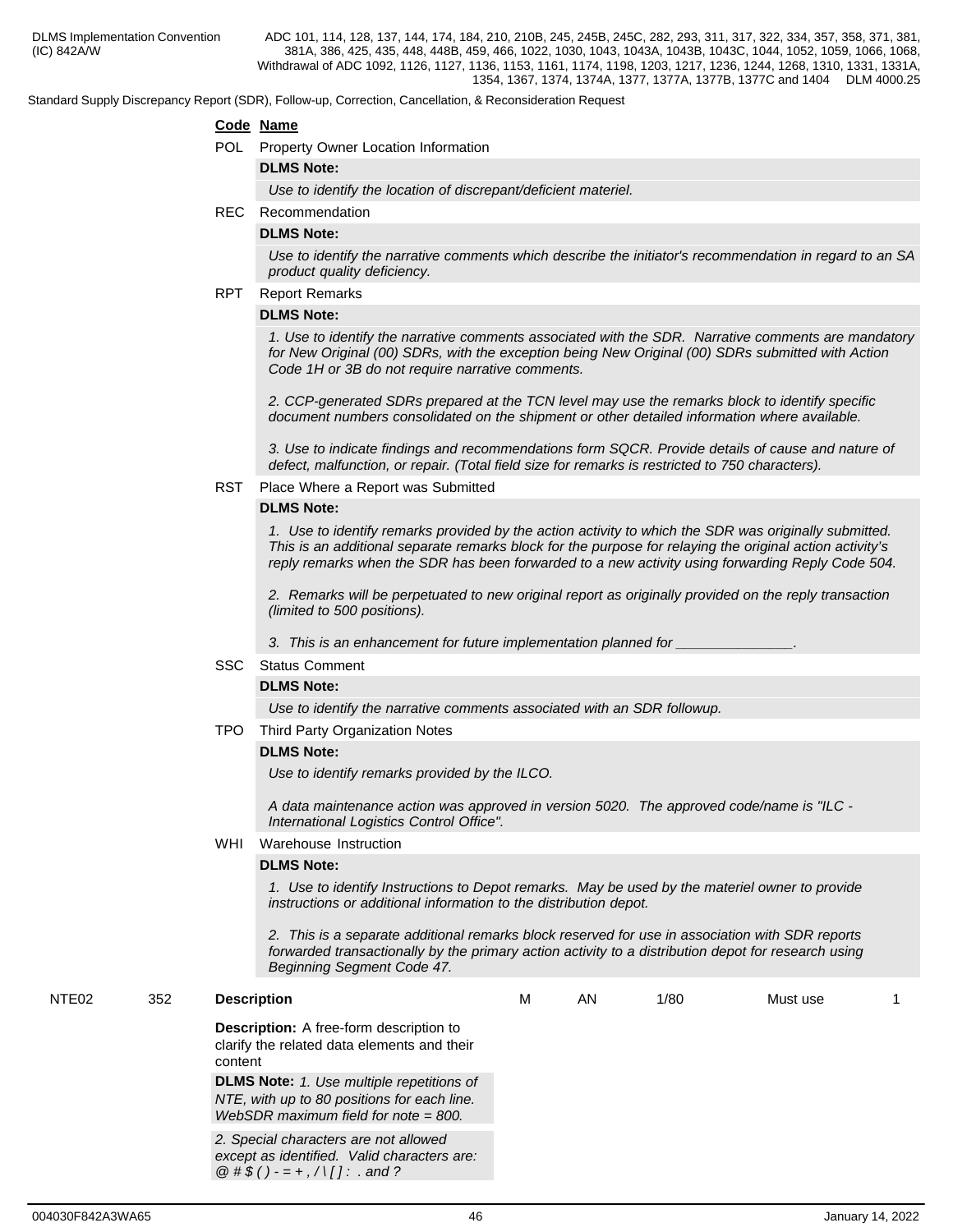Standard Supply Discrepancy Report (SDR), Follow-up, Correction, Cancellation, & Reconsideration Request

# **DTM** Date/Time Reference

| <b>Pos: 2500</b>         | Max: >11    |  |
|--------------------------|-------------|--|
| <b>Detail - Optional</b> |             |  |
| Loop: NCD                | Elements: 6 |  |

### **User Option (Usage):** Used

**Purpose:** To specify pertinent dates and times

# **Syntax Rules:**

- 1. C0403 If DTM04 is present, then DTM03 is required.
- 2. P0506 If either DTM05 or DTM06 is present, then the other is required.
- 3. R020305 At least one of DTM02, DTM03 or DTM05 is required.

# **DLMS Note:**

*For SDR and SQCR use in IUID loop to associate a date with a specific batch/lot or item as identified by UII or serial number.*

| <b>Element Summary:</b> |                                                                                                                                                                                                                                                                                                                                          |                                                                                                                                                                                                                                                                                                                                                                                              |          |             |                |       |              |
|-------------------------|------------------------------------------------------------------------------------------------------------------------------------------------------------------------------------------------------------------------------------------------------------------------------------------------------------------------------------------|----------------------------------------------------------------------------------------------------------------------------------------------------------------------------------------------------------------------------------------------------------------------------------------------------------------------------------------------------------------------------------------------|----------|-------------|----------------|-------|--------------|
| <b>Ref</b>              | $\underline{\mathsf{Id}}$                                                                                                                                                                                                                                                                                                                | <b>Element Name</b>                                                                                                                                                                                                                                                                                                                                                                          | Req<br>M | <b>Type</b> | <b>Min/Max</b> | Usage | Rep          |
| DTM01                   | 374                                                                                                                                                                                                                                                                                                                                      | <b>Date/Time Qualifier</b>                                                                                                                                                                                                                                                                                                                                                                   |          | ID          | 3/3            | Used  | $\mathbf{1}$ |
|                         |                                                                                                                                                                                                                                                                                                                                          | Description: Code specifying type of date<br>or time, or both date and time                                                                                                                                                                                                                                                                                                                  |          |             |                |       |              |
|                         |                                                                                                                                                                                                                                                                                                                                          | Code Name<br>512<br><b>Warranty Expiration</b>                                                                                                                                                                                                                                                                                                                                               |          |             |                |       |              |
|                         |                                                                                                                                                                                                                                                                                                                                          | <b>DLMS Note:</b>                                                                                                                                                                                                                                                                                                                                                                            |          |             |                |       |              |
|                         |                                                                                                                                                                                                                                                                                                                                          | Reserved for future use. Not available at this time.                                                                                                                                                                                                                                                                                                                                         |          |             |                |       |              |
| DTM02                   | 373                                                                                                                                                                                                                                                                                                                                      | <b>Date</b>                                                                                                                                                                                                                                                                                                                                                                                  | X        | DT          | 8/8            | Used  | 1            |
|                         |                                                                                                                                                                                                                                                                                                                                          | Description: Date expressed as<br>CCYYMMDD where CC represents the first<br>two digits of the calendar year                                                                                                                                                                                                                                                                                  |          |             |                |       |              |
| DTM03                   | 337                                                                                                                                                                                                                                                                                                                                      | <b>Time</b>                                                                                                                                                                                                                                                                                                                                                                                  |          | <b>TM</b>   | 4/8            | Used  | 1            |
|                         | Description: Time expressed in 24-hour<br>clock time as follows: HHMM, or HHMMSS,<br>or HHMMSSD, or HHMMSSDD, where H =<br>hours (00-23), $M =$ minutes (00-59), $S =$<br>integer seconds (00-59) and $DD = decimal$<br>seconds; decimal seconds are expressed<br>as follows: $D = \text{tenths}$ (0-9) and $DD =$<br>hundredths (00-99) |                                                                                                                                                                                                                                                                                                                                                                                              |          |             |                |       |              |
| DTM04                   | 623                                                                                                                                                                                                                                                                                                                                      | <b>Time Code</b>                                                                                                                                                                                                                                                                                                                                                                             | $\circ$  | ID          | 2/2            | Used  | 1            |
|                         |                                                                                                                                                                                                                                                                                                                                          | Description: Code identifying the time. In<br>accordance with International Standards<br>Organization standard 8601, time can be<br>specified by $a + or -$ and an indication in<br>hours in relation to Universal Time<br>Coordinate (UTC) time; since + is a<br>restricted character, + and - are substituted<br>by P and M in the codes that follow<br>All valid standard codes are used. |          |             |                |       |              |
| DTM05                   | 1250                                                                                                                                                                                                                                                                                                                                     | Date Time Period Format Qualifier                                                                                                                                                                                                                                                                                                                                                            | X        | ID          | 2/3            | Used  | 1            |
|                         |                                                                                                                                                                                                                                                                                                                                          | <b>Description:</b> Code indicating the date<br>format, time format, or date and time format<br>All valid standard codes are used.                                                                                                                                                                                                                                                           |          |             |                |       |              |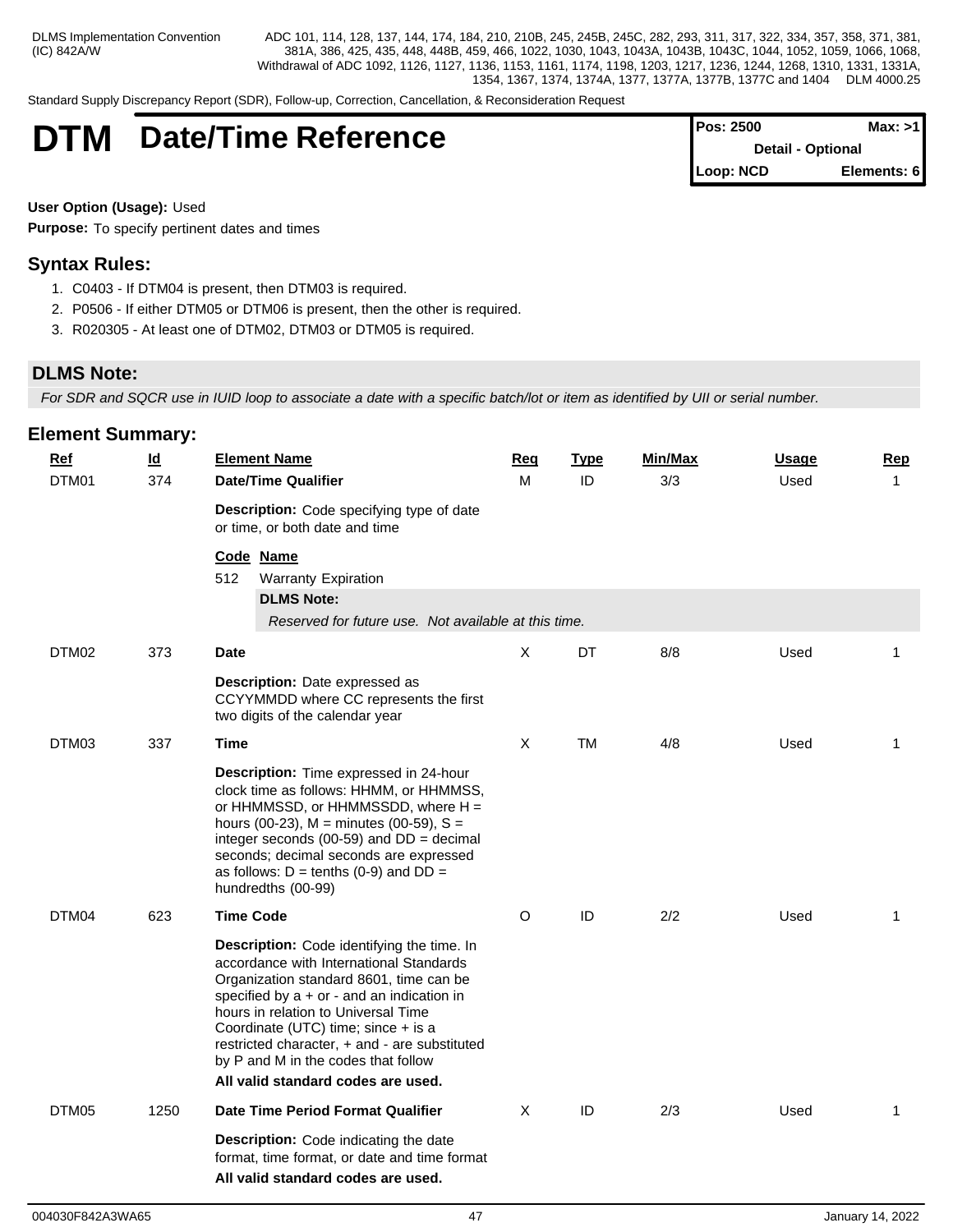Standard Supply Discrepancy Report (SDR), Follow-up, Correction, Cancellation, & Reconsideration Request

| <b>Ref</b> | Id<br>⋍ | Element Name                                      | Reg | Tvpe | Min/Max | <b>Usage</b> | <u>Rep</u> |  |  |
|------------|---------|---------------------------------------------------|-----|------|---------|--------------|------------|--|--|
| DTM06      | 1251    | <b>Date Time Period</b>                           |     | AN   | 1/35    | Jsed         |            |  |  |
|            |         | <b>Description:</b> Expression of a date, a time, |     |      |         |              |            |  |  |

or range of dates, times or dates and times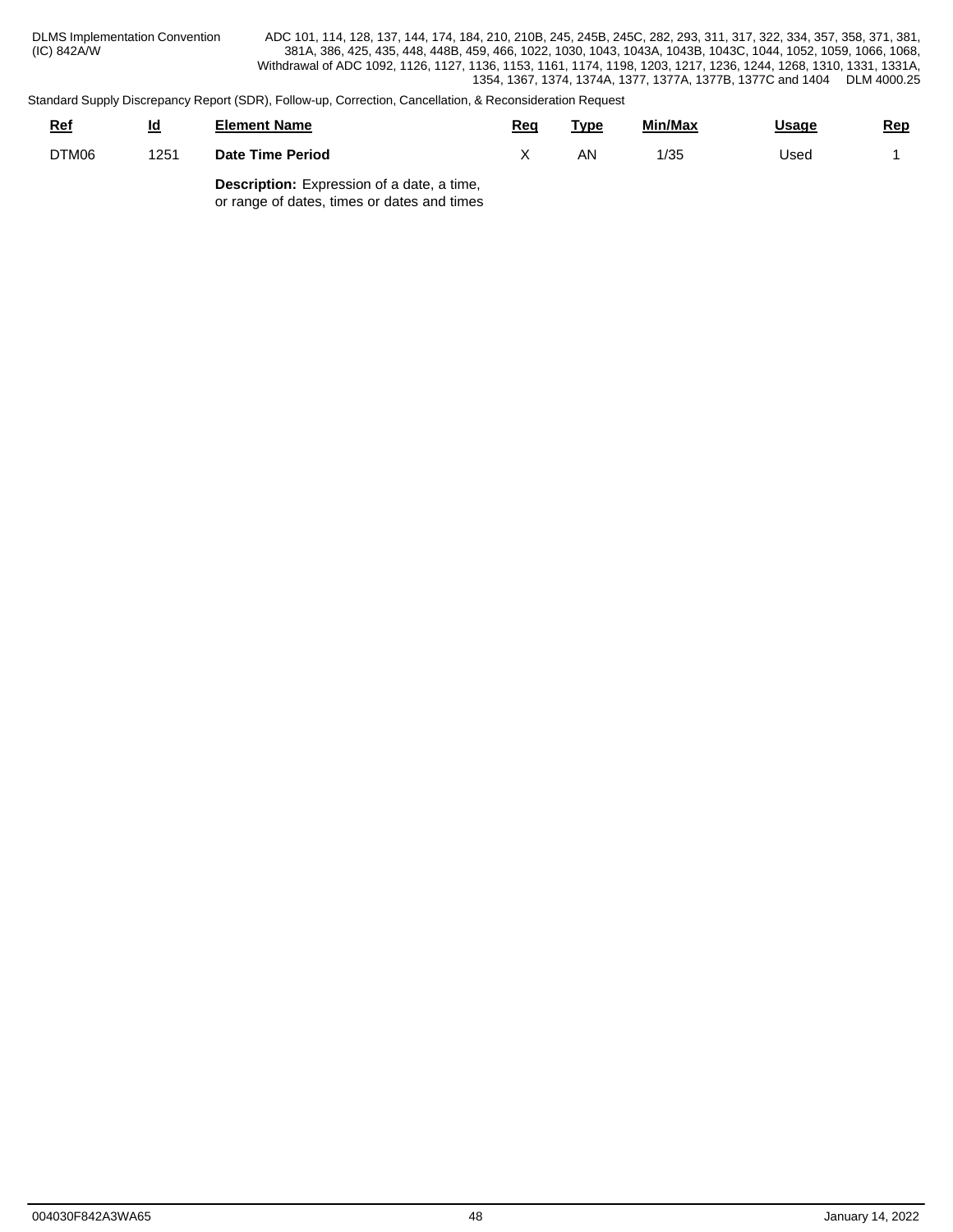Standard Supply Discrepancy Report (SDR), Follow-up, Correction, Cancellation, & Reconsideration Request

# **REF** Reference Identification

| <b>Pos: 2600</b> | Max: >1                  |
|------------------|--------------------------|
|                  | <b>Detail - Optional</b> |
| Loop: NCD        | Elements: 4              |

### **User Option (Usage):** Used

**Purpose:** To specify identifying information

# **Syntax Rules:**

1. R0203 - At least one of REF02 or REF03 is required.

# **Semantics:**

1. REF04 contains data relating to the value cited in REF02.

# **DLMS Note:**

*1. Use in 2/HL/0100 IUID loop to provide IUID information. Repeat the REF segment within each IUID loop to identify relevant IUID information.*

*2. In support of Financial Improvement and Audit Readiness (FIAR) compliance, capital equipment candidates require serialization data visibility. Submitters must prepare SDRs citing the applicable serial number(s) as mandatory, and when available, include UIIs, when IUID is appropriate for the type of discrepancy (e.g., wrong item, shortage/overage, receipt in a condition other than expected, or a serial number/UII mismatch between the item and documentation). Refer to ADC 1198.*

*3. Under DOD IUID policy, UIT programs require serialization data visibility. Submitters must prepare SDRs citing the applicable serial number(s) as mandatory, and when available, include UIIs, when appropriate for the type of discrepancy (e.g., wrong item, shortage/overage, receipt in a condition other than expected, or a serial number/UII mismatch between the item and documentation). Refer to ADC 1244.*

| Ref   | $\underline{\mathsf{Id}}$ |           | <b>Element Name</b>                                                                                                                                                                                                                                                                                                                                                                                              | Req | <b>Type</b> | Min/Max | Usage    | <b>Rep</b> |
|-------|---------------------------|-----------|------------------------------------------------------------------------------------------------------------------------------------------------------------------------------------------------------------------------------------------------------------------------------------------------------------------------------------------------------------------------------------------------------------------|-----|-------------|---------|----------|------------|
| REF01 | 128                       |           | <b>Reference Identification Qualifier</b>                                                                                                                                                                                                                                                                                                                                                                        | M   | ID          | 2/3     | Must use | 1          |
|       |                           |           | <b>Description:</b> Code qualifying the<br>Reference Identification                                                                                                                                                                                                                                                                                                                                              |     |             |         |          |            |
|       |                           |           | <b>DLMS Note:</b> 1. For DLMS use, the<br>following codes are authorized.                                                                                                                                                                                                                                                                                                                                        |     |             |         |          |            |
|       |                           |           | 2. Use codes separately or in combination,<br>to identify appropriate information for DoD<br>IUID Supply Policy, including, but not<br>limited to unique item tracking (UIT)<br>programs. Authorized DLMS Enhancement.<br>See ADC 1030.                                                                                                                                                                          |     |             |         |          |            |
|       |                           |           | 3. For SQCR use Code: BT, SE, U3.                                                                                                                                                                                                                                                                                                                                                                                |     |             |         |          |            |
|       |                           |           | Code Name                                                                                                                                                                                                                                                                                                                                                                                                        |     |             |         |          |            |
|       |                           | <b>BT</b> | <b>Batch Number</b>                                                                                                                                                                                                                                                                                                                                                                                              |     |             |         |          |            |
|       |                           |           | <b>DLMS Note:</b>                                                                                                                                                                                                                                                                                                                                                                                                |     |             |         |          |            |
|       |                           |           | 1. Use in IUID loop to identify the batch, lot, or production run related to the discrepant materiel.                                                                                                                                                                                                                                                                                                            |     |             |         |          |            |
|       |                           |           | 2. The batch/lot number may not exceed 20 characters in accordance with IUID policy.                                                                                                                                                                                                                                                                                                                             |     |             |         |          |            |
|       |                           | M1        | <b>Material Storage Location</b>                                                                                                                                                                                                                                                                                                                                                                                 |     |             |         |          |            |
|       |                           |           | <b>DLMS Note:</b>                                                                                                                                                                                                                                                                                                                                                                                                |     |             |         |          |            |
|       |                           |           | Use on SA SDR to identify the storage location where the discrepant materiel is being held. This<br>information is needed to calculate a transportation reimbursement to the customer, if applicable and<br>provide adequate disposition instructions for the return of materiel. Material Storage Location is not<br>applicable for non-receipts. Cite one of the listed codes in the REF02. Refer to ADC 1203. |     |             |         |          |            |
|       |                           |           | USG for U.S. Government Facility<br>ICD for In-Country Depot<br><b>FFD for Freight Forwarder</b>                                                                                                                                                                                                                                                                                                                 |     |             |         |          |            |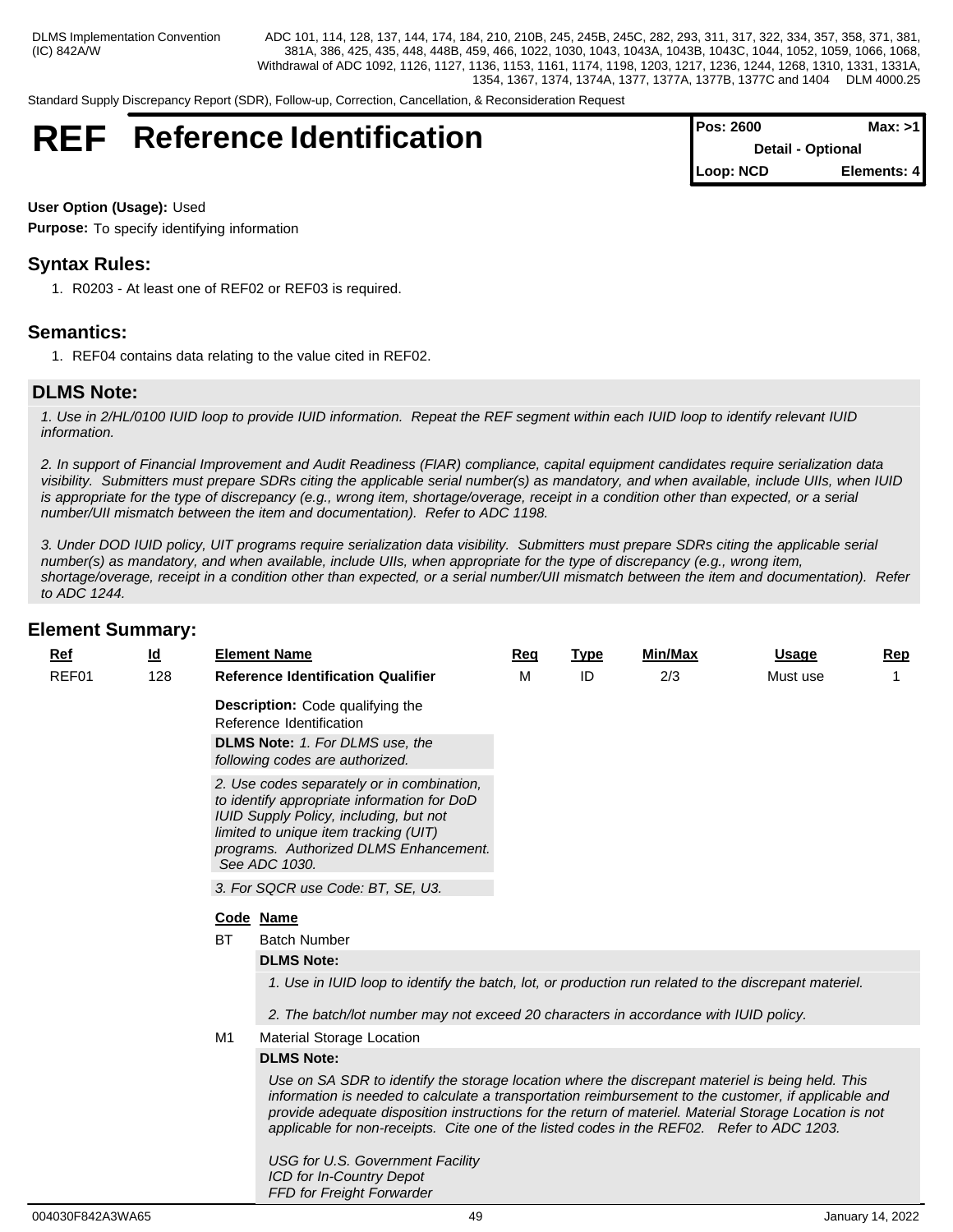|       |           |                    | Code Name                                                                                                                                                                                                                                                                                                                                                                    |              |    |      |      |    |  |  |  |  |
|-------|-----------|--------------------|------------------------------------------------------------------------------------------------------------------------------------------------------------------------------------------------------------------------------------------------------------------------------------------------------------------------------------------------------------------------------|--------------|----|------|------|----|--|--|--|--|
|       |           |                    | <b>CON for Contractor Facility</b>                                                                                                                                                                                                                                                                                                                                           |              |    |      |      |    |  |  |  |  |
|       |           | <b>NS</b>          | <b>National Stock Number</b>                                                                                                                                                                                                                                                                                                                                                 |              |    |      |      |    |  |  |  |  |
|       |           |                    | <b>DLMS Note:</b>                                                                                                                                                                                                                                                                                                                                                            |              |    |      |      |    |  |  |  |  |
|       |           |                    | 1. Use to identify the missing component by NSN.                                                                                                                                                                                                                                                                                                                             |              |    |      |      |    |  |  |  |  |
|       |           |                    | 2. For NS: WebSDR field length = 13                                                                                                                                                                                                                                                                                                                                          |              |    |      |      |    |  |  |  |  |
|       |           | <b>PM</b>          | Part Number                                                                                                                                                                                                                                                                                                                                                                  |              |    |      |      |    |  |  |  |  |
|       |           |                    | <b>DLMS Note:</b>                                                                                                                                                                                                                                                                                                                                                            |              |    |      |      |    |  |  |  |  |
|       |           |                    | Use to identify the missing component by part number or description.                                                                                                                                                                                                                                                                                                         |              |    |      |      |    |  |  |  |  |
|       |           | <b>SE</b>          | <b>Serial Number</b>                                                                                                                                                                                                                                                                                                                                                         |              |    |      |      |    |  |  |  |  |
|       |           |                    | <b>DLMS Note:</b>                                                                                                                                                                                                                                                                                                                                                            |              |    |      |      |    |  |  |  |  |
|       |           |                    | 1. Use in IUID loop to identify the serial number.                                                                                                                                                                                                                                                                                                                           |              |    |      |      |    |  |  |  |  |
|       |           |                    | 2. The serial number may not exceed 30 characters and may only include alpha numeric characters,<br>dashes and forward slashes. Spaces are not allowed.                                                                                                                                                                                                                      |              |    |      |      |    |  |  |  |  |
|       |           | U <sub>3</sub>     | Unique Supplier Identification Number (USIN)                                                                                                                                                                                                                                                                                                                                 |              |    |      |      |    |  |  |  |  |
|       |           | <b>DLMS Note:</b>  |                                                                                                                                                                                                                                                                                                                                                                              |              |    |      |      |    |  |  |  |  |
|       |           |                    | 1. Use in IUID loop to identify the UII value. Cite the UII in REF03.                                                                                                                                                                                                                                                                                                        |              |    |      |      |    |  |  |  |  |
|       |           |                    | A data maintenance action was approved in version 5020. The approved code/name is "UII -<br>Department of Defense Unique Item Identifier.                                                                                                                                                                                                                                    |              |    |      |      |    |  |  |  |  |
|       |           |                    | 2. The UII may not exceed 50 characters in accordance with IUID Policy.                                                                                                                                                                                                                                                                                                      |              |    |      |      |    |  |  |  |  |
|       |           | XA                 | <b>Substitute National Stock Number</b>                                                                                                                                                                                                                                                                                                                                      |              |    |      |      |    |  |  |  |  |
|       |           |                    | <b>DLMS Note:</b>                                                                                                                                                                                                                                                                                                                                                            |              |    |      |      |    |  |  |  |  |
|       |           |                    | 1. Use to identify the incorrect (wrong) item received by NSN. If multiple incorrect items are received<br>under a single document number (Discrepancy Code W5), identify the first item and use the remarks<br>text to clarify shipment contents.<br>2. For XA: WebSDR field length = 13                                                                                    |              |    |      |      |    |  |  |  |  |
|       |           | XB                 | Substitute Manufacturer's Part Number                                                                                                                                                                                                                                                                                                                                        |              |    |      |      |    |  |  |  |  |
|       |           |                    | <b>DLMS Note:</b>                                                                                                                                                                                                                                                                                                                                                            |              |    |      |      |    |  |  |  |  |
|       |           |                    | 1. Use to identify the incorrect (wrong) item received by part number. If neither part number nor the<br>NSN are identified enter the word "UNKNOWN" as the reference information field (REF02) and provide<br>a description of the item in REF03. When a value is passed in the part number field, also include the<br>manufacture's CAGE Code (2/N101/2800, Qualifier SU). |              |    |      |      |    |  |  |  |  |
|       |           |                    | 2. If multiple incorrect items are received under a single document number (Discrepancy Code W5),<br>identify the first item and use the remarks text to clarify shipment contents.                                                                                                                                                                                          |              |    |      |      |    |  |  |  |  |
|       |           |                    | 3. For XB: WebSDR field length = 32                                                                                                                                                                                                                                                                                                                                          |              |    |      |      |    |  |  |  |  |
| REF02 | 127       |                    | <b>Reference Identification</b>                                                                                                                                                                                                                                                                                                                                              | $\mathsf{X}$ | AN | 1/50 | Used | 1  |  |  |  |  |
|       | Qualifier |                    | Description: Reference information as<br>defined for a particular Transaction Set or<br>as specified by the Reference Identification<br><b>DLMS Note:</b> Use to indicate serial number                                                                                                                                                                                      |              |    |      |      |    |  |  |  |  |
| REF03 | 352       | <b>Description</b> | when REF01=SE.                                                                                                                                                                                                                                                                                                                                                               | X            | AN | 1/80 | Used | -1 |  |  |  |  |
|       |           | content            | <b>Description:</b> A free-form description to<br>clarify the related data elements and their                                                                                                                                                                                                                                                                                |              |    |      |      |    |  |  |  |  |
|       |           | $REFO1 = U3$ .     | <b>DLMS Note:</b> Use to indicate UII value when                                                                                                                                                                                                                                                                                                                             |              |    |      |      |    |  |  |  |  |
|       |           |                    |                                                                                                                                                                                                                                                                                                                                                                              |              |    |      |      |    |  |  |  |  |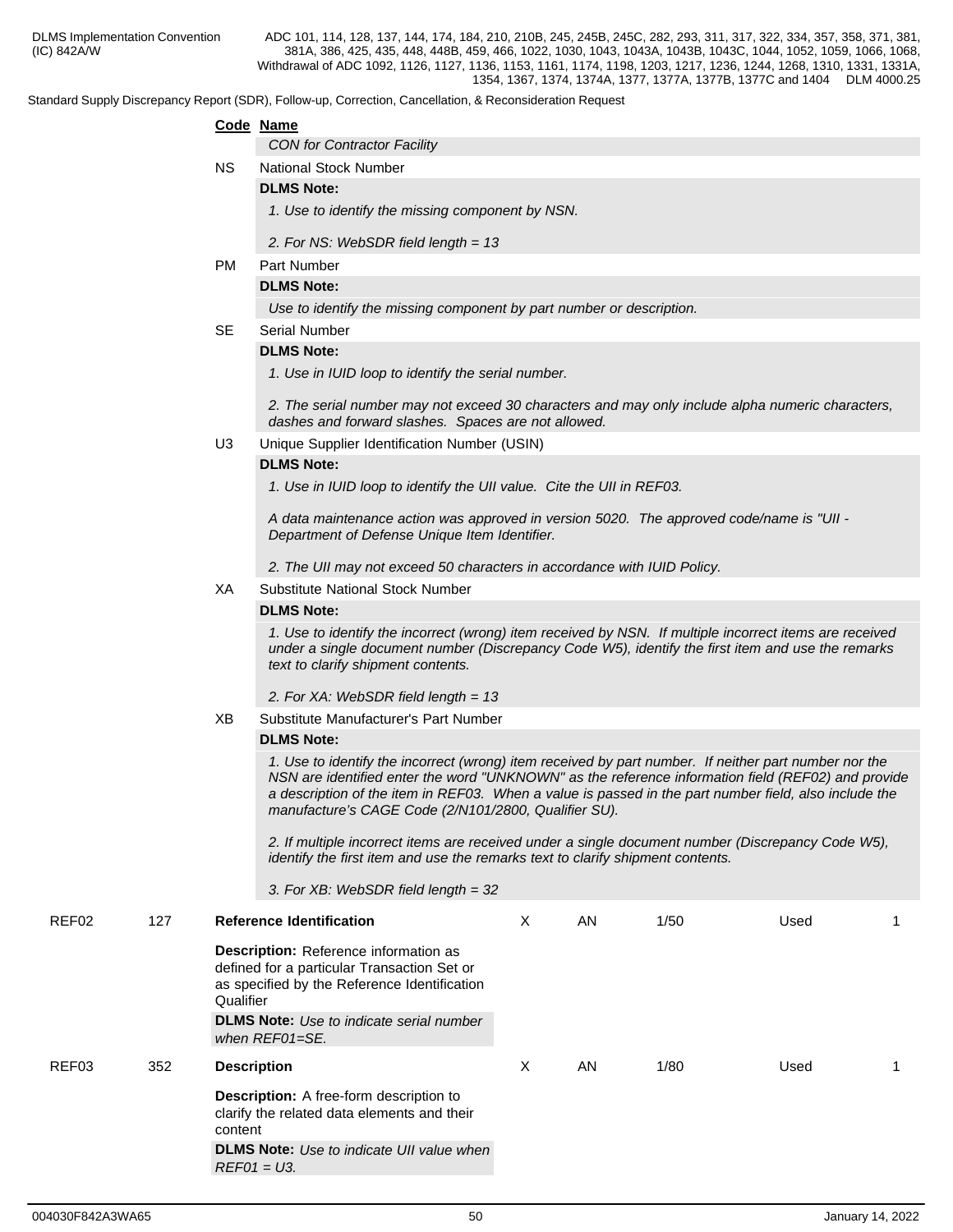| <b>Ref</b><br>REF04 | $\underline{\mathsf{Id}}$<br>C040 | <b>Element Name</b><br>Reference Identifier                                                                                                       | <b>Req</b><br>O | <b>Type</b><br>Comp | <b>Min/Max</b> | <b>Usage</b><br>Used | Rep<br>1 |
|---------------------|-----------------------------------|---------------------------------------------------------------------------------------------------------------------------------------------------|-----------------|---------------------|----------------|----------------------|----------|
|                     |                                   | Description: To identify one or more<br>reference numbers or identification<br>numbers as specified by the Reference<br>Qualifier                 |                 |                     |                |                      |          |
| REF04-01            | 128                               | <b>Reference Identification Qualifier</b>                                                                                                         | м               | ID                  | 2/3            | Must use             |          |
|                     |                                   | Description: Code qualifying the<br>Reference Identification                                                                                      |                 |                     |                |                      |          |
| <b>REF04-02</b>     | 127                               | <b>Reference Identification</b>                                                                                                                   | м               | AN                  | 1/50           | Must use             | -1       |
|                     |                                   | Description: Reference information as<br>defined for a particular Transaction Set or<br>as specified by the Reference Identification<br>Qualifier |                 |                     |                |                      |          |
| REF04-03            | 128                               | <b>Reference Identification Qualifier</b>                                                                                                         | X               | ID                  | 2/3            | Used                 |          |
|                     |                                   | Description: Code qualifying the<br>Reference Identification<br>All valid standard codes are used.                                                |                 |                     |                |                      |          |
| <b>REF04-04</b>     | 127                               | <b>Reference Identification</b>                                                                                                                   | X               | AN                  | 1/50           | Used                 |          |
|                     |                                   | Description: Reference information as<br>defined for a particular Transaction Set or<br>as specified by the Reference Identification<br>Qualifier |                 |                     |                |                      |          |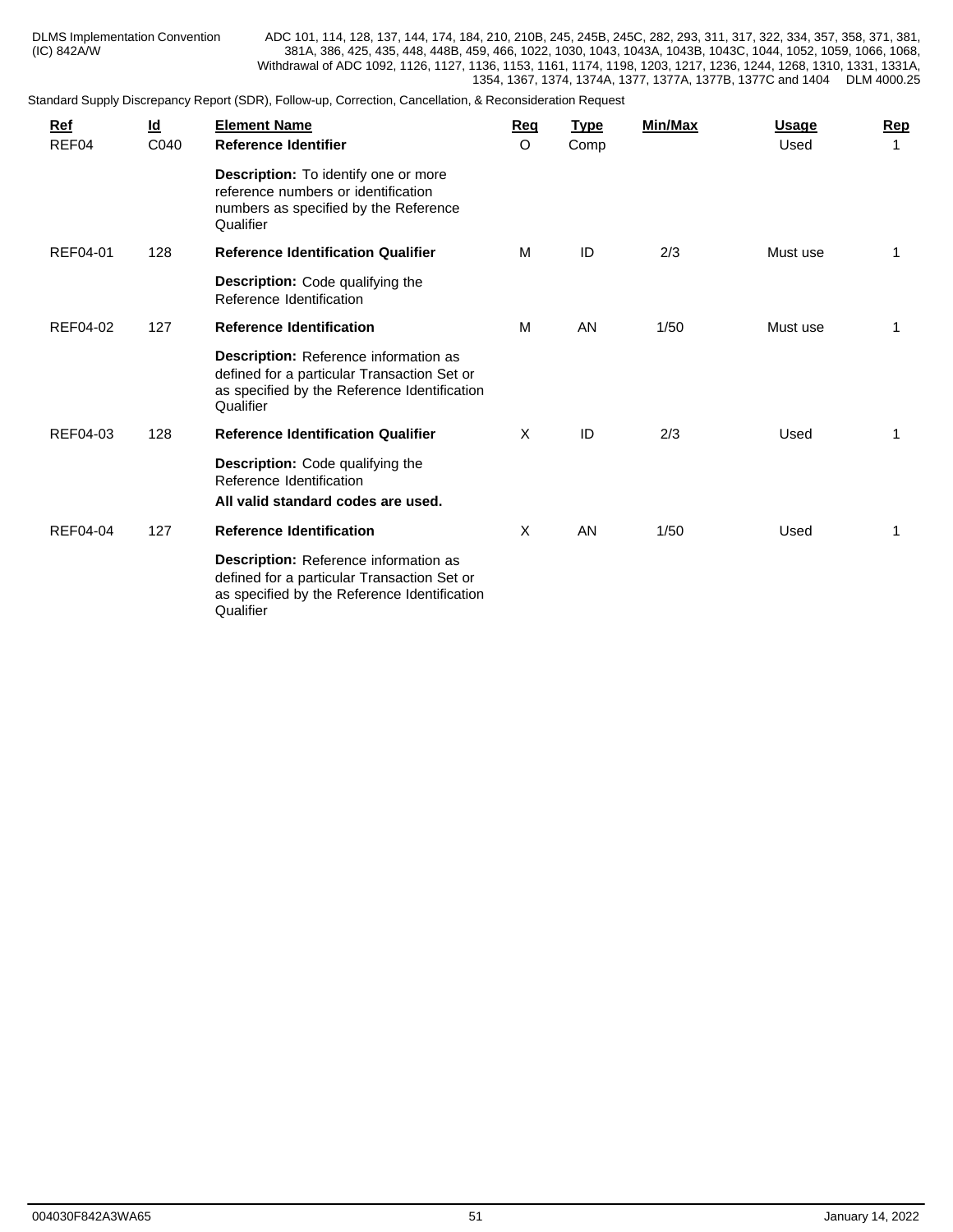Standard Supply Discrepancy Report (SDR), Follow-up, Correction, Cancellation, & Reconsideration Request

| <b>QTY</b> | <b>Quantity</b> | <b>Pos: 2700</b> | Max: >1                                       |  |  |
|------------|-----------------|------------------|-----------------------------------------------|--|--|
|            |                 |                  | Detail - Optional<br>Elements: 3<br>Loop: NCD |  |  |
|            |                 |                  |                                               |  |  |

### **User Option (Usage):** Used

**Purpose:** To specify quantity information

# **Syntax Rules:**

- 1. E0204 Only one of QTY02 or QTY04 may be present.
- 2. R0204 At least one of QTY02 or QTY04 is required.

# **Semantics:**

1. QTY04 is used when the quantity is non-numeric.

### **Element Summary:**

| $Ref$ | <u>ld</u> |             | <b>Element Name</b>                                                                                                                                                                                                                                                                                                                                                                                                                         | Req | <u>Type</u> | Min/Max | <b>Usage</b> | <u>Rep</u> |  |
|-------|-----------|-------------|---------------------------------------------------------------------------------------------------------------------------------------------------------------------------------------------------------------------------------------------------------------------------------------------------------------------------------------------------------------------------------------------------------------------------------------------|-----|-------------|---------|--------------|------------|--|
| QTY01 | 673       |             | <b>Quantity Qualifier</b>                                                                                                                                                                                                                                                                                                                                                                                                                   | M   | ID          | 2/2     | Must use     | 1          |  |
|       |           | quantity    | <b>Description:</b> Code specifying the type of                                                                                                                                                                                                                                                                                                                                                                                             |     |             |         |              |            |  |
|       |           | authorized. | <b>DLMS Note:</b> The following codes are                                                                                                                                                                                                                                                                                                                                                                                                   |     |             |         |              |            |  |
|       |           |             | Code Name                                                                                                                                                                                                                                                                                                                                                                                                                                   |     |             |         |              |            |  |
|       |           | 17          | Quantity on Hand                                                                                                                                                                                                                                                                                                                                                                                                                            |     |             |         |              |            |  |
|       |           |             | <b>DLMS Note:</b>                                                                                                                                                                                                                                                                                                                                                                                                                           |     |             |         |              |            |  |
|       |           |             | 1. Use to identify the quantity in stock when reporting product quality deficient materiel.                                                                                                                                                                                                                                                                                                                                                 |     |             |         |              |            |  |
|       |           |             | 2. For 17: WebSDR field length $= 7$                                                                                                                                                                                                                                                                                                                                                                                                        |     |             |         |              |            |  |
|       |           | 39          | <b>Shipped Quantity</b>                                                                                                                                                                                                                                                                                                                                                                                                                     |     |             |         |              |            |  |
|       |           | 75          | Receipts                                                                                                                                                                                                                                                                                                                                                                                                                                    |     |             |         |              |            |  |
|       |           |             | <b>DLMS Note:</b>                                                                                                                                                                                                                                                                                                                                                                                                                           |     |             |         |              |            |  |
|       |           |             | 1. Use to indicate the number of incorrect (wrong) items received.                                                                                                                                                                                                                                                                                                                                                                          |     |             |         |              |            |  |
|       |           |             | 2. For 75: WebSDR field length $= 7$                                                                                                                                                                                                                                                                                                                                                                                                        |     |             |         |              |            |  |
|       |           | 86          | Nonconformance Quantity                                                                                                                                                                                                                                                                                                                                                                                                                     |     |             |         |              |            |  |
|       |           |             | <b>DLMS Note:</b>                                                                                                                                                                                                                                                                                                                                                                                                                           |     |             |         |              |            |  |
|       |           |             | 1. Must be used to indicate the discrepant/deficient quantity for SDRs/SQCRs.                                                                                                                                                                                                                                                                                                                                                               |     |             |         |              |            |  |
|       |           |             | 2. By exception, may be blank for CCP originated SDRs (Document Type= W). Refer to ADC 282.                                                                                                                                                                                                                                                                                                                                                 |     |             |         |              |            |  |
|       |           |             | 3. For 86: WebSDR field length = $7$                                                                                                                                                                                                                                                                                                                                                                                                        |     |             |         |              |            |  |
|       |           | 87          | <b>Quantity Received</b>                                                                                                                                                                                                                                                                                                                                                                                                                    |     |             |         |              |            |  |
|       |           |             | <b>DLMS Note:</b>                                                                                                                                                                                                                                                                                                                                                                                                                           |     |             |         |              |            |  |
|       |           |             | For 87: WebSDR field length = $7$                                                                                                                                                                                                                                                                                                                                                                                                           |     |             |         |              |            |  |
|       |           | <b>9A</b>   | <b>Time Expended</b>                                                                                                                                                                                                                                                                                                                                                                                                                        |     |             |         |              |            |  |
|       |           |             | <b>DLMS Note:</b>                                                                                                                                                                                                                                                                                                                                                                                                                           |     |             |         |              |            |  |
|       |           |             | 1. Use to indicate the time expended to conduct the inspection expressed as labor hours and minutes.<br>Field length is five positions formatted as HHHMM, and must include leading and training zeros as<br>necessary to fill the length requirement. Allowable minutes (MM) are 00-59. No decimal point is<br>allowed. Provide the expended time value in QTY02, and use with QTY03=LH to indicate the unit of<br>measure is Labor Hours. |     |             |         |              |            |  |
|       |           |             | 2 This qualifier is not currently being used. It is being retained pending a possible SDR/SQCR<br>requirement from DLA Distribution.                                                                                                                                                                                                                                                                                                        |     |             |         |              |            |  |

D1 Billed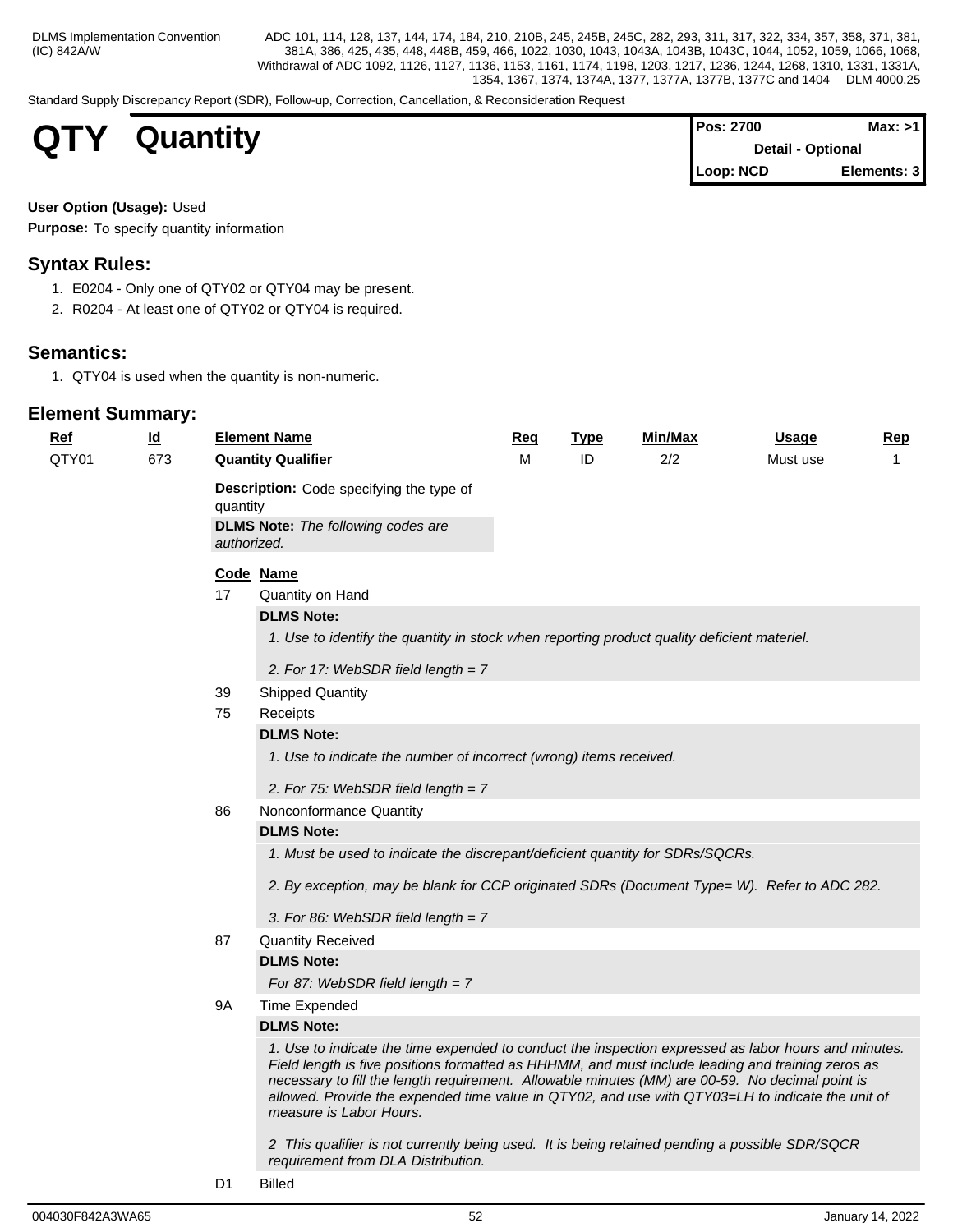|          |      |           | Standard Supply Discrepancy Report (SDR), Follow-up, Correction, Cancellation, & Reconsideration Request                                                                                                                                                                                                                                                                                         |   |      |      |          |              |  |  |  |
|----------|------|-----------|--------------------------------------------------------------------------------------------------------------------------------------------------------------------------------------------------------------------------------------------------------------------------------------------------------------------------------------------------------------------------------------------------|---|------|------|----------|--------------|--|--|--|
|          |      |           | Code Name                                                                                                                                                                                                                                                                                                                                                                                        |   |      |      |          |              |  |  |  |
|          |      |           | <b>DLMS Note:</b>                                                                                                                                                                                                                                                                                                                                                                                |   |      |      |          |              |  |  |  |
|          |      |           | For D1: WebSDR field length = $7$                                                                                                                                                                                                                                                                                                                                                                |   |      |      |          |              |  |  |  |
|          |      | FL.       | Units                                                                                                                                                                                                                                                                                                                                                                                            |   |      |      |          |              |  |  |  |
|          |      |           | <b>DLMS Note:</b>                                                                                                                                                                                                                                                                                                                                                                                |   |      |      |          |              |  |  |  |
|          |      |           | 1. Use to identify the number of discrepant pieces as specified by the type of pack, e.g., the number of<br>discrepant boxes, skids, etc when reporting a packaging discrepancy. May be provided when reporting<br>packaging discrepancies. Required for CCP-originated discrepancies.<br>2. When used the value for type pack is identified from the DoD code list (2/LQ01/1050). Unit of issue |   |      |      |          |              |  |  |  |
|          |      |           | is not used.                                                                                                                                                                                                                                                                                                                                                                                     |   |      |      |          |              |  |  |  |
|          |      |           | 3. For FL: WebSDR field Length = 3                                                                                                                                                                                                                                                                                                                                                               |   |      |      |          |              |  |  |  |
|          |      | <b>OT</b> | Number of Operating Periods at Failure                                                                                                                                                                                                                                                                                                                                                           |   |      |      |          |              |  |  |  |
|          |      |           | <b>DLMS Note:</b>                                                                                                                                                                                                                                                                                                                                                                                |   |      |      |          |              |  |  |  |
|          |      |           | 1. Use to indicate the operating time at the time of failure of the discrepant item. Expressed as 4<br>numeric hours and 2 position minutes.                                                                                                                                                                                                                                                     |   |      |      |          |              |  |  |  |
|          |      |           | 2. For OT: WebSDR field length = $50$                                                                                                                                                                                                                                                                                                                                                            |   |      |      |          |              |  |  |  |
|          |      | SW        | Sample Amount                                                                                                                                                                                                                                                                                                                                                                                    |   |      |      |          |              |  |  |  |
|          |      |           | <b>DLMS Note:</b>                                                                                                                                                                                                                                                                                                                                                                                |   |      |      |          |              |  |  |  |
|          |      |           | Use to indicate the Number of Samples Examined.                                                                                                                                                                                                                                                                                                                                                  |   |      |      |          |              |  |  |  |
|          |      | <b>VR</b> | Variance                                                                                                                                                                                                                                                                                                                                                                                         |   |      |      |          |              |  |  |  |
|          |      |           | <b>DLMS Note:</b><br>Use to indicate the number of missing component parts.                                                                                                                                                                                                                                                                                                                      |   |      |      |          |              |  |  |  |
| QTY02    | 380  | Quantity  |                                                                                                                                                                                                                                                                                                                                                                                                  | X | R    | 1/15 | Must use |              |  |  |  |
|          |      |           | <b>Description:</b> Numeric value of quantity                                                                                                                                                                                                                                                                                                                                                    |   |      |      |          |              |  |  |  |
| QTY03    | C001 |           | <b>Composite Unit of Measure</b>                                                                                                                                                                                                                                                                                                                                                                 | O | Comp |      | Used     | 1            |  |  |  |
|          |      |           | Description: To identify a composite unit of<br>measure(See Figures Appendix for<br>examples of use)                                                                                                                                                                                                                                                                                             |   |      |      |          |              |  |  |  |
|          |      |           | <b>DLMS Note:</b> 1. Use to identify the<br>discrepant/deficient quantity. Use multiple<br>repetitions as needed to identify additional<br>quantities associated with the complaint.                                                                                                                                                                                                             |   |      |      |          |              |  |  |  |
|          |      |           | 2. DLMS users see the Unit of Issue and<br>Purchase Unit Conversion Table for<br>available codes.                                                                                                                                                                                                                                                                                                |   |      |      |          |              |  |  |  |
| QTY03-01 | 355  |           | Unit or Basis for Measurement Code                                                                                                                                                                                                                                                                                                                                                               | M | ID   | 2/2  | Must use | $\mathbf{1}$ |  |  |  |
|          |      | taken     | Description: Code specifying the units in<br>which a value is being expressed, or<br>manner in which a measurement has been                                                                                                                                                                                                                                                                      |   |      |      |          |              |  |  |  |
|          |      | issue.    | <b>DLMS Note:</b> Use to identify the unit of                                                                                                                                                                                                                                                                                                                                                    |   |      |      |          |              |  |  |  |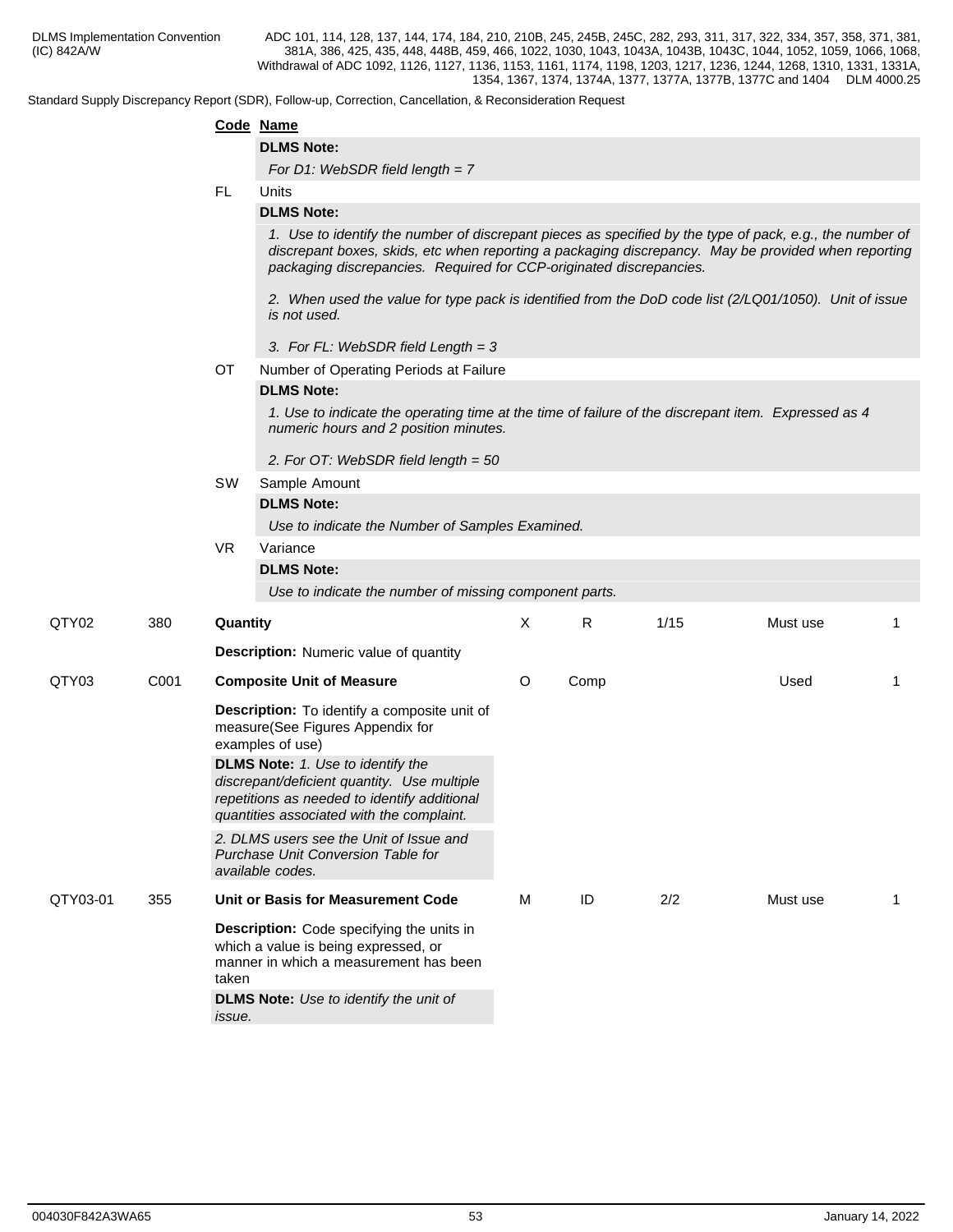Standard Supply Discrepancy Report (SDR), Follow-up, Correction, Cancellation, & Reconsideration Request

# **AMT** Monetary Amount **Pos: 2730 Max: >1 Max: >1 Max: >1 Detail - Optional Loop: NCD Elements: 3**

**User Option (Usage):** Used

**Purpose:** To indicate the total monetary amount

| $Ref$<br>AMT01 | <u>ld</u><br>522 | <b>Element Name</b><br><b>Amount Qualifier Code</b>                                                                                            |                                                                                                                                                                                                                                                                                                                                                                                             | <u>Req</u><br>М | <b>Type</b><br>ID | Min/Max<br>1/3 | <b>Usage</b><br>Must use | <b>Rep</b><br>1 |  |  |  |  |
|----------------|------------------|------------------------------------------------------------------------------------------------------------------------------------------------|---------------------------------------------------------------------------------------------------------------------------------------------------------------------------------------------------------------------------------------------------------------------------------------------------------------------------------------------------------------------------------------------|-----------------|-------------------|----------------|--------------------------|-----------------|--|--|--|--|
|                |                  | <b>Description:</b> Code to qualify amount<br><b>DLMS Note:</b> The following codes are<br>authorized.                                         |                                                                                                                                                                                                                                                                                                                                                                                             |                 |                   |                |                          |                 |  |  |  |  |
|                |                  | Code Name                                                                                                                                      |                                                                                                                                                                                                                                                                                                                                                                                             |                 |                   |                |                          |                 |  |  |  |  |
|                |                  | 10                                                                                                                                             | Shipment Value in U.S. Dollars                                                                                                                                                                                                                                                                                                                                                              |                 |                   |                |                          |                 |  |  |  |  |
|                |                  | <b>DLMS Note:</b>                                                                                                                              |                                                                                                                                                                                                                                                                                                                                                                                             |                 |                   |                |                          |                 |  |  |  |  |
|                |                  |                                                                                                                                                | 1. Use to indicate the total dollar value of the discrepant materiel.                                                                                                                                                                                                                                                                                                                       |                 |                   |                |                          |                 |  |  |  |  |
|                |                  |                                                                                                                                                | 2. For 10: WebSDR field length = $13$                                                                                                                                                                                                                                                                                                                                                       |                 |                   |                |                          |                 |  |  |  |  |
|                |                  | Z1                                                                                                                                             | Repackaging Labor Cost                                                                                                                                                                                                                                                                                                                                                                      |                 |                   |                |                          |                 |  |  |  |  |
|                |                  | <b>DLMS Note:</b>                                                                                                                              |                                                                                                                                                                                                                                                                                                                                                                                             |                 |                   |                |                          |                 |  |  |  |  |
|                |                  |                                                                                                                                                | 1. Use to indicate repackaging labor costs. Cost may be estimated. Refer to ADC 1310.                                                                                                                                                                                                                                                                                                       |                 |                   |                |                          |                 |  |  |  |  |
|                |                  |                                                                                                                                                | 2. For $Z1$ : WebSDR field length = 12                                                                                                                                                                                                                                                                                                                                                      |                 |                   |                |                          |                 |  |  |  |  |
|                |                  | Z <sub>2</sub>                                                                                                                                 | Repackaging Material Cost                                                                                                                                                                                                                                                                                                                                                                   |                 |                   |                |                          |                 |  |  |  |  |
|                |                  | <b>DLMS Note:</b>                                                                                                                              |                                                                                                                                                                                                                                                                                                                                                                                             |                 |                   |                |                          |                 |  |  |  |  |
|                |                  | 1. Use to indicate repackaging materiel costs. Cost may be estimated. Refer to ADC 1310.<br>2. For Z2: WebSDR field length = 12                |                                                                                                                                                                                                                                                                                                                                                                                             |                 |                   |                |                          |                 |  |  |  |  |
|                |                  |                                                                                                                                                |                                                                                                                                                                                                                                                                                                                                                                                             |                 |                   |                |                          |                 |  |  |  |  |
|                |                  | Z <sub>3</sub><br><b>DLMS Note:</b>                                                                                                            | Unit Cost of Discrepant Material                                                                                                                                                                                                                                                                                                                                                            |                 |                   |                |                          |                 |  |  |  |  |
|                |                  |                                                                                                                                                | 1. Use to identify the unit value (price) of the discrepant materiel.                                                                                                                                                                                                                                                                                                                       |                 |                   |                |                          |                 |  |  |  |  |
|                |                  |                                                                                                                                                | 2. For $Z3$ : WebSDR field length = 11                                                                                                                                                                                                                                                                                                                                                      |                 |                   |                |                          |                 |  |  |  |  |
|                |                  | RPC                                                                                                                                            | <b>Repackaging Cost</b>                                                                                                                                                                                                                                                                                                                                                                     |                 |                   |                |                          |                 |  |  |  |  |
|                |                  | <b>DLMS Note:</b>                                                                                                                              |                                                                                                                                                                                                                                                                                                                                                                                             |                 |                   |                |                          |                 |  |  |  |  |
|                |                  |                                                                                                                                                | 1. Use to include the dollar value for corrective action. Include materiel and labor needed to complete a<br>packing, packaging, preservation, palletization and/or marking project. Cost may be estimated when<br>submitting the SDR for disposition instructions. Cost must be actual when submitting the SDR for<br>reimbursement of corrective action already taken. Refer to ADC 1310. |                 |                   |                |                          |                 |  |  |  |  |
|                |                  |                                                                                                                                                | 2. Use with Estimated/Actual Cost Flag (AMT03) and specify in SDR remarks if repackaging cost is<br>estimated or actual pending DoD-wide implementation of ADC 1203. Refer to ADC 1310.                                                                                                                                                                                                     |                 |                   |                |                          |                 |  |  |  |  |
|                |                  |                                                                                                                                                | 3. For RPC: WebSDR field length = 12                                                                                                                                                                                                                                                                                                                                                        |                 |                   |                |                          |                 |  |  |  |  |
| AMT02          | 782              | <b>Monetary Amount</b>                                                                                                                         |                                                                                                                                                                                                                                                                                                                                                                                             | M               | $\mathsf{R}$      | 1/18           | Must use                 | 1               |  |  |  |  |
|                |                  | <b>Description:</b> Monetary amount                                                                                                            |                                                                                                                                                                                                                                                                                                                                                                                             |                 |                   |                |                          |                 |  |  |  |  |
|                |                  | <b>DLMS Note:</b> Dollar values may be<br>expressed in whole dollars (with no<br>decimal) or in dollar and cents (with a<br>decimal included). |                                                                                                                                                                                                                                                                                                                                                                                             |                 |                   |                |                          |                 |  |  |  |  |
| AMT03          | 478              | <b>Credit/Debit Flag Code</b>                                                                                                                  |                                                                                                                                                                                                                                                                                                                                                                                             | O               | ID                | 1/1            | Used                     | $\mathbf{1}$    |  |  |  |  |
|                |                  |                                                                                                                                                | Description: Code indicating whether                                                                                                                                                                                                                                                                                                                                                        |                 |                   |                |                          |                 |  |  |  |  |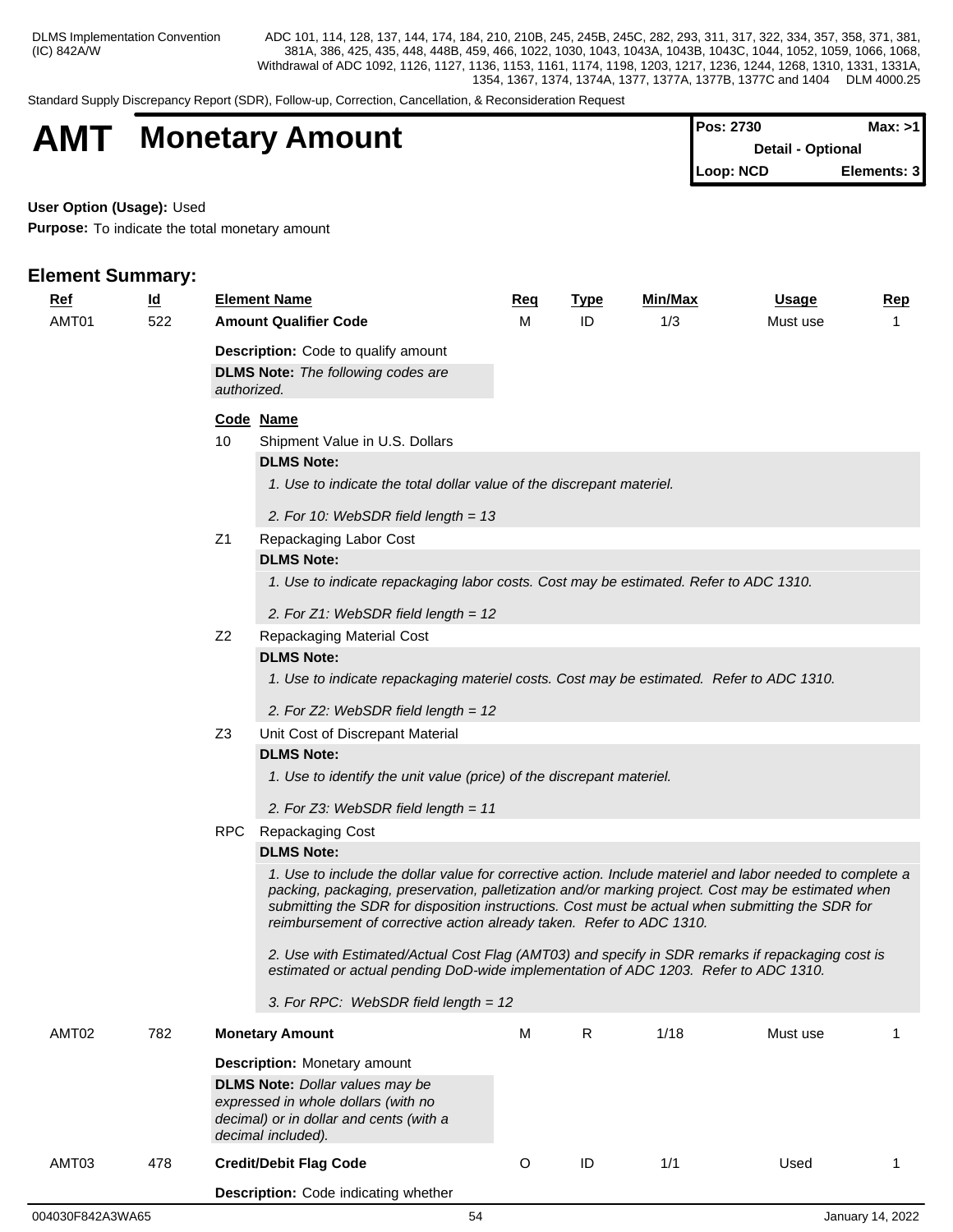Standard Supply Discrepancy Report (SDR), Follow-up, Correction, Cancellation, & Reconsideration Request

| <u>Ref</u> | <u>ld</u> | <b>Element Name</b>                     | Req | Type | Min/Max | <u>Usage</u> | Rep |
|------------|-----------|-----------------------------------------|-----|------|---------|--------------|-----|
|            |           | amount is a credit or debit             |     |      |         |              |     |
|            |           | <b>DLMS Note:</b> Use to identify the   |     |      |         |              |     |
|            |           | Estimated/Actual Cost Flag when         |     |      |         |              |     |
|            |           | requesting credit for repackaging cost. |     |      |         |              |     |
|            |           | Must use only with Code RPC             |     |      |         |              |     |
|            |           | (Repackaging Cost). Refer to ADC 1203.  |     |      |         |              |     |

### **Code Name**

A Actual

**DLMS Note:**

*1. Use to indicate that the dollar amount provided represents the actual cost.* 

*2. Local code A is established for use in 842A/W Version 4030. A data maintenance action will be submitted to establish this code in a future version of the X12 standard.*

#### E Estimated

### **DLMS Note:**

*1. Use to indicate that the dollar amount provided represents an estimated cost.*

*2. Local code E is established for use in 842A/W Version 4030. A data maintenance action will be submitted to establish this code in a future version of the X12 standard.*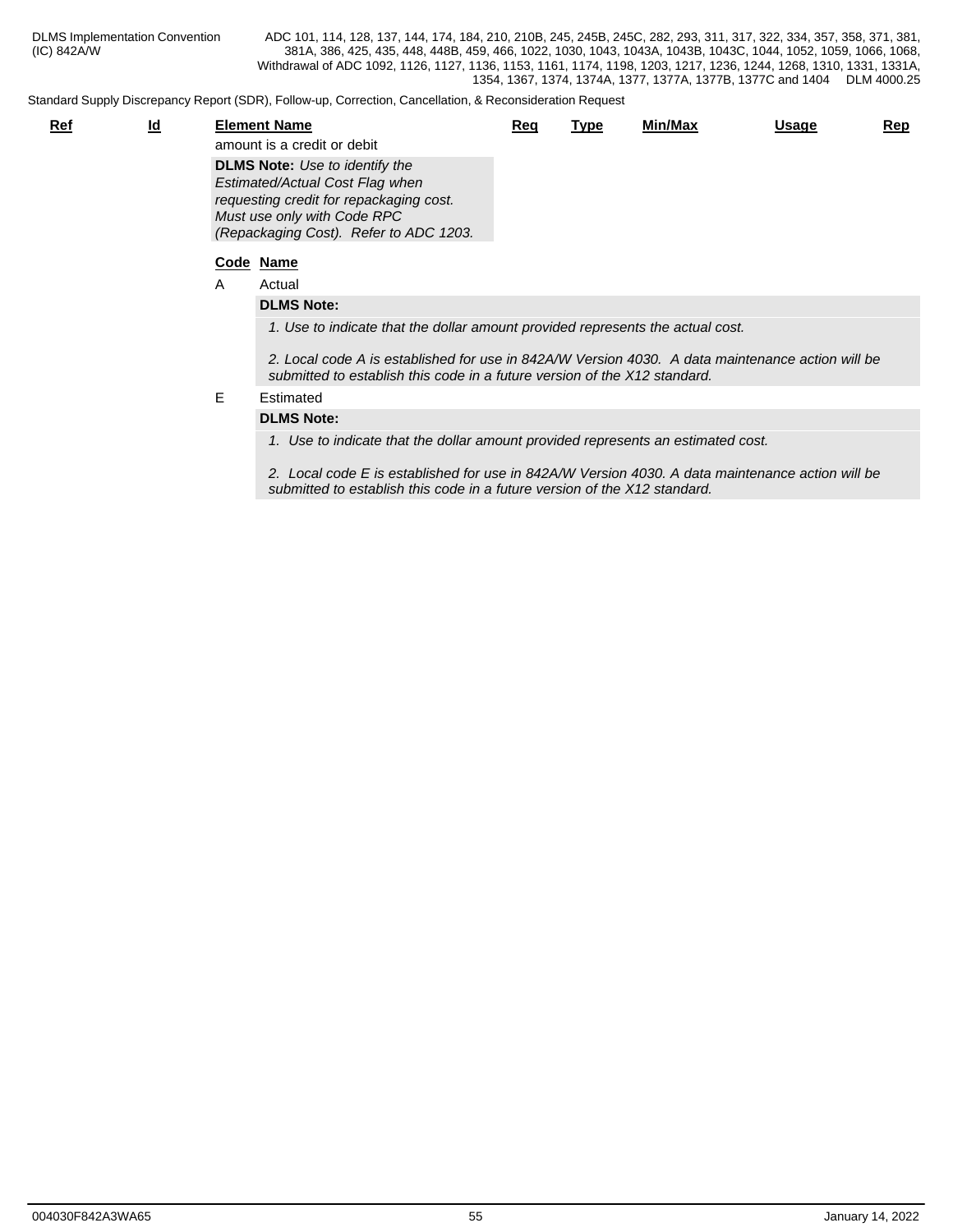Standard Supply Discrepancy Report (SDR), Follow-up, Correction, Cancellation, & Reconsideration Request

| <b>N1</b> | <b>Name</b> | <b>Pos: 2800</b>         | <b>Max: 1</b> |  |  |  |
|-----------|-------------|--------------------------|---------------|--|--|--|
|           |             | <b>Detail - Optional</b> |               |  |  |  |
|           |             | Loop: N1                 | Elements: 4   |  |  |  |

# **User Option (Usage):** Used

**Purpose:** To identify a party by type of organization, name, and code

# **Syntax Rules:**

- 1. P0304 If either N103 or N104 is present, then the other is required.
- 2. R0203 At least one of N102 or N103 is required.

# **Comments:**

- 1. This segment, used alone, provides the most efficient method of providing organizational identification. To obtain this efficiency the "ID Code" (N104) must provide a key to the table maintained by the transaction processing party.
- 2. N105 and N106 further define the type of entity in N101.

# **Element Summary:**

| Ref              | $\underline{\mathsf{Id}}$ |                | <b>Element Name</b>                                                                                                                                                                                                                                                                                                                            | Req | <b>Type</b> | Min/Max | <b>Usage</b> | Rep |
|------------------|---------------------------|----------------|------------------------------------------------------------------------------------------------------------------------------------------------------------------------------------------------------------------------------------------------------------------------------------------------------------------------------------------------|-----|-------------|---------|--------------|-----|
| N <sub>101</sub> | 98                        |                | <b>Entity Identifier Code</b>                                                                                                                                                                                                                                                                                                                  | М   | ID          | 2/3     | Must use     | -1  |
|                  |                           | authorized.    | Description: Code identifying an<br>organizational entity, a physical location,<br>property or an individual<br><b>DLMS Note:</b> The following codes are                                                                                                                                                                                      |     |             |         |              |     |
|                  |                           |                | Code Name                                                                                                                                                                                                                                                                                                                                      |     |             |         |              |     |
|                  |                           | 42             | <b>Component Manufacturer</b>                                                                                                                                                                                                                                                                                                                  |     |             |         |              |     |
|                  |                           |                | <b>DLMS Note:</b>                                                                                                                                                                                                                                                                                                                              |     |             |         |              |     |
|                  |                           |                | Use with REF01 PM to identify the CAGE code of the manufacturer of the missing component.                                                                                                                                                                                                                                                      |     |             |         |              |     |
|                  |                           | <b>BT</b>      | <b>Bill-to-Party</b>                                                                                                                                                                                                                                                                                                                           |     |             |         |              |     |
|                  |                           |                | <b>DLMS Note:</b>                                                                                                                                                                                                                                                                                                                              |     |             |         |              |     |
|                  |                           |                | 1. Use for SFIS compliant systems to identify the BPN of the party to receive the bill. BPN may only be<br>used when the corresponding DoDAAC is also provided. This will require a second iteration of the N1<br>loop with the same qualifier.<br>2. Authorized DLMS enhancement; see introductory note 6.                                    |     |             |         |              |     |
|                  |                           | C <sub>4</sub> | <b>Contract Administration Office</b>                                                                                                                                                                                                                                                                                                          |     |             |         |              |     |
|                  |                           |                | <b>DLMS Note:</b>                                                                                                                                                                                                                                                                                                                              |     |             |         |              |     |
|                  |                           |                | 1. Use to identify the DoDAAC of Contract Administration Office (CAO) for the identified contract<br>number.                                                                                                                                                                                                                                   |     |             |         |              |     |
|                  |                           |                | 2. Populated via EDA interface with WebSDR when available for contract-related discrepant shipments.                                                                                                                                                                                                                                           |     |             |         |              |     |
|                  |                           | HA             | Owner                                                                                                                                                                                                                                                                                                                                          |     |             |         |              |     |
|                  |                           |                | <b>DLMS Note:</b>                                                                                                                                                                                                                                                                                                                              |     |             |         |              |     |
|                  |                           |                | 1. Use as applicable to identify the materiel owner by RIC. Must use for storage activity SDRs<br>(Document Type 8, 9, R, A, N, and P) and SQCR (Type 5).                                                                                                                                                                                      |     |             |         |              |     |
|                  |                           |                | 2. For DLA Disposition Services prepared SDRs (Document Type D), use to identify DLA Disposition<br>Services as the owner for materiel turn-ins with the exception of materiel that was not accepted. For<br>this situation, the owner may be left blank and the original owner of the materiel will be understood to be<br>the current owner. |     |             |         |              |     |
|                  |                           |                | 3. Delayed implementation. Use Code SUS Supply Source for owner identification pending<br>implementation of ADC 1126 no later than 2018.                                                                                                                                                                                                       |     |             |         |              |     |
|                  |                           | KA             | Item Manager                                                                                                                                                                                                                                                                                                                                   |     |             |         |              |     |

**DLMS Note:**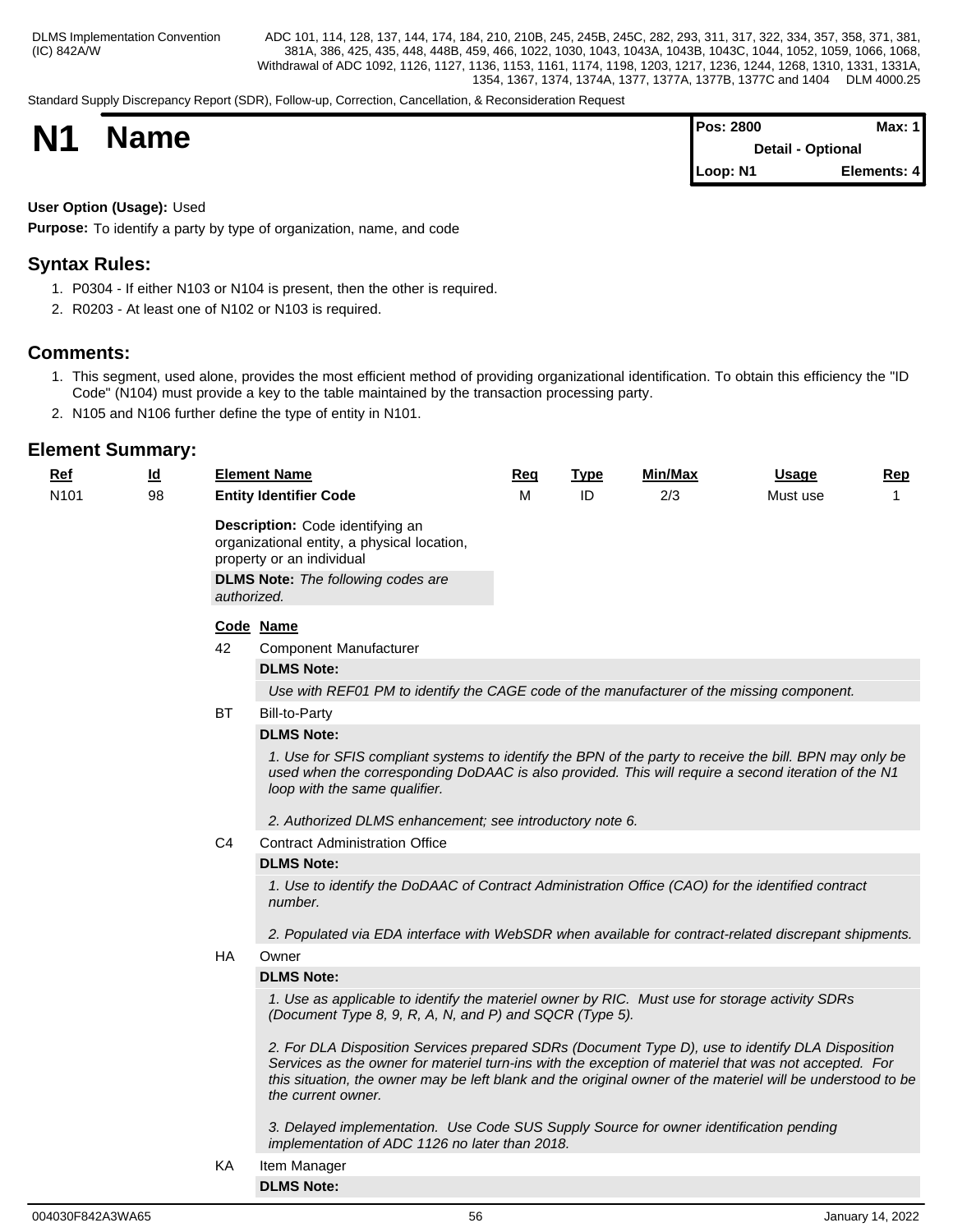Standard Supply Discrepancy Report (SDR), Follow-up, Correction, Cancellation, & Reconsideration Request

### **Code Name**

*1. Use as applicable to identify the item manager by RIC. Must use for use for storage activity SDRs (Document Type 8, 9, R, A, N, and P).* 

*2. Delayed implementation. Use Code SUS Supply Source for manager identification pending implementation of ADC 1126 no later than 2018.*

### LW Customer

### **DLMS Note:**

*Use to identify the SDR report initiator by DoDAAC (if not identified by 1/N101/1200/41).*

### MF Manufacturer of Goods

### **DLMS Note:**

*1. Use to identify the manufacturer by name and/or CAGE Code. Applicable to expired shelf-life or product quality discrepancies.*

*2. For MF: WebSDR field length = 20 if clear text is used*

### SH Shipper

### **DLMS Note:**

*1. Use to identify the shipping activity by Routing Identifier Code, DoDAAC, or vendor/contractor CAGE code.*

*2. This will be the returning activity DoDAAC for SDRs associated with storage activity receipts of returns/retrograde shipments.*

### SU Supplier/Manufacturer

### **DLMS Note:**

*1. Use with REF01 XB to identify the name or CAGE code of the manufacturer of the incorrect (wrong) item received. This is a mandatory entry associated with the part number field incorrect. CAGE value may be zero-filled to satisfy application edit rules.*

*2. For SU: WebSDR field length = 5 for CAGE; 20 if clear text is used.*

Z6 Transferring Party

### **DLMS Note:**

*Use on forwarded SDRs to identify the Routing Identifier of the previous action party. This is the party forwarding the SDR.*

ZB Party to Receive Credit

### **DLMS Note:**

*1. Use for SFIS compliant systems to identify the BPN of the party to receive credit. BPN may only be used when the corresponding DoDAAC is also provided. This will require a second iteration of the N1 loop with the same qualifier.*

*2. Authorized DLMS enhancement; see introductory note 6.*

DIR Distribution Recipient

### **DLMS Note:**

*1. Use to identify the recipient of the distribution copy forwarded by email or other non-transaction method.*

- *2. For DIR: WebSDR field length = 50*
- SUS Supply Source

### **DLMS Note:**

*1. Use as applicable to identify the source of supply (SoS) by Routing Identifier Code (RIC). Must use for customer SDRs (Document Type 6, 7, and V); this is the party that directed the shipment.* 

*2. For transshipper prepared SDRs (Document Type W), use to identify the party that directed the shipment.*

*3. Pending delayed implementation of ADC 1126, also use this field to identify the owner/manager.*

| N <sub>102</sub><br>1/60<br>AN<br>$\sim$<br><b>Name</b><br>Used<br>ິ |
|----------------------------------------------------------------------|
|----------------------------------------------------------------------|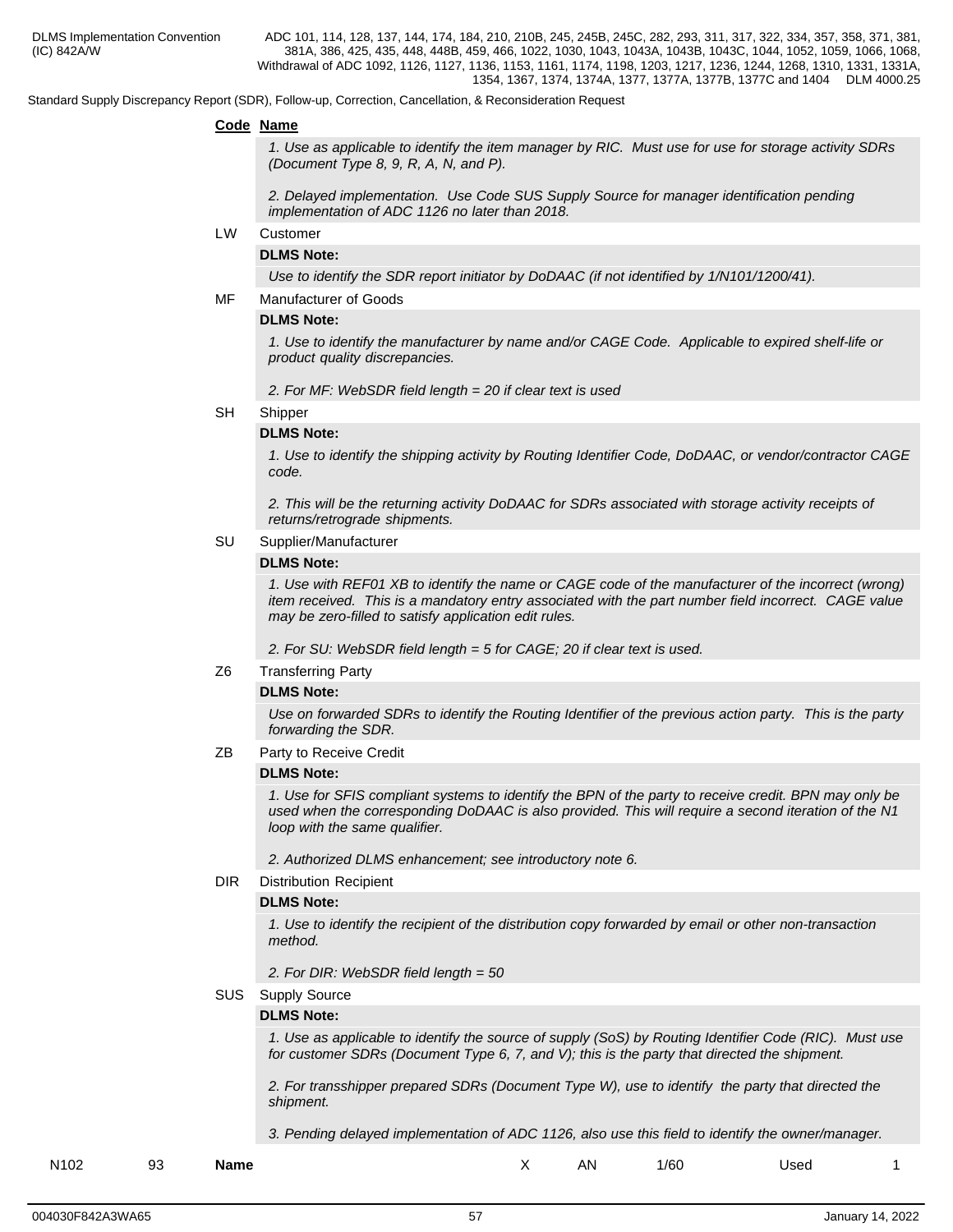| <b>DLMS Implementation Convention</b> | ADC 101, 114, 128, 137, 144, 174, 184, 210, 210B, 245, 245B, 245C, 282, 293, 311, 317, 322, 334, 357, 358, 371, 381, |
|---------------------------------------|----------------------------------------------------------------------------------------------------------------------|
| (IC) 842A/W                           | 381A, 386, 425, 435, 448, 448B, 459, 466, 1022, 1030, 1043, 1043A, 1043B, 1043C, 1044, 1052, 1059, 1066, 1068,       |
|                                       | Withdrawal of ADC 1092, 1126, 1127, 1136, 1153, 1161, 1174, 1198, 1203, 1217, 1236, 1244, 1268, 1310, 1331, 1331A,   |
|                                       | 1354, 1367, 1374, 1374A, 1377, 1377A, 1377B, 1377C and 1404<br>DLM 4000.25                                           |

| Ref              | $\underline{\mathsf{Id}}$ |            | <b>Element Name</b><br>Description: Free-form name<br><b>DLMS Note:</b> Use to identify the name of<br>the manufacturer.                                                                                                                                                                     | Rea      | <b>Type</b> | <b>Min/Max</b> | <b>Usage</b> | Rep |  |  |
|------------------|---------------------------|------------|----------------------------------------------------------------------------------------------------------------------------------------------------------------------------------------------------------------------------------------------------------------------------------------------|----------|-------------|----------------|--------------|-----|--|--|
| N <sub>103</sub> | 66                        | 10<br>33   | <b>Identification Code Qualifier</b><br>Description: Code designating the<br>system/method of code structure used for<br>Identification Code (67)<br>Code Name<br>Department of Defense Activity Address Code (DODAAC)<br>Commercial and Government Entity (CAGE)                            | X.       | ID          | 1/2            | Used         |     |  |  |
|                  |                           | M4         | 50<br><b>Business License Number</b><br><b>DLMS Note:</b><br>1. Use for SFIS to map to SFIS Data element "Business Partner Number TP3". Enter the buyer's BPN<br>in N104.<br>2. Authorized DLMS enhancement; see introductory note 6.<br>Department of Defense Routing Identifier Code (RIC) |          |             |                |              |     |  |  |
| N <sub>104</sub> | 67                        | other code | <b>Identification Code</b><br><b>Description:</b> Code identifying a party or                                                                                                                                                                                                                | $\times$ | AN          | 2/80           | Used         |     |  |  |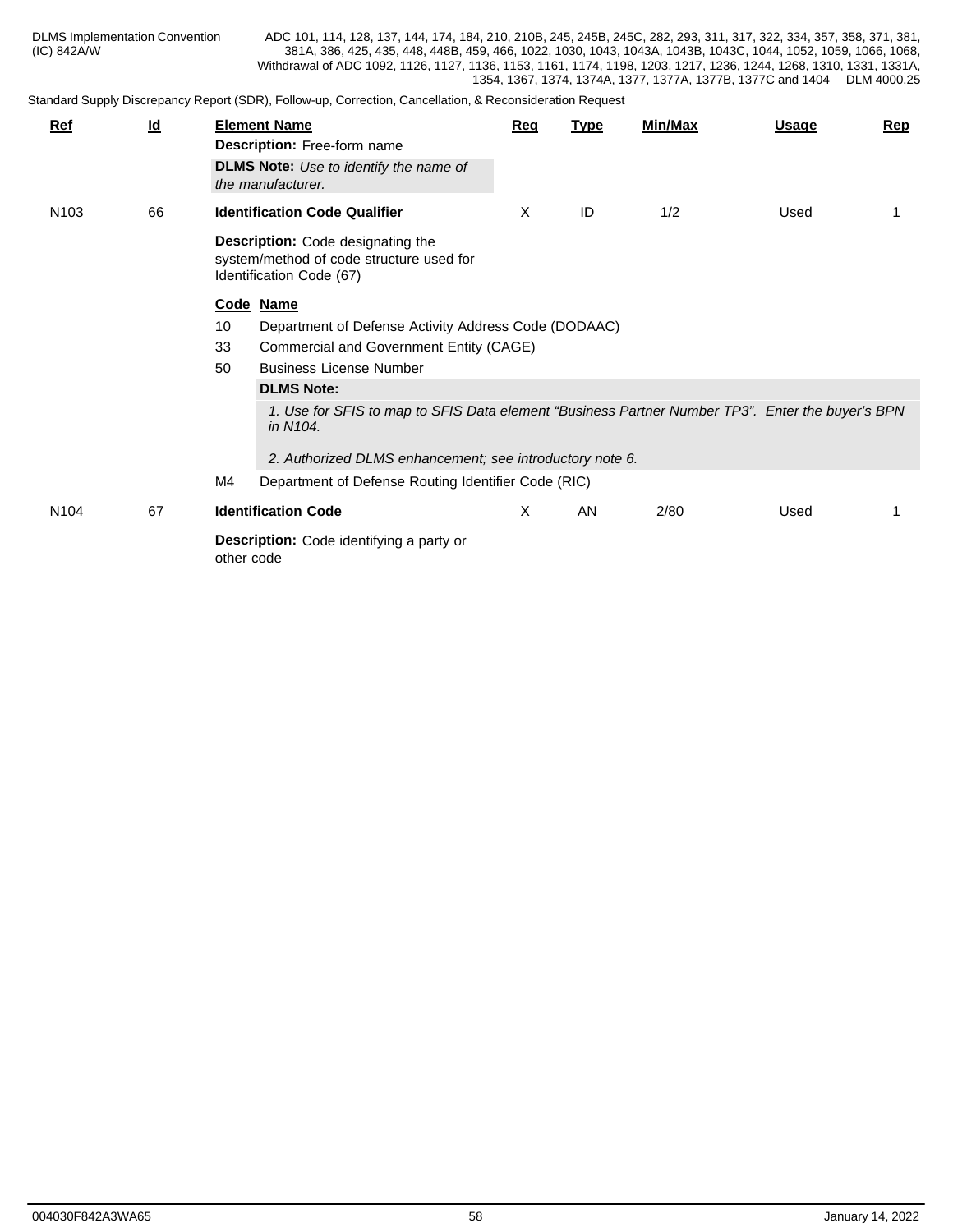Standard Supply Discrepancy Report (SDR), Follow-up, Correction, Cancellation, & Reconsideration Request

# **PER Administrative Communications Contact**

| <b>Pos: 3300</b><br>Max: >11 |  |
|------------------------------|--|
| <b>Detail - Optional</b>     |  |
| Loop: N1<br>Elements: 9      |  |

### **User Option (Usage):** Used

**Purpose:** To identify a person or office to whom administrative communications should be directed

# **Syntax Rules:**

- 1. P0304 If either PER03 or PER04 is present, then the other is required.
- 2. P0506 If either PER05 or PER06 is present, then the other is required.
- 3. P0708 If either PER07 or PER08 is present, then the other is required.

### **DLMS Note:**

*1. Use to identify the report preparer when the customer DoDAAC is identified in this loop (rather than in the transaction header). Only one POC may be identified as the report preparer.*

*2. Use a second repetition if needed to identify additional communication numbers. When used, must provide email address and at least one phone number.*

| <b>Element Summary:</b> |                           |             |                                                                                               |          |             |                |              |              |
|-------------------------|---------------------------|-------------|-----------------------------------------------------------------------------------------------|----------|-------------|----------------|--------------|--------------|
| <b>Ref</b>              | $\underline{\mathsf{Id}}$ |             | <b>Element Name</b>                                                                           | Req      | <b>Type</b> | <b>Min/Max</b> | <b>Usage</b> | Rep          |
| PER01                   | 366                       |             | <b>Contact Function Code</b>                                                                  | M        | ID          | 2/2            | Must use     | $\mathbf{1}$ |
|                         |                           | named       | Description: Code identifying the major<br>duty or responsibility of the person or group      |          |             |                |              |              |
|                         |                           | PU          | Code Name<br><b>Report Preparer</b>                                                           |          |             |                |              |              |
|                         |                           |             | <b>DLMS Note:</b>                                                                             |          |             |                |              |              |
|                         |                           |             | Use to identify the preparing official's information as associated with a new SDR submission. |          |             |                |              |              |
| PER <sub>02</sub>       | 93                        | <b>Name</b> |                                                                                               | $\circ$  | AN          | 1/60           | Used         | 1            |
|                         |                           |             | Description: Free-form name<br><b>DLMS Note:</b> WebSDR field length $= 25$                   |          |             |                |              |              |
| PER03                   | 365                       |             | <b>Communication Number Qualifier</b>                                                         | $\times$ | ID          | 2/2            | Used         | -1           |
|                         |                           |             | Description: Code identifying the type of<br>communication number                             |          |             |                |              |              |
|                         |                           |             | Code Name                                                                                     |          |             |                |              |              |
|                         |                           | AU          | Defense Switched Network                                                                      |          |             |                |              |              |
|                         |                           |             | <b>DLMS Note:</b>                                                                             |          |             |                |              |              |
|                         |                           |             | For AU: WebSDR field length = $8$                                                             |          |             |                |              |              |
|                         |                           | EM          | <b>Electronic Mail</b>                                                                        |          |             |                |              |              |
|                         |                           |             | <b>DLMS Note:</b>                                                                             |          |             |                |              |              |
|                         |                           |             | For EM: WebSDR field length = $50$                                                            |          |             |                |              |              |
|                         |                           | <b>FX</b>   | Facsimile                                                                                     |          |             |                |              |              |
|                         |                           |             | <b>DLMS Note:</b>                                                                             |          |             |                |              |              |
|                         |                           |             | 1. Use to identify the commercial FAX number.                                                 |          |             |                |              |              |
|                         |                           |             | 2. For FX: WebSDR field length = 16                                                           |          |             |                |              |              |
|                         |                           | TE          | Telephone                                                                                     |          |             |                |              |              |
|                         |                           |             | <b>DLMS Note:</b>                                                                             |          |             |                |              |              |
|                         |                           |             | 1. Use to identify the commercial number.                                                     |          |             |                |              |              |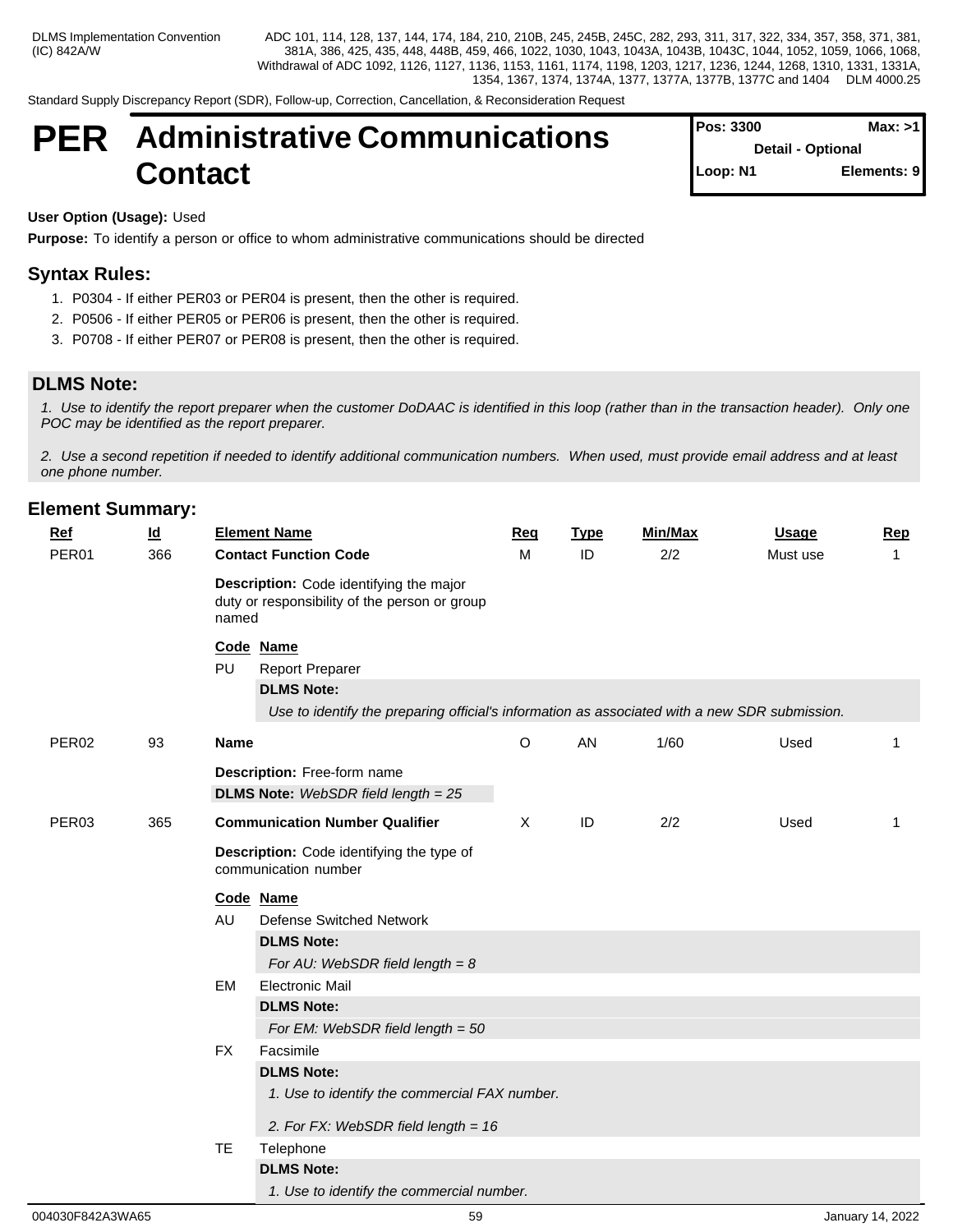|                   |     |           | Code Name                                                                                                                      |              |    |       |      |    |
|-------------------|-----|-----------|--------------------------------------------------------------------------------------------------------------------------------|--------------|----|-------|------|----|
|                   |     |           | 2. For TE: WebSDR field length = 16                                                                                            |              |    |       |      |    |
|                   |     | WF        | Work Facsimile Number<br><b>DLMS Note:</b>                                                                                     |              |    |       |      |    |
|                   |     |           | 1. Use to identify the DSN FAX number.                                                                                         |              |    |       |      |    |
|                   |     |           |                                                                                                                                |              |    |       |      |    |
|                   |     |           | 2. For WF: WebSDR field length = $8$                                                                                           |              |    |       |      |    |
| PER <sub>04</sub> | 364 |           | <b>Communication Number</b>                                                                                                    | $\mathsf{X}$ | AN | 1/256 | Used |    |
|                   |     |           | <b>Description:</b> Complete communications<br>number including country or area code<br>when applicable                        |              |    |       |      |    |
| PER <sub>05</sub> | 365 |           | <b>Communication Number Qualifier</b>                                                                                          | $\sf X$      | ID | 2/2   | Used | -1 |
|                   |     |           | Description: Code identifying the type of<br>communication number                                                              |              |    |       |      |    |
|                   |     | contact.  | <b>DLMS Note:</b> Use to identify an alternate<br>communications number which can be<br>used to contact the specified point of |              |    |       |      |    |
|                   |     |           | Code Name                                                                                                                      |              |    |       |      |    |
|                   |     | AU        | <b>Defense Switched Network</b>                                                                                                |              |    |       |      |    |
|                   |     |           | <b>DLMS Note:</b>                                                                                                              |              |    |       |      |    |
|                   |     |           | For AU: WebSDR field length = $8$                                                                                              |              |    |       |      |    |
|                   |     | EM        | <b>Electronic Mail</b>                                                                                                         |              |    |       |      |    |
|                   |     |           | <b>DLMS Note:</b><br>For EM: WebSDR field length = 50                                                                          |              |    |       |      |    |
|                   |     | <b>FX</b> | Facsimile                                                                                                                      |              |    |       |      |    |
|                   |     |           | <b>DLMS Note:</b>                                                                                                              |              |    |       |      |    |
|                   |     |           | 1. Use to identify the commercial FAX number.                                                                                  |              |    |       |      |    |
|                   |     |           | 2. For FX: WebSDR field length = 16                                                                                            |              |    |       |      |    |
|                   |     | <b>TE</b> | Telephone                                                                                                                      |              |    |       |      |    |
|                   |     |           | <b>DLMS Note:</b>                                                                                                              |              |    |       |      |    |
|                   |     |           | 1. Use to identify the commercial number.                                                                                      |              |    |       |      |    |
|                   |     |           | 2. For TE: WebSDR field length = 16                                                                                            |              |    |       |      |    |
|                   |     | <b>WF</b> | Work Facsimile Number                                                                                                          |              |    |       |      |    |
|                   |     |           | <b>DLMS Note:</b>                                                                                                              |              |    |       |      |    |
|                   |     |           | 1. Use to identify the DSN FAX number.                                                                                         |              |    |       |      |    |
|                   |     |           | 2. For WF: WebSDR field length = $8$                                                                                           |              |    |       |      |    |
| PER <sub>06</sub> | 364 |           | <b>Communication Number</b>                                                                                                    | $\mathsf{X}$ | AN | 1/256 | Used |    |
|                   |     |           | <b>Description:</b> Complete communications<br>number including country or area code<br>when applicable                        |              |    |       |      |    |
| PER07             | 365 |           | <b>Communication Number Qualifier</b>                                                                                          | $\sf X$      | ID | 2/2   | Used | -1 |
|                   |     |           | Description: Code identifying the type of<br>communication number                                                              |              |    |       |      |    |
|                   |     |           | Code Name                                                                                                                      |              |    |       |      |    |
|                   |     | AU        | <b>Defense Switched Network</b>                                                                                                |              |    |       |      |    |
|                   |     |           | <b>DLMS Note:</b>                                                                                                              |              |    |       |      |    |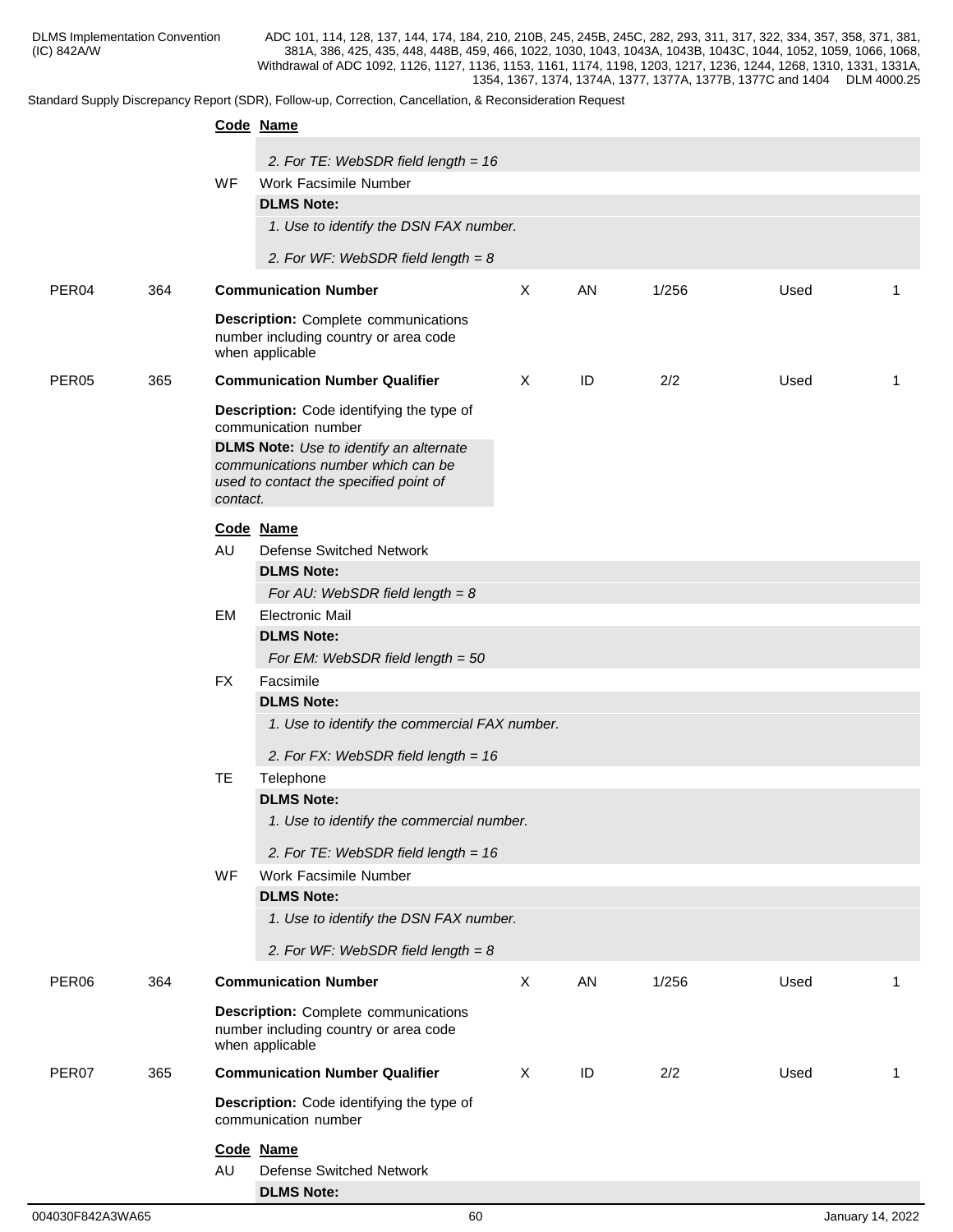|                   |     |             | Code Name                                                                                                         |         |           |       |      |   |
|-------------------|-----|-------------|-------------------------------------------------------------------------------------------------------------------|---------|-----------|-------|------|---|
|                   |     |             | For AU: WebSDR field length = $8$                                                                                 |         |           |       |      |   |
|                   |     | EM          | <b>Electronic Mail</b>                                                                                            |         |           |       |      |   |
|                   |     |             | <b>DLMS Note:</b>                                                                                                 |         |           |       |      |   |
|                   |     |             | For EM: WebSDR field length = $50$                                                                                |         |           |       |      |   |
|                   |     | <b>FX</b>   | Facsimile                                                                                                         |         |           |       |      |   |
|                   |     |             | <b>DLMS Note:</b>                                                                                                 |         |           |       |      |   |
|                   |     |             | 1. Use to identify the commercial FAX number.                                                                     |         |           |       |      |   |
|                   |     |             | 2. For FX: WebSDR field length = 16                                                                               |         |           |       |      |   |
|                   |     | TE          | Telephone                                                                                                         |         |           |       |      |   |
|                   |     |             | <b>DLMS Note:</b>                                                                                                 |         |           |       |      |   |
|                   |     |             | 1. Use to identify the commercial number.                                                                         |         |           |       |      |   |
|                   |     |             | 2. For TE: WebSDR field length = 16                                                                               |         |           |       |      |   |
|                   |     | WF          | Work Facsimile Number                                                                                             |         |           |       |      |   |
|                   |     |             | <b>DLMS Note:</b>                                                                                                 |         |           |       |      |   |
|                   |     |             | 1. Use to identify the DSN FAX number.                                                                            |         |           |       |      |   |
|                   |     |             | 2. For WF: WebSDR field length = $8$                                                                              |         |           |       |      |   |
| PER08             | 364 |             | <b>Communication Number</b>                                                                                       | X       | <b>AN</b> | 1/256 | Used | 1 |
|                   |     |             | <b>Description:</b> Complete communications<br>number including country or area code<br>when applicable           |         |           |       |      |   |
| PER <sub>09</sub> | 443 |             | <b>Contact Inquiry Reference</b>                                                                                  | $\circ$ | AN        | 1/20  | Used | 1 |
|                   |     |             | Description: Additional reference number<br>or description to clarify a contact number                            |         |           |       |      |   |
|                   |     |             | <b>DLMS Note:</b> 1. Use as needed to identify<br>the office symbol or activity code for the<br>party identified. |         |           |       |      |   |
|                   |     | of contact. | 2. Also may reflect position title of the point                                                                   |         |           |       |      |   |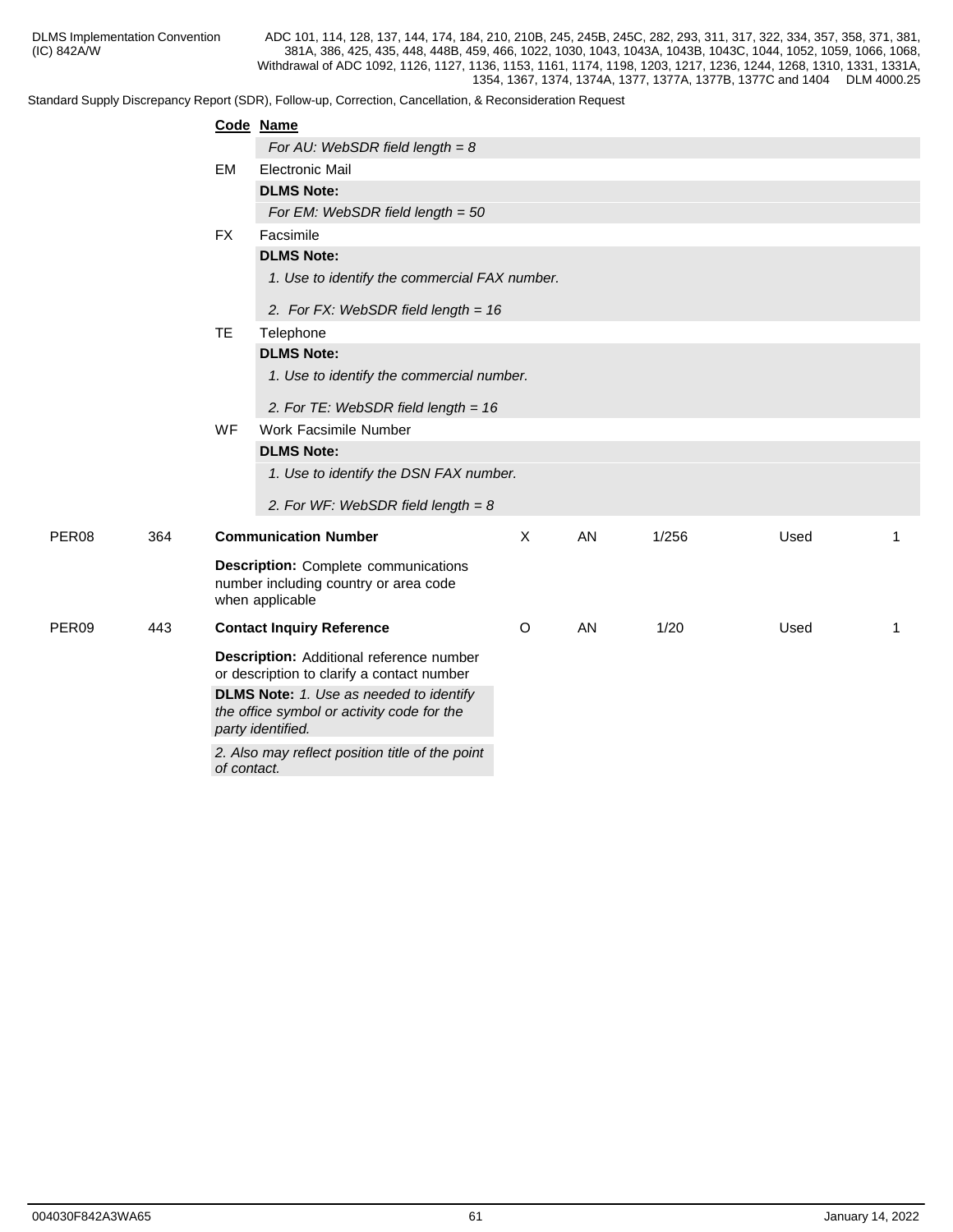Standard Supply Discrepancy Report (SDR), Follow-up, Correction, Cancellation, & Reconsideration Request

# **LM** Code Source Information

| <b>IPos: 3330</b> | Max: $1$                 |
|-------------------|--------------------------|
|                   | <b>Detail - Optional</b> |
| $Loop: LM$        | Elements: 1              |

# **User Option (Usage):** Used

**Purpose:** To transmit standard code list identification information

# **Comments:**

1. LM02 identifies the applicable industry code list source information.

# **DLMS Note:**

*Use to identify agency unique coded data related to the characteristics and coding requirements for the nonconformance condition.*

| $Ref$ | $\underline{\mathsf{Id}}$ | <b>Element Name</b>                                                          | <u>Req</u> | <u>Type</u> | Min/Max | <b>Usage</b> | <u>Rep</u> |
|-------|---------------------------|------------------------------------------------------------------------------|------------|-------------|---------|--------------|------------|
| LM01  | 559                       | <b>Agency Qualifier Code</b>                                                 | M          | ID          | 2/2     | Must use     |            |
|       |                           | <b>Description:</b> Code identifying the agency<br>assigning the code values |            |             |         |              |            |
|       |                           | Code Name<br>Department of Defense (DoD)<br>DF                               |            |             |         |              |            |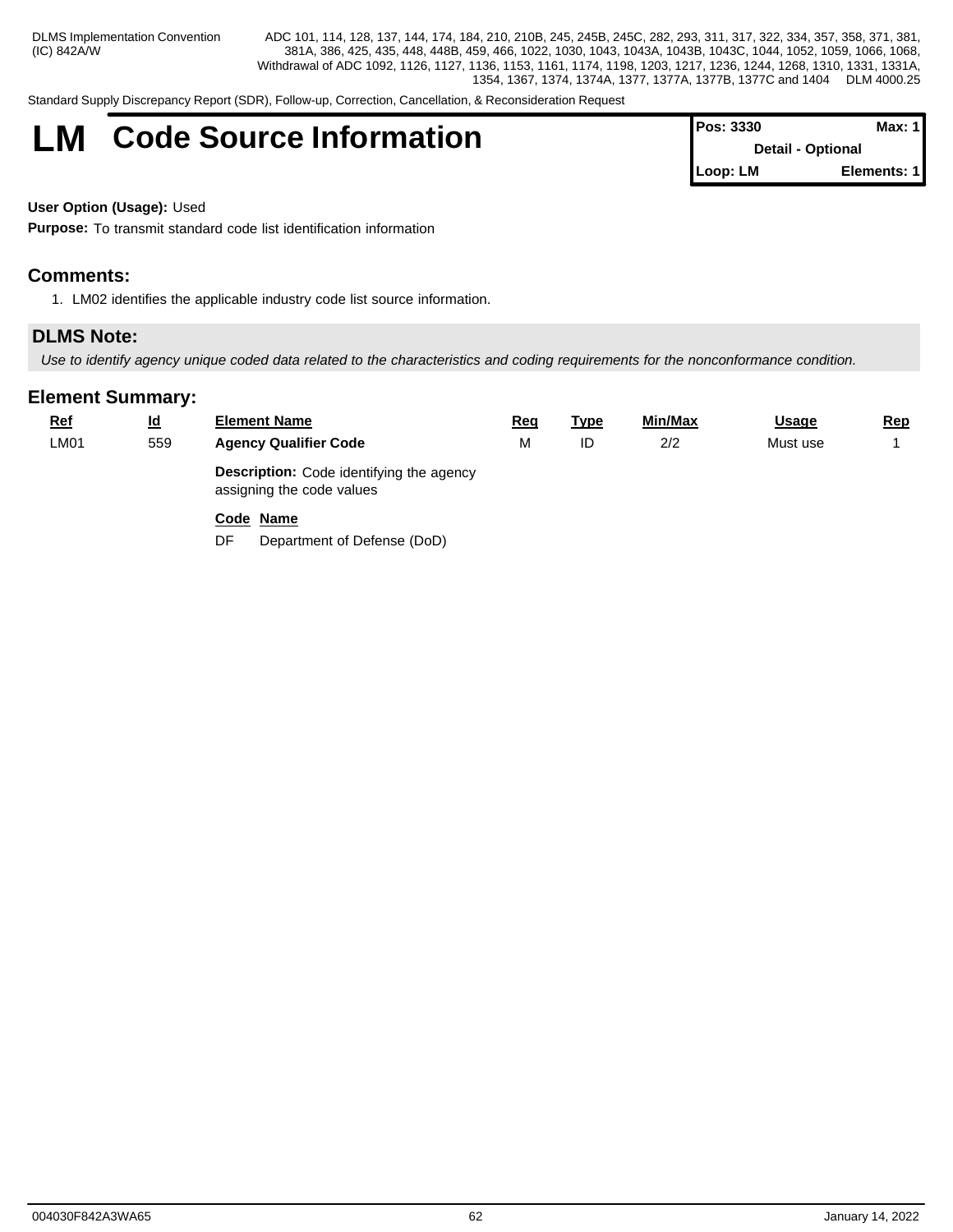Standard Supply Discrepancy Report (SDR), Follow-up, Correction, Cancellation, & Reconsideration Request

| LQ<br><b>Industry Code</b> | <b>Pos: 3340</b>          | Max: >1     |  |
|----------------------------|---------------------------|-------------|--|
|                            | <b>Detail - Mandatory</b> |             |  |
|                            | $\blacksquare$ Loop: LM   | Elements: 2 |  |

### **User Option (Usage):** Used

**Purpose:** Code to transmit standard industry codes

# **Syntax Rules:**

1. C0102 - If LQ01 is present, then LQ02 is required.

| <b>Ref</b> | $\underline{\mathsf{Id}}$ |             | <b>Element Name</b>                                                                                                                         | Req      | <b>Type</b> | Min/Max | <b>Usage</b> | Rep |
|------------|---------------------------|-------------|---------------------------------------------------------------------------------------------------------------------------------------------|----------|-------------|---------|--------------|-----|
| LQ01       | 1270                      |             | <b>Code List Qualifier Code</b>                                                                                                             | $\Omega$ | ID          | 1/3     | Must use     | 1   |
|            |                           |             | Description: Code identifying a specific<br>industry code list                                                                              |          |             |         |              |     |
|            |                           | authorized. | <b>DLMS Note:</b> The following codes are                                                                                                   |          |             |         |              |     |
|            |                           |             |                                                                                                                                             |          |             |         |              |     |
|            |                           |             | Code Name                                                                                                                                   |          |             |         |              |     |
|            |                           | 83          | <b>Supply Condition Code</b><br><b>DLMS Note:</b>                                                                                           |          |             |         |              |     |
|            |                           |             | Use to identify the condition of the discrepant materiel.                                                                                   |          |             |         |              |     |
|            |                           |             | Condition                                                                                                                                   |          |             |         |              |     |
|            |                           | <b>BG</b>   | <b>DLMS Note:</b>                                                                                                                           |          |             |         |              |     |
|            |                           |             | Use to identify the Supply Condition Code of the incorrect (wrong) item received.                                                           |          |             |         |              |     |
|            |                           |             |                                                                                                                                             |          |             |         |              |     |
|            |                           | EQ          | Controlled Inventory Item Code<br><b>DLMS Note:</b>                                                                                         |          |             |         |              |     |
|            |                           |             | Use to identify the CIIC associated with the wrong item received.                                                                           |          |             |         |              |     |
|            |                           | FD.         | <b>Demilitarization Code</b>                                                                                                                |          |             |         |              |     |
|            |                           |             | <b>DLMS Note:</b>                                                                                                                           |          |             |         |              |     |
|            |                           |             | Use to identify Demilitarization Code associated with the wrong item received.                                                              |          |             |         |              |     |
|            |                           | GY.         | Cause of Loss Code                                                                                                                          |          |             |         |              |     |
|            |                           |             | <b>DLMS Note:</b>                                                                                                                           |          |             |         |              |     |
|            |                           |             | 1. Use to identify the Cause Code. This is a DLA unique data element and is not applicable to other                                         |          |             |         |              |     |
|            |                           |             | Components.                                                                                                                                 |          |             |         |              |     |
|            |                           |             | 2. A data maintenance action was approved in version 5030. The approved code/name is "DCC -<br>Cause Code".                                 |          |             |         |              |     |
|            |                           | HA          | Discrepancy Code                                                                                                                            |          |             |         |              |     |
|            |                           |             | <b>DLMS Note:</b>                                                                                                                           |          |             |         |              |     |
|            |                           |             | 1. Use up to three repetitions to identify the discrepancy. SDRs/SQCRs use up to three discrepancy<br>codes.)                               |          |             |         |              |     |
|            |                           |             | 2. Four-character packaging discrepancy codes are required on new submissions applicable to<br>packaging discrepancies. (Refer to ADC 1059) |          |             |         |              |     |
| LQ02       | 1271                      |             | <b>Industry Code</b>                                                                                                                        | X        | AN          | 1/30    | Must use     | -1  |
|            |                           |             | Description: Code indicating a code from a<br>specific industry code list                                                                   |          |             |         |              |     |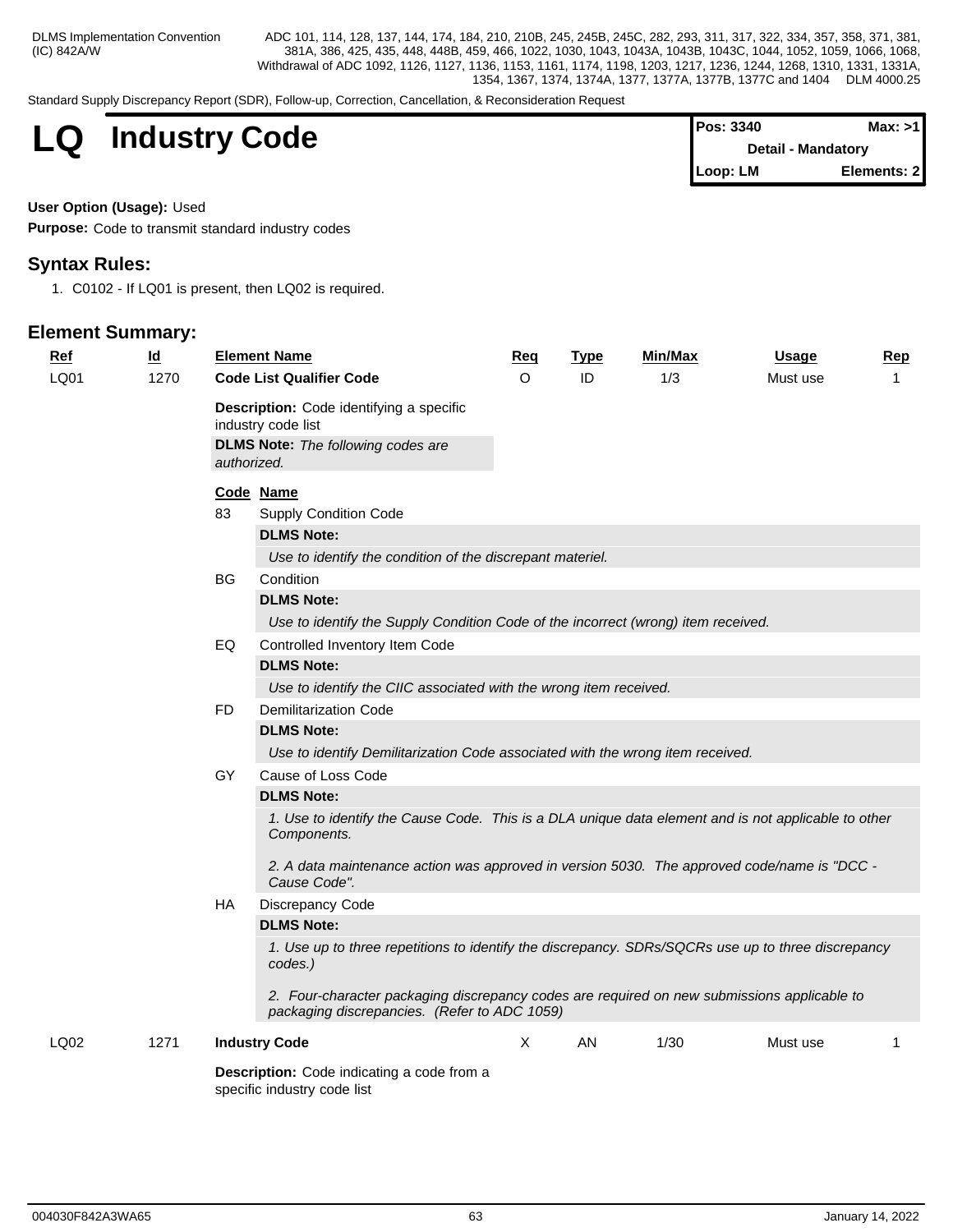Standard Supply Discrepancy Report (SDR), Follow-up, Correction, Cancellation, & Reconsideration Request

# **NCA** Nonconformance Action

| <b>Pos: 3400</b> | Max: $1$                 |
|------------------|--------------------------|
|                  | <b>Detail - Optional</b> |
| Loop: NCA        | Elements: 4              |

### **User Option (Usage):** Used

**Purpose:** To specify the action that is to be taken in response to a nonconformance condition

# **Syntax Rules:**

- 1. P0405 If either NCA04 or NCA05 is present, then the other is required.
- 2. R0203 At least one of NCA02 or NCA03 is required.

### **Semantics:**

1. NCA03 describes the action that is to be undertaken.

### **Comments:**

1. NCA04 is used to specify the quantity that is associated with NCA02 or NCA03.

# **DLMS Note:**

*1. This segment is only used in SQCR.*

*2. Use this loop to identify Reclassification of Supplies Inspected. Repeat the NCA up to 20 times as needed for each combination of quantity/location. This loop may be used in two ways:*

 *a. Use this loop inside the IUID NCD loop (where HL03=I) to provide reclassification information for the specified uniquely identified item/batch/lot. Only use one NCA loop per NCD loop.*

 *b. If items are not uniquely identified, use this loop inside the Report NCD loop (where HL03=RP) for each set of quantity/location as many times as needed.*

| <b>Ref</b> | <u>ld</u> | <b>Element Name</b>                                                                                                                                                                                                                                                                                          |                                                                                        | <b>Req</b> | <b>Type</b>  | Min/Max | <b>Usage</b> | Rep |
|------------|-----------|--------------------------------------------------------------------------------------------------------------------------------------------------------------------------------------------------------------------------------------------------------------------------------------------------------------|----------------------------------------------------------------------------------------|------------|--------------|---------|--------------|-----|
| NCA01      | 350       | <b>Assigned Identification</b><br><b>Description:</b> Alphanumeric characters<br>assigned for differentiation within a<br>transaction set<br>DLMS Note: In the first 2/NCA/3400 loop<br>iteration, cite numeric 1. In each<br>subsequent loop iteration, increase<br>incrementally by 1. Refer to ADC 1377C. |                                                                                        | O          | AN           | 1/20    | Used         | 1   |
|            |           |                                                                                                                                                                                                                                                                                                              |                                                                                        |            |              |         |              |     |
|            |           |                                                                                                                                                                                                                                                                                                              |                                                                                        |            |              |         |              |     |
| NCA02      | 887       | Code                                                                                                                                                                                                                                                                                                         | <b>Nonconformance Resultant Response</b>                                               | O          | ID           | 1/2     | Used         |     |
|            |           | Description: Code identifying a response<br>that is the result of a nonconformance<br>situation                                                                                                                                                                                                              |                                                                                        |            |              |         |              |     |
|            |           | Code<br><b>Name</b><br><b>UC</b><br><b>Other Action</b>                                                                                                                                                                                                                                                      |                                                                                        |            |              |         |              |     |
|            |           | <b>DLMS Note:</b>                                                                                                                                                                                                                                                                                            |                                                                                        |            |              |         |              |     |
|            |           |                                                                                                                                                                                                                                                                                                              | Use code UC to satisfy ANSI syntax.                                                    |            |              |         |              |     |
| NCA04      | 380       | Quantity<br><b>Description:</b> Numeric value of quantity                                                                                                                                                                                                                                                    |                                                                                        | $\circ$    | $\mathsf{R}$ | $1/15$  | Used         |     |
|            |           |                                                                                                                                                                                                                                                                                                              |                                                                                        |            |              |         |              |     |
|            |           | <b>DLMS Note:</b> Use to indicate<br>will always be "1" to satisfy syntax.                                                                                                                                                                                                                                   | Reclassification of Supplies Inspected<br>Quantity. If used in the IUID loop, quantity |            |              |         |              |     |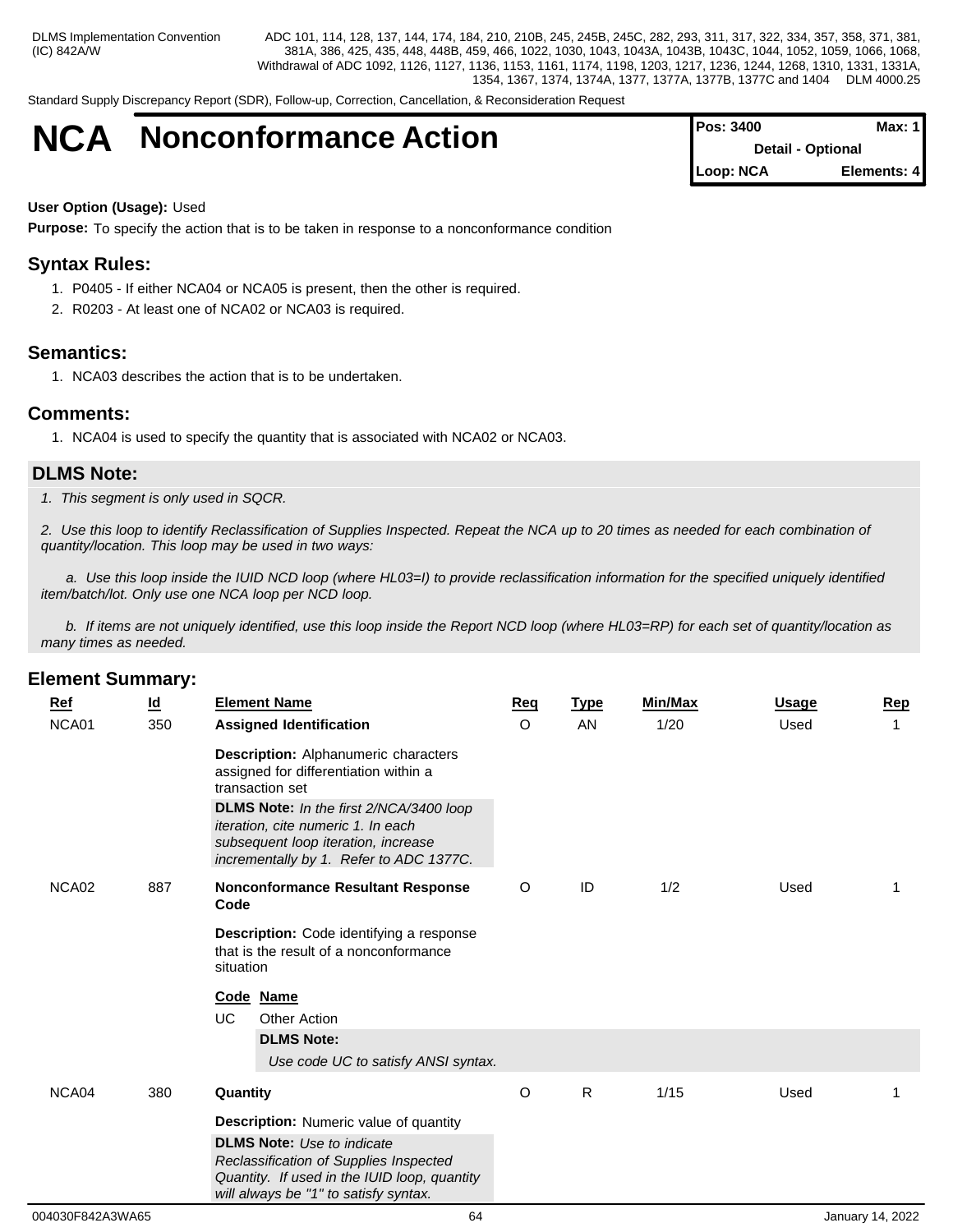| Ref             | $\underline{\mathsf{Id}}$ | <b>Element Name</b>                                                                                                                                                                                       | Req | <u>Type</u> | <b>Min/Max</b> | Usage    | Rep |
|-----------------|---------------------------|-----------------------------------------------------------------------------------------------------------------------------------------------------------------------------------------------------------|-----|-------------|----------------|----------|-----|
| NCA05           | C001                      | <b>Composite Unit of Measure</b>                                                                                                                                                                          | O   | Comp        |                | Used     |     |
|                 |                           | <b>Description:</b> To identify a composite unit of<br>measure (See Figures Appendix for<br>examples of use)                                                                                              |     |             |                |          |     |
| <b>NCA05-01</b> | 355                       | Unit or Basis for Measurement Code                                                                                                                                                                        | M   | ID          | 2/2            | Must use |     |
|                 |                           | Description: Code specifying the units in<br>which a value is being expressed, or<br>manner in which a measurement has been<br>taken<br><b>DLMS Note:</b> 1. Use to identify the unit of<br><i>issue.</i> |     |             |                |          |     |
|                 |                           |                                                                                                                                                                                                           |     |             |                |          |     |
|                 |                           | 2. DLMS users see the DLMS Unit of Issue<br>and Purchase Unit Conversion Table for<br>available codes.                                                                                                    |     |             |                |          |     |
|                 |                           | All valid standard codes are used.                                                                                                                                                                        |     |             |                |          |     |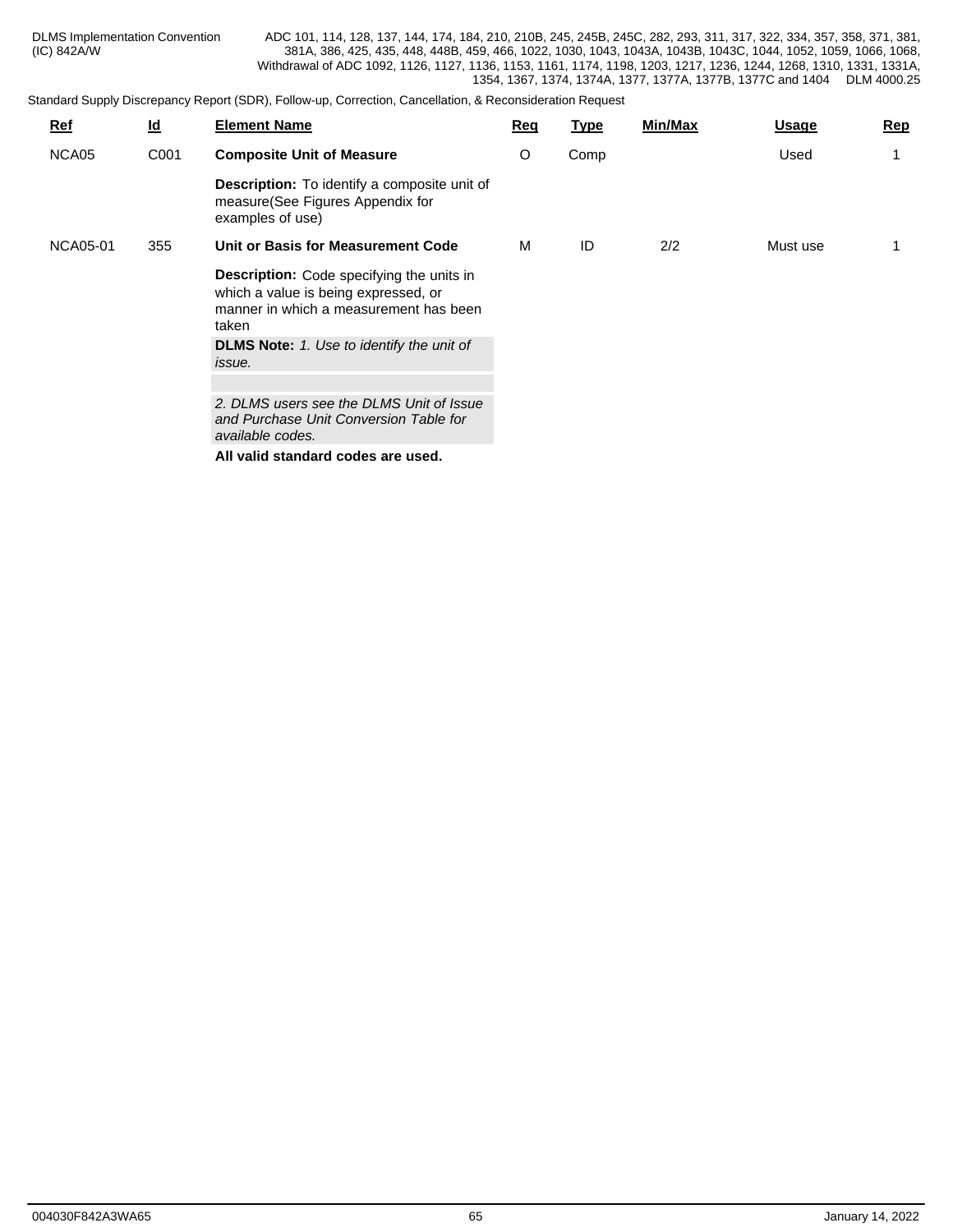Standard Supply Discrepancy Report (SDR), Follow-up, Correction, Cancellation, & Reconsideration Request

| <b>N1</b> | <b>Name</b> | Pos: 4100                | <b>Max: 1</b> |  |
|-----------|-------------|--------------------------|---------------|--|
|           |             | <b>Detail - Optional</b> |               |  |
|           |             | Loop: N1                 | Elements: 2   |  |

### **User Option (Usage):** Used

**Purpose:** To identify a party by type of organization, name, and code

# **Syntax Rules:**

- 1. P0304 If either N103 or N104 is present, then the other is required.
- 2. R0203 At least one of N102 or N103 is required.

# **Comments:**

- 1. This segment, used alone, provides the most efficient method of providing organizational identification. To obtain this efficiency the "ID Code" (N104) must provide a key to the table maintained by the transaction processing party.
- 2. N105 and N106 further define the type of entity in N101.

# **DLMS Note:**

*Use in UID loop to identify the Enterprise Identifier.*

| $Ref$            | <u>ld</u> | <b>Element Name</b>                                                                                 |                                                                                                                               | Req | <b>Type</b> | Min/Max | <u>Usage</u> | Rep |
|------------------|-----------|-----------------------------------------------------------------------------------------------------|-------------------------------------------------------------------------------------------------------------------------------|-----|-------------|---------|--------------|-----|
| N <sub>101</sub> | 98        | <b>Entity Identifier Code</b>                                                                       |                                                                                                                               | M   | ID          | 2/3     | Must use     |     |
|                  |           | Description: Code identifying an<br>property or an individual<br>codes are authorized.<br>Code Name | organizational entity, a physical location,<br><b>DLMS Note:</b> For DLMS use, the following                                  |     |             |         |              |     |
|                  | L1        |                                                                                                     | Inspection Location                                                                                                           |     |             |         |              |     |
|                  |           | <b>DLMS Note:</b>                                                                                   |                                                                                                                               |     |             |         |              |     |
|                  |           |                                                                                                     | For SQCR use only. Use to identify the actual bin/shelf storage location for the inspected materiel.<br>Maximum length is 16. |     |             |         |              |     |
| N <sub>102</sub> | 93        | Name                                                                                                |                                                                                                                               | O   | AN          | 1/60    | Used         |     |
|                  |           | <b>Description:</b> Free-form name                                                                  |                                                                                                                               |     |             |         |              |     |